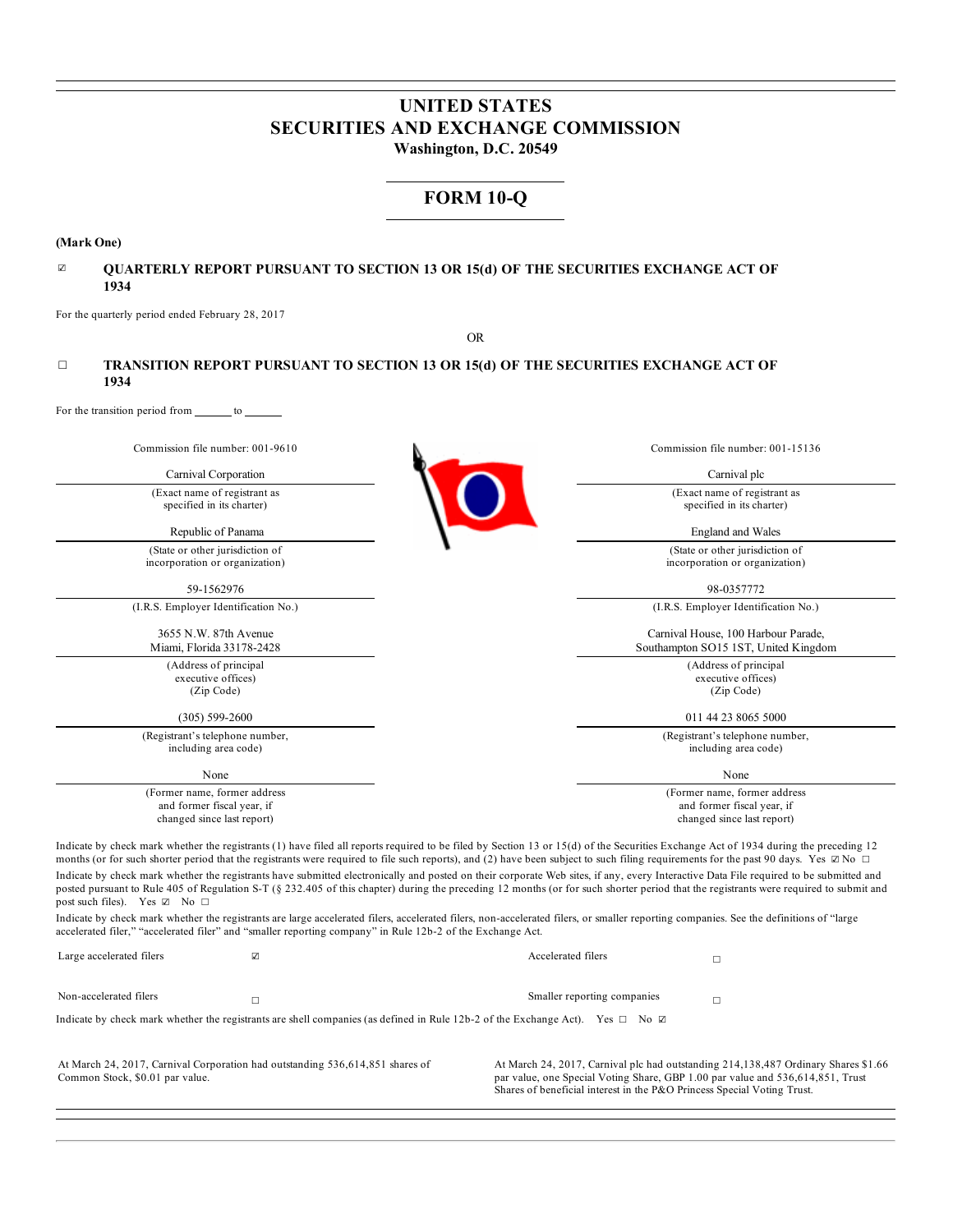# **CARNIVAL CORPORATION & PLC**

# **TABLE OF CONTENTS**

<span id="page-1-0"></span>

|                                       |                                                                                              | Page           |  |  |  |  |  |  |
|---------------------------------------|----------------------------------------------------------------------------------------------|----------------|--|--|--|--|--|--|
| <b>PART I - FINANCIAL INFORMATION</b> |                                                                                              |                |  |  |  |  |  |  |
| Item 1.                               | <b>Financial Statements</b>                                                                  | $\overline{3}$ |  |  |  |  |  |  |
| Item 2.                               | <u>Management's Discussion and Analysis of Financial Condition and Results of Operations</u> | <u>18</u>      |  |  |  |  |  |  |
| Item 3.                               | Quantitative and Qualitative Disclosures About Market Risk                                   | 31             |  |  |  |  |  |  |
| Item 4.                               | <b>Controls and Procedures</b>                                                               | 31             |  |  |  |  |  |  |
|                                       | <b>PART II - OTHER INFORMATION</b>                                                           |                |  |  |  |  |  |  |
| Item 1A.                              | <b>Risk Factors</b>                                                                          | 32             |  |  |  |  |  |  |
| Item 2.                               | Unregistered Sales of Equity Securities and Use of Proceeds                                  | 32             |  |  |  |  |  |  |
| Item 6.                               | Exhibits                                                                                     | 34             |  |  |  |  |  |  |
| <b>SIGNATURES</b>                     |                                                                                              | 36             |  |  |  |  |  |  |
|                                       | $\overline{2}$                                                                               |                |  |  |  |  |  |  |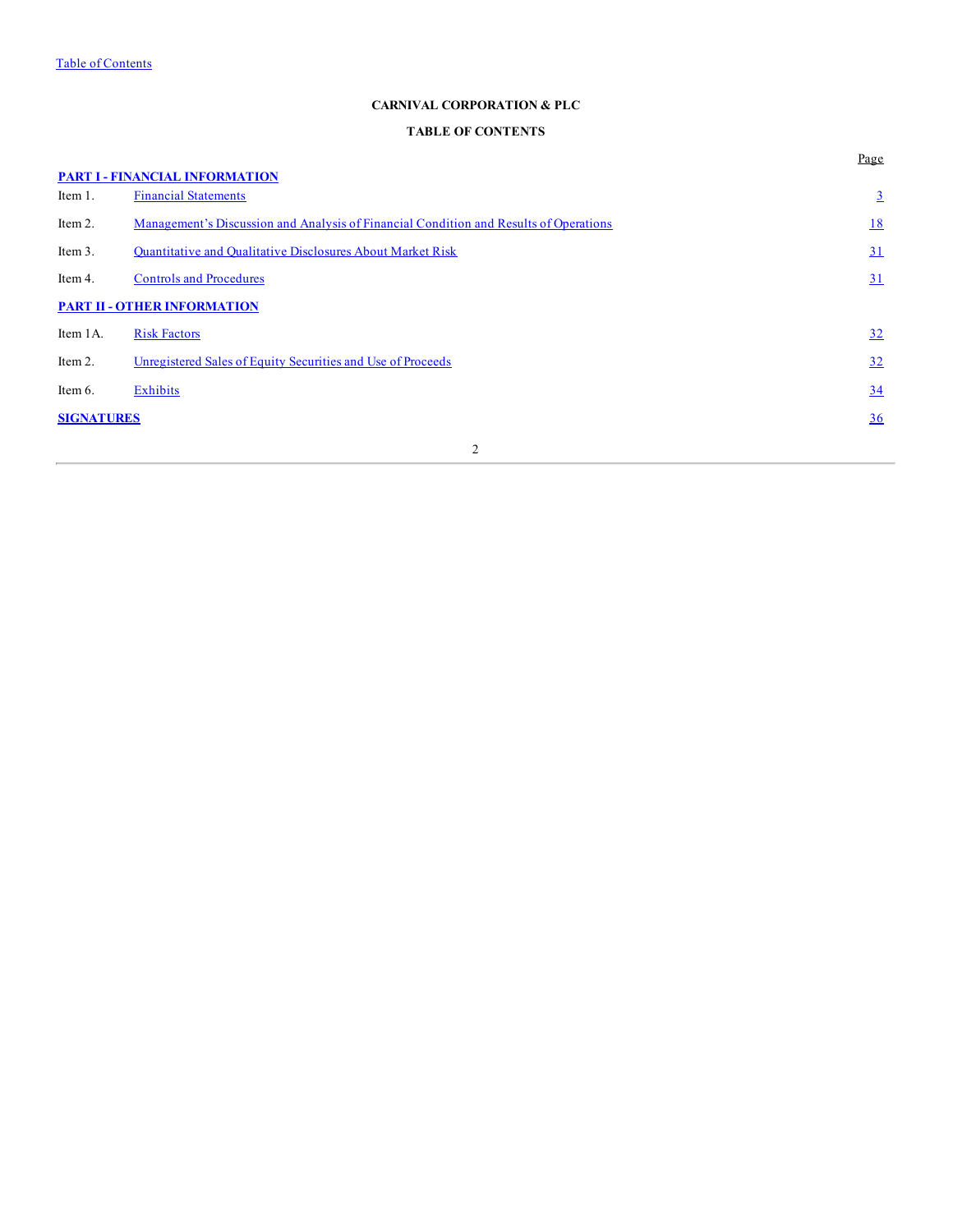# **PART I - FINANCIAL INFORMATION**

# **Item 1. Financial Statements.**

## **CARNIVAL CORPORATION & PLC CONSOLIDATED STATEMENTS OF INCOME (UNAUDITED)** (in millions, except per share data)

|                                               |                       |              | <b>Three Months Ended</b><br>February 28/29, |  |  |
|-----------------------------------------------|-----------------------|--------------|----------------------------------------------|--|--|
|                                               | 2017                  |              | 2016                                         |  |  |
| <b>Revenues</b>                               |                       |              |                                              |  |  |
| Cruise                                        |                       |              |                                              |  |  |
| Passenger tickets                             | $\mathbb{S}$<br>2,804 | $\mathbb{S}$ | 2,718                                        |  |  |
| Onboard and other                             | 978                   |              | 923                                          |  |  |
| Tour and other                                | 9                     |              | 10                                           |  |  |
|                                               | 3,791                 |              | 3,651                                        |  |  |
| <b>Operating Costs and Expenses</b>           |                       |              |                                              |  |  |
| Cruise                                        |                       |              |                                              |  |  |
| Commissions, transportation and other         | 569                   |              | 582                                          |  |  |
| Onboard and other                             | 125                   |              | 117                                          |  |  |
| Payroll and related                           | 519                   |              | 492                                          |  |  |
| Fuel                                          | 297                   |              | 187                                          |  |  |
| Food                                          | 251                   |              | 247                                          |  |  |
| Other ship operating                          | 661                   |              | 604                                          |  |  |
| Tour and other                                | 13                    |              | 14                                           |  |  |
|                                               | 2,435                 |              | 2,243                                        |  |  |
| Selling and administrative                    | 549                   |              | 551                                          |  |  |
| Depreciation and amortization                 | 439                   |              | 423                                          |  |  |
|                                               | 3,423                 |              | 3,217                                        |  |  |
| <b>Operating Income</b>                       | 368                   |              | 434                                          |  |  |
| Nonoperating Income (Expense)                 |                       |              |                                              |  |  |
| Interest income                               | 2                     |              | 2                                            |  |  |
| Interest expense, net of capitalized interest | (51)                  |              | (52)                                         |  |  |
| Gains (losses) on fuel derivatives, net       | 27                    |              | (236)                                        |  |  |
| Other income (expense), net                   | $\,8\,$               |              | (5)                                          |  |  |
|                                               | (14)                  |              | (291)                                        |  |  |
| <b>Income Before Income Taxes</b>             | 354                   |              | 143                                          |  |  |
| <b>Income Tax Expense, Net</b>                | (2)                   |              | (1)                                          |  |  |
| <b>Net Income</b>                             | $\mathbb S$<br>352    | $\mathbb{S}$ | 142                                          |  |  |
| <b>Earnings Per Share</b>                     |                       |              |                                              |  |  |
| <b>Basic</b>                                  | $\$$<br>0.48          | \$           | 0.18                                         |  |  |
| Diluted                                       | $\mathbb{S}$<br>0.48  | \$           | 0.18                                         |  |  |
| <b>Dividends Declared Per Share</b>           | \$<br>0.35            | $\mathbb{S}$ | 0.30                                         |  |  |
|                                               |                       |              |                                              |  |  |

The accompanying notes are an integral part of these consolidated financial statements.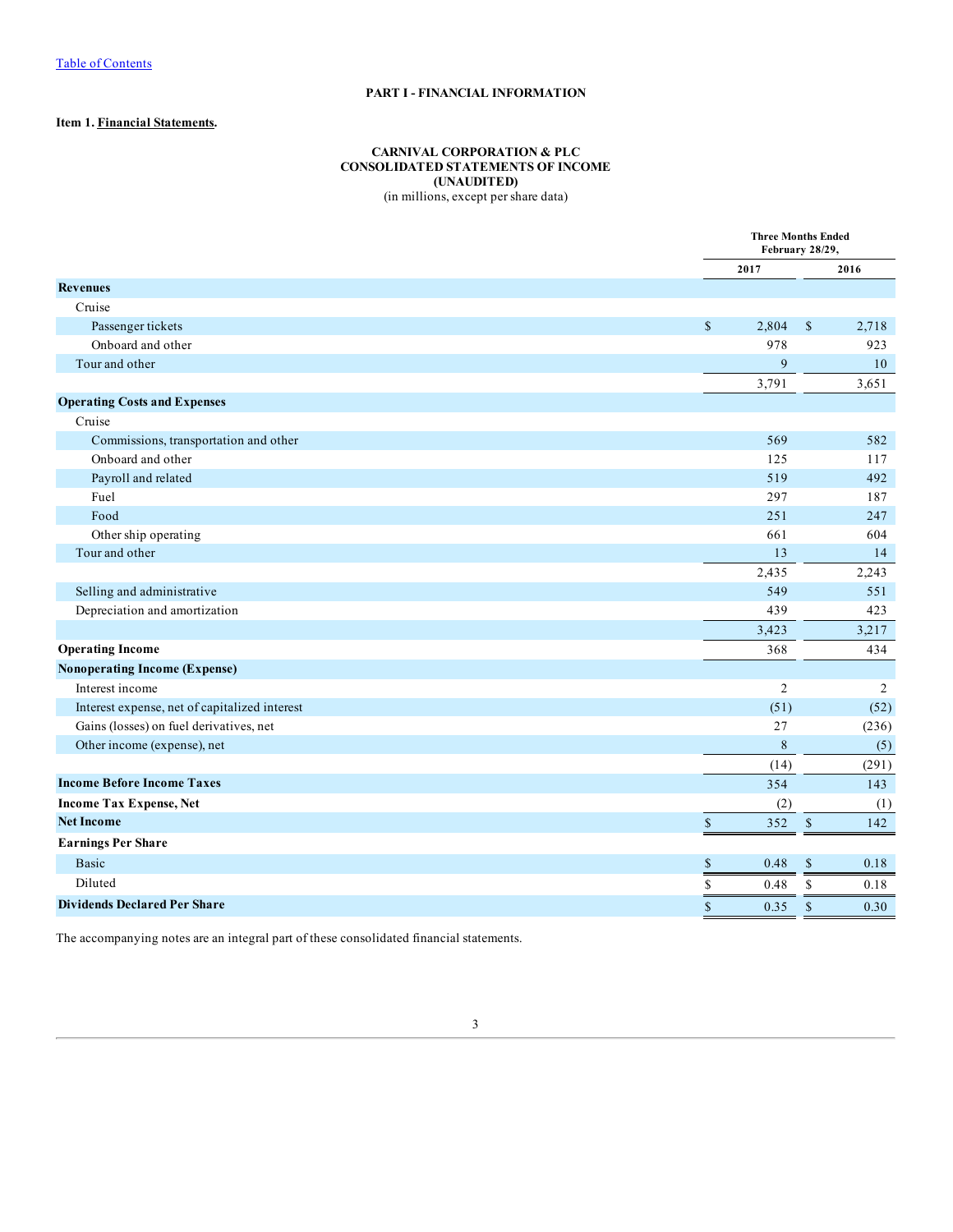#### **CARNIVAL CORPORATION & PLC CONSOLIDATED STATEMENTS OF COMPREHENSIVE INCOME (LOSS) (UNAUDITED)** (in millions)

|                                                     |      | <b>Three Months Ended February</b><br>$28/29$ , |       |  |  |  |  |
|-----------------------------------------------------|------|-------------------------------------------------|-------|--|--|--|--|
|                                                     | 2017 |                                                 | 2016  |  |  |  |  |
| <b>Net Income</b>                                   | 352  |                                                 | 142   |  |  |  |  |
| Items Included in Other Comprehensive Income (Loss) |      |                                                 |       |  |  |  |  |
| Change in foreign currency translation adjustment   |      |                                                 | (208) |  |  |  |  |
| Other                                               | 14   |                                                 | 6     |  |  |  |  |
| <b>Other Comprehensive Income (Loss)</b>            | 15   |                                                 | (202) |  |  |  |  |
| <b>Total Comprehensive Income (Loss)</b>            | 367  |                                                 | (60)  |  |  |  |  |
|                                                     |      |                                                 |       |  |  |  |  |

The accompanying notes are an integral part of these consolidated financial statements.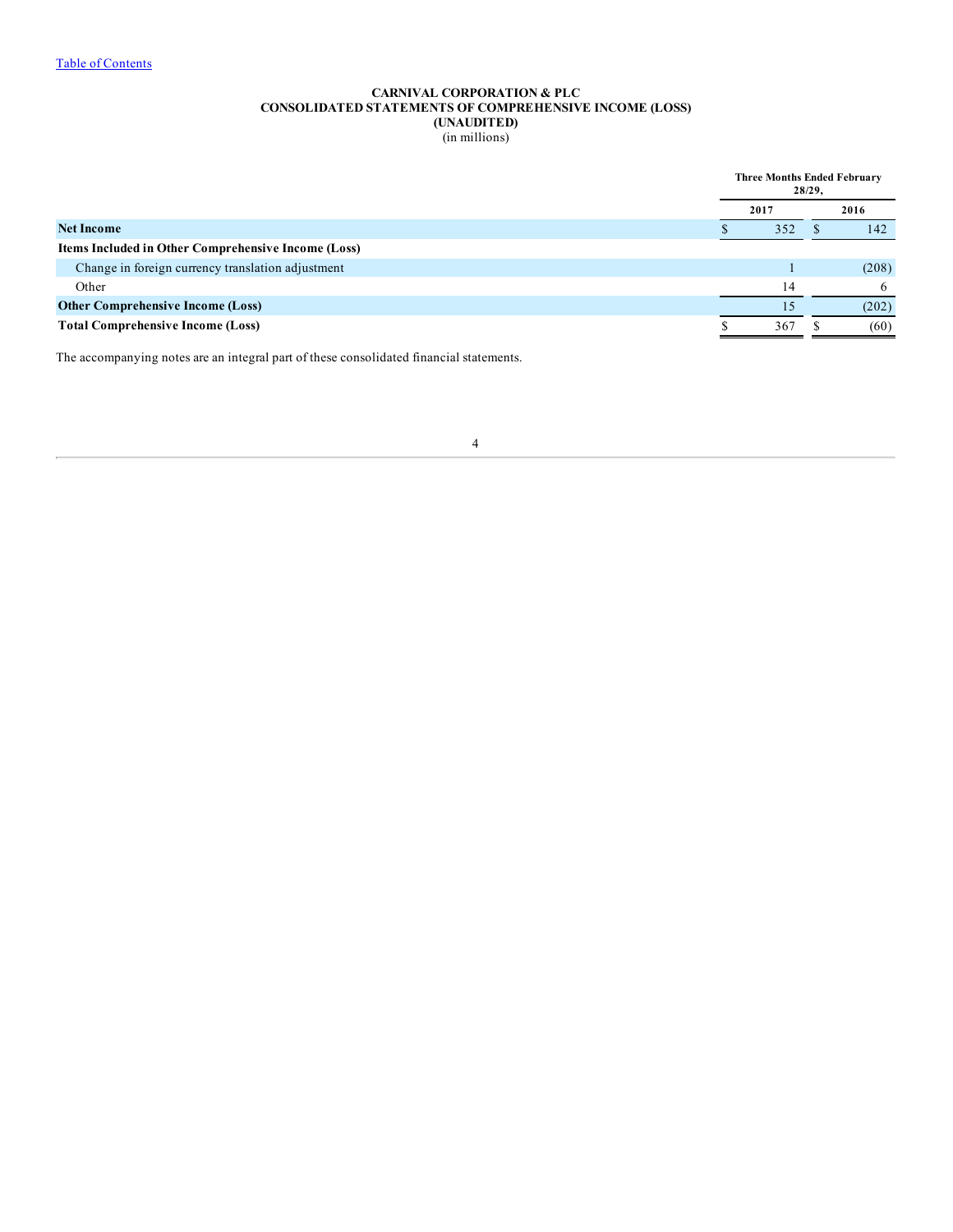## **CARNIVAL CORPORATION & PLC CONSOLIDATED BALANCE SHEETS (UNAUDITED)** (in millions, except par values)

|                                                                                                                                             |              | February 28,<br>2017 |              | November 30,<br>2016 |
|---------------------------------------------------------------------------------------------------------------------------------------------|--------------|----------------------|--------------|----------------------|
| <b>ASSETS</b>                                                                                                                               |              |                      |              |                      |
| <b>Current Assets</b>                                                                                                                       |              |                      |              |                      |
| Cash and cash equivalents                                                                                                                   | $\mathbb{S}$ | 437                  | $\mathbf S$  | 603                  |
| Trade and other receivables, net                                                                                                            |              | 307                  |              | 298                  |
| Inventories                                                                                                                                 |              | 361                  |              | 322                  |
| Prepaid expenses and other                                                                                                                  |              | 492                  |              | 466                  |
| Total current assets                                                                                                                        |              | 1,597                |              | 1.689                |
| <b>Property and Equipment, Net</b>                                                                                                          |              | 32,328               |              | 32,429               |
| Goodwill                                                                                                                                    |              | 2,911                |              | 2,910                |
| <b>Other Intangibles</b>                                                                                                                    |              | 1,279                |              | 1,275                |
| <b>Other Assets</b>                                                                                                                         |              | 588                  |              | 578                  |
|                                                                                                                                             | \$           | 38,703               | \$           | 38,881               |
| <b>LIABILITIES AND SHAREHOLDERS' EQUITY</b>                                                                                                 |              |                      |              |                      |
| <b>Current Liabilities</b>                                                                                                                  |              |                      |              |                      |
| Short-term borrowings                                                                                                                       | \$           | 169                  | $\mathbb{S}$ | 457                  |
| Current portion of long-term debt                                                                                                           |              | 1,127                |              | 640                  |
| Accounts payable                                                                                                                            |              | 669                  |              | 713                  |
| Accrued liabilities and other                                                                                                               |              | 1,766                |              | 1,740                |
| Customer deposits                                                                                                                           |              | 3,734                |              | 3,522                |
| Total current liabilities                                                                                                                   |              | 7,465                |              | 7,072                |
| <b>Long-Term Debt</b>                                                                                                                       |              | 7,796                |              | 8,302                |
| <b>Other Long-Term Liabilities</b>                                                                                                          |              | 782                  |              | 910                  |
| Contingencies                                                                                                                               |              |                      |              |                      |
| <b>Shareholders' Equity</b>                                                                                                                 |              |                      |              |                      |
| Common stock of Carnival Corporation, \$0.01 par value; 1,960 shares authorized; 655 shares at 2017 and 654<br>shares at 2016 issued        |              | $\overline{7}$       |              | 7                    |
| Ordinary shares of Carnival plc, \$1.66 par value; 217 shares at 2017 and 2016 issued                                                       |              | 358                  |              | 358                  |
| Additional paid-in capital                                                                                                                  |              | 8,660                |              | 8,632                |
| Retained earnings                                                                                                                           |              | 21,939               |              | 21,843               |
| Accumulated other comprehensive loss                                                                                                        |              | (2,440)              |              | (2, 454)             |
| Treasury stock, 118 shares at 2017 and 2016 of Carnival Corporation and 28 shares at 2017 and 27 shares at<br>2016 of Carnival plc, at cost |              | (5,864)              |              | (5,789)              |
| Total shareholders' equity                                                                                                                  |              | 22,660               |              | 22,597               |
|                                                                                                                                             | \$           | 38,703               | \$           | 38,881               |

The accompanying notes are an integral part of these consolidated financial statements.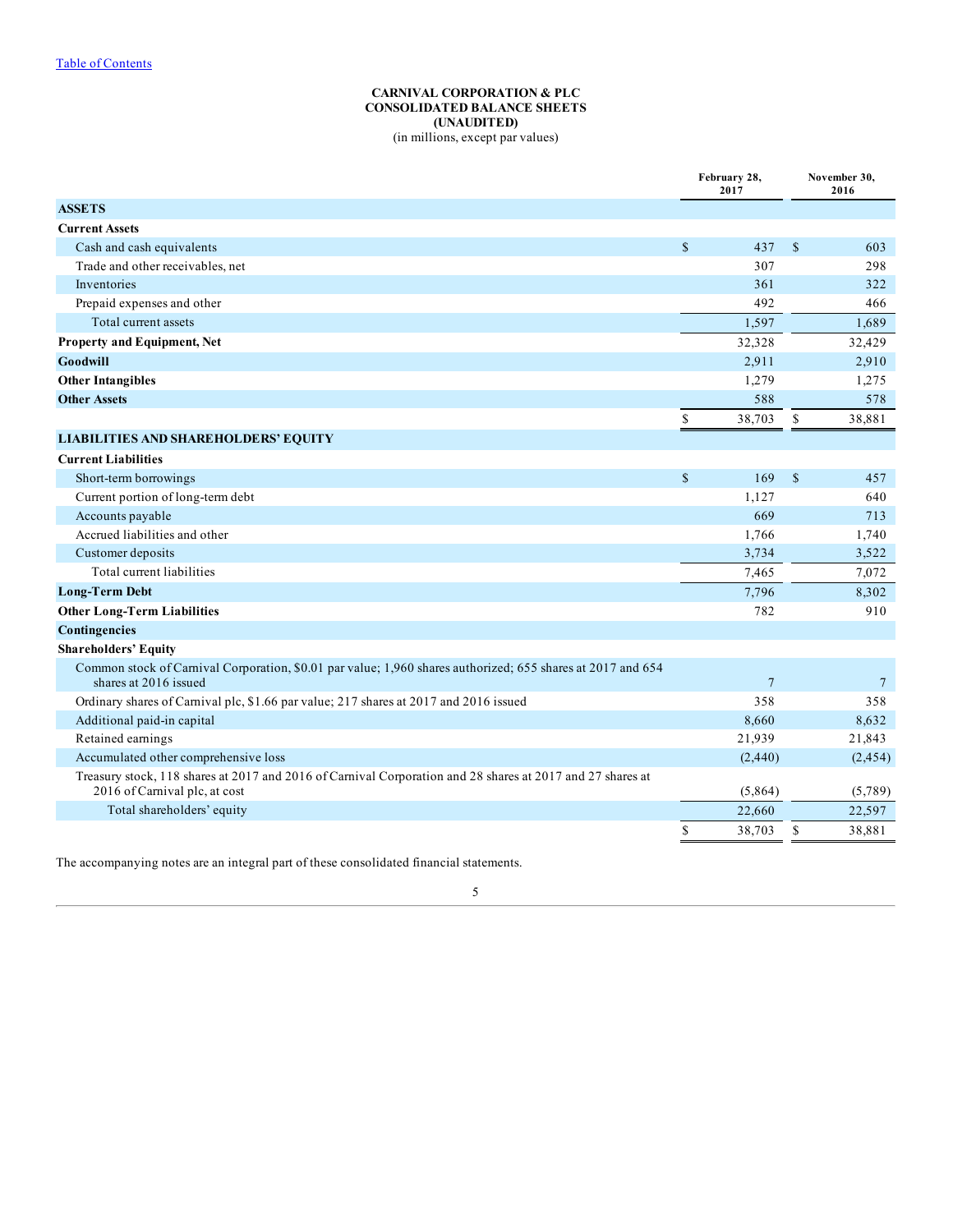### **CARNIVAL CORPORATION & PLC CONSOLIDATED STATEMENTS OF CASH FLOWS (UNAUDITED)** (in millions)

|                                                                                  |              |       | 28/29,      | <b>Three Months Ended February</b> |
|----------------------------------------------------------------------------------|--------------|-------|-------------|------------------------------------|
|                                                                                  | 2017         |       |             | 2016                               |
| <b>OPERATING ACTIVITIES</b>                                                      |              |       |             |                                    |
| Net income                                                                       | \$           | 352   | S           | 142                                |
| Adjustments to reconcile net income to net cash provided by operating activities |              |       |             |                                    |
| Depreciation and amortization                                                    |              | 439   |             | 423                                |
| (Gains) losses on fuel derivatives, net                                          |              | (27)  |             | 236                                |
| Share-based compensation                                                         |              | 20    |             | 16                                 |
| Other, net                                                                       |              | 20    |             | 9                                  |
|                                                                                  |              | 804   |             | 826                                |
| Changes in operating assets and liabilities                                      |              |       |             |                                    |
| Receivables                                                                      |              | (2)   |             | (18)                               |
| Inventories                                                                      |              | (35)  |             | (4)                                |
| Insurance recoverables, prepaid expenses and other                               |              | (10)  |             | (12)                               |
| Accounts payable                                                                 |              | (47)  |             | (7)                                |
| Accrued and other liabilities                                                    |              | 3     |             | (75)                               |
| Customer deposits                                                                |              | 219   |             | 88                                 |
| Net cash provided by operating activities                                        |              | 932   |             | 798                                |
| <b>INVESTING ACTIVITIES</b>                                                      |              |       |             |                                    |
| Additions to property and equipment                                              |              | (412) |             | (330)                              |
| Payments of fuel derivative settlements                                          |              | (52)  |             | (88)                               |
| Collateral payments for fuel derivatives                                         |              |       |             | (57)                               |
| Other, net                                                                       |              | (10)  |             | 16                                 |
| Net cash used in investing activities                                            |              | (474) |             | (459)                              |
| <b>FINANCING ACTIVITIES</b>                                                      |              |       |             |                                    |
| (Repayments of) proceeds from short-term borrowings, net                         |              | (289) |             | 235                                |
| Principal repayments of long-term debt                                           |              | (101) |             | (628)                              |
| Proceeds from issuance of long-term debt                                         |              | 100   |             | 555                                |
| Dividends paid                                                                   |              | (254) |             | (232)                              |
| Purchases of treasury stock                                                      |              | (69)  |             | (916)                              |
| Sales of treasury stock                                                          |              |       |             | 40                                 |
| Other, net                                                                       |              | (2)   |             | (1)                                |
| Net cash used in financing activities                                            |              | (615) |             | (947)                              |
| Effect of exchange rate changes on cash and cash equivalents                     |              | (9)   |             | (9)                                |
| Net decrease in cash and cash equivalents                                        |              | (166) |             | (617)                              |
| Cash and cash equivalents at beginning of period                                 |              | 603   |             | 1,395                              |
| Cash and cash equivalents at end of period                                       | $\mathbb{S}$ | 437   | $\mathbf S$ | 778                                |

The accompanying notes are an integral part of these consolidated financial statements.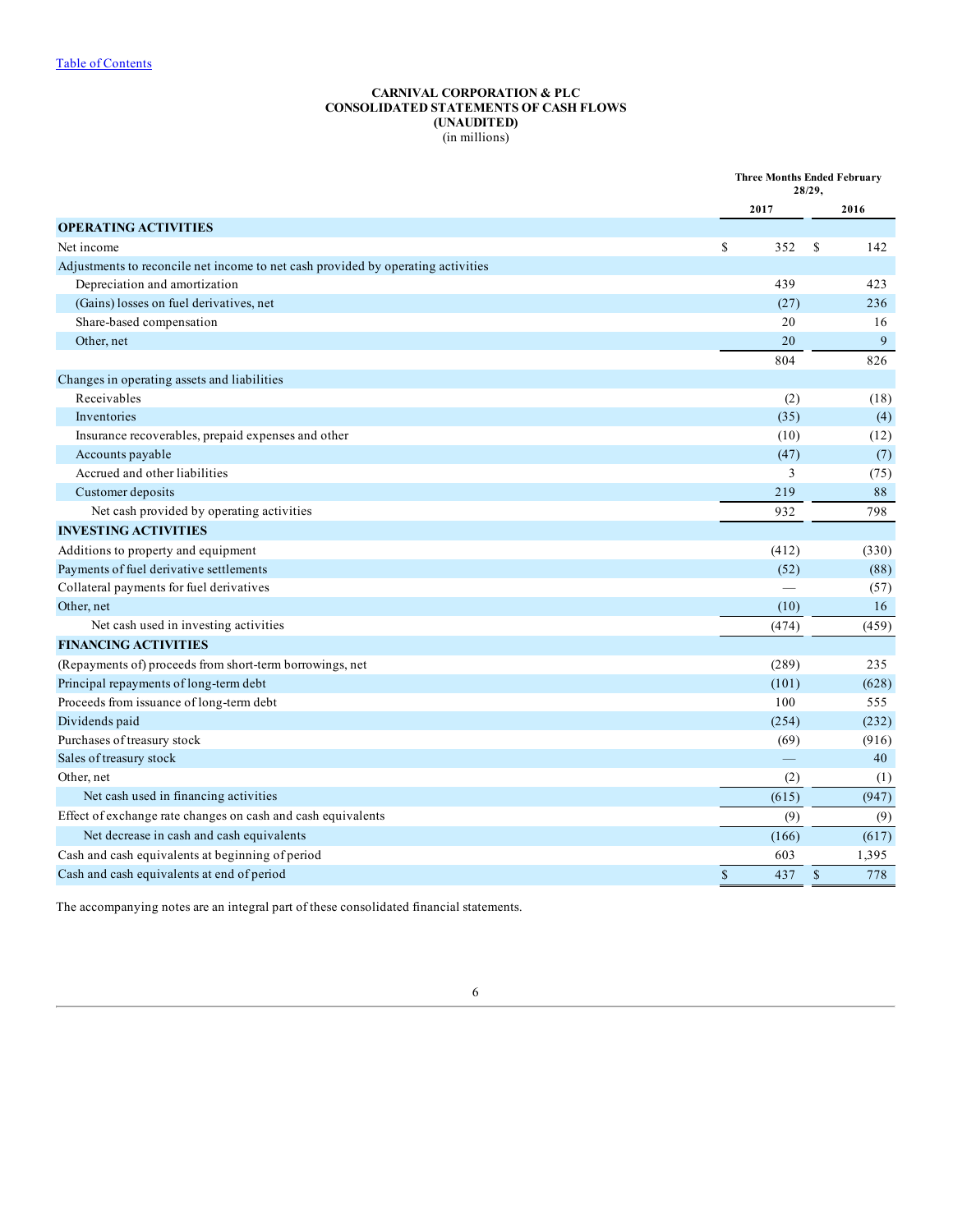#### **CARNIVAL CORPORATION & PLC NOTES TO CONSOLIDATED FINANCIAL STATEMENTS (UNAUDITED)**

#### **NOTE 1 – General**

The consolidated financial statements include the accounts of Carnival Corporation and Carnival plc and their respective subsidiaries. Together with their consolidated subsidiaries, they are referred to collectively in these consolidated financial statements and elsewhere in this joint Quarterly Report on Form 10- Q as "Carnival Corporation & plc," "our," "us" and "we."

### *Basis of Presentation*

The Consolidated Balance Sheet at February 28, 2017, and the Consolidated Statements of Income, the Consolidated Statements of Comprehensive Income (Loss) and the Consolidated Statements of Cash Flows for the three months ended February 28/29, 2017 and 2016 are unaudited and, in the opinion of our management, contain all adjustments necessary for a fair statement. Our interim consolidated financial statements should be read in conjunction with the audited consolidated financial statements and the related notes included in the Carnival Corporation & plc 2016 joint Annual Report on Form 10-K ("Form 10-K") filed with the U.S. Securities and Exchange Commission on January 30, 2017. Our operations are seasonal and results for interim periods are not necessarily indicative of the results for the entire year.

#### *Accounting Pronouncements*

The Financial Accounting Standards Board ("FASB") issued amended guidance regarding accounting for *Interest - Imputation of Interest*, which simplifies the presentation of debt issuance costs and which clarifies the presentation and subsequent measurement of debt issuance costs related to line-of-credit arrangements. The guidance requires that debt issuance costs related to a recognized debt liability be presented on the balance sheet as a direct deduction from the carrying amount of that debt liability. On December 1, 2016, we adopted this guidance using the retrospective approach and reclassified \$55 million from *Other Assets* to *Long-Term Debt* on our November 30, 2016 Consolidated Balance Sheet.

The FASB issued amended guidance regarding *Compensation - Stock Compensation - Improvements to Employee Share-Based Payment Accounting*, which simplifies several aspects of the accounting for share-based payment transactions, including the income tax consequences, classification of awards as either equity or liabilities and classification on the statement of cash flows. On December 1, 2016, we early adopted this guidance using the modified retrospective transition method. The impact of adopting this guidance was primarily related to forfeitures and immaterial to our consolidated financial statements.

The FASB issued amended guidance regarding accounting for *Intangibles - Goodwill and Other - Internal-Use Software*, which clarifies the accounting for fees paid in a cloud computing arrangement. The amendments provide guidance to customers about whether a cloud computing arrangement includes a software license or if the arrangement should be accounted for as a service contract. The amendments impact the accounting for software licenses but will not change a customer's accounting for service contracts. On December 1, 2016, we adopted this guidance on a prospective basis and it did not have a material impact to our consolidated financial statements.

The FASB issued amended guidance regarding accounting for Derivatives and Hedging - Effect of Derivative Contract Novations on Existing Hedge *Accounting Relationships*, which clarifies that a change in the counterparty to a derivative instrument that has been designated as a hedging instrument does not, in and of itself, require dedesignation of that hedging relationship provided that all other hedge accounting criteria continue to be met. This guidance is required to be adopted by us in the first quarter of 2018 and can be applied on either a prospective or modified retrospective basis. Early adoption is permitted, including adoption in an interim period. The adoption of this guidance is not expected to have a material impact to our consolidated financial statements.

The FASB issued amended guidance regarding accounting for Derivatives and Hedging - Contingent Put and Call Options in Debt Instruments, which clarifies the requirements for assessing whether contingent call and put options that can accelerate the payment of principal on debt instruments are clearly and closely related to their debt hosts or whether the embedded call and put options should be bifurcated from the related debt instrument and accounted for separately as a derivative. This guidance is required to be adopted by us in the first quarter of 2018 and must be applied using a modified retrospective approach. Early adoption is permitted, including adoption in an interim period. We are currently evaluating the impact this guidance will have on our consolidated financial statements.

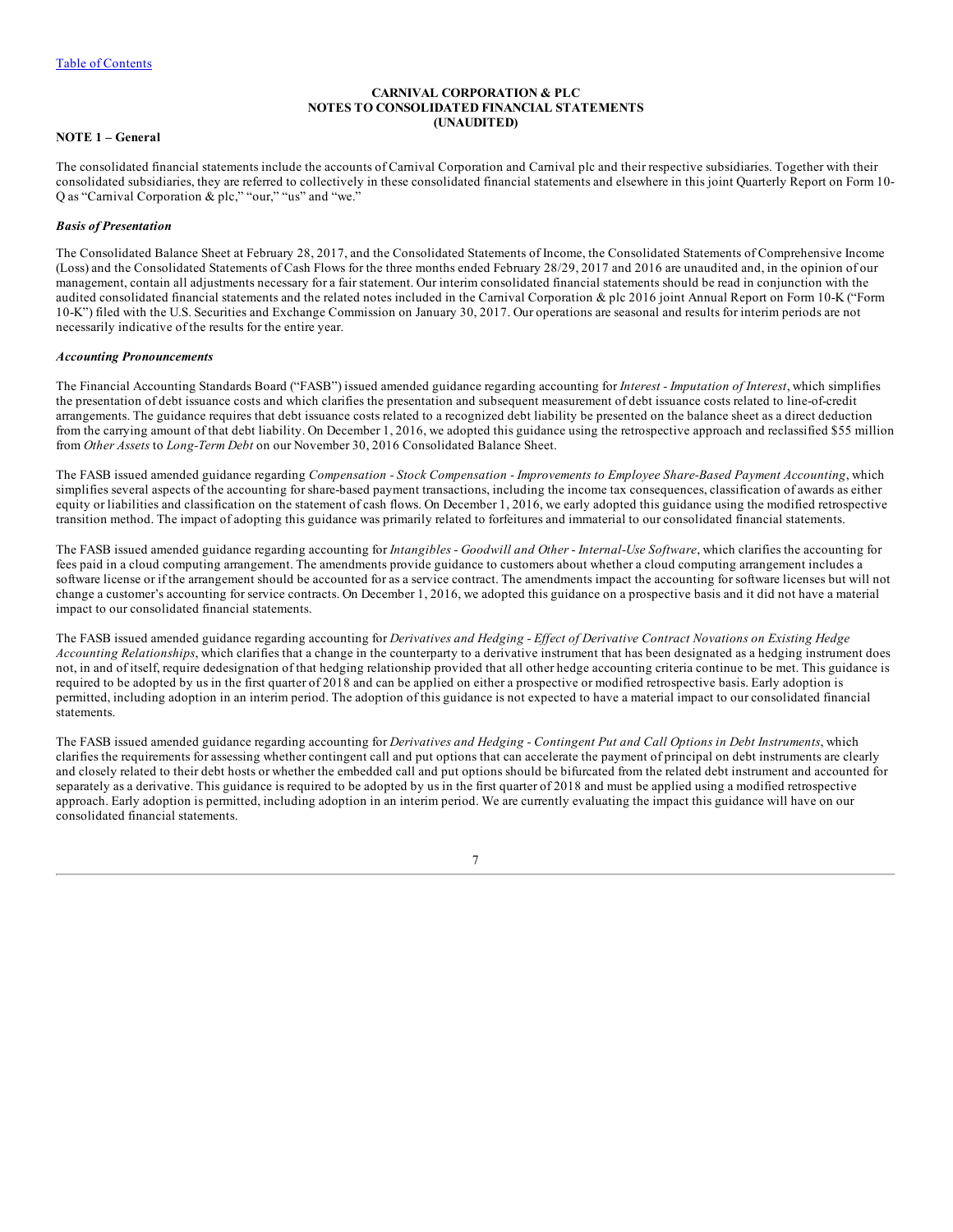The FASB issued guidance regarding *Presentation of Financial Statements - Going Concern*, which requires management to evaluate, at each annual and interim reporting period, whether there are conditions or events that raise substantial doubt about the entity's ability to continue as a going concern within one year after the date the financial statements are issued and to provide related disclosures. This guidance is required to be adopted by us in the first quarter of 2018. Early adoption is permitted. The adoption of this guidance is not expected to have a material impact to our consolidated financial statements.

The FASB issued amended guidance regarding accounting for *Revenue from Contracts with Customers*, which requires an entity to recognize the amount of revenue to which it expects to be entitled for the transfer of promised goods or services to customers. When effective, this standard will replace most existing revenue recognition guidance in U.S. generally accepted accounting principles ("U.S. GAAP"). The standard also requires more detailed disclosures and provides additional guidance for transactions that were not comprehensively addressed in U.S. GAAP. This guidance is required to be adopted by us in the first quarter of 2019 by either recasting all years presented in our financial statements or by recording the impact of adoption as an adjustment to retained earnings at the beginning of the year of adoption. We are currently evaluating the impact this guidance will have on our consolidated financial statements.

The FASB issued guidance regarding *Business Combinations - Clarifying the Definition of a Business*, which assists entities with evaluating whether transactions should be accounted for as acquisitions (or disposals) of assets or businesses. This guidance is required to be adopted by us in the first quarter of 2019 on a prospective basis. Early adoption is permitted, including adoption in an interim period. We are currently evaluating the impact this guidance will have on our consolidated financial statements.

The FASB issued amended guidance regarding Statement of Cash Flows - Classification of Certain Cash Receipts and Cash Payments, which clarifies how certain cash receipts and cash payments are presented and classified in the statement of cash flows. The amendments are aimed at reducing the existing diversity in practice. The guidance is required to be adopted by us in the first quarter of 2019 and should be applied using a retrospective transition method for each period presented. Early adoption is permitted, including adoption in an interim period. We are currently evaluating the impact this guidance will have on our consolidated financial statements.

The FASB issued guidance regarding *Statement of Cash Flows - Restricted Cash*, which requires restricted cash to be presented with cash and cash equivalents in the statement of cash flows. This guidance is required to be adopted by us in the first quarter of 2019 and must be applied using a retrospective transition method to each period presented. Early adoption is permitted, including adoption in an interim period. The adoption of this guidance is not expected to have a material impact to our consolidated financial statements.

The FASB issued guidance regarding accounting for *Leases*, which requires an entity to recognize both assets and liabilities arising from financing and operating leases, along with additional qualitative and quantitative disclosures. This guidance is required to be adopted by us in the first quarter of 2020. We are currently evaluating the impact this guidance will have on our consolidated financial statements.

The FASB issued guidance regarding Intangibles - Goodwill and Other - Simplifying the Accounting for Goodwill Impairment, which simplifies the accounting for goodwill impairment by removing Step 2 of the goodwill impairment test requiring a hypothetical purchase price allocation. This guidance is required to be adopted by us in the first quarter of 2021 on a prospective basis. Early adoption is permitted for any impairment tests performed after January 1, 2017. We are currently evaluating the impact this guidance will have on our consolidated financial statements.

#### *Other*

Cruise passenger ticket revenues include fees, taxes and charges collected by us from our guests. The portion of these fees, taxes and charges included in passenger ticket revenues and commissions, transportation and other costs were \$143 million and \$136 million for the three months ended February 28/29, 2017 and 2016, respectively.

## **NOTE 2 – Unsecured Debt**

At February 28, 2017, our short-term borrowings consisted of euro-denominated commercial paper of \$159 million and euro-denominated bank loans of \$10 million with an aggregate weighted-average floating interest rate of (0.04)%.

In January 2017, we borrowed \$100 million under a floating rate bank loan, due in January 2022.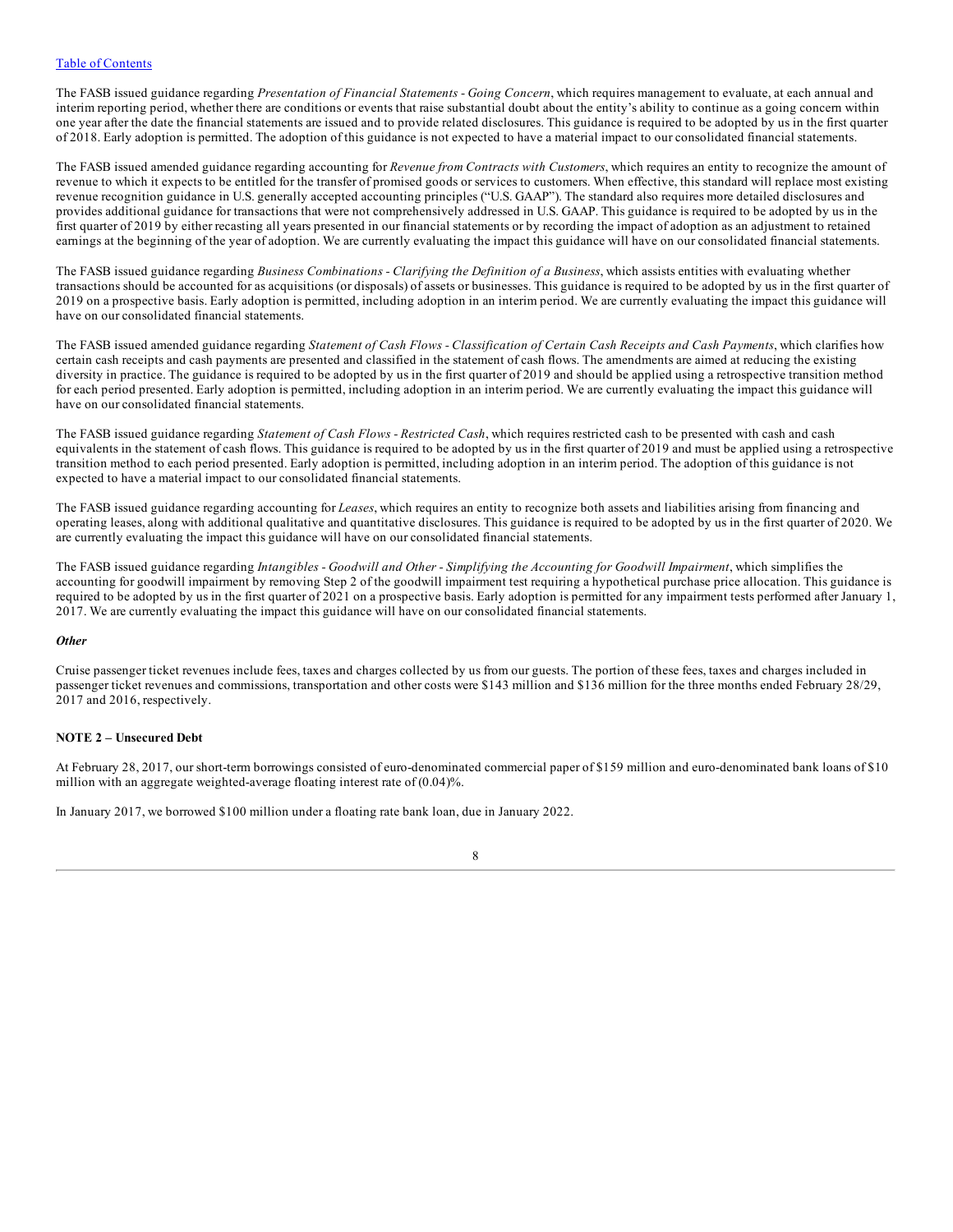In January 2017, we entered into an approximately \$800 million export credit facility, which may be drawn in euro or U.S. dollars in 2021 and will be due in semi-annual installments through 2033. The interest rate on this export credit facility can be fixed or floating, at our discretion.

For the three months ended February 28, 2017, we had borrowings of \$111 million and repayments of \$240 million of commercial paper with original maturities greater than three months.

We use the net proceeds from our borrowings for general corporate purposes and purchases of new ships.

### **NOTE 3 – Contingencies**

# *Litigation*

In the normal course of our business, various claims and lawsuits have been filed or are pending against us. Most of these claims and lawsuits are covered by insurance and the maximum amount of our liability, net of any insurance recoverables, is typically limited to our self-insurance retention levels. We believe the ultimate outcome of these claims and lawsuits will not have a material impact on our consolidated financial statements.

### *Contingent Obligations – Lease Out and Lease Back Type ("LILO") Transactions*

At February 28, 2017, we had estimated contingent obligations totaling \$121 million. At the inception of the lease, we paid the aggregate of the net present value of the obligation to a group of major financial institutions, who agreed to act as payment undertakers and directly pay these obligations. As a result, these contingent obligations are considered extinguished and neither the funds nor the contingent obligations have been included in our Consolidated Balance Sheets. In January 2016, we exercised our option to terminate, at no cost, this transaction as of January 2, 2018.

### *Contingent Obligations – Indemnifications*

Some of the debt contracts we enter into include indemnification provisions obligating us to make payments to the counterparty if certain events occur. These contingencies generally relate to changes in taxes or changes in laws which increase our lender's costs. The indemnification clauses are often standard contractual terms and were entered into in the normal course of business. There are no stated or notional amounts included in the indemnification clauses, and we are not able to estimate the maximum potential amount of future payments, if any, under these indemnification clauses. We have not been required to make any material payments under such indemnification clauses in the past and we do not believe a request for material future indemnification payments is probable.

### **NOTE 4 – Fair Value Measurements, Derivative Instruments and Hedging Activities**

#### **Fair Value Measurements**

Fair value is defined as the amount that would be received for selling an asset or paid to transfer a liability in an orderly transaction between market participants and is classified in one of the following three categories:

- Level 1 measurements are based on unadjusted quoted prices in active markets for identical assets or liabilities that we have the ability to access. Valuation of these items does not entail a significant amount of judgment.
- Level 2 measurements are based on quoted prices for similar assets or liabilities in active markets, quoted prices for identical or similar assets or liabilities in markets that are not active or market data other than quoted prices that are observable for the assets or liabilities.
- Level 3 measurements are based on unobservable data that are supported by little or no market activity and are significant to the fair value of the assets or liabilities.

Considerable judgment may be required in interpreting market data used to develop the estimates of fair value. Accordingly, certain estimates of fair value presented herein are not necessarily indicative of the amounts that could be realized in a current or future market exchange.

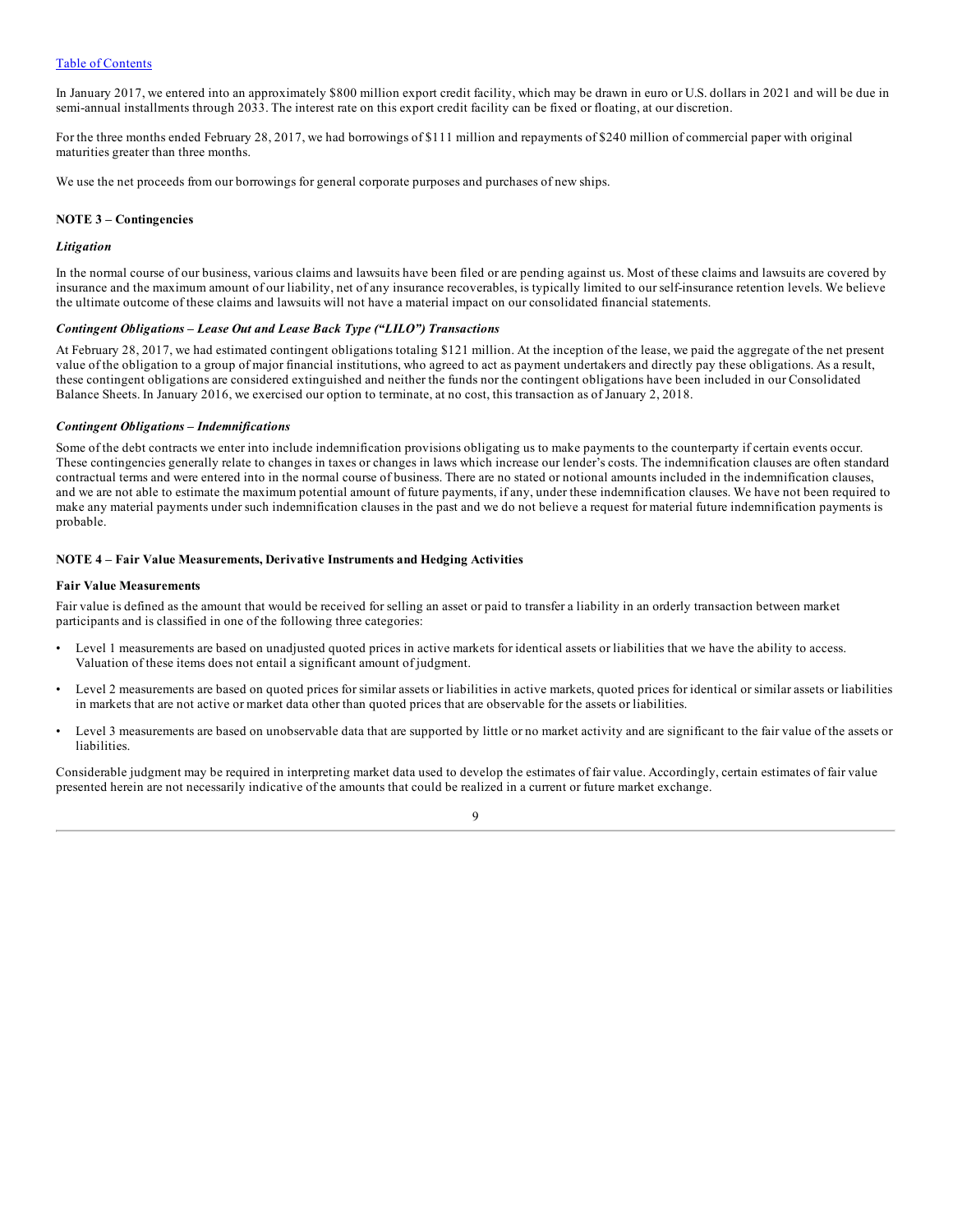#### *Financial Instruments that are not Measured at Fair Value on a Recurring Basis*

The carrying values and estimated fair values and basis of valuation of our financial instrument assets and liabilities not measured at fair value on a recurring basis were as follows (in millions):

|                              |                | <b>February 28, 2017</b> |                   |                   |               |         |         |                          |               | November 30, 2016 |         |                          |         |         |               |    |  |
|------------------------------|----------------|--------------------------|-------------------|-------------------|---------------|---------|---------|--------------------------|---------------|-------------------|---------|--------------------------|---------|---------|---------------|----|--|
|                              | Carrying       |                          | <b>Fair Value</b> |                   |               |         |         |                          | Carrying      | <b>Fair Value</b> |         |                          |         |         |               |    |  |
|                              |                | Value                    | Level 1           |                   | Level 2       |         | Level 3 |                          | Value         |                   | Level 1 |                          | Level 2 |         | Level 3       |    |  |
| Assets                       |                |                          |                   |                   |               |         |         |                          |               |                   |         |                          |         |         |               |    |  |
| Long-term other assets $(a)$ |                | 111                      | \$.               | __                |               | 64      |         | 46                       | -S            | 99                | S       |                          |         | 68      |               | 31 |  |
| Total                        |                | 111                      | <b>S</b>          |                   |               | 64      | -S      | 46                       |               | 99                | \$      |                          |         | 68      |               | 31 |  |
| Liabilities                  |                |                          |                   |                   |               |         |         |                          |               |                   |         |                          |         |         |               |    |  |
| Fixed rate debt (b)          | $\mathbb{S}^-$ | 5,370                    | <sup>\$</sup>     | $\qquad \qquad -$ |               | \$5,660 | - S     |                          |               | \$5,436           | - \$    |                          |         | \$5,727 | <sup>\$</sup> |    |  |
| Floating rate debt (b)       |                | 3,773                    |                   |                   |               | 3,816   |         |                          |               | 4,018             |         |                          |         | 4,048   |               |    |  |
| Total                        | \$.            | 9,143                    |                   |                   | <sup>\$</sup> | 9,476   |         | $\overline{\phantom{m}}$ | <sup>\$</sup> | 9,454             |         | $\overline{\phantom{m}}$ | \$.     | 9,775   |               |    |  |
|                              |                |                          |                   |                   |               |         |         |                          |               |                   |         |                          |         |         |               |    |  |

(a) Long-term other assets are substantially all comprised of notes and other receivables. The fair values of our Level 2 notes and other receivables were based on estimated future cash flows discounted at appropriate market interest rates. The fair values of our Level 3 notes receivable were estimated using risk-adjusted discount rates.

(b) The debt amounts above do not include the impact of interest rate swaps or debt issuance costs. The fair values of our publicly-traded notes were based on their unadjusted quoted market prices in markets that are not sufficiently active to be Level 1 and, accordingly, are considered Level 2. The fair values of our other debt were estimated based on appropriate market interest rates being applied to this debt.

#### *Nonfinancial Instruments that are Measured at Fair Value on a Nonrecurring Basis*

#### **Valuation of Goodwill and Other Intangibles**

The reconciliation of the changes in the carrying amounts of our goodwill was as follows (in millions):

|                                                                                                                 | <b>North America</b><br>Segment | EAA(a)<br>Segment | Total |       |  |
|-----------------------------------------------------------------------------------------------------------------|---------------------------------|-------------------|-------|-------|--|
| Balance at November 30, 2016                                                                                    | 1.898                           | 1.012             |       | 2,910 |  |
| Foreign currency translation adjustment                                                                         | $\sim$                          |                   |       |       |  |
| Balance at February 28, 2017                                                                                    | 1.898                           | .013              |       | 2.911 |  |
| the contract of the contract of the contract of the contract of the contract of the contract of the contract of |                                 |                   |       |       |  |

(a) Europe, Australia & Asia ("EAA")

At July 31, 2016, we performed our annual goodwill impairment reviews and no goodwill was impaired.

The reconciliation of the changes in the carrying amounts of our other intangible assets not subject to amortization, which represent trademarks, was as follows (in millions):

|                                         | <b>North America</b><br>Segment |                          | EAA<br>Segment | Total |
|-----------------------------------------|---------------------------------|--------------------------|----------------|-------|
| Balance at November 30, 2016            |                                 | 927                      | 279            | .206  |
| Foreign currency translation adjustment |                                 | $\overline{\phantom{a}}$ |                |       |
| Balance at February 28, 2017            |                                 | 927                      | 280            | .207  |

At July 31, 2016, our cruise brands that have significant trademarks recorded include AIDA, P&O Cruises (Australia), P&O Cruises (UK) and Princess. As of that date, we performed our annual trademark impairment reviews for these cruise brands and no trademarks were impaired.

The determination of our reporting unit goodwill and trademark fair values includes numerous assumptions that are subject to various risks and uncertainties. We believe that we have made reasonable estimates and judgments. If there is a change in the conditions, circumstances or strategy influencing fair values in the future, then we may need to recognize an impairment charge.

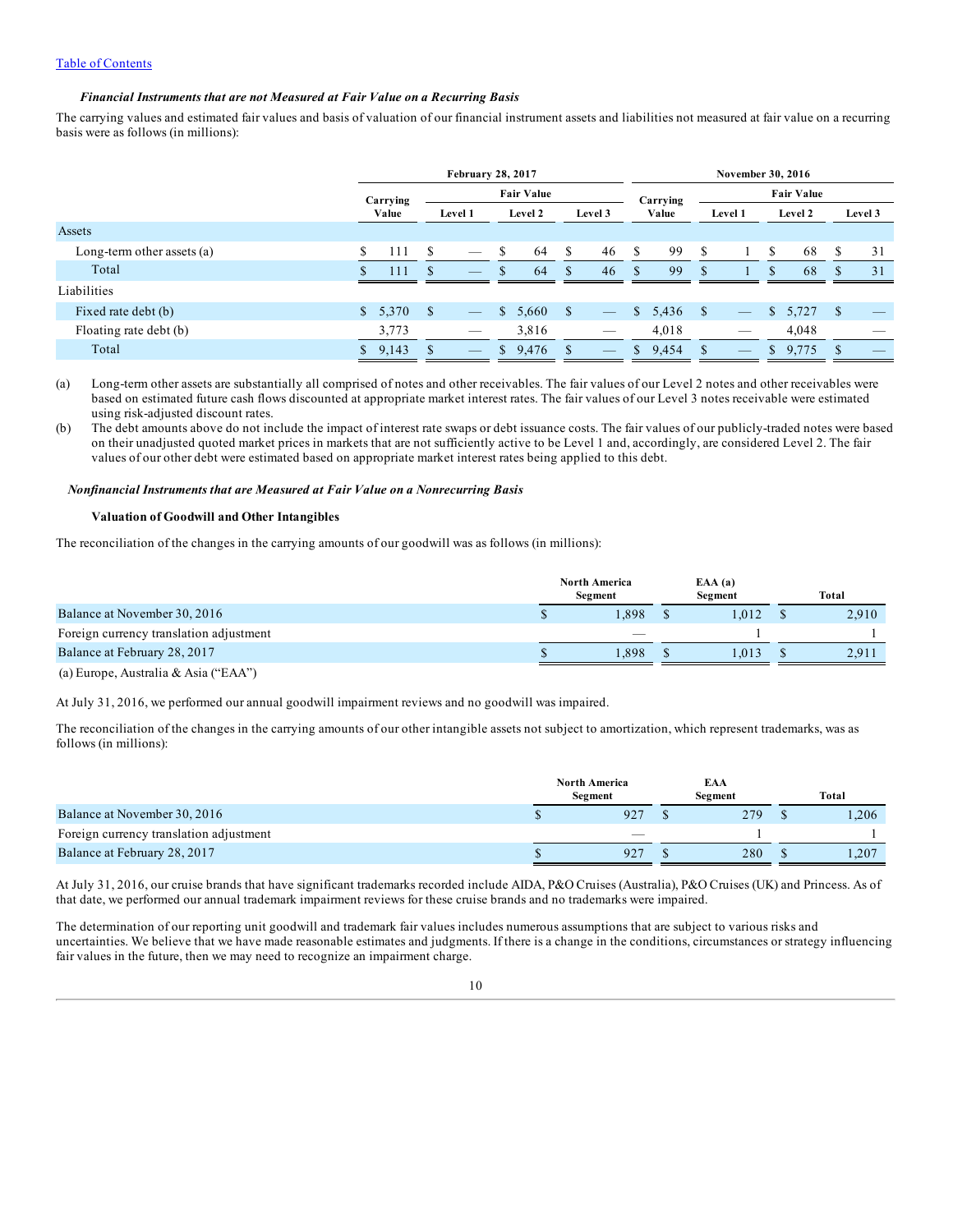The reconciliation of the changes in the net carrying amounts of our other intangible assets subject to amortization, which represent port usage rights and other amortizable intangibles, was as follows (in millions):

|                              | <b>Cruise Support</b><br>Segment |    | <b>EAA</b><br>Segment |    |  | <b>Tour and Other</b><br>Segment | Total |     |  |
|------------------------------|----------------------------------|----|-----------------------|----|--|----------------------------------|-------|-----|--|
| Balance at November 30, 2016 |                                  |    |                       | 12 |  |                                  |       | 69  |  |
| Additions                    |                                  |    |                       |    |  |                                  |       |     |  |
| Amortization                 |                                  |    |                       | __ |  |                                  |       | (1) |  |
| Balance at February 28, 2017 |                                  | 56 |                       |    |  |                                  |       | 72  |  |

# *Financial Instruments that are Measured at Fair Value on a Recurring Basis*

The estimated fair value and basis of valuation of our financial instrument assets and liabilities measured at fair value on a recurring basis were as follows (in millions):

|                                                |         |                          |               | <b>February 28, 2017</b> |               | <b>November 30, 2016</b> |         |     |               |     |         |    |
|------------------------------------------------|---------|--------------------------|---------------|--------------------------|---------------|--------------------------|---------|-----|---------------|-----|---------|----|
|                                                | Level 1 |                          | Level 2       |                          | Level 3       |                          | Level 1 |     | Level 2       |     | Level 3 |    |
| Assets                                         |         |                          |               |                          |               |                          |         |     |               |     |         |    |
| Cash and cash equivalents (a)                  | \$      | 437                      | <sup>\$</sup> |                          |               |                          | S       | 603 | <sup>\$</sup> |     |         |    |
| Restricted cash                                |         | 53                       |               |                          |               |                          |         | 60  |               |     |         |    |
| Short-term investments (b)                     |         | $\sim$                   |               |                          |               |                          |         | __  |               |     |         | 21 |
| Marketable securities held in rabbi trusts (c) |         | 94                       |               | 3                        |               |                          |         | 93  |               | 4   |         |    |
| Derivative financial instruments               |         |                          |               | 13                       |               |                          |         |     |               | 15  |         |    |
| Total                                          |         | 584                      | -S            | 16                       |               |                          | \$.     | 756 | <sup>\$</sup> | 19  | £.      | 21 |
| Liabilities                                    |         |                          |               |                          |               |                          |         |     |               |     |         |    |
| Derivative financial instruments               | Ъ.      | $\overline{\phantom{m}}$ | $\mathcal{S}$ | 321                      | $\mathcal{S}$ |                          | \$      |     | $\mathcal{S}$ | 434 | - \$    |    |
| Total                                          |         |                          | £.            | 321                      |               |                          |         |     |               | 434 |         |    |
|                                                |         |                          |               |                          |               |                          |         |     |               |     |         |    |

(a) Cash and cash equivalents are comprised of cash and marketable securities with maturities of less than 90 days.

(b) The fair value of the auction rate security included in short-term investments, as of November 30, 2016, was based on a broker quote in an inactive market, which is considered a Level 3 input. This auction-rate security was sold in December 2016.

(c) At February 28, 2017, marketable securities held in rabbi trusts were comprised of Level 1 bonds, frequently-priced mutual funds invested in common stocks and money market funds and Level 2 other investments. Their use is restricted to funding certain deferred compensation and non-qualified U.S. pension plans.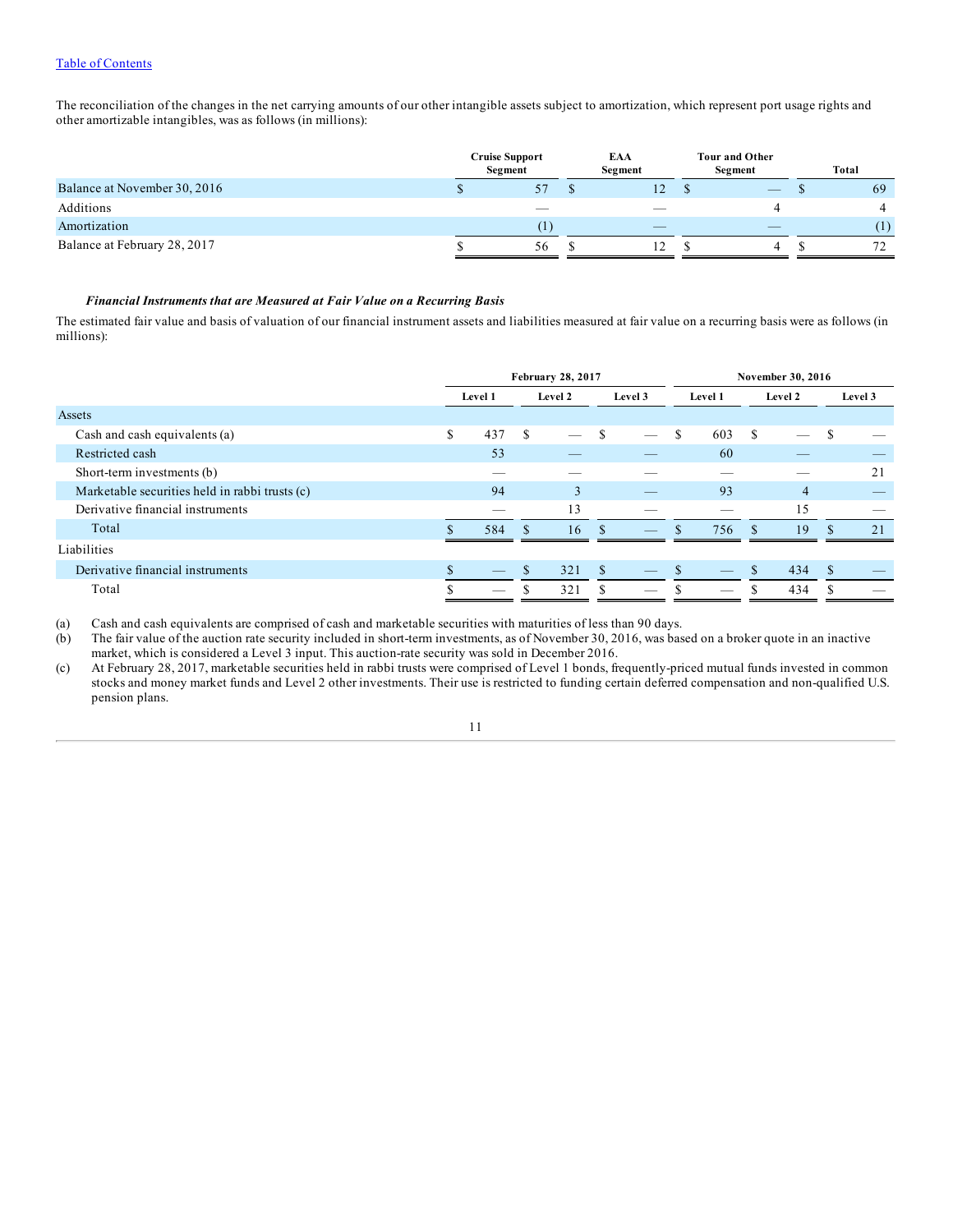### **Derivative Instruments and Hedging Activities**

The estimated fair values of our derivative financial instruments and their location in the Consolidated Balance Sheets were as follows (in millions):

|                                                   | <b>Balance Sheet Location</b> |             | February 28,<br>2017     |               | November 30.<br>2016 |
|---------------------------------------------------|-------------------------------|-------------|--------------------------|---------------|----------------------|
| Derivative assets                                 |                               |             |                          |               |                      |
| Derivatives designated as hedging instruments     |                               |             |                          |               |                      |
| Net investment hedges (a)                         | Prepaid expenses and other    | \$          | 9                        | <sup>\$</sup> | 12                   |
|                                                   | Other assets $-$ long-term    |             | 4                        |               | 3                    |
| Total derivative assets                           |                               | $\mathbf S$ | 13                       |               | 15                   |
| Derivative liabilities                            |                               |             |                          |               |                      |
| Derivatives designated as hedging instruments     |                               |             |                          |               |                      |
| Net investment hedges (a)                         | Accrued liabilities and other | \$          | $\overline{\phantom{0}}$ | <sup>\$</sup> | 26                   |
| Interest rate swaps (b)                           | Accrued liabilities and other |             | 10                       |               | 10                   |
|                                                   | Other long-term liabilities   |             | 22                       |               | 23                   |
| Foreign currency zero cost collars (c)            | Accrued liabilities and other |             | 6                        |               | 12                   |
|                                                   | Other long-term liabilities   |             | 19                       |               | 21                   |
|                                                   |                               |             | 57                       |               | 92                   |
| Derivatives not designated as hedging instruments |                               |             |                          |               |                      |
| Fuel $(d)$                                        | Accrued liabilities and other |             | 161                      |               | 198                  |
|                                                   | Other long-term liabilities   |             | 103                      |               | 144                  |
|                                                   |                               |             | 264                      |               | 342                  |
| Total derivative liabilities                      |                               | \$          | 321                      |               | 434                  |

(a) We had foreign currency forwards totaling \$11 million at February 28, 2017 and \$456 million at November 30, 2016 that are designated as hedges of our net investments in foreign operations, which have a euro-denominated functional currency. At February 28, 2017, these foreign currency forwards settle through July 2017. We also had foreign currency swaps totaling \$289 million at February 28, 2017 and \$291 million at November 30, 2016 that are designated as hedges of our net investments in foreign operations, which have a euro-denominated functional currency. At February 28, 2017, these foreign currency swaps settle through September 2019.

(b) We have euro interest rate swaps designated as cash flow hedges whereby we receive floating interest rate payments in exchange for making fixed interest rate payments. These interest rate swap agreements effectively changed \$486 million at February 28, 2017 and \$500 million at November 30, 2016 of EURIBOR-based floating rate euro debt to fixed rate euro debt. At February 28, 2017, these interest rate swaps settle through March 2025.

(c) At February 28, 2017 and November 30, 2016, we had foreign currency derivatives consisting of foreign currency zero cost collars that are designated as foreign currency cash flow hedges for a portion of our euro-denominated shipbuilding payments. See "Newbuild Currency Risks" below for additional information regarding these derivatives.

(d) At February 28, 2017 and November 30, 2016, we had fuel derivatives consisting of zero cost collars on Brent crude oil ("Brent") to cover a portion of our estimated fuel consumption through 2018. See "Fuel Price Risks" below for additional information regarding these derivatives.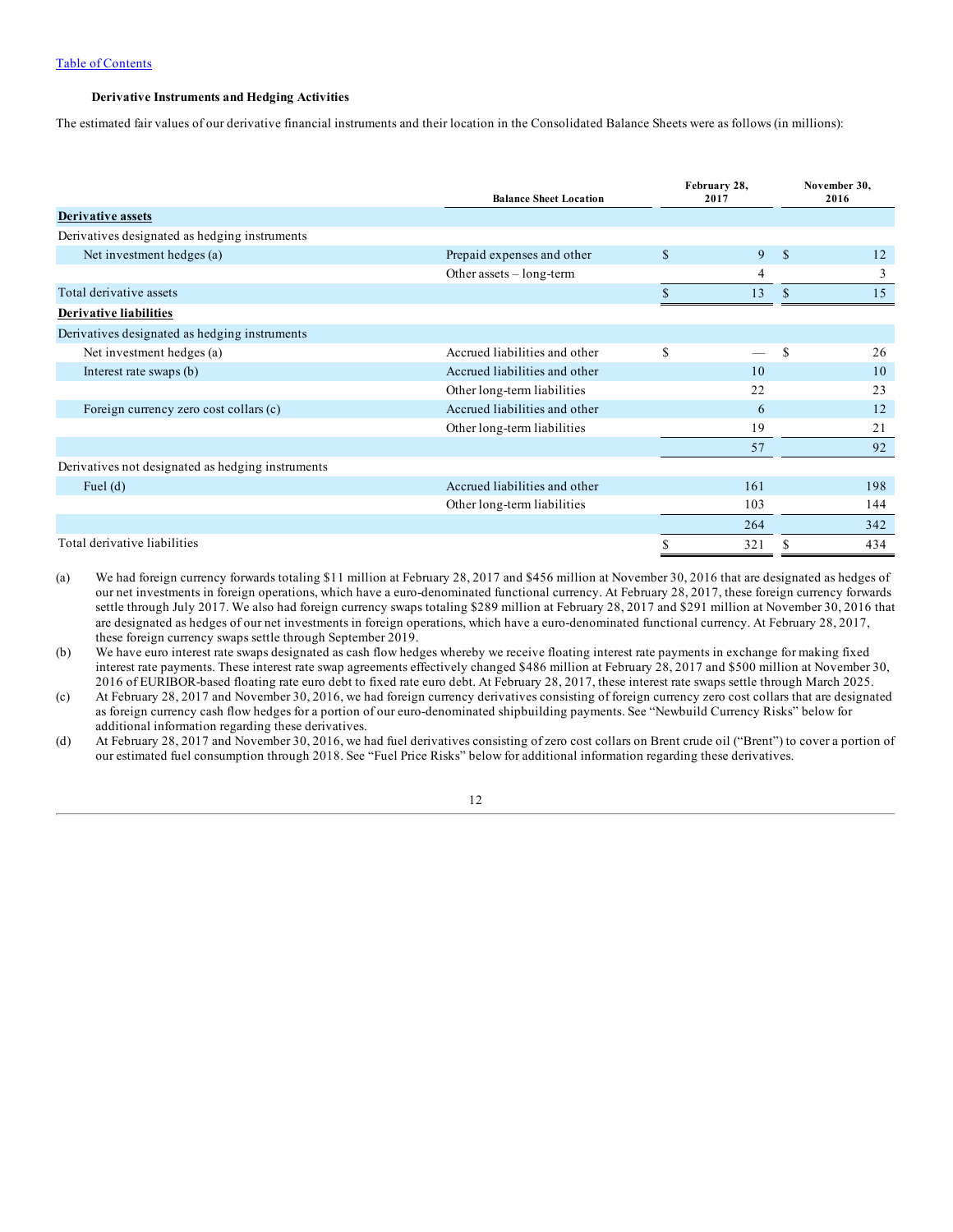Our derivative contracts include rights of offset with our counterparties. We have elected to net certain of our derivative assets and liabilities within counterparties. The amounts recognized within assets and liabilities were as follows (in millions):

|             |                      |                      |      |                                                     |      | <b>February 28, 2017</b>                                             |               |                                                                          |                                                                      |                    |                                                                          |  |  |                    |
|-------------|----------------------|----------------------|------|-----------------------------------------------------|------|----------------------------------------------------------------------|---------------|--------------------------------------------------------------------------|----------------------------------------------------------------------|--------------------|--------------------------------------------------------------------------|--|--|--------------------|
|             |                      | <b>Gross Amounts</b> |      |                                                     |      | <b>Gross Amounts Offset</b><br>in the Balance Sheet                  |               |                                                                          | <b>Total Net Amounts</b><br>Presented in the<br><b>Balance Sheet</b> |                    | <b>Gross Amounts not</b><br><b>Offset in the Balance</b><br><b>Sheet</b> |  |  | <b>Net Amounts</b> |
| Assets      | Φ                    | 14                   | -S   | (1)                                                 | -S   | 13                                                                   | <sup>\$</sup> | (13)                                                                     | - \$                                                                 |                    |                                                                          |  |  |                    |
| Liabilities | \$                   | 322                  | - \$ | (1)                                                 | - \$ | 321                                                                  | S             | (13)                                                                     | - S                                                                  | 308                |                                                                          |  |  |                    |
|             |                      |                      |      |                                                     |      | November 30, 2016                                                    |               |                                                                          |                                                                      |                    |                                                                          |  |  |                    |
|             | <b>Gross Amounts</b> |                      |      | <b>Gross Amounts Offset</b><br>in the Balance Sheet |      | <b>Total Net Amounts</b><br>Presented in the<br><b>Balance Sheet</b> |               | <b>Gross Amounts not</b><br><b>Offset in the Balance</b><br><b>Sheet</b> |                                                                      | <b>Net Amounts</b> |                                                                          |  |  |                    |

The effective gain (loss) portions of our derivatives qualifying and designated as hedging instruments recognized in other comprehensive income (loss) were as follows (in millions):

Assets 15 \$  $\frac{15}{5}$  \$  $\frac{15}{5}$  \$  $\frac{15}{5}$  \$  $\frac{15}{5}$   $\frac{15}{5}$   $\frac{15}{5}$   $\frac{15}{5}$   $\frac{15}{5}$   $\frac{15}{5}$   $\frac{15}{5}$   $\frac{15}{5}$   $\frac{15}{5}$   $\frac{15}{5}$   $\frac{15}{5}$   $\frac{15}{5}$   $\frac{15}{5}$   $\frac{15}{5}$   $\frac{15}{5}$   $\frac{1$ Liabilities \$ 434 \$ — \$ 434 \$ (15) \$ 419

|                                                       |  |      | <b>Three Months Ended February</b><br>28/29. |      |  |
|-------------------------------------------------------|--|------|----------------------------------------------|------|--|
|                                                       |  | 2017 |                                              | 2016 |  |
| Net investment hedges                                 |  |      |                                              | (13) |  |
| Foreign currency zero cost collars – cash flow hedges |  | 8.   |                                              | 10   |  |
| Interest rate swaps – cash flow hedges                |  |      |                                              | (3)  |  |

There are no credit risk related contingent features in our derivative agreements, except for bilateral credit provisions within our fuel derivative counterparty agreements. These provisions require cash collateral to be posted or received to the extent the fuel derivative fair value payable to or receivable from an individual counterparty exceeds \$100 million. At February 28, 2017 and November 30, 2016, no collateral was required to be posted to or received from our fuel derivative counterparties.

The amount of estimated cash flow hedges' unrealized gains and losses that are expected to be reclassified to earnings in the next twelve months is not significant. We have not provided additional disclosures of the impact that derivative instruments and hedging activities have on our consolidated financial statements as of February 28, 2017 and November 30, 2016 and for the three months ended February 28/29, 2017 and 2016 where such impacts were not significant.

## *Fuel Price Risks*

Substantially all of our exposure to market risk for changes in fuel prices relates to the consumption of fuel on our ships. We have Brent call options and Brent put options, collectively referred to as zero cost collars, that establish ceiling and floor prices and mitigate a portion of our economic risk attributable to potential fuel price increases. To maximize operational flexibility we utilized derivative markets with significant trading liquidity.

Our zero cost collars are based on Brent prices whereas the actual fuel used on our ships is marine fuel. Changes in the Brent prices may not show a high degree of correlation with changes in our underlying marine fuel prices. We will not realize any economic gain or loss upon the monthly maturities of our zero cost collars unless the average monthly price of Brent is above the ceiling price or below the floor price. We believe that these zero cost collars will act as economic hedges; however, hedge accounting is not applied.

Our unrealized and realized gains (losses), net on fuel derivatives were as follows (in millions):

|                                                    | <b>Three Months Ended February</b><br>28/29. |       |
|----------------------------------------------------|----------------------------------------------|-------|
|                                                    | 2017                                         | 2016  |
| Unrealized gains (losses) on fuel derivatives, net | 72                                           | (145) |
| Realized losses on fuel derivatives, net           | (45)                                         | (91)  |
| Gains (losses) on fuel derivatives, net            | 27                                           | (236) |
|                                                    |                                              |       |

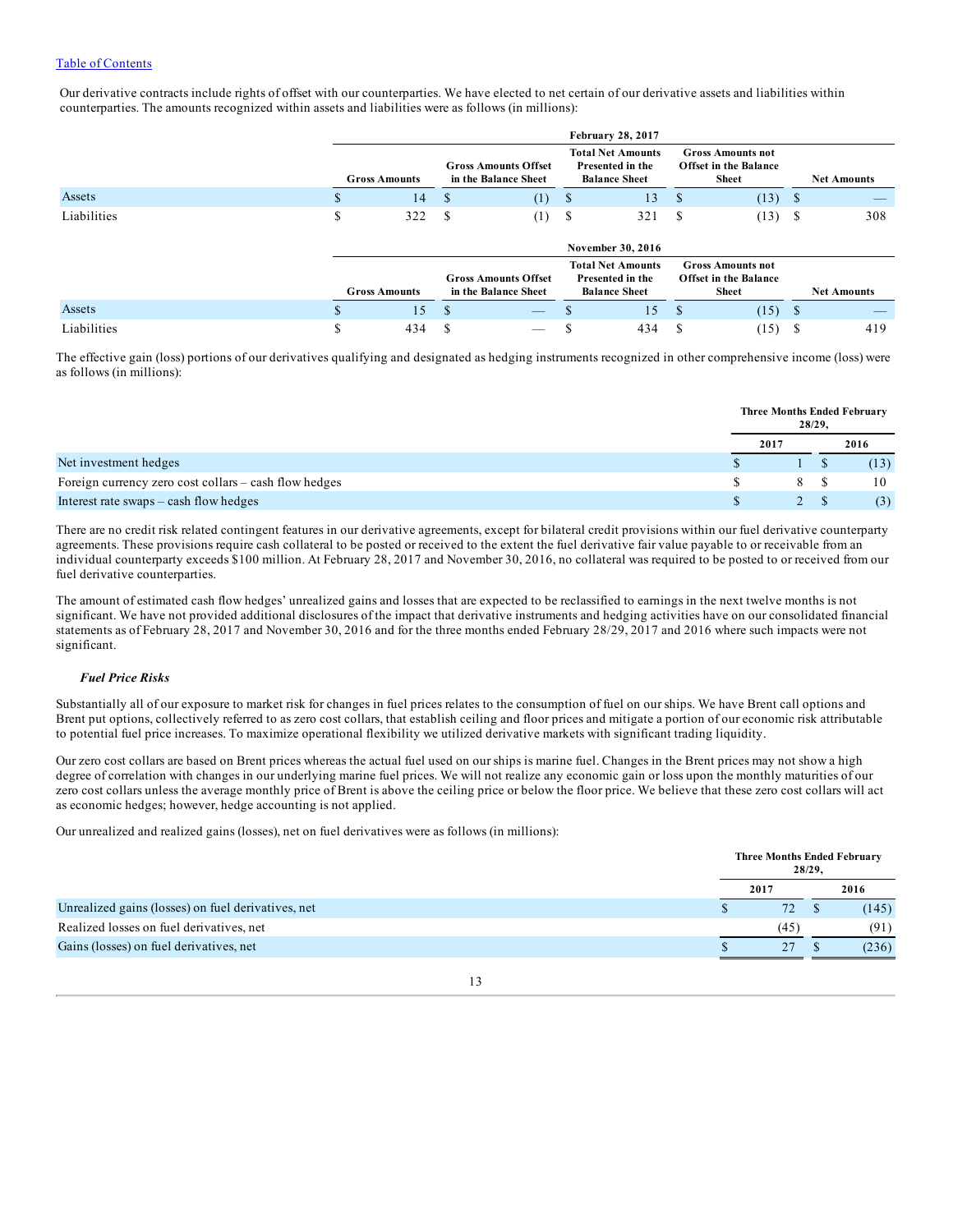At February 28, 2017, our outstanding fuel derivatives consisted of zero cost collars on Brent as follows:

| Maturities (a)        | Transaction<br><b>Dates</b> | <b>Barrels</b><br>Weighted-Average<br><b>Floor Prices</b><br>(in thousands) |               |    | Weighted-Average<br><b>Ceiling Prices</b> |     |
|-----------------------|-----------------------------|-----------------------------------------------------------------------------|---------------|----|-------------------------------------------|-----|
| Fiscal 2017 (Q2 - Q4) |                             |                                                                             |               |    |                                           |     |
|                       | February 2013               | 2,457                                                                       | <sup>\$</sup> | 80 | - \$                                      | 115 |
|                       | April 2013                  | 1,521                                                                       | <sup>\$</sup> | 75 | - \$                                      | 110 |
|                       | January 2014                | 1,350                                                                       | <sup>\$</sup> | 75 | - \$                                      | 114 |
|                       | October 2014                | 765                                                                         | - \$          | 80 | - \$                                      | 113 |
|                       |                             | 6,093                                                                       |               |    |                                           |     |
| Fiscal 2018           |                             |                                                                             |               |    |                                           |     |
|                       | January 2014                | 2,700                                                                       | S             | 75 | - \$                                      | 110 |
|                       | October 2014                | 3,000                                                                       | $\mathbb{S}$  | 80 | - \$                                      | 114 |
|                       |                             | 5,700                                                                       |               |    |                                           |     |

(a) Fuel derivatives mature evenly over each month within the above fiscal periods.

### **Foreign Currency Exchange Rate Risks**

### *Overall Strategy*

We manage our exposure to fluctuations in foreign currency exchange rates through our normal operating and financing activities, including netting certain exposures to take advantage of any natural offsets and, when considered appropriate, through the use of derivative and non-derivative financial instruments. Our primary focus is to monitor our exposure to, and manage, the economic foreign currency exchange risks faced by our operations and realized if we exchange one currency for another. We currently only hedge certain of our ship commitments and net investments in foreign operations. The financial impacts of the hedging instruments we do employ generally offset the changes in the underlying exposures being hedged.

### *Operational Currency Risks*

Our EAA segment operations generate significant revenues and incur significant expenses in their functional currencies, which subjects us to "foreign currency translational" risk related to these currencies. Accordingly, exchange rate fluctuations in their functional currencies against the U.S. dollar will affect our reported financial results since the reporting currency for our consolidated financial statements is the U.S. dollar. Any strengthening of the U.S. dollar against these foreign currencies has the financial statement effect of decreasing the U.S. dollar values reported for these segment's revenues and expenses. Any weakening of the U.S. dollar has the opposite effect.

Substantially all of our operations also have non-functional currency risk related to their international sales. In addition, we have a portion of our operating expenses denominated in non-functional currencies. Accordingly, we also have "foreign currency transactional" risks related to changes in the exchange rates for our revenues and expenses that are in a currency other than the functional currency. The revenues and expenses which occur in the same nonfunctional currencies create some degree of natural offset.

#### *Investment Currency Risks*

We consider our investments in foreign operations to be denominated in stable currencies. Our investments in foreign operations are of a long-term nature. We have \$5.1 billion of euro-denominated debt, including the effect of foreign currency swaps, which provides an economic offset for our operations with euro functional currency. We also partially mitigate our net investment currency exposures by denominating a portion of our foreign currency intercompany payables in our foreign operations' functional currencies.

#### *Newbuild Currency Risks*

Our shipbuilding contracts are typically denominated in euros. Our decision to hedge a non-functional currency ship commitment for our cruise brands is made on a case-by-case basis, considering the amount and duration of the exposure, market volatility, economic trends, our overall expected net cash flows by currency and other offsetting risks. We use foreign currency derivative contracts and have used non-derivative financial instruments to manage foreign currency exchange rate risk for some of our ship construction payments.

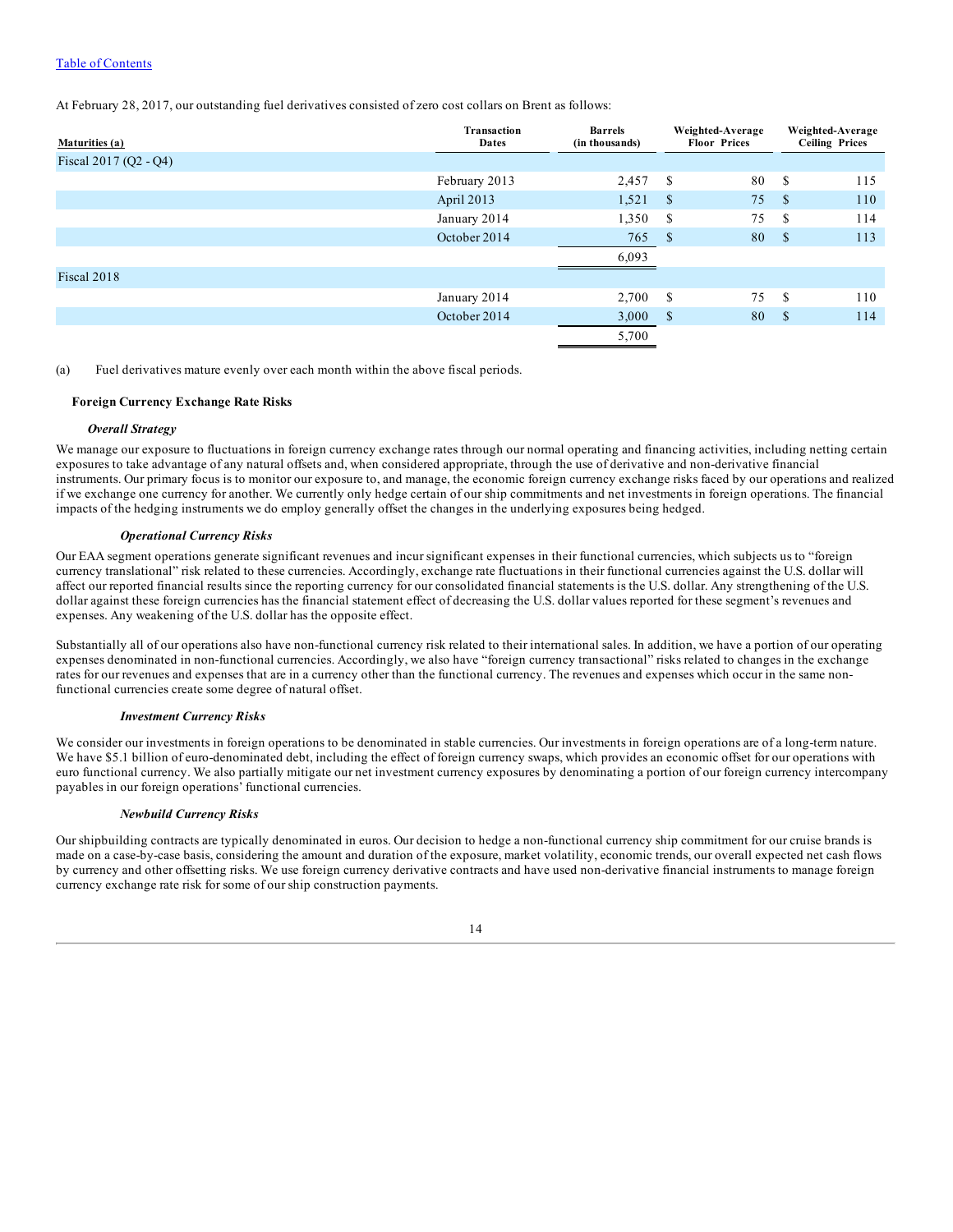At February 28, 2017, we had foreign currency zero cost collars that are designated as cash flow hedges for a portion of euro-denominated shipyard payments for the following newbuilds:

|                                 | <b>Entered Into</b> | Matures in    | Weighted-Average Floor<br>Rate | Weighted- Average Ceiling<br>Rate |
|---------------------------------|---------------------|---------------|--------------------------------|-----------------------------------|
| <i>Majestic Princess</i>        | 2015                | March 2017    | 1.07                           | 1.25                              |
| Carnival Horizon                | 2016                | March 2018    | 1.02                           | 1.25                              |
| <b>Seabourn Ovation</b>         | 2016                | April 2018    | 1.02                           | 1.25                              |
| Holland America Nieuw Statendam | 2016                | November 2018 | 1.05                           |                                   |

If the spot rate is between the weighted-average ceiling and floor rates on the date of maturity, then we would not owe or receive any payments under these collars.

At March 24, 2017, our remaining newbuild currency exchange rate risk primarily relates to euro-denominated newbuild contract payments, which represent a total unhedged commitment of \$5.6 billion and substantially relates to newbuilds to be delivered 2019 through 2022 to non-euro functional currency brands.

The cost of shipbuilding orders that we may place in the future that is denominated in a different currency than our cruise brands' is expected to be affected by foreign currency exchange rate fluctuations. These foreign currency exchange rate fluctuations may affect our desire to order new cruise ships.

#### **Interest Rate Risks**

We manage our exposure to fluctuations in interest rates through our debt portfolio management and investment strategies. We evaluate our debt portfolio to determine whether to make periodic adjustments to the mix of fixed and floating rate debt through the use of interest rate swaps and the issuance of new debt or the early retirement of existing debt.

The composition of our debt, including the effect of foreign currency swaps and interest rate swaps, was as follows:

|                    | <b>February 28, 2017</b> | November 30, 2016 |
|--------------------|--------------------------|-------------------|
| Fixed rate         | 29%                      | 28%               |
| Euro fixed rate    | 35%                      | 35%               |
| Floating rate      | 15%                      | 14%               |
| Euro floating rate | 21%                      | 23%               |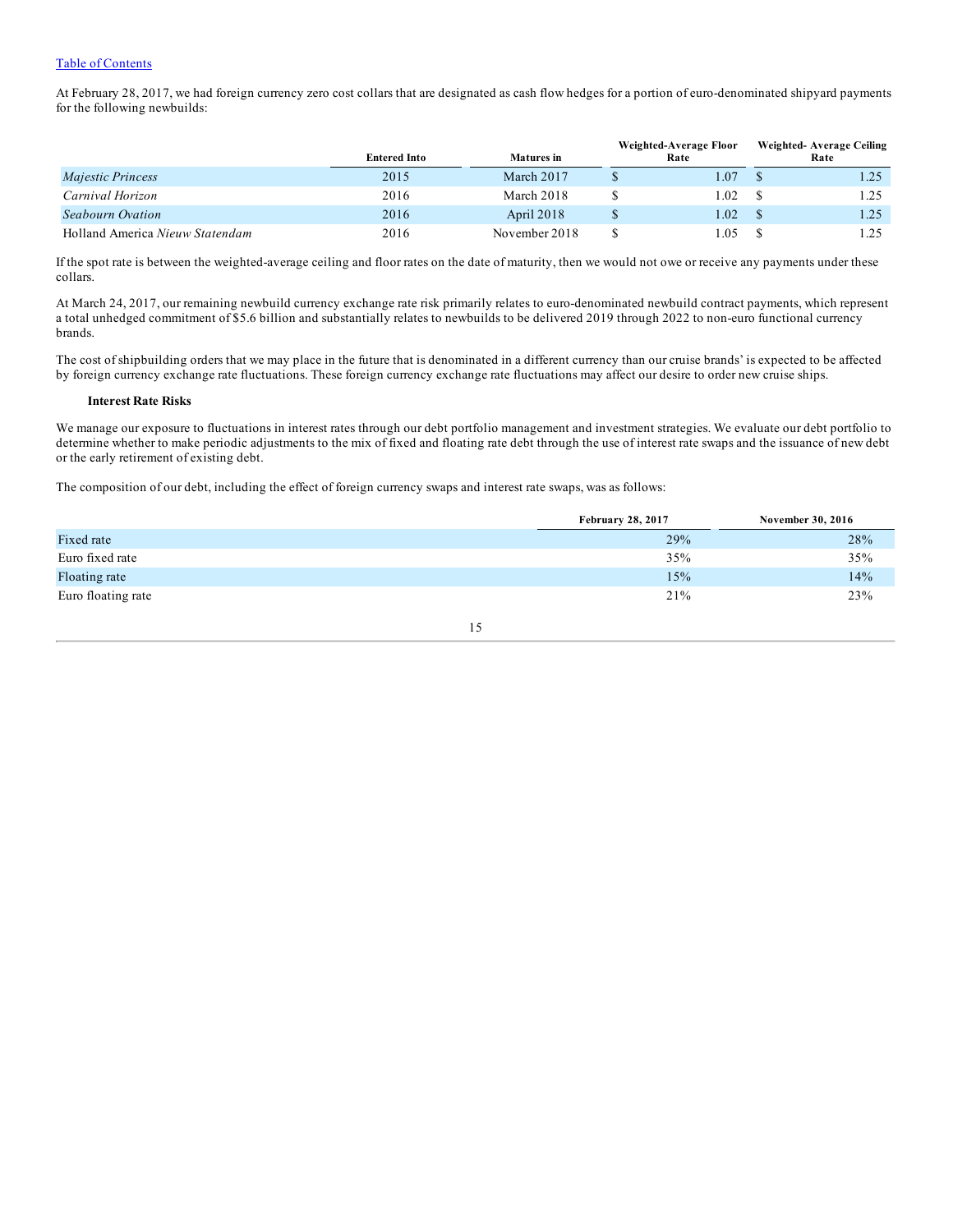# **Concentrations of Credit Risk**

As part of our ongoing control procedures, we monitor concentrations of credit risk associated with financial and other institutions with which we conduct significant business. We seek to minimize these credit risk exposures, including counterparty nonperformance primarily associated with our cash equivalents, investments, committed financing facilities, contingent obligations, derivative instruments, insurance contracts and new ship progress payment guarantees, by:

- Conducting business with large, well-established financial institutions, insurance companies and export credit agencies
- Diversifying our counterparties
- Having guidelines regarding credit ratings and investment maturities that we follow to help safeguard liquidity and minimize risk
- Generally requiring collateral and/or guarantees to support notes receivable on significant asset sales, long-term ship charters and new ship progress payments to shipyards

We currently believe the risk of nonperformance by any of our significant counterparties is remote. At February 28, 2017, our exposures under foreign currency and fuel derivative contracts and interest rate swap agreements were not material.

We also monitor the creditworthiness of travel agencies and tour operators in Asia, Australia and Europe, which includes charter-hire agreements in Asia, and credit and debit card providers to which we extend credit in the normal course of our business prior to sailing. Our credit exposure also includes contingent obligations related to cash payments received directly by travel agents and tour operators for cash collected by them on cruise sales in Australia and most of Europe where we are obligated to honor our guests' cruise payments made by them to their travel agents and tour operators regardless of whether we have received these payments. Concentrations of credit risk associated with these trade receivables, charter-hire agreements and contingent obligations are not considered to be material, principally due to the large number of unrelated accounts, the nature of these contingent obligations and their short maturities. We have not experienced significant credit losses on our trade receivables, charter-hire agreements and contingent obligations. We do not normally require collateral or other security to support normal credit sales.

## **NOTE 5 – Segment Information**

We have four reportable segments that are comprised of (1) North America, (2) EAA, (3) Cruise Support and (4) Tour and Other. Our segments are reported on the same basis as the internally reported information that is provided to our chief operating decision maker ("CODM"), who is the President and Chief Executive Officer of Carnival Corporation and Carnival plc. The CODM assesses performance and makes decisions to allocate resources for Carnival Corporation & plc based upon review of the results across all of our segments.

Our North America segment includes Carnival Cruise Line, Holland America Line, Princess and Seabourn. Our EAA segment includes AIDA, Costa, Cunard, P&O Cruises (Australia) and P&O Cruises (UK). The operations of these reporting units have been aggregated into two reportable segments based on the similarity of their economic and other characteristics, including types of customers, regulatory environment, maintenance requirements, supporting systems and processes and products and services they provide. Our Cruise Support segment represents certain of our port and related facilities and other services that are provided for the benefit of our cruise brands.

Our Tour and Other segment represents the hotel and transportation operations of Holland America Princess Alaska Tours and other operations.

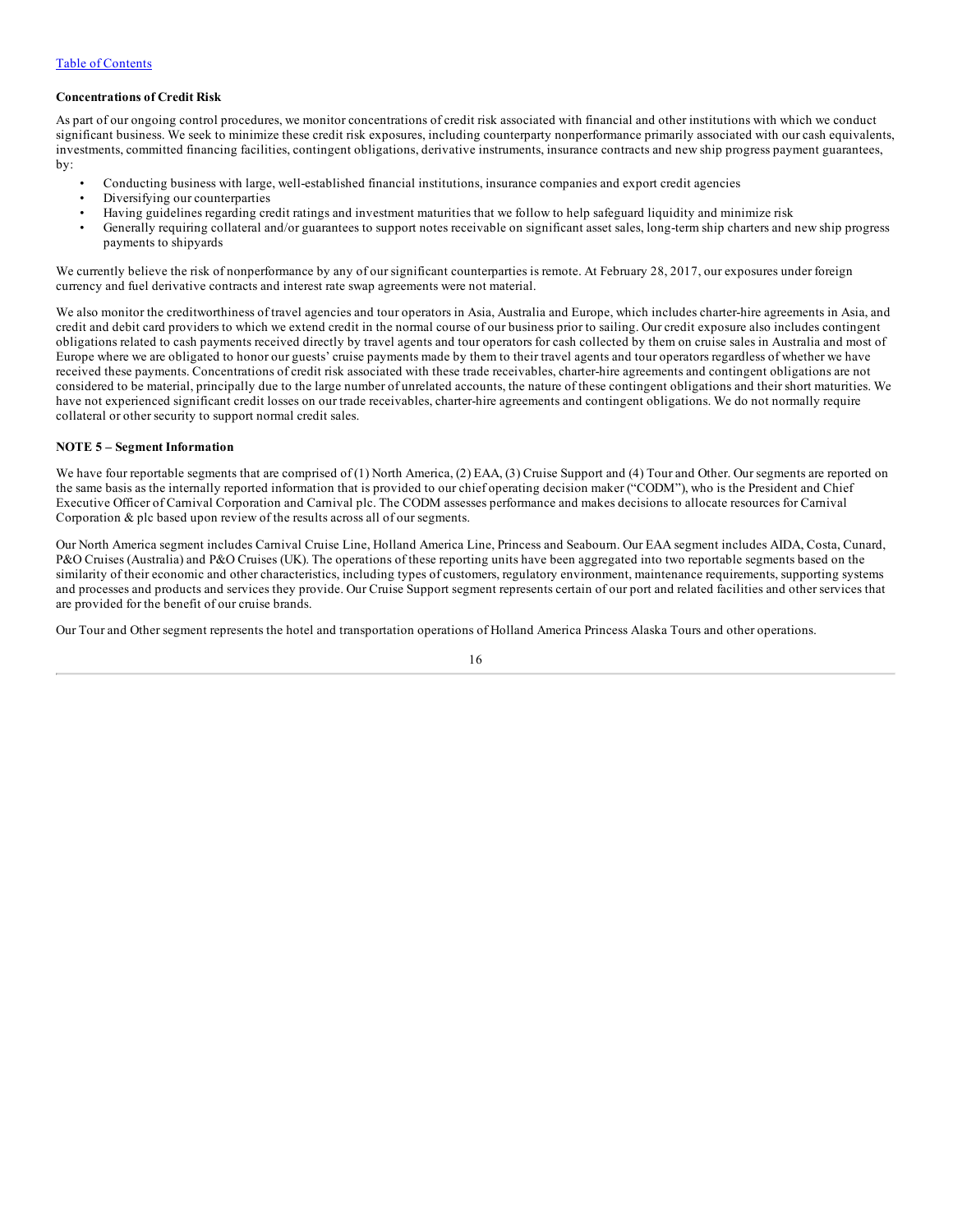<span id="page-16-0"></span>Selected information for our segments was as follows (in millions):

|                | Three Months Ended February 28/29, |       |               |       |               |                |                                           |     |                                         |      |                                     |  |  |                            |
|----------------|------------------------------------|-------|---------------|-------|---------------|----------------|-------------------------------------------|-----|-----------------------------------------|------|-------------------------------------|--|--|----------------------------|
|                | <b>Revenues</b>                    |       |               |       |               |                | <b>Operating costs</b><br>and<br>expenses |     | <b>Selling</b><br>and<br>administrative |      | Depreciation<br>and<br>amortization |  |  | Operating<br>income (loss) |
| 2017           |                                    |       |               |       |               |                |                                           |     |                                         |      |                                     |  |  |                            |
| North America  | \$                                 | 2,405 | S             | 1,470 | <sup>\$</sup> | 320            | \$                                        | 273 | S                                       | 342  |                                     |  |  |                            |
| <b>EAA</b>     |                                    | 1,338 |               | 946   |               | 172            |                                           | 146 |                                         | 74   |                                     |  |  |                            |
| Cruise Support |                                    | 39    |               | 6     |               | 55             |                                           | 11  |                                         | (33) |                                     |  |  |                            |
| Tour and Other |                                    | 9     |               | 13    |               | $\overline{2}$ |                                           | 9   |                                         | (15) |                                     |  |  |                            |
|                |                                    | 3,791 | <b>S</b>      | 2,435 | -S            | 549            | £.                                        | 439 | £.                                      | 368  |                                     |  |  |                            |
| 2016           |                                    |       |               |       |               |                |                                           |     |                                         |      |                                     |  |  |                            |
| North America  | \$                                 | 2,218 | <sup>\$</sup> | 1,315 | <sup>\$</sup> | 311            | S                                         | 255 | S                                       | 337  |                                     |  |  |                            |
| <b>EAA</b>     |                                    | 1,389 |               | 910   |               | 175            |                                           | 147 |                                         | 157  |                                     |  |  |                            |
| Cruise Support |                                    | 34    |               | 5     |               | 63             |                                           | 11  |                                         | (45) |                                     |  |  |                            |
| Tour and Other |                                    | 10    |               | 13    |               | $\overline{2}$ |                                           | 10  |                                         | (15) |                                     |  |  |                            |
|                |                                    | 3,651 | \$            | 2,243 |               | 551            | S                                         | 423 |                                         | 434  |                                     |  |  |                            |

# **NOTE 6 – Earnings Per Share**

Our basic and diluted earnings per share were computed as follows (in millions, except per share data):

|                                                         | <b>Three Months Ended February</b><br>$28/29$ , |      |  |      |
|---------------------------------------------------------|-------------------------------------------------|------|--|------|
|                                                         |                                                 | 2017 |  | 2016 |
| Net income for basic and diluted earnings per share     |                                                 | 352  |  | 142  |
| Weighted-average common and ordinary shares outstanding |                                                 | 725  |  | 766  |
| Dilutive effect of equity plans                         |                                                 |      |  |      |
| Diluted weighted-average shares outstanding             |                                                 | 728  |  | 769  |
| Basic and diluted earnings per share                    |                                                 | 0.48 |  | 0.18 |

# **NOTE 7 – Shareholders' Equity**

During the three months ended February 28, 2017, we repurchased 1.4 million shares of Carnival plc ordinary shares for \$75 million under our general repurchase authorization program (the "Repurchase Program"). From March 1, 2017 through March 24, 2017, we repurchased 0.8 million shares of Carnival plc ordinary shares for \$44 million under the Repurchase Program. Accordingly, at March 24, 2017, the remaining Carnival Corporation availability under the Repurchase Program was \$280 million.

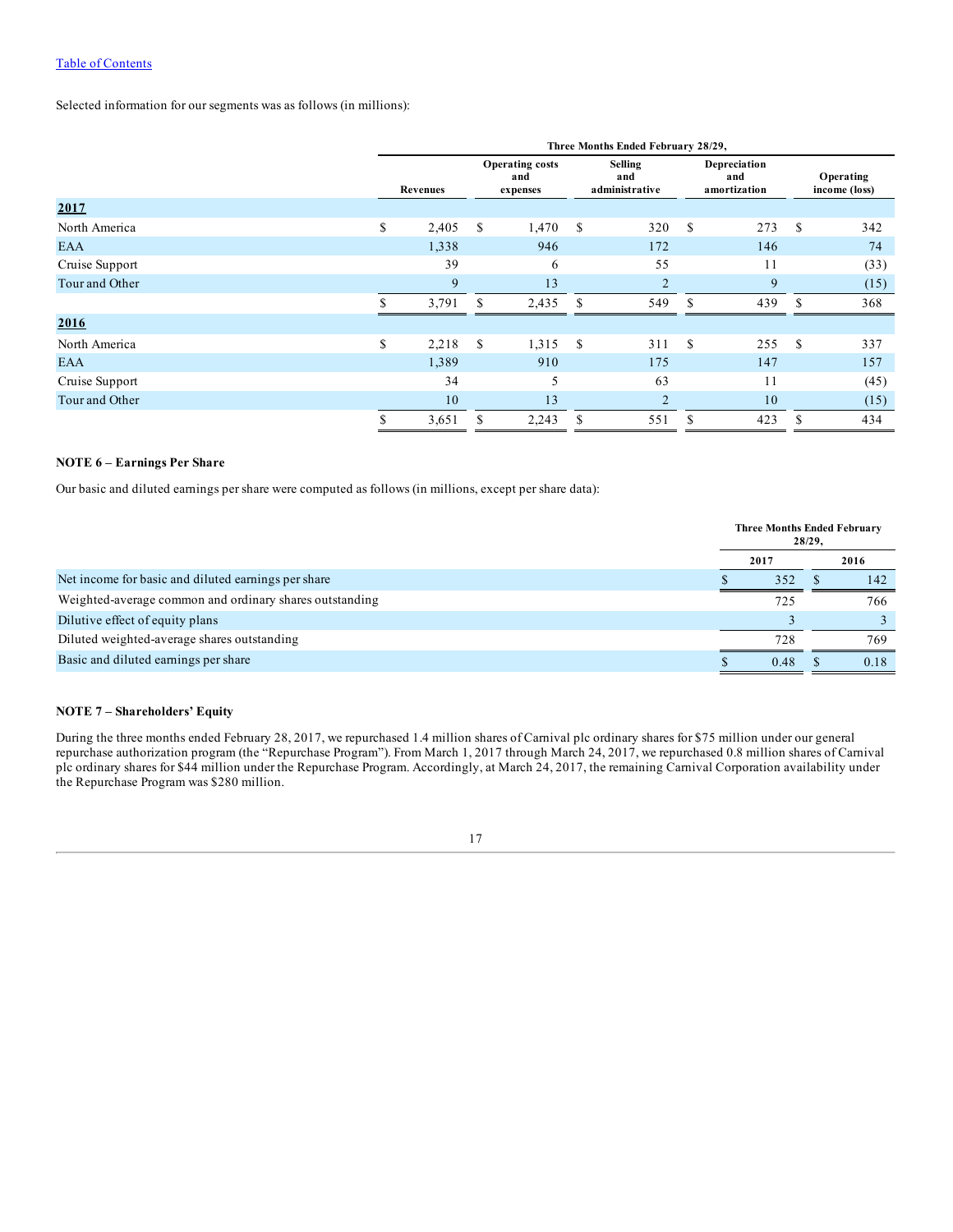#### **Item 2. Management's Discussion and Analysis of Financial Condition and Results of Operations.**

#### **Cautionary Note Concerning Factors That May Affect Future Results**

Some of the statements, estimates or projections contained in this joint Quarterly Report on Form 10-Q are "forward-looking statements" that involve risks, uncertainties and assumptions with respect to us, including some statements concerning future results, outlooks, plans, goals and other events which have not yet occurred. These statements are intended to qualify for the safe harbors from liability provided by Section 27A of the Securities Act of 1933 and Section 21E of the Securities Exchange Act of 1934. All statements other than statements of historical facts are statements that could be deemed forward-looking. These statements are based on current expectations, estimates, forecasts and projections about our business and the industry in which we operate and the beliefs and assumptions of our management. We have tried, whenever possible, to identify these statements by using words like "will," "may," "could," "should," "would," "believe," "depends," "expect," "goal," "anticipate," "forecast," "project," "future," "intend," "plan," "estimate," "target," "indicate" and similar expressions of future intent or the negative of such terms.

Forward-looking statements include those statements that may impact our outlook including, but not limited to, the forecasting of our:

- 
- Net revenue yields Net cruise costs, excluding fuel per available lower berth day
- Booking levels Estimates of ship depreciable lives and residual values
- Pricing and occupancy **•** Goodwill, ship and trademark fair values
- Interest, tax and fuel expenses Liquidity
- 
- 
- Currency exchange rates Adjusted earnings per share

Because forward-looking statements involve risks and uncertainties, there are many factors that could cause our actual results, performance or achievements to differ materially from those expressed or implied in this joint Quarterly Report on Form 10-Q. This note contains important cautionary statements of the known factors that we consider could materially affect the accuracy of our forward-looking statements and adversely affect our business, results of operations and financial position. It is not possible to predict or identify all such risks. There may be additional risks that we consider immaterial or which are unknown. These factors include, but are not limited to, the following:

- Incidents, such as ship incidents, security incidents, the spread of contagious diseases and threats thereof, adverse weather conditions or other natural disasters and the related adverse publicity affecting our reputation and the health, safety, security and satisfaction of guests and crew
- Economic conditions and adverse world events affecting the safety and security of travel, such as civil unrest, armed conflicts and terrorist attacks
- Changes in and compliance with laws and regulations relating to environment, health, safety, security, tax and anti-corruption under which we operate
- Disruptions and other damages to our information technology and other networks and operations, and breaches in data security
- Ability to recruit, develop and retain qualified personnel
- Increases in fuel prices
- Fluctuations in foreign currency exchange rates
- Misallocation of capital among our ship, joint venture and other strategic investments
- Future operating cash flow may not be sufficient to fund future obligations and we may be unable to obtain financing
- Overcapacity in the cruise ship and land-based vacation industry
- Deterioration of our cruise brands' strengths and our inability to implement our strategies
- Continuing financial viability of our travel agent distribution system, air service providers and other key vendors in our supply chain and reductions in the availability of, and increases in the prices for, the services and products provided by these vendors
- Inability to implement our shipbuilding programs and ship repairs, maintenance and refurbishments on terms that are favorable or consistent with our expectations and increases to our repairs and maintenance expenses and refurbishment costs as our fleet ages
- Failure to keep pace with developments in technology
- Geographic regions in which we try to expand our business may be slow to develop and ultimately not develop how we expect and our international operations are subject to additional risks not generally applicable to our U.S. operations
- Competition from the cruise ship and land-based vacation industry
- Economic, market and political factors that are beyond our control

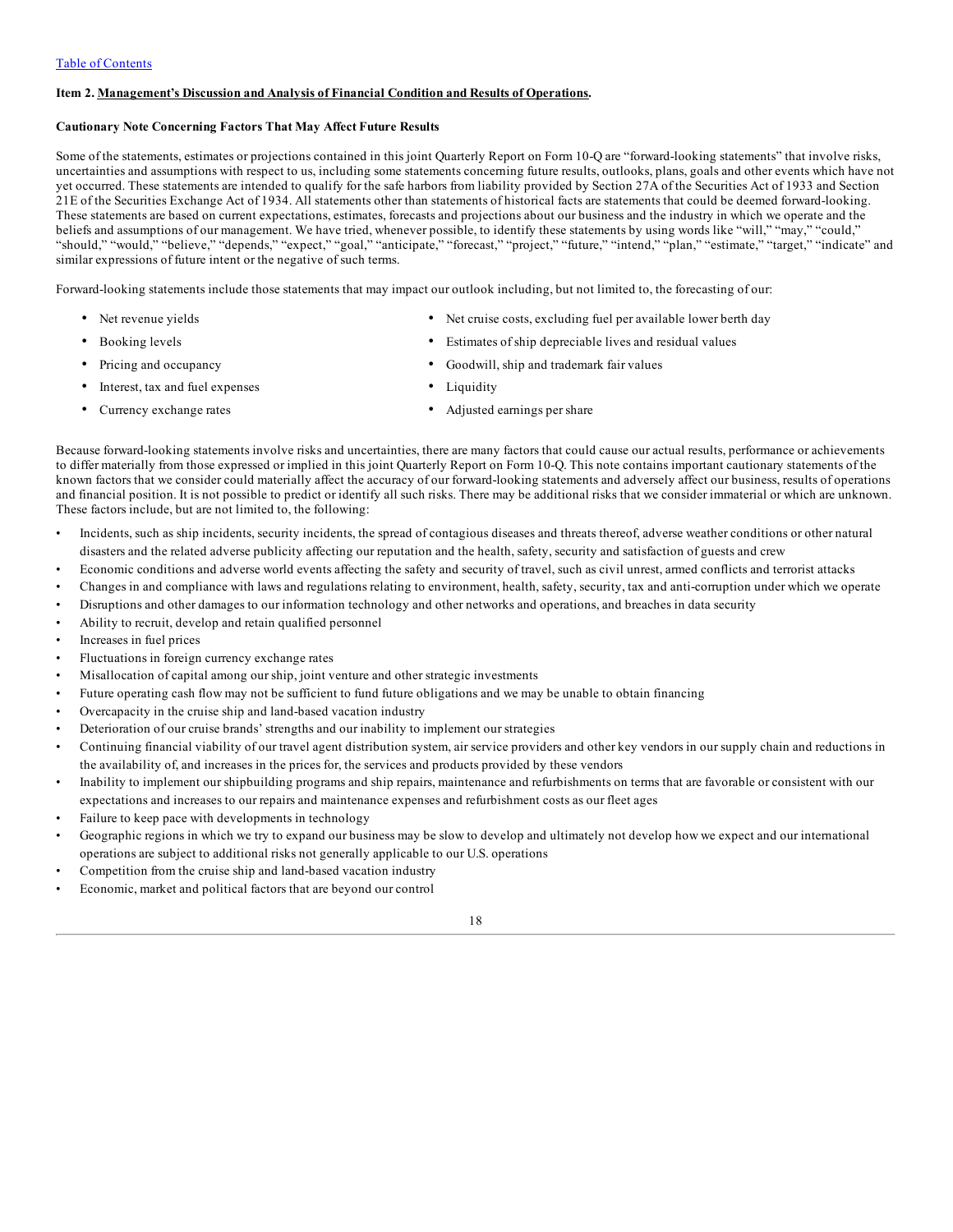- Litigation, enforcement actions, fines or penalties
- Lack of continuing availability of attractive, convenient and safe port destinations on terms that are favorable or consistent with our expectations
- Union disputes and other employee relationship issues
- Decisions to self-insure against various risks or the inability to obtain insurance for certain risks at reasonable rates
- Reliance on third-party providers of various services integral to the operations of our business
- Business activities that involve our co-investment with third parties
- Disruptions in the global financial markets or other events that may negatively affect the ability of our counterparties and others to perform their obligations to us
- Our shareholders may be subject to the uncertainties of a foreign legal system since Carnival Corporation and Carnival plc are not U.S. corporations
- Small group of shareholders may be able to effectively control the outcome of shareholder voting
- Provisions in Carnival Corporation's and Carnival plc's constitutional documents may prevent or discourage takeovers and business combinations that our shareholders might consider to be in their best interests
- The DLC arrangement involves risks not associated with the more common ways of combining the operations of two companies

The ordering of the risk factors set forth above is not intended to reflect any Company indication of priority or likelihood.

Forward-looking statements should not be relied upon as a prediction of actual results. Subject to any continuing obligations under applicable law or any relevant stock exchange rules, we expressly disclaim any obligation to disseminate, after the date of this joint Quarterly Report on Form 10-Q, any updates or revisions to any such forward-looking statements to reflect any change in expectations or events, conditions or circumstances on which any such statements are based.

### *Outlook*

On March 28, 2017, we said that we expected our adjusted diluted earnings per share for the 2017 second quarter to be in the range of \$0.43 to \$0.47 and 2017 full year to be in the range of \$3.50 to \$3.70 (see "Key Performance Non-GAAP Financial Indicators"). Our guidance was based on the following assumptions:

|                                  | <b>2017 Second Quarter</b> | 2017 Full Year         |
|----------------------------------|----------------------------|------------------------|
| Fuel price per metric ton        | \$359                      | \$362                  |
| Currencies                       |                            |                        |
| U.S. dollar to euro              | \$1.08 to $\epsilon$ 1     | \$1.07 to $\epsilon$ 1 |
| U.S. dollar to sterling          | \$1.25 to £1               | \$1.25 to £1           |
| U.S. dollar to Australian dollar | \$0.76 to A\$1             | \$0.76 to A\$1         |

The fuel and currency assumptions used in our guidance change daily and, accordingly, our forecasts change daily based on the changes in these assumptions. We have not provided a reconciliation of forecasted U.S. GAAP earnings per share to forecasted adjusted earnings per share because preparation of meaningful U.S. GAAP forecasts of earnings per share would require unreasonable effort. We are unable to predict, without unreasonable effort, the future movement of foreign exchange rates and fuel prices. While we forecast realized gains and losses on fuel derivatives by applying current Brent prices to the derivatives that settle in the forecast period, we do not forecast the impact of unrealized gains and losses on fuel derivatives because we do not believe they are an indication of our future earnings performance. We are unable to determine the future impact of gains or losses on ships sales, restructuring expenses and other non-core gains and charges.

The above forward-looking statements involve risks, uncertainties and assumptions with respect to us. There are many factors that could cause our actual results to differ materially from those expressed above. You should read the above forward-looking statements together with the discussion of the risks under "Cautionary Note Concerning Factors That May Affect Future Results."

## *Critical Accounting Estimates*

For a discussion of our critical accounting estimates, see "Management's Discussion and Analysis of Financial Condition and Results of Operations" that is included in the 2016 Form 10-K.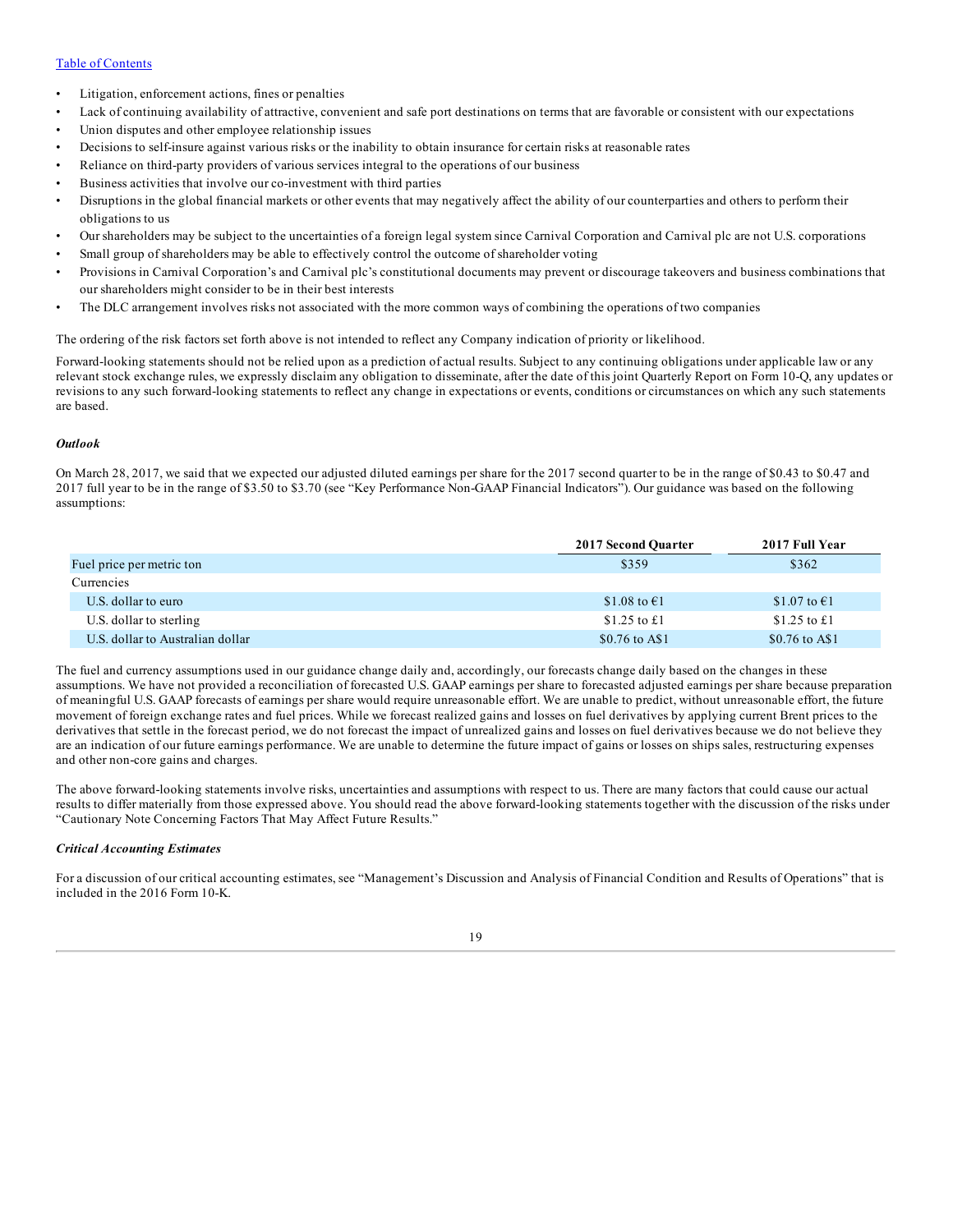#### **Seasonality**

Our revenues from the sale of passenger tickets are seasonal. Historically, demand for cruises has been greatest during our third quarter, which includes the Northern Hemisphere summer months. This higher demand during the third quarter results in higher ticket prices and occupancy levels and, accordingly, the largest share of our operating income is earned during this period. The seasonality of our results also increases due to ships being taken out-of-service for maintenance, which we schedule during non-peak demand periods. In addition, substantially all of Holland America Princess Alaska Tours' revenue and net income is generated from May through September in conjunction with the Alaska cruise season.

#### **Statistical Information**

|                                                             |    | Three Months Ended February 28/29, |          |        |  |
|-------------------------------------------------------------|----|------------------------------------|----------|--------|--|
|                                                             |    | 2017                               |          | 2016   |  |
| Available Lower Berth Days ("ALBDs") (in thousands) (a) (b) |    | 20,024                             |          | 19,290 |  |
| Occupancy percentage (c)                                    |    | 104.6%                             |          | 104.0% |  |
| Passengers carried (in thousands)                           |    | 2,769                              |          | 2,559  |  |
| Fuel consumption in metric tons (in thousands)              |    | 818                                |          | 816    |  |
| Fuel consumption in metric tons per thousand ALBDs          |    | 40.9                               |          | 42.3   |  |
| Fuel cost per metric ton consumed                           | \$ | 362                                | \$.      | 229    |  |
| Currencies                                                  |    |                                    |          |        |  |
| U.S. dollar to euro                                         | \$ | 1.06                               | \$.      | 1.10   |  |
| U.S. dollar to sterling                                     | \$ | 1.24                               | <b>S</b> | 1.45   |  |
| U.S. dollar to Australian dollar                            | S  | 0.75                               | \$.      | 0.71   |  |

(a) ALBD is a standard measure of passenger capacity for the period that we use to approximate rate and capacity variances, based on consistently applied formulas that we use to perform analyses to determine the main non-capacity driven factors that cause our cruise revenues and expenses to vary. ALBDs assume that each cabin we offer for sale accommodates two passengers and is computed by multiplying passenger capacity by revenueproducing ship operating days in the period.

(b) For the three months ended February 28, 2017 compared to the three months ended February 29, 2016, we had a 3.8% capacity increase in ALBDs comprised of a 5.2% capacity increase in our North America segment and a 1.8% capacity increase in our EAA segment.

Our North America segment's capacity increase was caused by:

- Full quarter impact from one Carnival Cruise Line 3,930-passenger capacity ship delivered in 2016
- Full quarter impact from one Holland America Line 2,650-passenger capacity ship delivered in 2016
- Fewer ship dry-dock days in 2017 compared to 2016
- Full quarter impact from one Seabourn 600-passenger capacity ship delivered in 2016
- Partially offset by the full quarter impact from one Princess Cruises 670-passenger capacity ship removed from service in 2016

Our EAA segment's capacity increase was caused by:

• Full quarter impact from one AIDA 3,290-passenger capacity ship delivered in 2016

This increase was partially offset by:

- Less ship operating days in 2017 compared to 2016 due to the 2016 leap year
- More ship dry-dock days in 2017 compared to 2016
- (c) In accordance with cruise industry practice, occupancy is calculated using a denominator of ALBDs, which assumes two passengers per cabin even though some cabins can accommodate three or more passengers. Percentages in excess of 100% indicate that on average more than two passengers occupied some cabins.

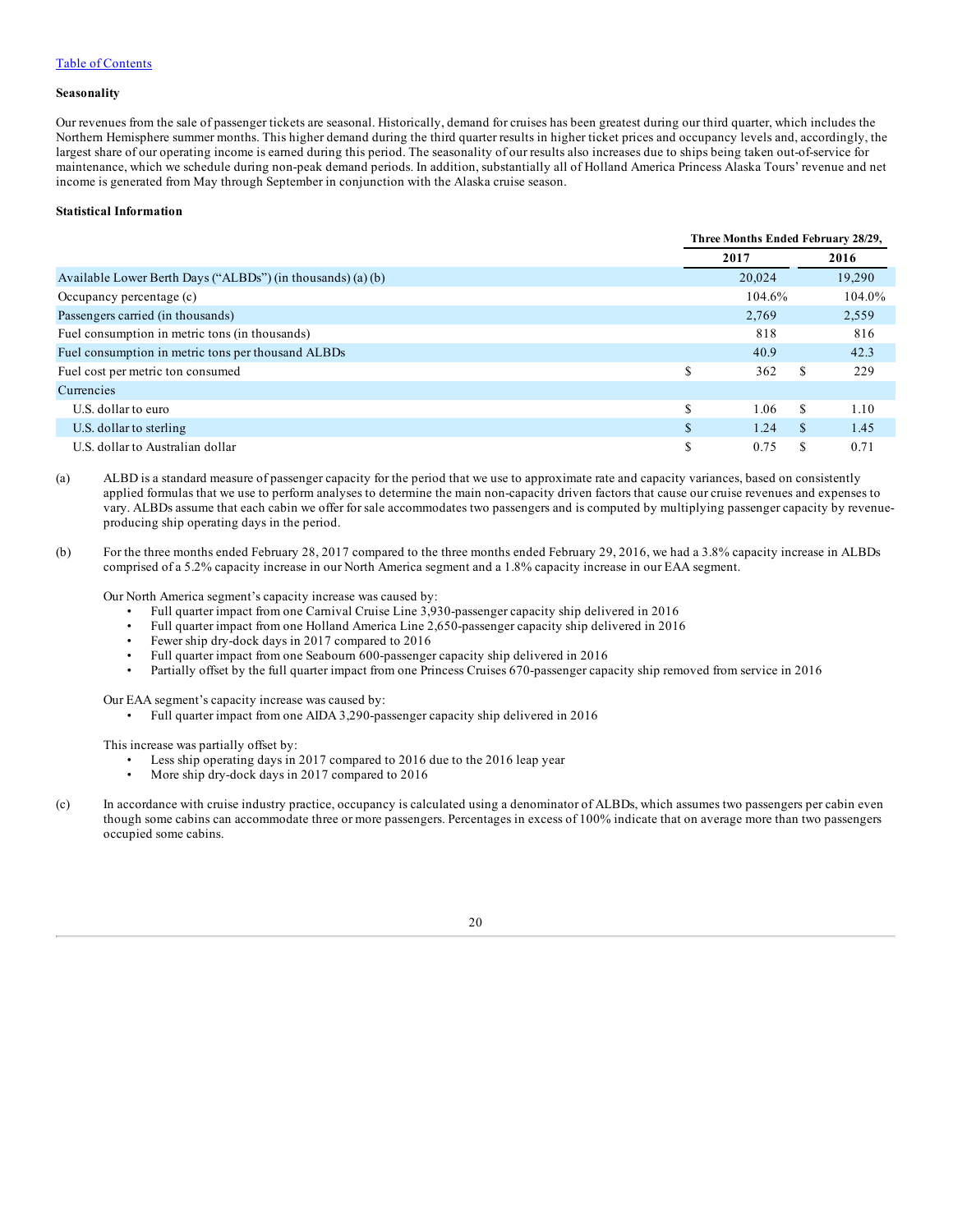### **Three Months Ended February 28, 2017 ("2017") Compared to Three Months Ended February 29, 2016 ("2016")**

#### **Revenues**

#### **Consolidated**

Cruise passenger ticket revenues made up 74% of our 2017 total revenues. Cruise passenger ticket revenues increased by \$86 million, or 3.2%, to \$2.8 billion in 2017 from \$2.7 billion in 2016.

This increase was caused by:

- \$103 million 3.8% capacity increase in ALBDs
- \$71 million increase in cruise ticket revenue, driven primarily by price improvements due to demand in our Caribbean program for our North America segment and European and Caribbean programs for our EAA segment, partially offset by net unfavorable foreign currency transactional impacts
- \$15 million a slight increase in occupancy

These increases were partially offset by:

- \$77 million- foreign currency translational impact from a stronger U.S. dollar against the functional currencies of our foreign operations ("foreign currency translational impact")
- \$26 million decrease in air transportation revenues from guests who purchased their tickets from us

The remaining 26% of 2017 total revenues were substantially all comprised of onboard and other cruise revenues, which increased by \$55 million, or 6.0%, to \$978 million in 2017 from \$923 million in 2016.

This increase was caused by:

- \$35 million 3.8% capacity increase in ALBDs
- \$31 million higher onboard spending by our guests

These increases were partially offset by the foreign currency translational impact, which accounted for \$14 million.

Onboard and other revenues included concession revenues that were \$227 million in both 2017 and 2016**.**

#### **North America Segment**

Cruise passenger ticket revenues made up 72% of our North America segment's 2017 total revenues. Cruise passenger ticket revenues increased by \$133 million, or 8.4%, to \$1.7 billion in 2017 compared to \$1.6 billion in 2016.

The increase was substantially due to:

- \$82 million 5.2% capacity increase in ALBDs
- \$39 million increase in cruise ticket revenue, driven primarily by price improvements due to demand in our Caribbean program, partially offset by net unfavorable foreign currency transactional impacts

The remaining 28% of our North America segment's 2017 total revenues were comprised of onboard and other cruise revenues, which increased by \$53 million, or 8.5%, to \$683 million in 2017 from \$630 million in 2016.

This increase was caused by:

- \$33 million 5.2% capacity increase in ALBDs
- \$21 million higher onboard spending by our guests

Onboard and other revenues included concession revenues that increased by \$4 million, or 2.4%, to \$155 million in 2017 from \$151 million in 2016.

#### **EAA Segment**

Cruise passenger ticket revenues made up 81% of our EAA segment's 2017 total revenues. Cruise passenger ticket revenues decreased by \$50 million, or 4.4%, and was \$1.1 billion in both 2017 and 2016.

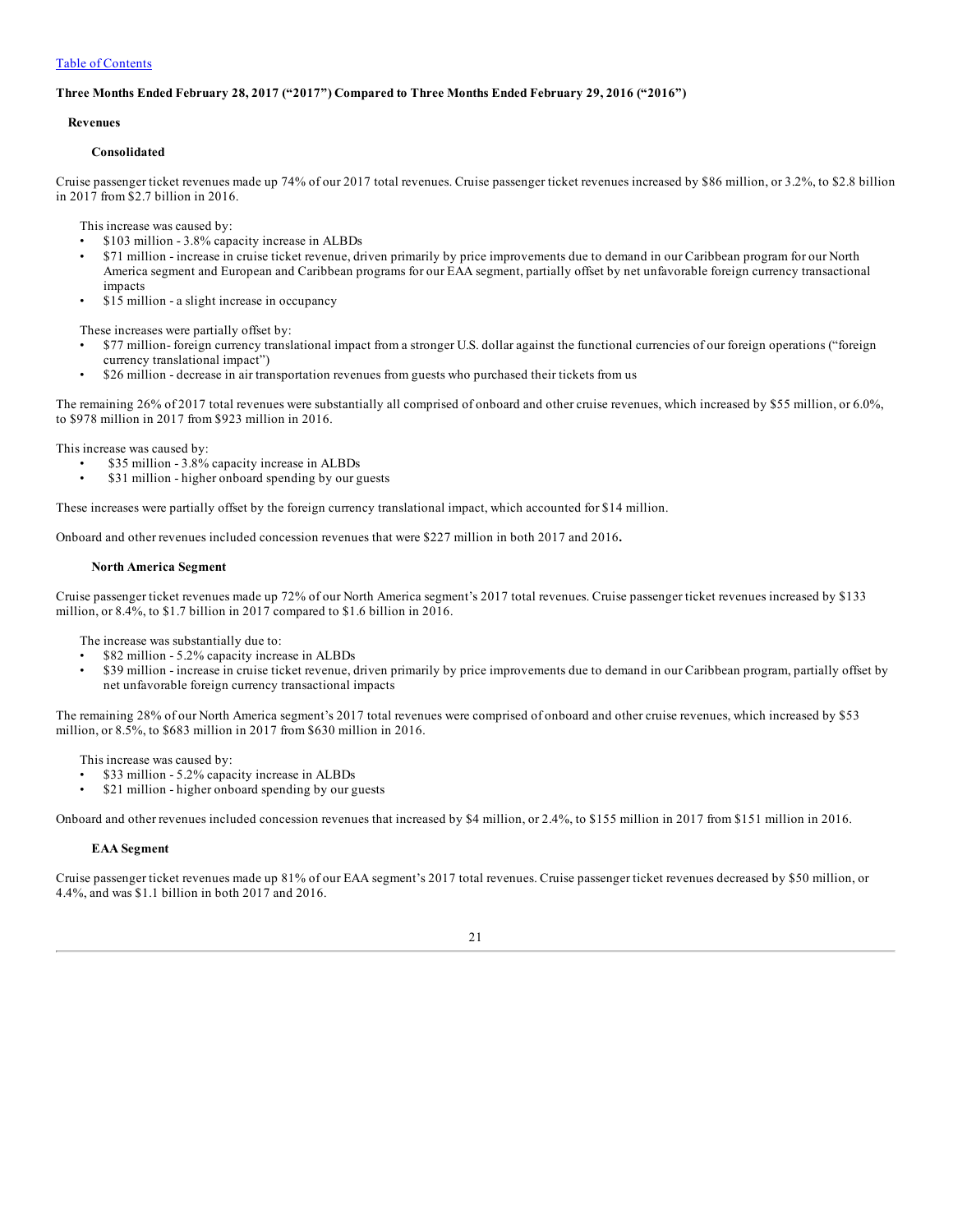This decrease was caused by:

- \$77 million foreign currency translational impact
- \$25 million decrease in air transportation revenues from guests who purchased their tickets from us

These decreases were partially offset by:

- \$20 million 1.8% capacity increase in ALBDs
- \$19 million increase in cruise ticket revenue driven primarily by price improvements due to demand in our European and Caribbean programs, partially offset by net unfavorable foreign currency transactional impacts

The remaining 19% of our EAA segment's 2017 total revenues were comprised of onboard and other cruise revenues, which remained the same at \$254 million in both 2017 and 2016.

Onboard and other revenues included concession revenues that decreased by \$4 million, or 5.3%, to \$72 million in 2017 from \$76 million in 2016.

#### **Costs and Expenses**

#### **Consolidated**

Operating costs and expenses increased by \$192 million, or 8.6%, to \$2.4 billion in 2017 from \$2.2 billion in 2016.

This increase was caused by:

- \$109 million higher fuel prices
- \$85 million 3.8% capacity increase in ALBDs
- \$29 million higher ship port costs
- \$22 million higher cruise payroll and related expenses
- \$16 million higher dry-dock expenses and ship repair and maintenance expenses

These increases were partially offset by:

- \$56 million foreign currency translational impact
- \$25 million decrease in air transportation revenues from guests who purchased their tickets from us

Selling and administrative expenses slightly decreased by \$2 million to \$549 million in 2017 from \$551 million in 2016.

This decrease was caused by:

- \$12 million foreign currency translational impact
- \$12 million various selling and administrative initiatives

These decreases were partially offset by a 3.8% capacity increase in ALBDs, which accounted for \$21 million.

Depreciation and amortization expenses increased by \$16 million, or 3.8%, to \$439 million in 2017 from \$423 million in 2016. This increase was primarily caused by the delivery of new ships and improvements to ship and shoreside assets, which accounted for \$27 million, partially offset by the foreign currency translational impact, which accounted for \$9 million.

#### **North America Segment**

Operating costs and expenses increased by \$155 million, or 11.8%, to \$1.5 billion in 2017 from \$1.3 billion in 2016.

This increase was caused by:

- \$70 million higher fuel prices
- \$68 million 5.2% capacity increase in ALBDs
- \$13 million higher ship port costs
- \$10 million higher cruise payroll and related expenses

Selling and administrative expenses increased by \$9 million, or 2.9%, to \$320 million in 2017 from \$311 million in 2016.

Depreciation and amortization expenses increased by \$17 million, or 6.8%, to \$273 million in 2017 from \$255 million in 2016. This increase was primarily driven by a 5.2% capacity increase in ALBDs, which accounted for \$13 million.

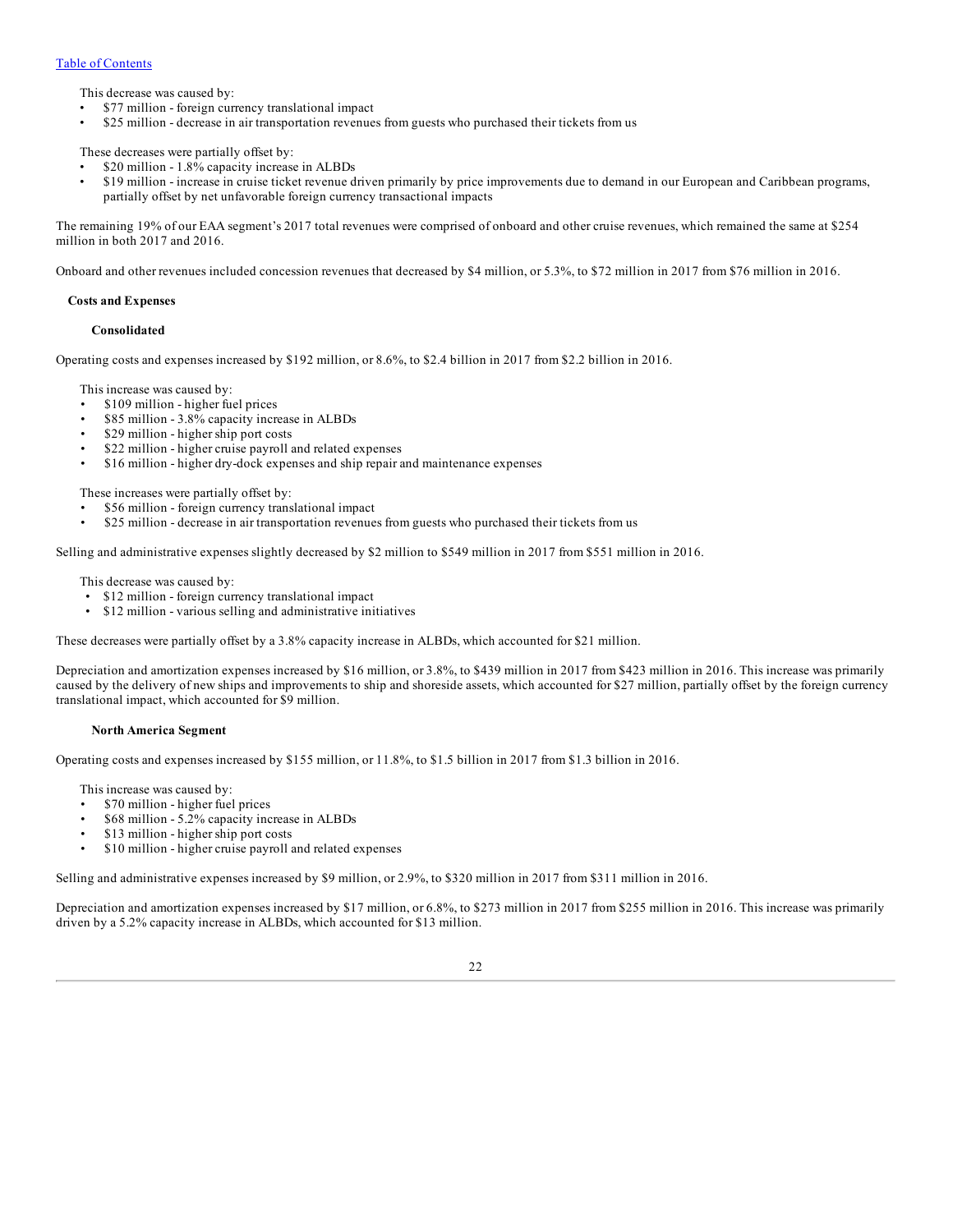#### **EAA Segment**

Operating costs and expenses increased by \$36 million, or 4.0%, to \$946 million in 2017 from \$910 million in 2016.

This increase was caused by:

- \$39 million higher fuel prices
- \$29 million higher dry-dock expenses and other ship repair and maintenance expenses
- \$18 million higher ship port costs
- \$16 million 1.8% capacity increase in ALBDs
- \$12 million higher cruise payroll and related expenses

These increases were partially offset by:

- \$56 million foreign currency translational impact
- \$26 million decrease in air transportation revenues from guests who purchased their tickets from us

Selling and administrative expenses decreased by \$3 million, or 1.7%, to \$172 million in 2017 from \$175 million in 2016.

Depreciation and amortization expenses slightly decreased by \$1 million to \$146 million in 2017 from \$147 million in 2016.

### **Operating Income**

Our consolidated operating income decreased by \$66 million, or 15.3%, to \$368 million in 2017 from \$434 million in 2016. Our North America segment's operating income increased by \$5 million, or 1.5%, to \$342 million in 2017 from \$337 million in 2016, and our EAA segment's operating income decreased by \$82 million, or 52.4%, to \$74 million in 2017 from \$157 million in 2016. These changes were primarily due to the reasons discussed above.

### **Nonoperating Expense**

Gains (losses) on fuel derivatives, net were comprised of the following (in millions):

|                                                    |  | <b>Three Months Ended</b><br>February 28/29, |      |       |  |
|----------------------------------------------------|--|----------------------------------------------|------|-------|--|
|                                                    |  | 2017                                         | 2016 |       |  |
| Unrealized gains (losses) on fuel derivatives, net |  | 72                                           |      | (145) |  |
| Realized losses on fuel derivatives, net           |  | (45)                                         |      | (91)  |  |
| Gains (losses) on fuel derivatives, net            |  |                                              |      | (236) |  |

# **Key Performance Non-GAAP Financial Indicators**

#### **Non-GAAP Financial Measures**

We use net cruise revenues per ALBD ("net revenue yields"), net cruise costs excluding fuel per ALBD, adjusted net income and adjusted earnings per share as non-GAAP financial measures of our cruise segments' and the company's financial performance. These non-GAAP financial measures are provided along with U.S. GAAP gross cruise revenues per ALBD ("gross revenue yields"), gross cruise costs per ALBD and U.S. GAAP net income and U.S. GAAP earnings per share.

We believe that gains and losses on ship sales and ship impairments and restructuring and certain other expenses are not part of our core operating business and, therefore, are not an indication of our future earnings performance. As such, we exclude these items from non-GAAP measures. Net revenue yields and net cruise costs excluding fuel per ALBD enable us to separate the impact of predictable capacity or ALBD changes from price and other changes that affect our business. We believe these non-GAAP measures provide useful information to investors and expanded insight to measure our revenue and cost performance as a supplement to our U.S. GAAP consolidated financial statements.

The presentation of our non-GAAP financial information is not intended to be considered in isolation from, as substitute for, or superior to the financial information prepared in accordance with U.S. GAAP. It is possible that our non-GAAP financial measures may not be exactly comparable to the like-kind information presented by other companies, which is a potential risk associated with using these measures to compare us to other companies.

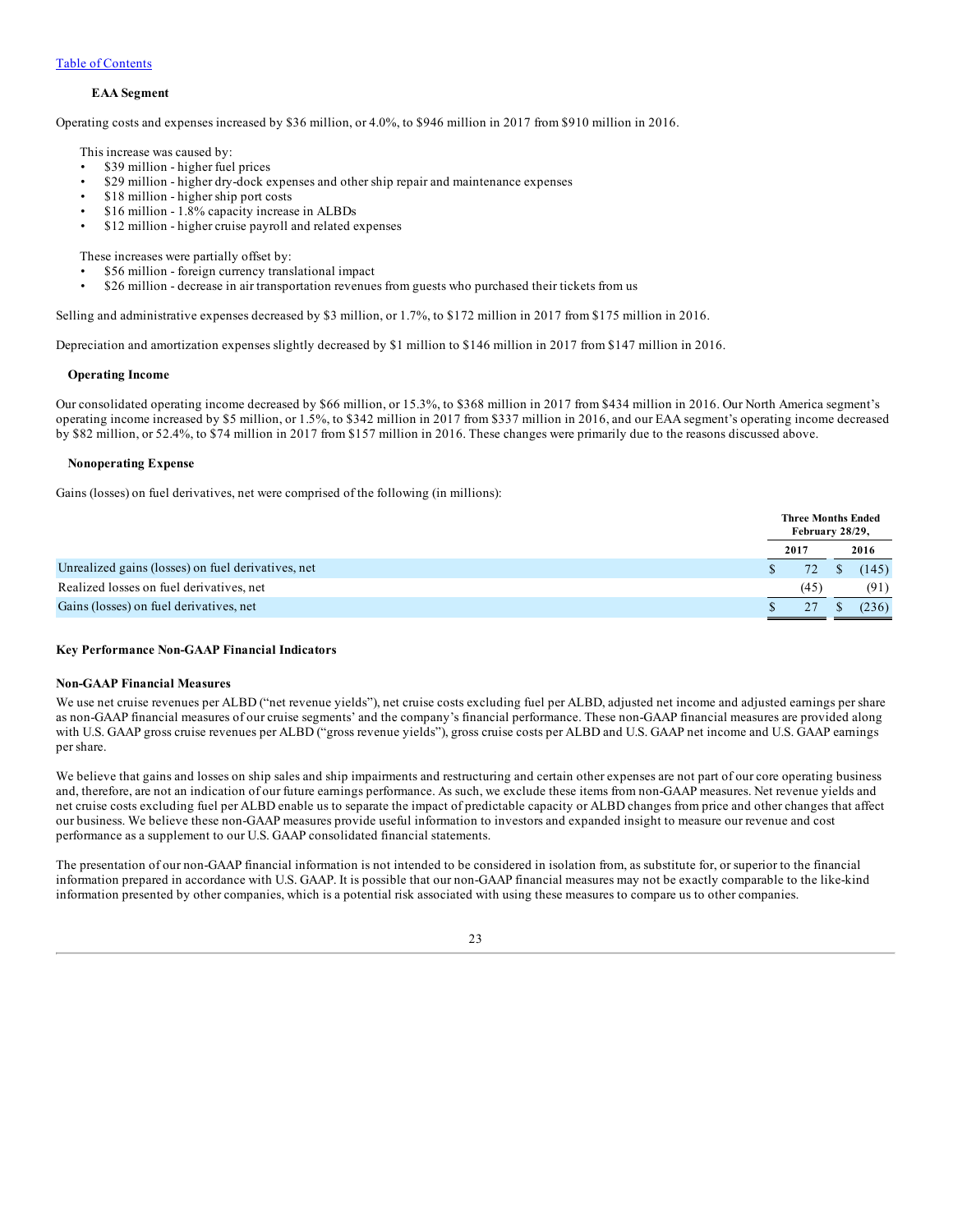Net revenue yields are commonly used in the cruise industry to measure a company's cruise segment revenue performance and for revenue management purposes. We use "net cruise revenues" rather than "gross cruise revenues" to calculate net revenue yields. We believe that net cruise revenues is a more meaningful measure in determining revenue yield than gross cruise revenues because it reflects the cruise revenues earned net of our most significant variable costs, which are travel agent commissions, cost of air and other transportation, certain other costs that are directly associated with onboard and other revenues and credit and debit card fees.

Net passenger ticket revenues reflect gross passenger ticket revenues, net of commissions, transportation and other costs.

Net onboard and other revenues reflect gross onboard and other revenues, net of onboard and other cruise costs.

Net cruise costs excluding fuel per ALBD is the measure we use to monitor our ability to control our cruise segments' costs rather than gross cruise costs per ALBD. We exclude the same variable costs that are included in the calculation of net cruise revenues as well as fuel expense to calculate net cruise costs without fuel to avoid duplicating these variable costs in our non-GAAP financial measures. Substantially all of our net cruise costs excluding fuel are largely fixed, except for the impact of changing prices once the number of ALBDs has been determined.

We have not provided a reconciliation of forecasted gross cruise revenues to forecasted net cruise revenues or forecasted gross cruise costs to forecasted net cruise costs without fuel or forecasted U.S. GAAP net income to forecasted adjusted net income or forecasted U.S. GAAP earnings per share to forecasted adjusted earnings per share because preparation of meaningful U.S. GAAP forecasts of gross cruise revenues, gross cruise costs, net income and earnings per share would require unreasonable effort. We are unable to predict, without unreasonable effort, the future movement of foreign exchange rates and fuel prices. While we forecast realized gains and losses on fuel derivatives by applying current Brent prices to the derivatives that settle in the forecast period, we do not forecast the impact of unrealized gains and losses on fuel derivatives because we do not believe they are an indication of our future earnings performance. We are unable to determine the future impact of gains or losses on ships sales, restructuring expenses and other non-core gains and charges.

### **Constant Dollar and Constant Currency**

Our EAA segment and Cruise Support segment operations utilize the euro, sterling and Australian dollar as their functional currencies to measure their results and financial condition. This subjects us to foreign currency translational risk. Our North America, EAA and Cruise Support segment operations also have revenues and expenses that are in a currency other than their functional currency. This subjects us to foreign currency transactional risk.

We report net revenue yields, net passenger revenue yields, net onboard and other revenue yields and net cruise costs excluding fuel per ALBD on a "constant dollar" and "constant currency" basis assuming the 2017 periods' currency exchange rates have remained constant with the 2016 periods' rates. These metrics facilitate a comparative view for the changes in our business in an environment with fluctuating exchange rates.

Constant dollar reporting is a non-GAAP financial measure that removes only the impact of changes in exchange rates on the translation of our EAA segment and Cruise Support segment operations.

Constant currency reporting is a non-GAAP financial measure that removes the impact of changes in exchange rates on the translation of our EAA segment and Cruise Support segment operations (as in constant dollar) plus the transactional impact of changes in exchange rates from revenues and expenses that are denominated in a currency other than the functional currency for our North America, EAA and Cruise Support segments.

# *Examples:*

- The translation of our EAA segment operations to our U.S. dollar reporting currency results in decreases in reported U.S. dollar revenues and expenses if the U.S. dollar strengthens against these foreign currencies and increases in reported U.S. dollar revenues and expenses if the U.S. dollar weakens against these foreign currencies.
- Our North American segment operations have a U.S. dollar functional currency but also have revenue and expense transactions in currencies other than the U.S. dollar. If the U.S. dollar strengthens against these other currencies, it reduces the U.S. dollar revenues and expenses. If the U.S. dollar weakens against these other currencies, it increases the U.S. dollar revenues and expenses.

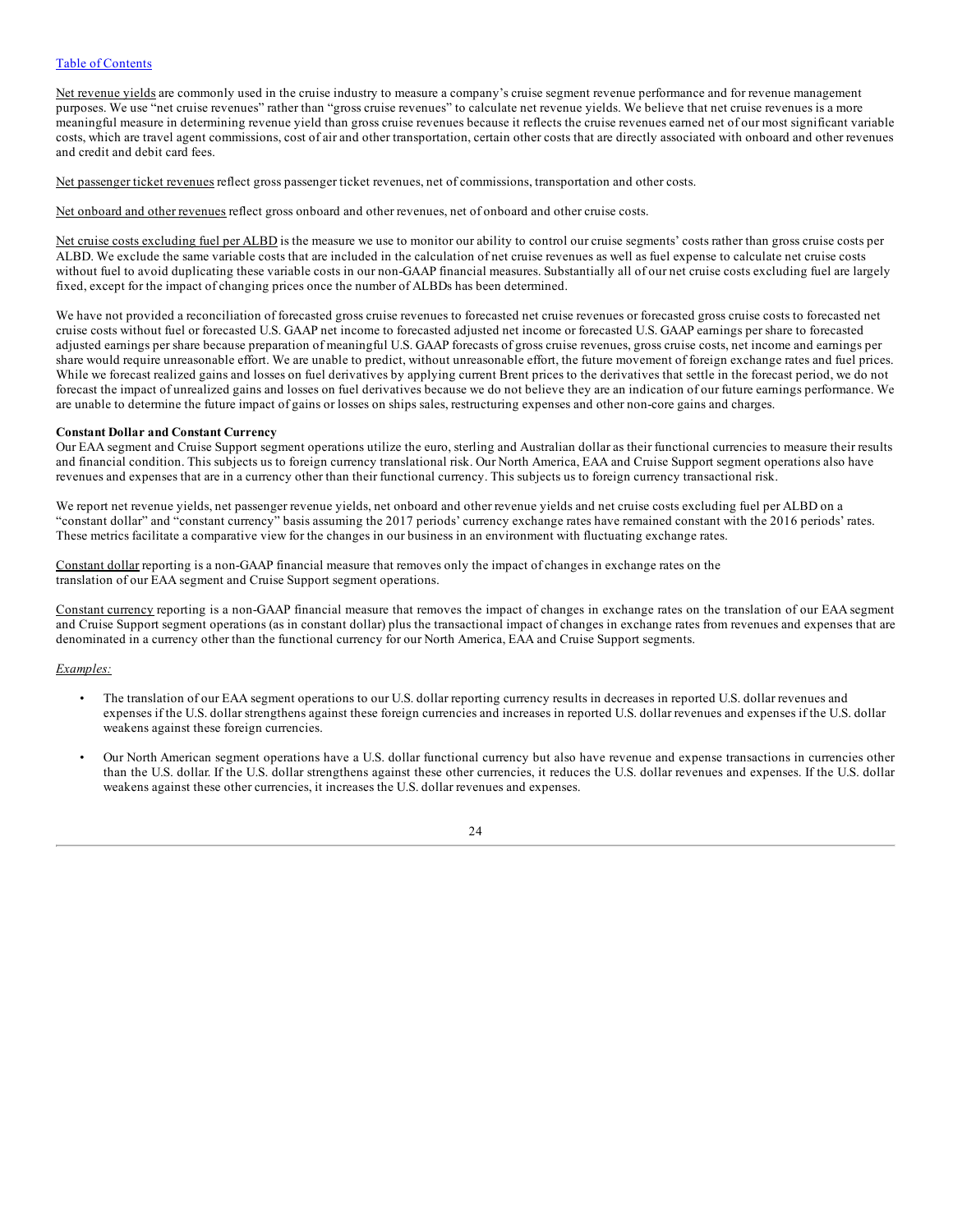• Our EAA segment operations have euro, sterling and Australian dollar functional currencies but also have revenue and expense transactions in currencies other than their functional currency. If their functional currency strengthens against these other currencies, it reduces the functional currency revenues and expenses. If the functional currency weakens against these other currencies, it increases the functional currency revenues and expenses.

Under U.S. GAAP, the realized and unrealized gains and losses on fuel derivatives not qualifying as fuel hedges are recognized currently in earnings. We believe that unrealized gains and losses on fuel derivatives are not an indication of our earnings performance since they relate to future periods and may not ultimately be realized in our future earnings. Therefore, we believe it is more meaningful for the unrealized gains and losses on fuel derivatives to be excluded from our net income and earnings per share and, accordingly, we present adjusted net income and adjusted earnings per share excluding these unrealized gains and losses.

We believe that gains and losses on ship sales and ship impairments and restructuring and other expenses are not part of our core operating business and are not an indication of our future earnings performance. Therefore, we believe it is more meaningful for gains and losses on ship sales and ship impairments and restructuring and other non-core gains and charges to be excluded from our net income and earnings per share and, accordingly, we present adjusted net income and adjusted earnings per share excluding these items.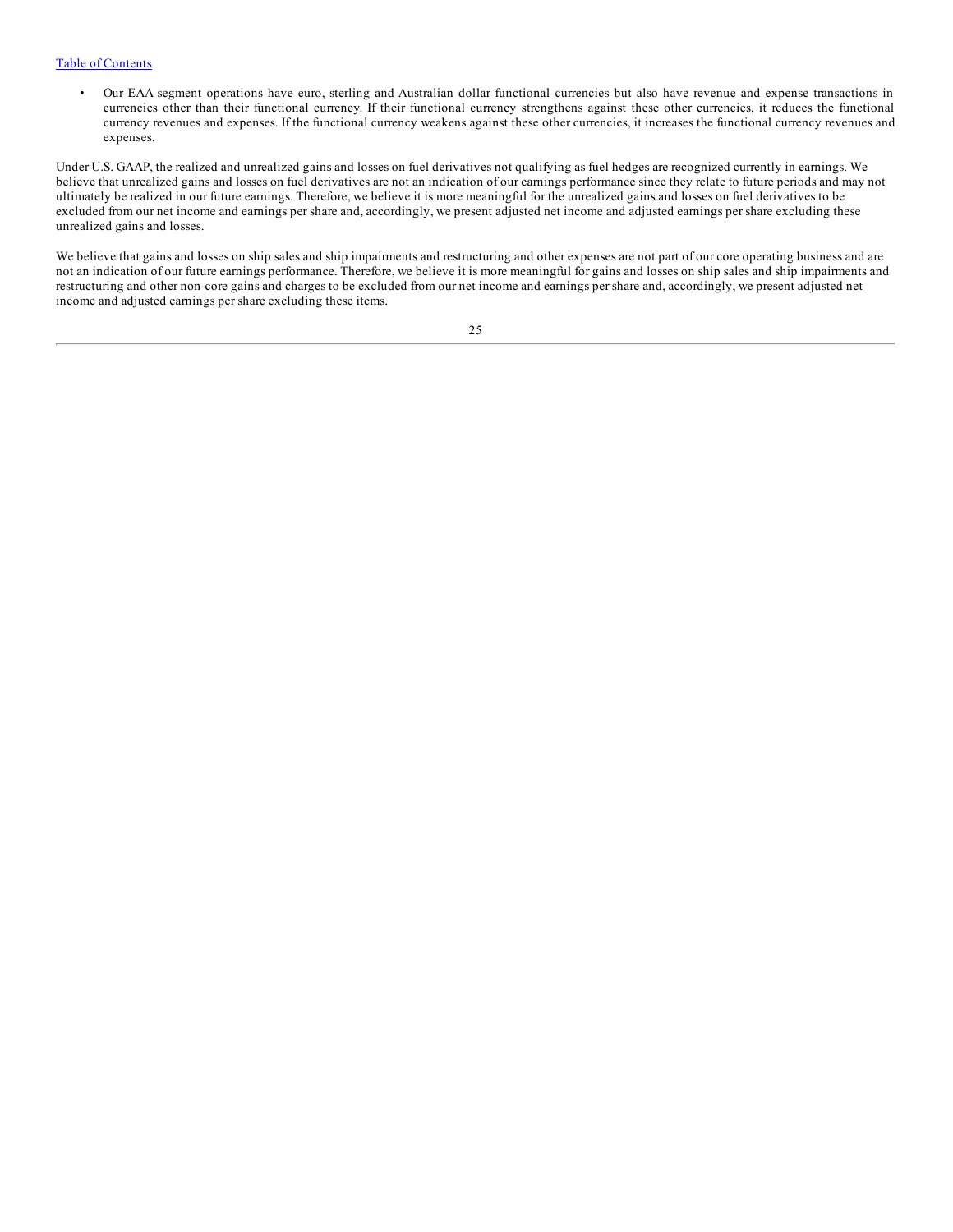Consolidated gross and net revenue yields were computed by dividing the gross and net cruise revenues by ALBDs as follows (dollars in millions, except yields):

|                                       |               | Three Months Ended February 28/29, |              |                            |               |            |  |  |  |  |
|---------------------------------------|---------------|------------------------------------|--------------|----------------------------|---------------|------------|--|--|--|--|
|                                       |               | 2017                               |              | 2017<br>Constant<br>Dollar |               | 2016       |  |  |  |  |
| Passenger ticket revenues             | $\mathbb{S}$  | 2,804                              | $\mathbf{s}$ | 2,881                      | $\mathbb{S}$  | 2,718      |  |  |  |  |
| Onboard and other revenues            |               | 978                                |              | 993                        |               | 923        |  |  |  |  |
| <b>Gross cruise revenues</b>          |               | 3,782                              |              | 3,874                      |               | 3,641      |  |  |  |  |
| Less cruise costs                     |               |                                    |              |                            |               |            |  |  |  |  |
| Commissions, transportation and other |               | (569)                              |              | (587)                      |               | (582)      |  |  |  |  |
| Onboard and other                     |               | (125)                              |              | (127)                      |               | (117)      |  |  |  |  |
|                                       |               | (694)                              |              | (714)                      |               | (699)      |  |  |  |  |
| Net passenger ticket revenues         |               | 2,235                              |              | 2,294                      |               | 2,136      |  |  |  |  |
| Net onboard and other revenues        |               | 853                                |              | 866                        |               | 806        |  |  |  |  |
| Net cruise revenues                   | $\mathbf S$   | 3,088                              | S            | 3,160                      | S             | 2,942      |  |  |  |  |
| <b>ALBDs</b>                          |               | 20,024,045                         |              | 20,024,045                 |               | 19,289,910 |  |  |  |  |
| <b>Gross revenue yields</b>           | <sup>\$</sup> | 188.87                             | S            | 193.44                     | \$            | 188.77     |  |  |  |  |
| $%$ increase vs. 2016                 |               | $0.1\%$                            |              | 2.5%                       |               |            |  |  |  |  |
| Net revenue yields                    | <sup>\$</sup> | 154.22                             | $\mathbb{S}$ | 157.75                     | <sup>\$</sup> | 152.50     |  |  |  |  |
| $%$ increase vs. 2016                 |               | 1.1%                               |              | 3.4%                       |               |            |  |  |  |  |
| Net passenger ticket revenue yields   | $\mathbf S$   | 111.60                             | $\mathbb{S}$ | 114.53                     | <sup>\$</sup> | 110.71     |  |  |  |  |
| $%$ increase vs. 2016                 |               | $0.8\%$                            |              | 3.4%                       |               |            |  |  |  |  |
| Net onboard and other revenue yields  | <sup>\$</sup> | 42.62                              | \$           | 43.22                      | \$            | 41.78      |  |  |  |  |
| $%$ increase vs. 2016                 |               | 2.0%                               |              | 3.4%                       |               |            |  |  |  |  |

|                                      |               | Three Months Ended February 28/29, |               |                              |               |            |  |  |  |  |
|--------------------------------------|---------------|------------------------------------|---------------|------------------------------|---------------|------------|--|--|--|--|
|                                      |               | 2017                               |               | 2017<br>Constant<br>Currency |               | 2016       |  |  |  |  |
| Net passenger ticket revenues        | <sup>\$</sup> | 2,235                              | <sup>\$</sup> | 2,308                        | <sup>\$</sup> | 2,136      |  |  |  |  |
| Net onboard and other revenues       |               | 853                                |               | 861                          |               | 806        |  |  |  |  |
| Net cruise revenues                  |               | 3,088                              |               | 3,169                        |               | 2,942      |  |  |  |  |
| <b>ALBDs</b>                         |               | 20,024,045                         |               | 20,024,045                   |               | 19,289,910 |  |  |  |  |
| Net revenue yields                   | $\mathbf{\$}$ | 154.22                             | $\mathcal{S}$ | 158.25                       | <sup>\$</sup> | 152.50     |  |  |  |  |
| $\%$ increase vs. 2016               |               | $1.1\%$                            |               | 3.8%                         |               |            |  |  |  |  |
| Net passenger ticket revenue yields  | $\mathbb{S}$  | 111.60                             | $\mathcal{S}$ | 115.26                       | -S            | 110.71     |  |  |  |  |
| $\%$ increase vs. 2016               |               | $0.8\%$                            |               | 4.1%                         |               |            |  |  |  |  |
| Net onboard and other revenue yields | $\mathbb{S}$  | 42.62                              | $\mathcal{S}$ | 42.99                        | <sup>\$</sup> | 41.78      |  |  |  |  |
| $%$ increase vs. 2016                |               | $2.0\%$                            |               | $2.9\%$                      |               |            |  |  |  |  |

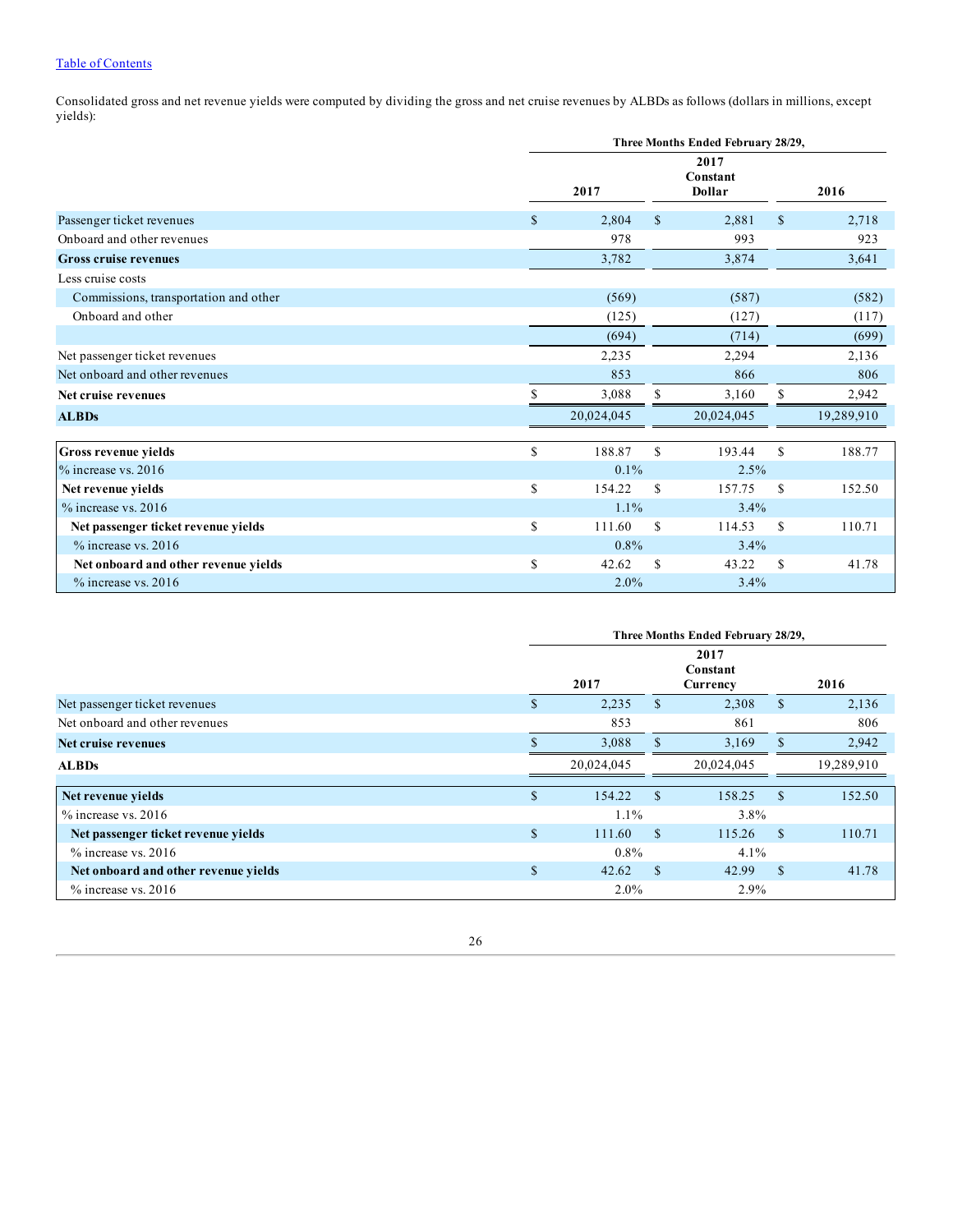Consolidated gross and net cruise costs and net cruise costs excluding fuel per ALBD were computed by dividing the gross and net cruise costs and net cruise costs excluding fuel by ALBDs as follows (dollars in millions, except costs per ALBD):

|                                            |               | Three Months Ended February 28/29, |               |                                   |              |            |  |  |  |  |
|--------------------------------------------|---------------|------------------------------------|---------------|-----------------------------------|--------------|------------|--|--|--|--|
|                                            |               | 2017                               |               | 2017<br>Constant<br><b>Dollar</b> |              | 2016       |  |  |  |  |
| Cruise operating expenses                  | $\mathcal{S}$ | 2,422                              | <sup>\$</sup> | 2,478                             | $\mathbb{S}$ | 2,229      |  |  |  |  |
| Cruise selling and administrative expenses |               | 546                                |               | 558                               |              | 549        |  |  |  |  |
| <b>Gross cruise costs</b>                  |               | 2,968                              |               | 3,036                             |              | 2,778      |  |  |  |  |
| Less cruise costs included above           |               |                                    |               |                                   |              |            |  |  |  |  |
| Commissions, transportation and other      |               | (569)                              |               | (587)                             |              | (582)      |  |  |  |  |
| Onboard and other                          |               | (125)                              |               | (127)                             |              | (117)      |  |  |  |  |
| Gain on ship sale                          |               |                                    |               |                                   |              | 2          |  |  |  |  |
| Restructuring expenses                     |               |                                    |               |                                   |              |            |  |  |  |  |
| Other                                      |               |                                    |               |                                   |              | (16)       |  |  |  |  |
| Net cruise costs                           |               | 2,275                              |               | 2,323                             |              | 2,065      |  |  |  |  |
| Less fuel                                  |               | (297)                              |               | (297)                             |              | (187)      |  |  |  |  |
| Net cruise costs excluding fuel            |               | 1,978                              | S             | 2,026                             | S            | 1,878      |  |  |  |  |
| <b>ALBDs</b>                               |               | 20,024,045                         |               | 20,024,045                        |              | 19,289,910 |  |  |  |  |
| <b>Gross cruise costs per ALBD</b>         | \$            | 148.24                             | \$            | 151.60                            | \$.          | 144.02     |  |  |  |  |
| $%$ increase vs. 2016                      |               | 2.9%                               |               | 5.3%                              |              |            |  |  |  |  |
| Net cruise costs excluding fuel per ALBD   | <sup>\$</sup> | 98.81                              | \$            | 101.13                            | \$           | 97.35      |  |  |  |  |
| $%$ increase vs. 2016                      |               | 1.5%                               |               | 3.9%                              |              |            |  |  |  |  |

|                                          |     | Three Months Ended February 28/29, |  |            |  |            |  |  |  |  |
|------------------------------------------|-----|------------------------------------|--|------------|--|------------|--|--|--|--|
|                                          |     | 2017                               |  | 2016       |  |            |  |  |  |  |
| Net cruise costs excluding fuel          |     | 1.978                              |  | 2.012      |  | 1,878      |  |  |  |  |
| <b>ALBDs</b>                             |     | 20,024,045                         |  | 20.024.045 |  | 19,289,910 |  |  |  |  |
| Net cruise costs excluding fuel per ALBD | \$. | 98.81                              |  | 100.47     |  | 97.35      |  |  |  |  |
| $\%$ increase vs. 2016                   |     | $1.5\%$                            |  | $3.2\%$    |  |            |  |  |  |  |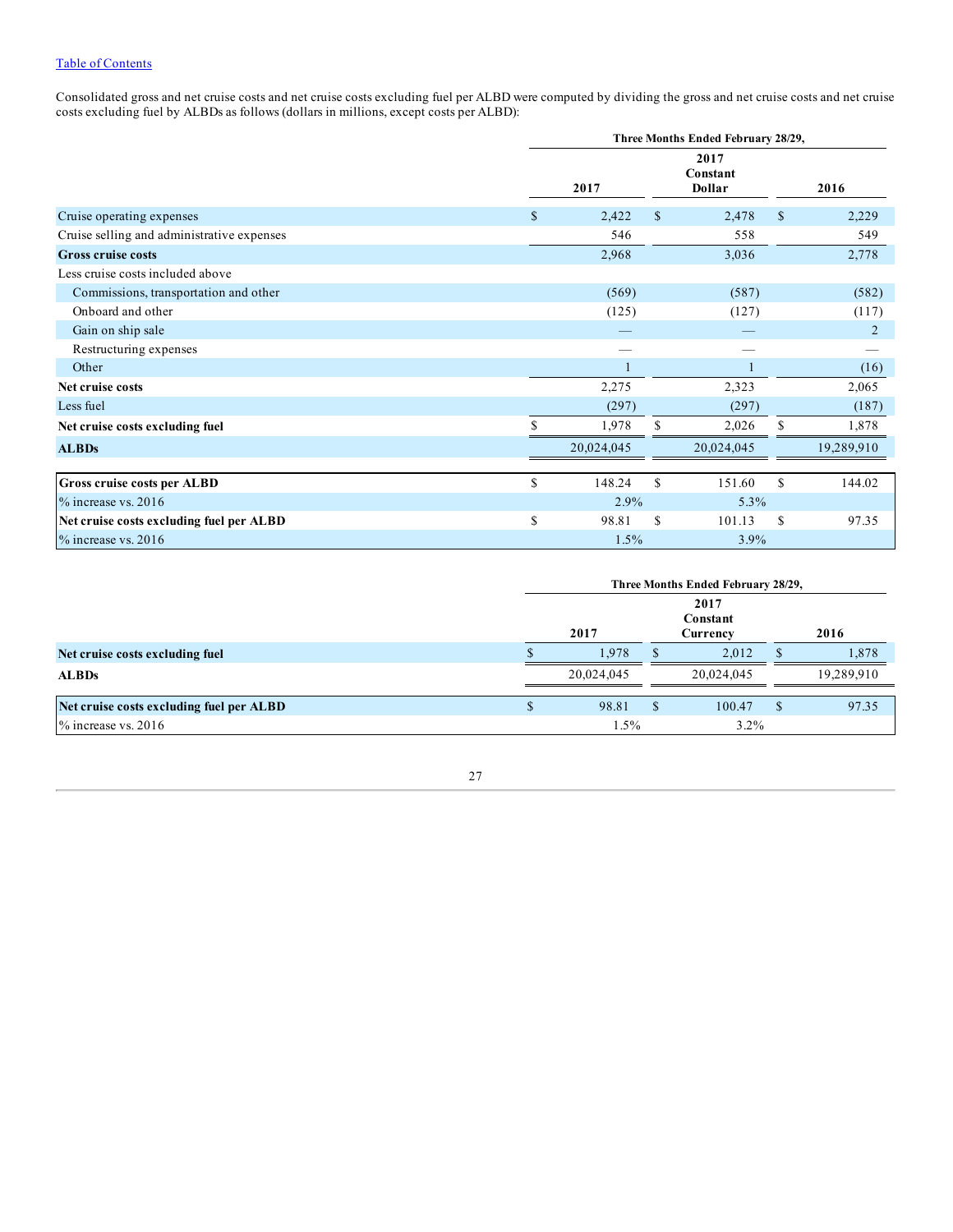Adjusted fully diluted earnings per share was computed as follows (in millions, except per share data):

|                                                    | <b>Three Months Ended</b><br>February 28/29, |        |   |      |
|----------------------------------------------------|----------------------------------------------|--------|---|------|
|                                                    |                                              | 2017   |   | 2016 |
| Net income                                         |                                              |        |   |      |
| <b>U.S. GAAP net income</b>                        | \$                                           | 352    | S | 142  |
| Unrealized (gains) losses on fuel derivatives, net |                                              | (72)   |   | 145  |
| Gain on ship sale                                  |                                              |        |   | (2)  |
| Restructuring expenses                             |                                              |        |   |      |
| Other                                              |                                              | (1)    |   | 16   |
| <b>Adjusted net income</b>                         |                                              | 279    |   | 301  |
| Weighted-average shares outstanding                |                                              | 728    |   | 769  |
| <b>Earnings per share</b>                          |                                              |        |   |      |
| U.S. GAAP earnings per share                       | \$                                           | 0.48   | S | 0.18 |
| Unrealized (gains) losses on fuel derivatives, net |                                              | (0.10) |   | 0.19 |
| Gain on ship sale                                  |                                              |        |   |      |
| Restructuring expenses                             |                                              |        |   |      |
| Other                                              |                                              |        |   | 0.02 |
| Adjusted earnings per share                        |                                              | 0.38   |   | 0.39 |

Net cruise revenues increased by \$146 million, or 5.0%, to \$3.1 billion in 2017 from \$2.9 billion in 2016.

- The increase in net cruise revenues was caused by:
- \$112 million 3.8% capacity increase in ALBDs
- \$115 million 3.8% increase in constant currency net revenue yields

These increases were partially offset by foreign currency impacts (including both the foreign currency translational and transactional impacts), which accounted for \$81 million.

The 3.8% increase in net revenue yields on a constant currency basis was due to a 4.1% increase in net passenger ticket revenue yields and a 2.9% increase in net onboard and other revenue yields.

The 4.1% increase in net passenger ticket revenue yields was driven primarily by price improvements due to demand in our Caribbean program for our North America segment and European and Caribbean programs for our EAA segment, partially offset by net unfavorable foreign currency transactional impacts. This 4.1% increase in net passenger ticket revenue yields was comprised of a 3.3% increase from our North America segment and a 5.0% increase from our EAA segment.

The 2.9% increase in net onboard and other revenue yields was caused by similar increases in our North America and EAA segments.

Gross cruise revenues increased by \$141 million, or 3.9%, to \$3.8 billion in 2017 from \$3.6 billion in 2016 for largely the same reasons as discussed above.

Net cruise costs excluding fuel increased by \$101 million, or 5.4%, to \$2.0 billion in 2017 from \$1.9 billion in 2016.

- The increase in net cruise costs excluding fuel was caused by:
- \$71 million 3.8% capacity increase in ALBDs
- \$63 million 3.2% increase in constant currency net cruise costs excluding fuel

These increases were partially offset by foreign currency impacts (including both the foreign currency translational and transactional impacts), which accounted for \$33 million.

The 3.2% increase in constant currency net cruise costs excluding fuel per ALBD was principally due to the timing of ship repair and maintenance, dry-dock and general and administrative expenses.

Fuel costs increased by \$110 million, or 58.8%, to \$297 million in 2017 from \$187 million in 2016. This increase was substantially all due to higher fuel prices, which accounted for \$109 million.

Gross cruise costs increased by \$190 million, or 6.8%, to \$3.0 billion in 2017 from \$2.8 billion in 2016 for principally the same reasons as discussed above.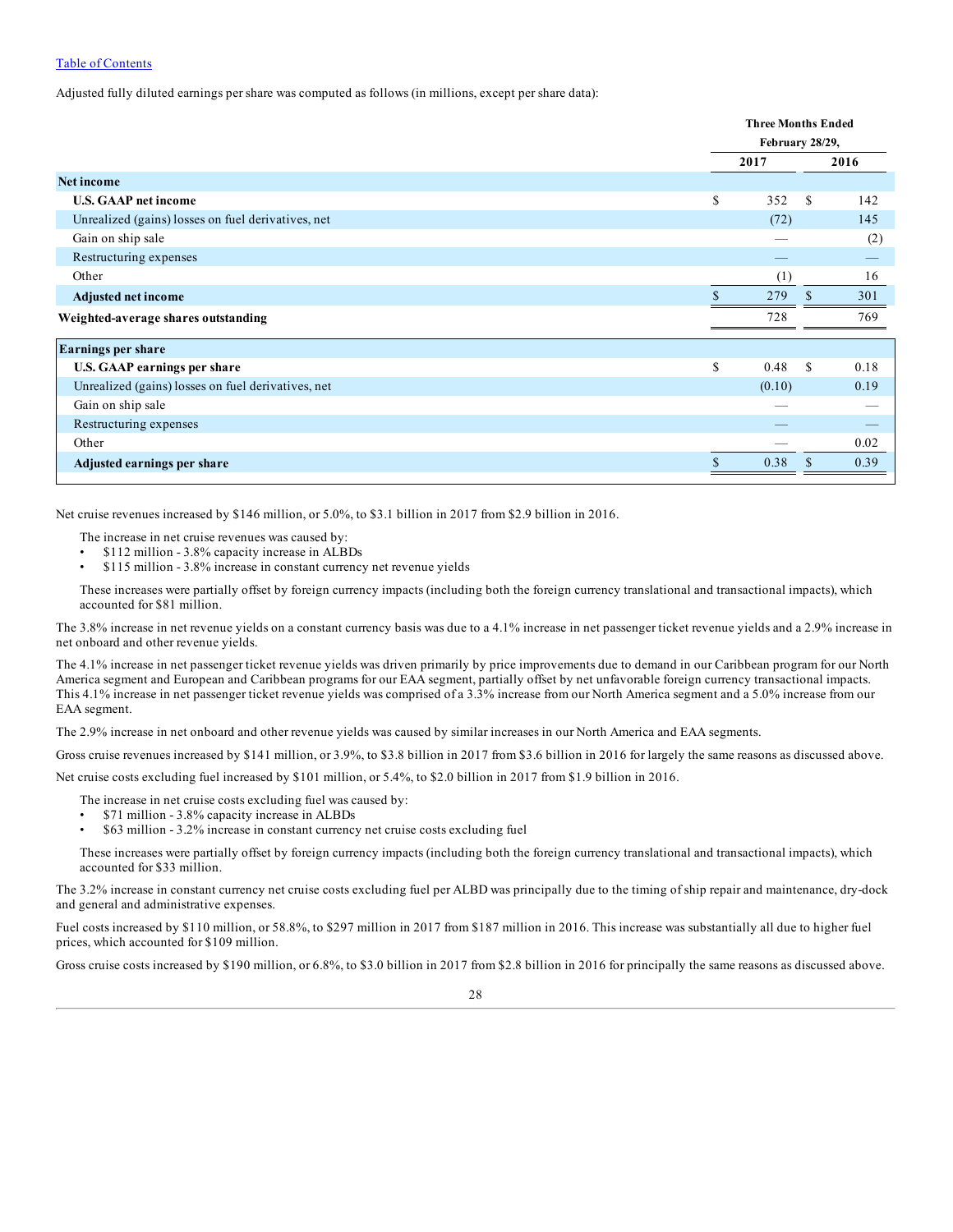#### **Liquidity, Financial Condition and Capital Resources**

Our primary financial goals are to profitably grow our cruise business and increase our return on invested capital ("ROIC"), reaching double digit returns, while maintaining a strong balance sheet and strong investment grade credit ratings. We define ROIC as the twelve month adjusted earnings before interest divided by the monthly average of debt plus equity minus construction-in-progress. Our ability to generate significant operating cash flow allows us to internally fund our capital investments. We are committed to returning free cash flow to our shareholders in the form of dividends and/or share repurchases. As we continue to profitably grow our cruise business, we plan to increase our debt level in a manner consistent with maintaining our strong credit metrics. This will allow us to return both free cash flow and incremental debt proceeds to our shareholders in the form of dividends and/or share repurchases. Other objectives of our capital structure policy are to maintain a sufficient level of liquidity with our available cash and cash equivalents and committed financings for immediate and future liquidity needs, and a reasonable debt maturity profile.

Based on our historical results, projections and financial condition, we believe that our future operating cash flows and liquidity will be sufficient to fund all of our expected capital projects including shipbuilding commitments, ship improvements, debt service requirements, working capital needs and other firm commitments over the next several years. We believe that our ability to generate significant operating cash flows and our strong balance sheet as evidenced by our investment grade credit ratings provide us with the ability, in most financial credit market environments, to obtain debt financing.

We had a working capital deficit of \$5.9 billion as of February 28, 2017 compared to a working capital deficit of \$5.4 billion as of November 30, 2016. The increase in working capital deficit was primarily due to the increase in customer deposits and our net current portion of our borrowings. We operate with a substantial working capital deficit. This deficit is mainly attributable to the fact that, under our business model, a vast majority of our passenger ticket receipts are collected in advance of the applicable sailing date. These advance passenger receipts remain a current liability until the sailing date. The cash generated from these advance receipts is used interchangeably with cash on hand from other sources, such as our borrowings and other cash from operations. The cash received as advanced receipts can be used to fund operating expenses, pay down our debt, invest in long term investments or any other use of cash. Included within our working capital deficit are \$3.7 billion and \$3.5 billion of customer deposits as of February 28, 2017 and November 30, 2016, respectively. In addition, we have a relatively low-level of accounts receivable and limited investment in inventories. We generate substantial cash flows from operations and our business model has historically allowed us to maintain this working capital deficit and still meet our operating, investing and financing needs. We expect that we will continue to have working capital deficits in the future.

#### **Sources and Uses of Cash**

#### *Operating Activities*

Our business provided \$932 million of net cash from operations during the three months ended February 28, 2017, an increase of \$134 million, or 17%, compared to \$798 million for the same period in 2016. This increase was substantially all due to an increase in our customer deposits.

#### *Investing Activities*

During the three months ended February 28, 2017, net cash used in investing activities was \$474 million. This was substantially due to:

- Capital expenditures of \$262 million for ship improvements and replacements
- Capital expenditures of \$114 million for information technology, buildings and improvements and other assets
- Payment of \$52 million of fuel derivative settlements
- Our expenditures for capital projects, of which \$36 million was spent on our ongoing new shipbuilding program

During the three months ended February 29, 2016, net cash used in investing activities was \$459 million. This was primarily due to:

- Our expenditures for capital projects, of which \$54 million was spent on our ongoing new shipbuilding program
- Capital expenditures of \$207 million for ship improvements and replacements
- Capital expenditures of \$69 million for information technology, buildings and improvements and other assets
- \$88 million of fuel derivative settlements
- \$57 million of collateral to one of our fuel derivative counterparties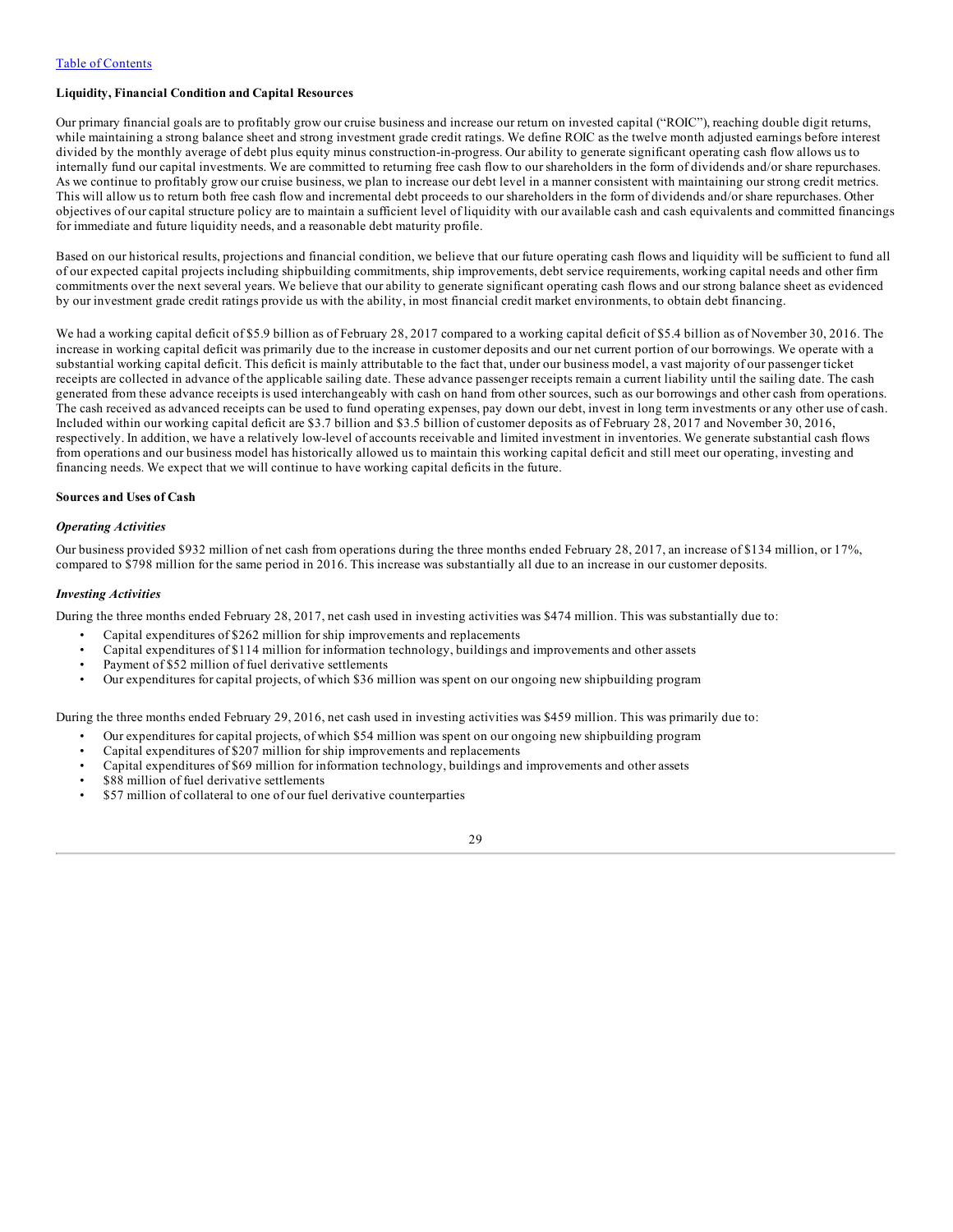# *Financing Activities*

During the three months ended February 28, 2017, net cash used in financing activities of \$615 million was substantially due to the following:

- Repaid \$289 million of short-term borrowings, net of new borrowings, in connection with our availability of, and needs for, cash at various times throughout the period
- Paid cash dividends of \$254 million
- Purchased \$69 million of Carnival plc ordinary shares in open market transactions under our Repurchase Program

During the three months ended February 29, 2016, net cash used in financing activities of \$947 million was substantially due to the following:

- Borrowed a net \$235 million of short-term borrowings in connection with our availability of, and needs for, cash at various times throughout the period
- Repaid \$628 million of long-term debt
- Issued \$555 million of publicly-traded notes, which net proceeds are being used for general corporate purposes
- Paid cash dividends of \$232 million
- Purchased \$916 million of shares of Carnival Corporation common stock in open market transactions of which \$877 million were purchased under our Repurchase Program and \$39 million were purchased under our Stock Swap Program
- Sold \$40 million of treasury stock under our Stock Swap program

#### **Future Commitments and Funding Sources**

Our total annual capital expenditures consist of ships under contract for construction, including ship construction contracts entered into through March 24, 2017, and estimated improvements to existing ships and shoreside assets and are expected to be (in billions):

|                                   | 2017 | 2018 | 2019 | 2020 | 2021                               | 2022 |
|-----------------------------------|------|------|------|------|------------------------------------|------|
| Total annual capital expenditures |      |      |      |      | 3.0 \$ 3.7 \$ 4.6 \$ 4.5 \$ 3.5 \$ | 2.8  |

The year-over-year percentage increases in our annual capacity are expected to result primarily from contracted new ships entering service and are currently expected to be:

|                              | 2017 | 2018  | 2019    | 2020    | 2021 | 2022 |
|------------------------------|------|-------|---------|---------|------|------|
| Annual capacity increase (a) | 9%   | $7\%$ | $3.4\%$ | $7.8\%$ | 6.9% | 3.3% |

(a) These percentage increases exclude unannounced future ship orders, acquisitions, retirements, charters or sales.

At February 28, 2017, we had liquidity of \$10.5 billion. Our liquidity consisted of \$182 million of cash and cash equivalents, which excludes \$255 million of cash used for current operations, \$2.7 billion available for borrowing under our revolving credit facilities, net of our outstanding commercial paper borrowings, and \$7.6 billion under our committed future financings, which are comprised of ship export credit facilities. These commitments are from numerous large and well-established banks and export credit agencies, which we believe will honor their contractual agreements with us. The committed future financing will be available as follows (in millions):

|                                                                 | 201' | 2018 | 2019 | 2020                                 | 2021 |
|-----------------------------------------------------------------|------|------|------|--------------------------------------|------|
| Availability of committed future financing at February 28, 2017 |      |      |      | \$ 359 \$ 1.851 \$ 2.441 \$ 2.143 \$ | 799  |

At February 28, 2017, all of our revolving credit facilities are scheduled to mature in 2021, except for \$300 million that matures in 2020.

Substantially all of our debt agreements contain financial covenants as described in Note 6 - "Unsecured Debt" in the annual consolidated financial statements, which is included within our 2016 Form 10-K. At February 28, 2017, we were in compliance with our debt covenants. In addition, based on our forecasted operating results, financial condition and cash flows, we expect to be in compliance with our debt covenants for the foreseeable future. Generally, if an event of default under any debt agreement occurs, then pursuant to cross default acceleration clauses, substantially all of our outstanding debt and derivative contract payables could become due, and all debt and derivative contracts could be terminated.

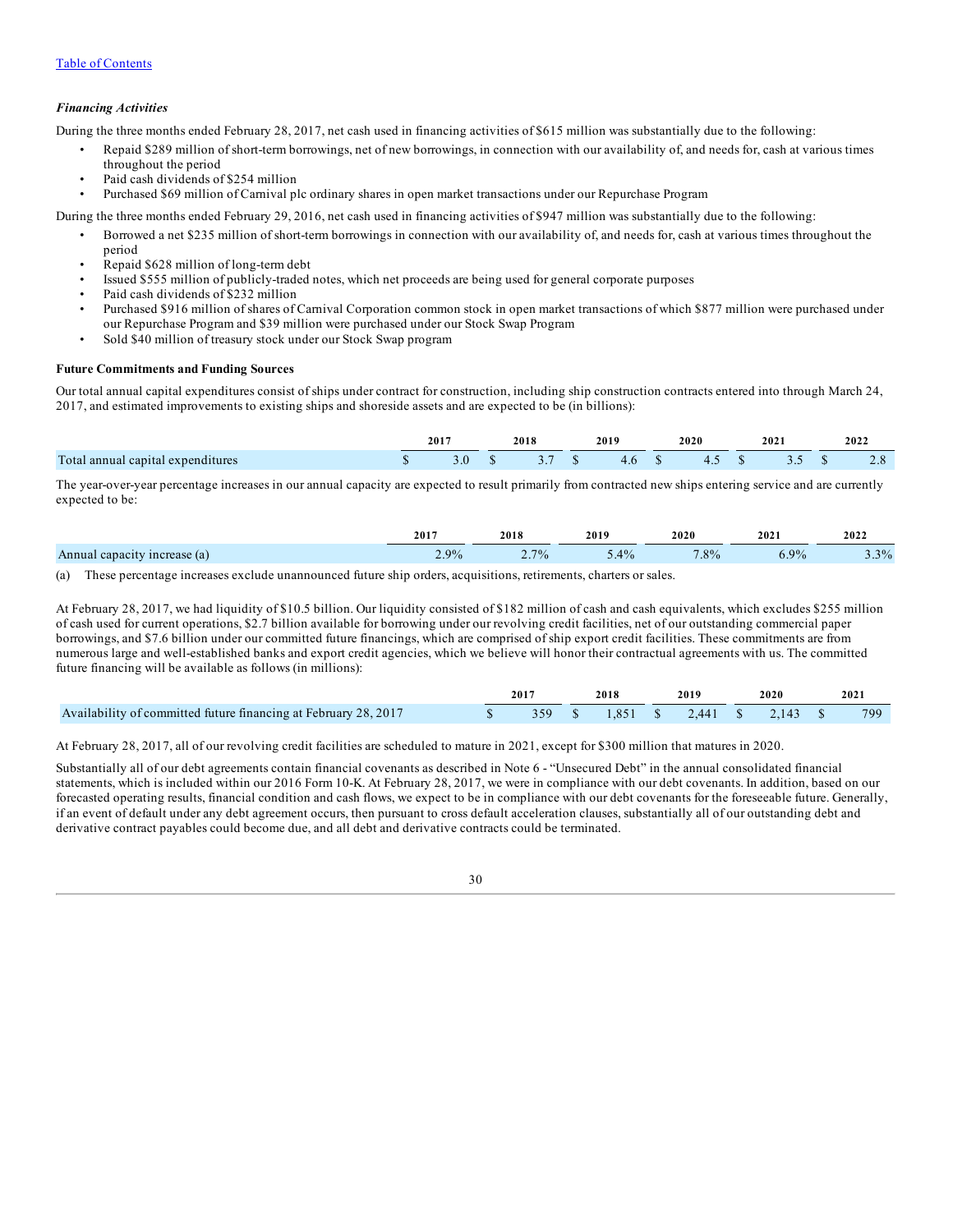#### <span id="page-30-0"></span>**Off-Balance Sheet Arrangements**

We are not a party to any off-balance sheet arrangements, including guarantee contracts, retained or contingent interests, certain derivative instruments and variable interest entities that either have, or are reasonably likely to have, a current or future material effect on our consolidated financial statements.

#### **Item 3. Quantitative and Qualitative Disclosures About Market Risk.**

For a discussion of our hedging strategies and market risks, see the discussion below and Note 4 - "Fair Value Measurements, Derivative Instruments and Hedging Activities" in these consolidated financial statements and Management's Discussion and Analysis of Financial Condition and Results of Operations within our 2016 Form 10-K.

#### **Operational Currency Risks**

We have foreign operations that have functional currencies other than the U.S. dollar, which result in foreign currency translational impacts. We execute transactions in a number of currencies other than their functional currencies, which result in foreign currency transactional impacts. Based on a 10% change in all currency exchange rates that were used in our March 28, 2017 guidance, we estimate that our adjusted diluted earnings per share March 28, 2017 guidance would change by the following:

- \$0.25 per share for the remaining three quarters of 2017
- \$0.03 per share for the second quarter of 2017

#### **Interest Rate Risks**

The composition of our debt, including the effect of foreign currency swaps and interest rate swaps, was as follows:

|                    | <b>February 28, 2017</b> | November 30, 2016 |
|--------------------|--------------------------|-------------------|
| Fixed rate         | 29%                      | 28%               |
| Euro fixed rate    | 35%                      | 35%               |
| Floating rate      | 15%                      | 14%               |
| Euro floating rate | 21%                      | 23%               |

#### **Fuel Price Risks**

Based on a 10% change in fuel prices versus the current spot price that was used to calculate fuel expense in our March 28, 2017 guidance, we estimate that our adjusted diluted earnings per share March 28, 2017 guidance would change by the following:

- \$0.13 per share for the remaining three quarters of 2017
- \$0.04 per share for the second quarter of 2017

Based on a 10% change in Brent prices versus the current spot price that was used to calculate realized gains (losses) on fuel derivatives in our March 28, 2017 guidance, we estimate that our adjusted diluted earnings per share March 28, 2017 guidance would change by the following:

- \$0.04 per share for the remaining three quarters of 2017
- \$0.01 per share for the second quarter of 2017

At February 28, 2017, the unrealized losses on our outstanding fuel derivative contracts were \$249 million.

#### **Item 4. Controls and Procedures.**

# **A. Evaluation of Disclosure Controls and Procedures**

Disclosure controls and procedures are designed to provide reasonable assurance that information required to be disclosed by us in the reports that we file or submit under the Securities Exchange Act of 1934, is recorded, processed, summarized and reported, within the time periods specified in the U.S. Securities and Exchange Commission's rules and forms. Disclosure controls and procedures include, without limitation, controls and procedures designed to ensure that information required to be disclosed by us in our reports that we file or submit

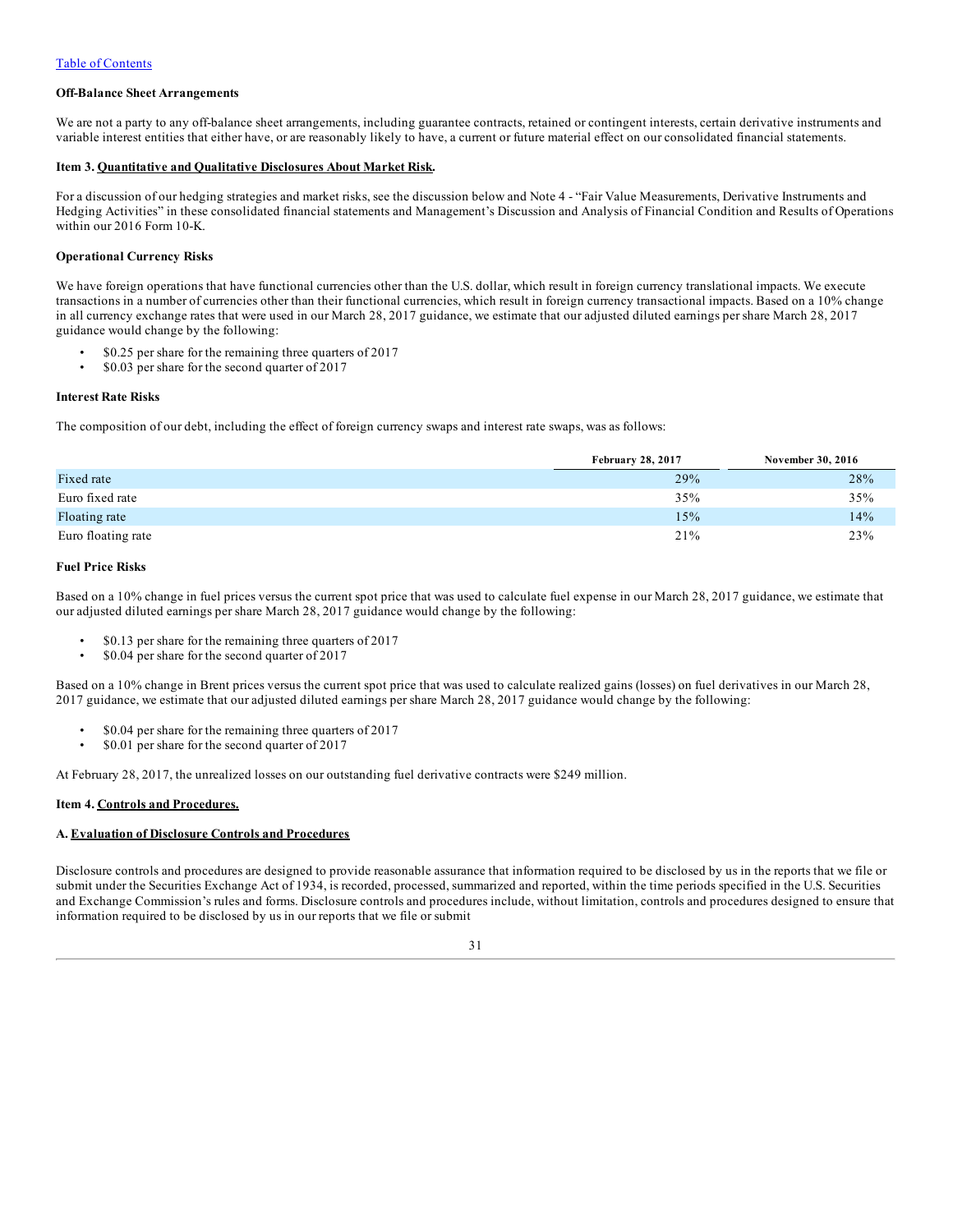<span id="page-31-0"></span>under the Securities Exchange Act of 1934 is accumulated and communicated to our management, including our principal executive and principal financial officers, or persons performing similar functions, as appropriate, to allow timely decisions regarding required disclosure.

Our President and Chief Executive Officer and our Chief Financial Officer and Chief Accounting Officer have evaluated our disclosure controls and procedures and have concluded, as of February 28, 2017, that they are effective at a reasonable level of assurance, as described above.

## **B. Changes in Internal Control over Financial Reporting**

There have been no changes in our internal control over financial reporting during the quarter ended February 28, 2017 that have materially affected or are reasonably likely to materially affect our internal control over financial reporting.

# **PART II - OTHER INFORMATION**

#### **Item 1A. Risk Factors.**

The risk factors that affect our business and financial results are discussed in "Item 1A. Risk Factors," included in the 2016 Form 10-K, and there has been no material change to these risk factors since the 2016 Form 10-K filing. We wish to caution the reader that the risk factors discussed in "Item 1A. Risk Factors," included in the 2016 Form 10-K, and those described elsewhere in this report or other Securities and Exchange Commission filings, could cause future results to differ materially from those stated in any forward-looking statements. Additional risks and uncertainties not currently known to us or that we currently deem to be immaterial also may materially adversely affect our business, financial condition or future results.

#### **Item 2. Unregistered Sales of Equity Securities and Use of Proceeds.**

### **A. Repurchase Authorizations**

Our Boards of Directors have authorized, subject to certain restrictions, the repurchase of up to an aggregate of \$1.0 billion of Carnival Corporation common stock and/or Carnival plc ordinary shares (the "Repurchase Program"). On January 28, 2016 and on June 27, 2016, the Boards of Directors approved modifications of the Repurchase Program authorization that increased the remaining authorized repurchases at the time of each approval by \$1.0 billion. The Repurchase Program does not have an expiration date and may be discontinued by our Boards of Directors at any time.

During the three months ended February 28, 2017, purchases of Carnival Corporation common stock and/or Carnival plc ordinary shares pursuant to the Repurchase Program were as follows:

| Period                                     | <b>Total Number of Shares</b><br>of Carnival plc<br>Purchased | Average Price Paid per<br>Share of Carnival plc |       |   | <b>Maximum Dollar Value of</b><br><b>Shares That May Yet Be</b><br><b>Purchased Under the</b><br>Repurchase Program |  |  |
|--------------------------------------------|---------------------------------------------------------------|-------------------------------------------------|-------|---|---------------------------------------------------------------------------------------------------------------------|--|--|
|                                            | (in millions)                                                 |                                                 |       |   | (in millions)                                                                                                       |  |  |
| December 1, 2016 through December 31, 2016 | 0.2                                                           | -S                                              | 49.51 |   | 389                                                                                                                 |  |  |
| January 1, 2017 through January 31, 2017   | 0.2                                                           | -S                                              | 54.04 |   | 378                                                                                                                 |  |  |
| February 1, 2017 through February 28, 2017 | 1.0                                                           |                                                 | 54.09 | S | 324                                                                                                                 |  |  |
| Total                                      | 1.4                                                           |                                                 | 53.43 |   |                                                                                                                     |  |  |

No shares of Carnival Corporation common stock and Carnival plc ordinary shares were purchased outside of publicly announced plans or programs. No shares of Carnival Corporation common stock were repurchased during this period. From March 1, 2017 through March 24, 2017, we repurchased 0.8 million shares of Carnival plc ordinary shares for \$44 million under the Repurchase Program. Accordingly, at March 24, 2017, the remaining availability under the Repurchase Program was \$280 million.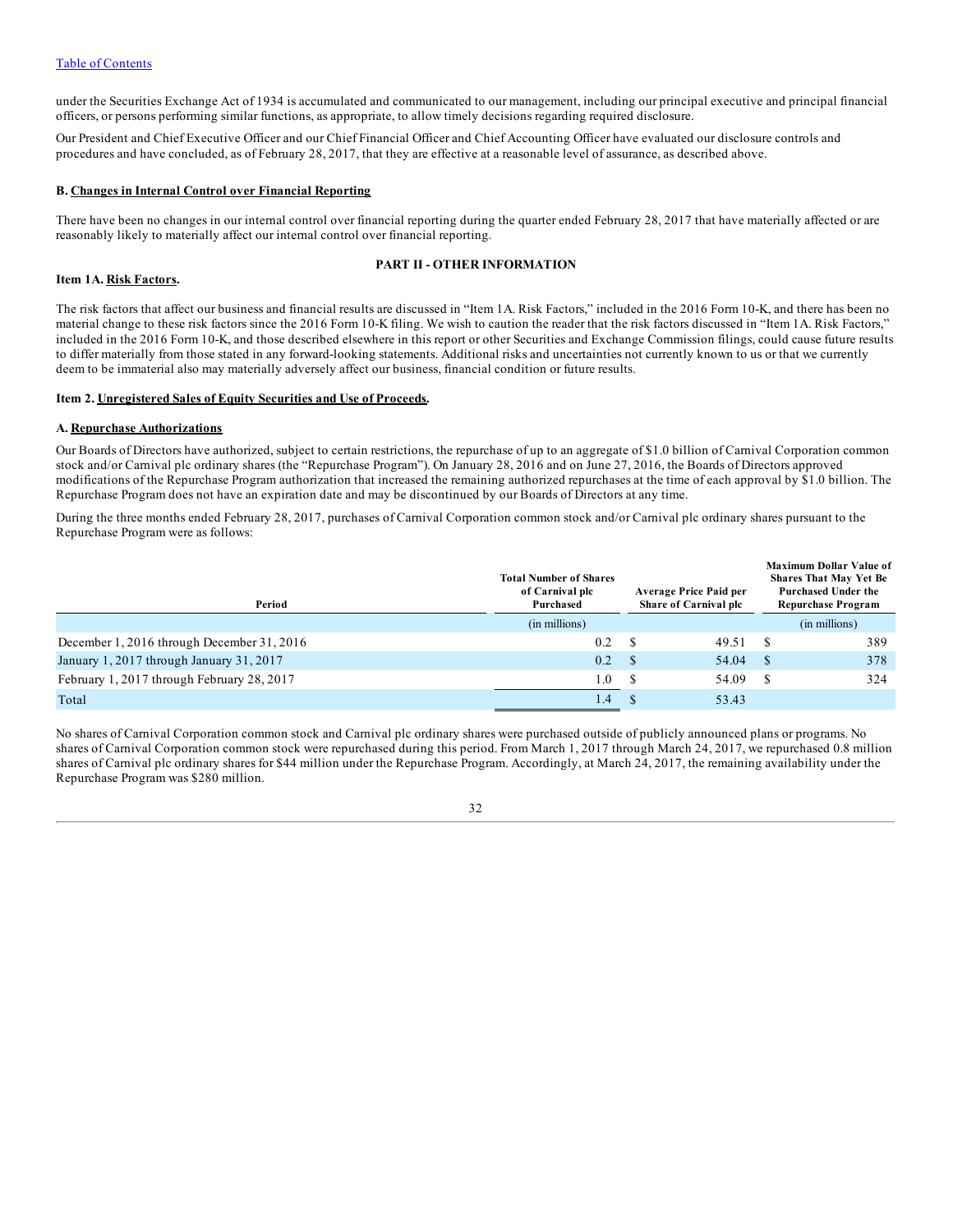<span id="page-32-0"></span>In addition to the Repurchase Program, the Boards of Directors authorized, in January 2017, the repurchase of up to 22.0 million Carnival plc ordinary shares and, in February 2016, the repurchase of up to 26.9 million shares of Carnival Corporation common stock under the Stock Swap programs described below. At March 24, 2017, the remaining availability under the Stock Swap programs was 22.0 million Carnival plc ordinary shares and 26.0 million shares of Carnival Corporation common stock.

Carnival plc ordinary share repurchases under both the Repurchase Program and the Stock Swap programs require annual shareholder approval. The existing shareholder approval is limited to a maximum of 21.6 million ordinary shares and is valid until the earlier of the conclusion of the Carnival plc 2017 annual general meeting or July 13, 2017. At March 24, 2017, the remaining Carnival plc availability under the Repurchase Program and the Stock Swap program was 18.7 million ordinary shares.

## **B. Stock Swap Programs**

We use the Stock Swap programs in situations where we can obtain an economic benefit because either Carnival Corporation common stock or Carnival plc ordinary shares are trading at a price that is at a premium or discount to the price of Carnival plc ordinary shares or Carnival Corporation common stock, as the case may be. Any realized economic benefit under the Stock Swap programs is used for general corporate purposes, which could include repurchasing additional stock under the Repurchase Program.

In the event that Carnival Corporation common stock trades at a premium to Carnival plc ordinary shares, we may elect to issue and sell shares of Carnival Corporation common stock through a sales agent, from time to time at prevailing market prices in ordinary brokers' transactions, and use the sale proceeds to repurchase Carnival plc ordinary shares in the UK market on at least an equivalent basis. Based on an authorization provided by the Board of Directors in January 2017, Carnival Corporation was authorized to issue and sell up to 22.0 million shares of its common stock in the U.S. market and had 22.0 million shares remaining at March 24, 2017. Any sales of Carnival Corporation shares have been or will be registered under the Securities Act of 1933.

In the event that Carnival Corporation common stock trades at a discount to Carnival plc ordinary shares, we may elect to sell existing ordinary shares of Carnival plc, with such sales made by Carnival Corporation or Carnival Investments Limited ("CIL") through its sales agent from time to time at prevailing market prices in ordinary brokers' transactions, and use the sale proceeds to repurchase shares of Carnival Corporation common stock in the U.S. market on at least an equivalent basis. Based on an authorization provided by the Board of Directors in February 2016, Carnival Corporation or CIL was authorized to sell up to 26.9 million Carnival plc ordinary shares in the UK market and had 26.0 million shares remaining at March 24, 2017. Any sales of Carnival plc ordinary shares have been or will be registered under the Securities Act of 1933.

During the three months ended February 28, 2017, no Carnival Corporation common stock or Carnival plc ordinary shares were sold or repurchased under the Stock Swap programs.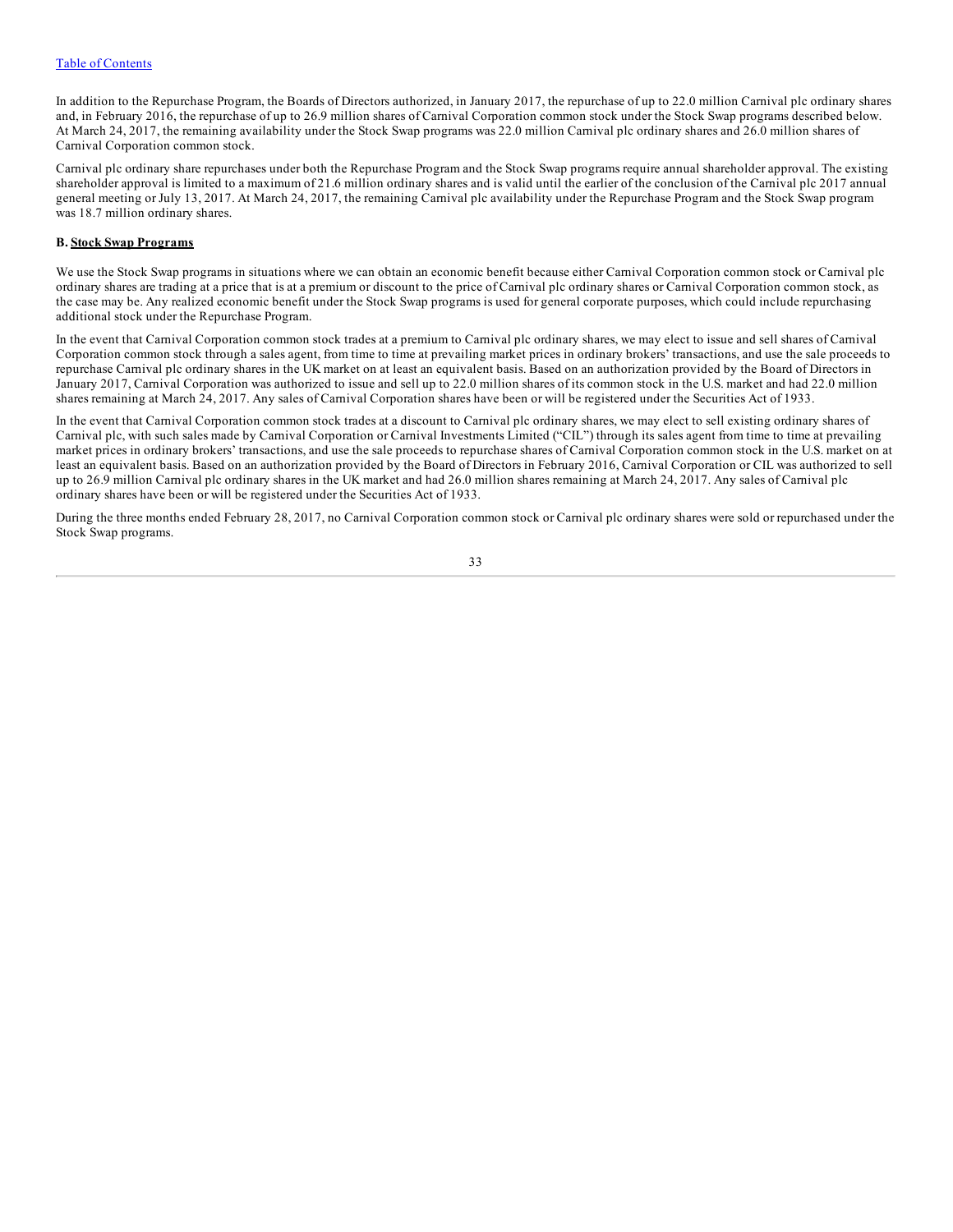# **Item 6. Exhibits.**

# **INDEX TO EXHIBITS**

|                                    |                                                                                                                                                                                                               |       |                | <b>Incorporated by Reference</b> |                                               |  |  |  |  |
|------------------------------------|---------------------------------------------------------------------------------------------------------------------------------------------------------------------------------------------------------------|-------|----------------|----------------------------------|-----------------------------------------------|--|--|--|--|
| Exhibit<br>Number                  | <b>Exhibit Description</b>                                                                                                                                                                                    | Form  | <b>Exhibit</b> | Filing<br>Date                   | Filed/<br><b>Furnished</b><br><b>Herewith</b> |  |  |  |  |
|                                    | Articles of incorporation and by-laws                                                                                                                                                                         |       |                |                                  |                                               |  |  |  |  |
| 3.1                                | Third Amended and Restated Articles of Incorporation of Carnival Corporation.                                                                                                                                 | 8-K   | 3.1            | 4/17/2003                        |                                               |  |  |  |  |
| 3.2                                | Third Amended and Restated By-Laws of Carnival Corporation.                                                                                                                                                   | $8-K$ | 3.1            | 4/20/2009                        |                                               |  |  |  |  |
| 3.3                                | Articles of Association of Carnival plc.                                                                                                                                                                      | $8-K$ | 3.3            | 4/20/2009                        |                                               |  |  |  |  |
| <b>Material contracts</b>          |                                                                                                                                                                                                               |       |                |                                  |                                               |  |  |  |  |
| 10.1                               | Form of Management Incentive Plan Tied Restricted Stock Unit Agreement for the<br>Carnival Corporation 2011 Stock Plan.                                                                                       |       |                |                                  | X                                             |  |  |  |  |
| 10.2                               | Form of Management Incentive Plan Tied Restricted Share Unit Agreement for the<br>Carnival plc 2014 Employee Share Plan.                                                                                      |       |                |                                  | X                                             |  |  |  |  |
| 10.3                               | Form of Shareholder Equity Alignment Restricted Stock Unit Agreement for the<br>Carnival Corporation 2011 Stock Plan.                                                                                         |       |                |                                  | X                                             |  |  |  |  |
|                                    | Statement regarding computations of ratios                                                                                                                                                                    |       |                |                                  |                                               |  |  |  |  |
| 12                                 | Ratio of Earnings to Fixed Charges.                                                                                                                                                                           |       |                |                                  | X                                             |  |  |  |  |
|                                    | Rule $13a-14(a)/15d-14(a)$ certifications                                                                                                                                                                     |       |                |                                  |                                               |  |  |  |  |
| 31.1                               | Certification of President and Chief Executive Officer of Carnival Corporation<br>pursuant to Rule 13a-14(a), as adopted pursuant to Section 302 of the Sarbanes-Oxley<br>Act of 2002.                        |       |                |                                  | $\mathbf X$                                   |  |  |  |  |
| 31.2                               | Certification of Chief Financial Officer and Chief Accounting Officer of Carnival<br>Corporation pursuant to Rule 13a-14(a), as adopted pursuant to Section 302 of the<br>Sarbanes-Oxley Act of 2002.         |       |                |                                  | X                                             |  |  |  |  |
| 31.3                               | Certification of President and Chief Executive Officer of Carnival plc pursuant to<br>Rule 13a-14(a), as adopted pursuant to Section 302 of the Sarbanes-Oxley Act of<br>2002.                                |       |                |                                  | X                                             |  |  |  |  |
| 31.4                               | Certification of Chief Financial Officer and Chief Accounting Officer of Carnival plc<br>pursuant to Rule 13a-14(a), as adopted pursuant to Section 302 of the Sarbanes-Oxley<br>Act of 2002.                 |       |                |                                  | X                                             |  |  |  |  |
| <b>Section 1350 certifications</b> |                                                                                                                                                                                                               |       |                |                                  |                                               |  |  |  |  |
| $32.1*$                            | Certification of President and Chief Executive Officer of Carnival Corporation<br>pursuant to 18 U.S.C. Section 1350, as adopted pursuant to Section 906 of the<br>Sarbanes-Oxley Act of 2002.                |       |                |                                  | X                                             |  |  |  |  |
| $32.2*$                            | Certification of Chief Financial Officer and Chief Accounting Officer of Carnival<br>Corporation pursuant to 18 U.S.C. Section 1350, as adopted pursuant to Section 906<br>of the Sarbanes-Oxley Act of 2002. |       |                |                                  | X                                             |  |  |  |  |
| $32.3*$                            | Certification of President and Chief Executive Officer of Carnival plc pursuant to 18<br>U.S.C. Section 1350, as adopted pursuant to Section 906 of the Sarbanes-Oxley Act of<br>2002.                        |       |                |                                  | X                                             |  |  |  |  |
| $32.4*$                            | Certification of Chief Financial Officer and Chief Accounting Officer of Carnival plc<br>pursuant to 18 U.S.C. Section 1350, as adopted pursuant to Section 906 of the<br>Sarbanes-Oxley Act of 2002.         |       |                |                                  | X                                             |  |  |  |  |
|                                    |                                                                                                                                                                                                               |       |                |                                  |                                               |  |  |  |  |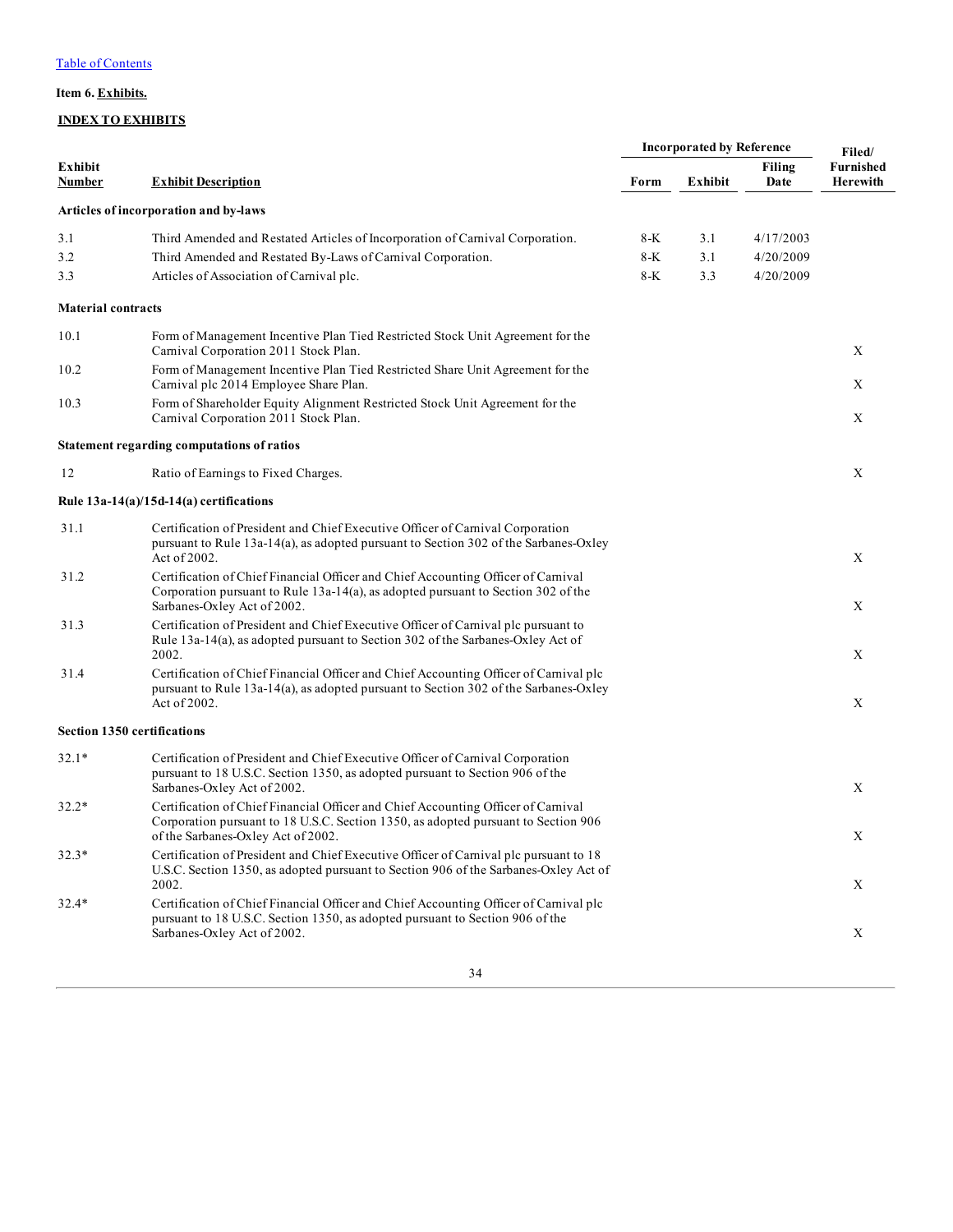# <span id="page-34-0"></span>**INDEX TO EXHIBITS**

|                              |                                                                                                                                                                                                                                                                             | <b>Incorporated by Reference</b> | Filed/  |                |                                     |
|------------------------------|-----------------------------------------------------------------------------------------------------------------------------------------------------------------------------------------------------------------------------------------------------------------------------|----------------------------------|---------|----------------|-------------------------------------|
| Exhibit<br><b>Number</b>     | <b>Exhibit Description</b>                                                                                                                                                                                                                                                  | Form                             | Exhibit | Filing<br>Date | <b>Furnished</b><br><b>Herewith</b> |
|                              | Articles of incorporation and by-laws                                                                                                                                                                                                                                       |                                  |         |                |                                     |
| <b>Interactive Data File</b> |                                                                                                                                                                                                                                                                             |                                  |         |                |                                     |
| 101                          | The consolidated financial statements from Carnival Corporation $\&$ plc's joint<br>Quarterly Report on Form 10-Q for the quarter ended February 28, 2017, as filed with<br>the Securities and Exchange Commission on March 30, 2017, formatted in XBRL, are<br>as follows: |                                  |         |                |                                     |
|                              | (i) the Consolidated Statements of Income for the three months ended February 28/29,<br>2017 and 2016;                                                                                                                                                                      |                                  |         |                | $\mathbf{x}$                        |
|                              | (ii) the Consolidated Statements of Comprehensive Income (Loss) for the three<br>months ended February $28/29$ , $2017$ and $2016$ ;                                                                                                                                        |                                  |         |                | X                                   |
|                              | (iii) the Consolidated Balance Sheets at February 28, 2017 and November 30, 2016;                                                                                                                                                                                           |                                  |         |                | $\mathbf x$                         |
|                              | (iv) the Consolidated Statements of Cash Flows for the three months ended February<br>28/29, 2017 and 2016 and                                                                                                                                                              |                                  |         |                | X                                   |
|                              | (v) the notes to the consolidated financial statements, tagged in summary and detail.                                                                                                                                                                                       |                                  |         |                | X                                   |
|                              |                                                                                                                                                                                                                                                                             |                                  |         |                |                                     |

\* These items are furnished and not filed.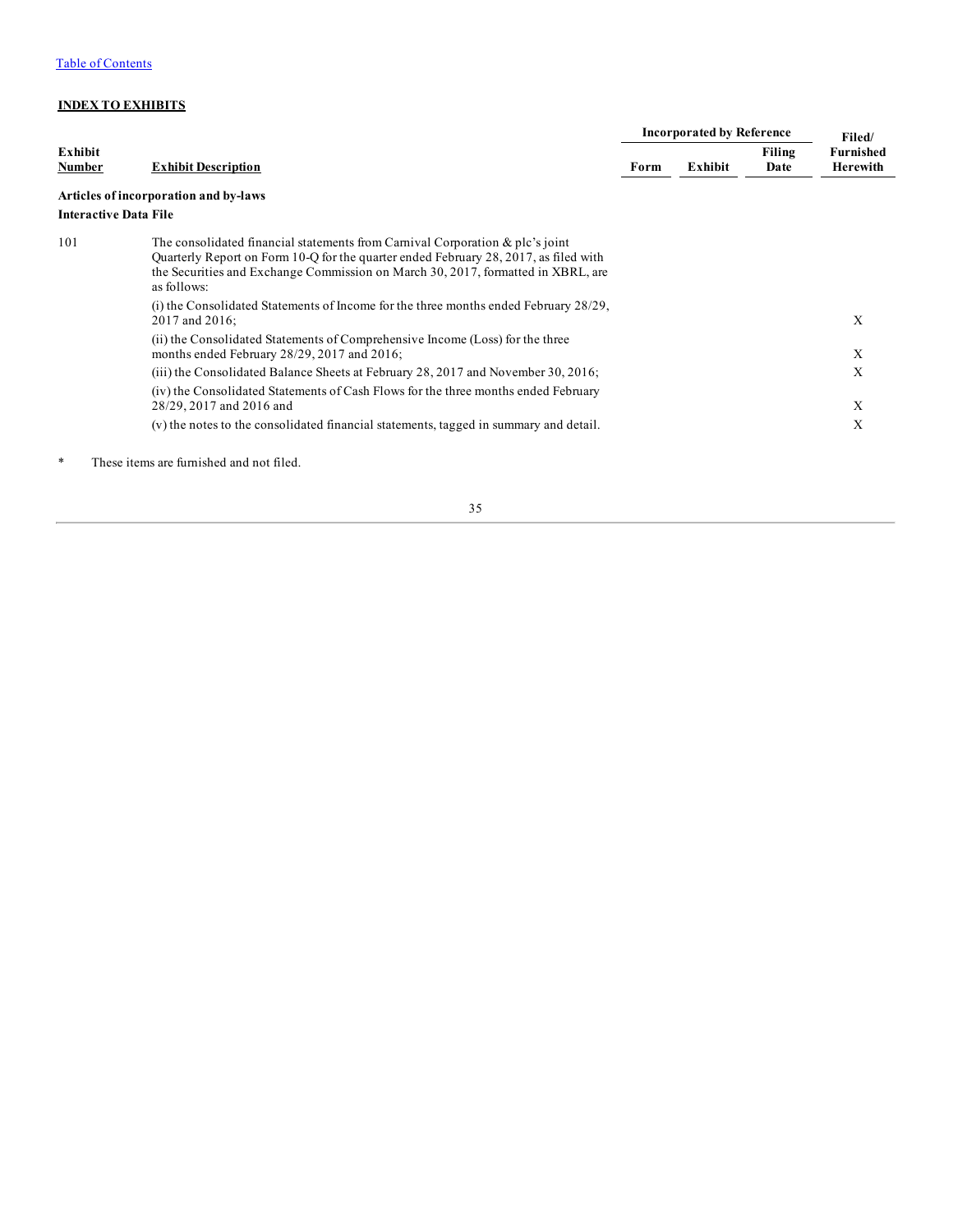### **SIGNATURES**

Pursuant to the requirements of the Securities Exchange Act of 1934, each of the registrants has duly caused this report to be signed on its behalf by the undersigned thereunto duly authorized.

# **CARNIVAL CORPORATION CARNIVAL PLC**

By:/s/ Arnold W. Donald By:/s/ Arnold W. Donald Arnold W. Donald Arnold W. Donald

By:/s/ David Bernstein By:/s/ David Bernstein David Bernstein David Bernstein

President and Chief Executive Officer President and Chief Executive Officer President and Chief Executive Officer

Chief Financial Officer and Chief Accounting Officer Chief Financial Officer and Chief Accounting Officer

Date: March 30, 2017 Date: March 30, 2017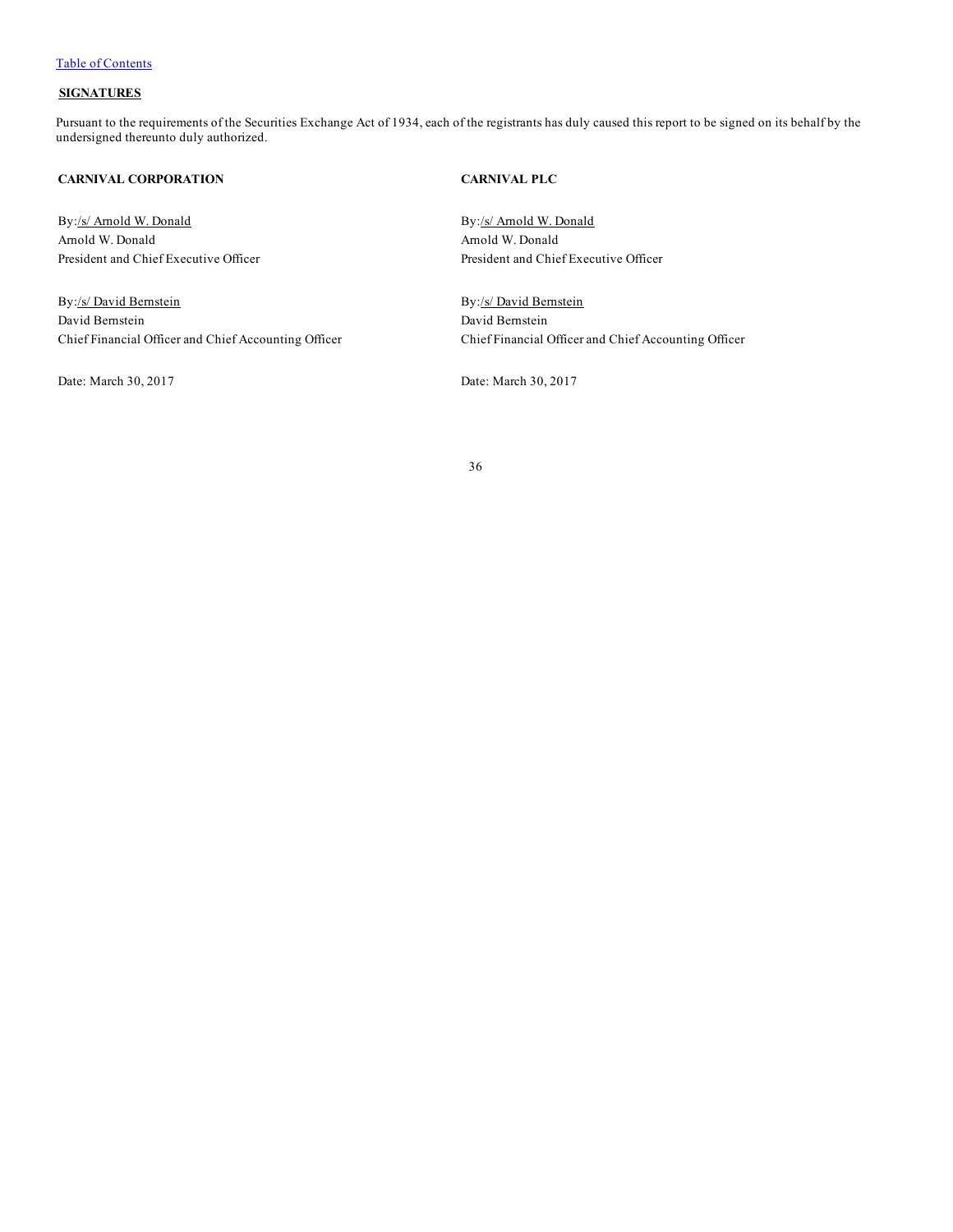# **Form of Management Incentive Plan Tied Restricted Stock Unit Agreement for the Carnival Corporation 2011 Stock Plan**

THIS MANAGEMENT INCENTIVE PLAN TIED RESTRICTED STOCK UNIT AGREEMENT (this "Agreement"), shall apply to the grant of Management Incentive Plan Tied Restricted Stock Units made to Executives of Carnival Corporation, a corporation organized under the laws of the Republic of Panama, (the "Company") or executives of an Affiliate, on [GRANT DATE] (the "Grant Date") under the Carnival Corporation 2011 Stock Plan (the "Plan").

#### 1. Grant of Management Incentive Plan Tied Restricted Stock Units.

(a) Grant. The Company hereby makes to the Executive a Management Incentive Plan Tied restricted stock unit grant consisting of that number of Management Incentive Plan Tied restricted stock units (the "MTE RSUs") set forth in the Executive's EquatePlus portfolio, on the terms and conditions set forth in the Plan and this Agreement. Each MTE RSU represents the right to receive payment in respect of one Share as of the Settlement Date (as defined below), to the extent the Executive is vested in such MTE RSUs as of the Settlement Date, subject to the terms of this Agreement and the Plan. The MTE RSUs are subject to the restrictions described herein, including forfeiture under the circumstances described in Section 3 hereof (the "Restrictions"). The Restrictions shall lapse and the MTE RSUs shall vest and become nonforfeitable in accordance with Section 2 and Section 3 hereof.

(b) Incorporation by Reference, Etc. The provisions of the Plan are hereby incorporated herein by reference. Except as otherwise expressly set forth herein, this Agreement shall be construed in accordance with the provisions of the Plan and any interpretations, amendments, rules and regulations promulgated by the Committee from time to time pursuant to the Plan. Any capitalized terms not otherwise defined in this Agreement shall have the definitions set forth in the Plan. The Committee shall have final authority to interpret and construe the Plan and this Agreement, and to make any and all determinations under them, and its decision shall be binding and conclusive upon the Executive and his legal representative in respect of any questions arising under the Plan or this Agreement. In the event there is any inconsistency between the provisions of the Plan and this Agreement, the provisions of the Plan shall govern.

### 2. Terms and Conditions.

(a) Vesting. Except as otherwise provided in Section 3 hereof, the MTE RSUs shall vest on the [NUMBER OF YEARS] anniversary of the Grant Date. Notwithstanding the foregoing, the Committee shall have the authority to remove the Restrictions on the MTE RSUs whenever it may determine that, by reason of changes in applicable laws or other changes in circumstances arising after the Grant Date, such action is appropriate.

(b) Settlement. The obligation to make payments and distributions with respect to MTE RSUs shall be satisfied through the issuance of one Share for each vested MTE RSU, less applicable withholding taxes (the "settlement"), and the settlement of the MTE RSUs may be subject to such conditions, restrictions and contingencies as the Committee shall determine. The MTE RSUs shall be settled on the first trading date occurring on or after the date that the MTE RSUs vest (as applicable, the "Settlement Date"), except as otherwise provided in Section 6(a). Notwithstanding the foregoing, the payment date set forth in this Section 2(b) has been specified for the purpose of complying with Section 409A of the Code. To the extent payments are made during the periods permitted under Section 409A of the Code, the Company shall be deemed to have satisfied its obligations under the Plan and shall not be in breach of its payments obligations hereunder.

(c) Dividends and Voting Rights. Each outstanding MTE RSU shall be credited with dividend equivalents equal to the dividends (including extraordinary dividends if so determined by the Committee) declared and paid to shareholders of the Company in respect of one Share. Dividend equivalents shall not bear interest. On the Settlement Date, such dividend equivalents in respect of each vested MTE RSU shall be settled by delivery to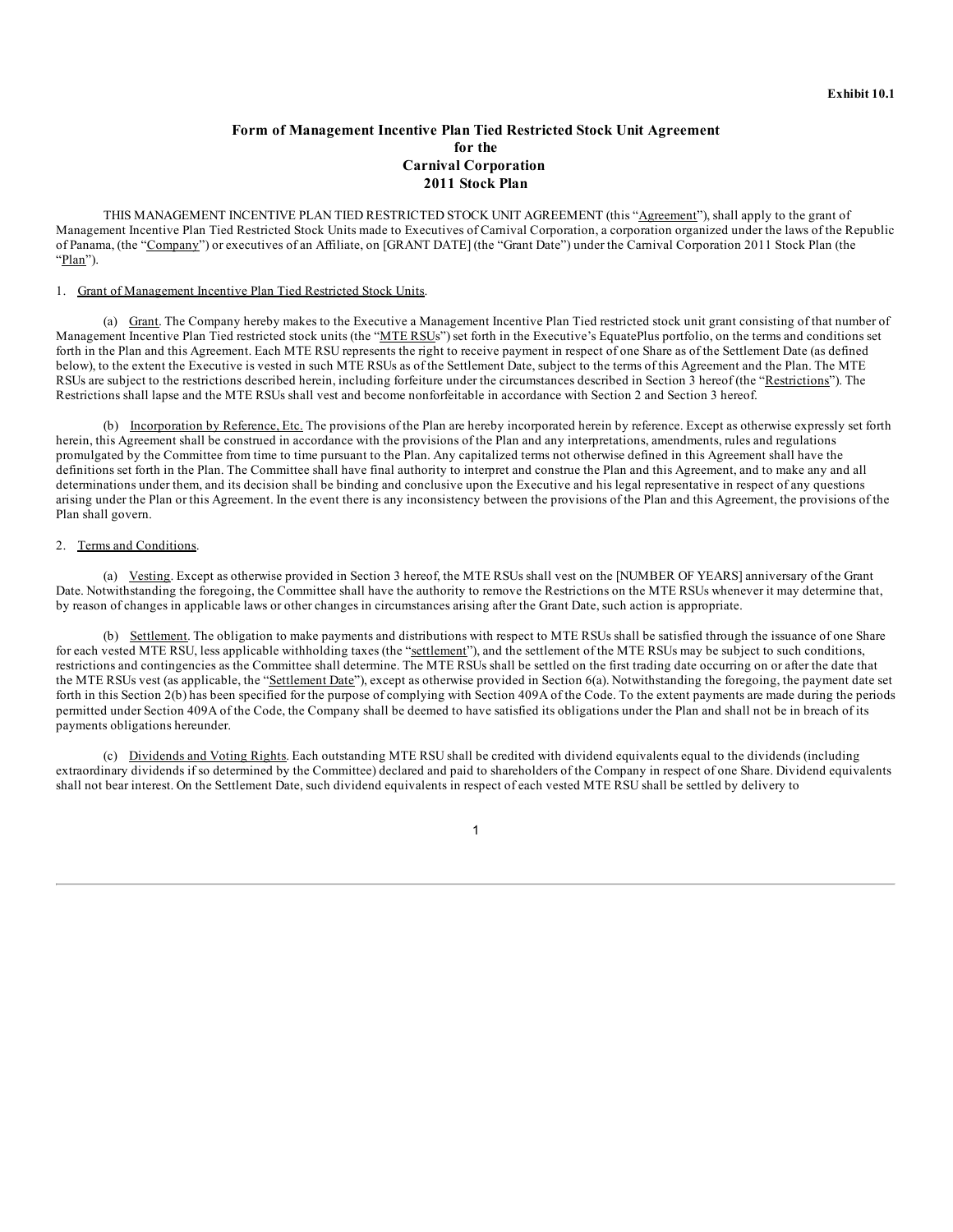the Executive of a number of Shares equal to the quotient obtained by dividing (i) the aggregate accumulated value of such dividend equivalents by (ii) the Fair Market Value of a Share on the date that is 30 days prior to the applicable vesting date, rounded down to the nearest whole share, less any applicable withholding taxes. No dividend equivalents shall be accrued for the benefit of the Executive with respect to record dates occurring prior to the Grant Date, or with respect to record dates occurring on or after the date, if any, on which the Executive has forfeited the MTE RSUs. The Executive shall have no voting rights with [respect](#page-1-0) to the MTE RSUs or any dividend equivalents.

3. Termination of [Employment](#page-1-0) or Service with the Company.

(a) Termination by the Company for Cause. If the Executive's [employment](#page-16-0) or service with the Company or an Affiliate terminates for Cause, t[hen](#page-16-0) all outstanding MTE RSUs shall [immediately](#page-30-0) terminate on the date of termination of employment or service.

(b) [Termination](#page-30-0) by the Company Not for Cause. If the Executive's employment is terminated by the Combined Group and its Affiliates other t[han](#page-30-0) for Cause (as defined below) (and other than by reason of Disability), the Restrictions on the RSUs shall lapse as to 100% of the RSUs and the RSUs shall fully vest in [accordance](#page-31-0) with the schedule set forth in Section 2(a) (without regard to the requirement that Executive remain employed by a member of the Combined Group or an Affiliate); provided, that all unreleased RSUs and all rights under this Agreement shall be forfeited upon Executive's violation of the provisions of [Section](#page-31-0) 4 (Non-competition) or Section 5 (Non-disclosure) of this Agreement.

(c) Death or Disability. If the Executive's [employment](#page-31-0) or service with the Company or an Affiliate terminates by reason of his or her death or Disability, the Restrictions shall lapse as to 100% of the MTE RSUs and the MTE RSUs shall fully vest on the date of termination and shall be settled in accordance with [Sectio](#page-32-0)n 2(b).

[\(d\)](#page-34-0) Diagnosis of Terminal Illness. If the Executive voluntarily terminates employment as a direct result of Executive being diagnosed with a terminal medical condition, the Restrictions on the RSUs shall lapse as to 100% of the RSUs and the RSUs shall fully vest in accordance with the schedule set forth in Section 2(a); provided, that all unreleased RSUs and all rights under this Agreement shall be forfeited upon Executive's violation of the provisions of Section 4 (Non-Competition) or Section 5 (Non-Disclosure) of this Agreement

(e) Attaining Retirement Age. The MTE RSUs shall become non-forfeitable upon the Executive's attainment of Retirement Age while in the employ of the Company or an Affiliate, but shall remain subject to all other Restrictions. Notwithstanding the foregoing, if the Executive becomes subject to U.S. federal income tax withholding as a direct result of such lapse of the forfeiture restrictions, then the Restrictions shall lapse as to 50% of the MTE RSUs upon the Executive's attainment of Retirement Age and such MTE RSUs shall vest. The Restrictions on the remaining 50% of the MTE RSUs shall lapse (and such MTE RSUs shall vest) in accordance with the schedule set forth in Section 2(a) or as otherwise set forth in this Agreement. Any vested MTE RSUs will be settled in accordance with Section 2(b).

(f) Other Termination. If the Executive's employment or service with the Company terminates for any reason other than as otherwise described in the foregoing provisions of this Section 3 (whether due to voluntary terminationor otherwise), then all outstanding MTE RSUs shall immediately terminate on the date of termination of employment or service.

(g) Breach of Restrictive Covenants. Notwithstanding anything herein to the contrary, no release of MTE RSUs shall be made, and all unreleased MTE RSUs issued hereunder and all rights under this Agreement shall be forfeited, if (i) the Executive shall engage in competition, as more particularly described in Section 4, or (ii) the Executive violates the nondisclosure provisions set forth in Section 5.

(h) Released MTE RSUs. Following Executive's termination of employment or service with the Company or an Affiliate for any reason, the Executive (or the Executive's beneficiary or legal representative, if applicable) must provide for all Stock underlying released MTE RSUs (including those issued under this Agreement as well as Shares underlying released MTE RSUs issued under any other similar agreement, whether on account of termination or previously released in connection with the vesting terms of such similar agreement) to be liquidated or transferred to a third party broker after all required documentation and tax withholding guidance is received no

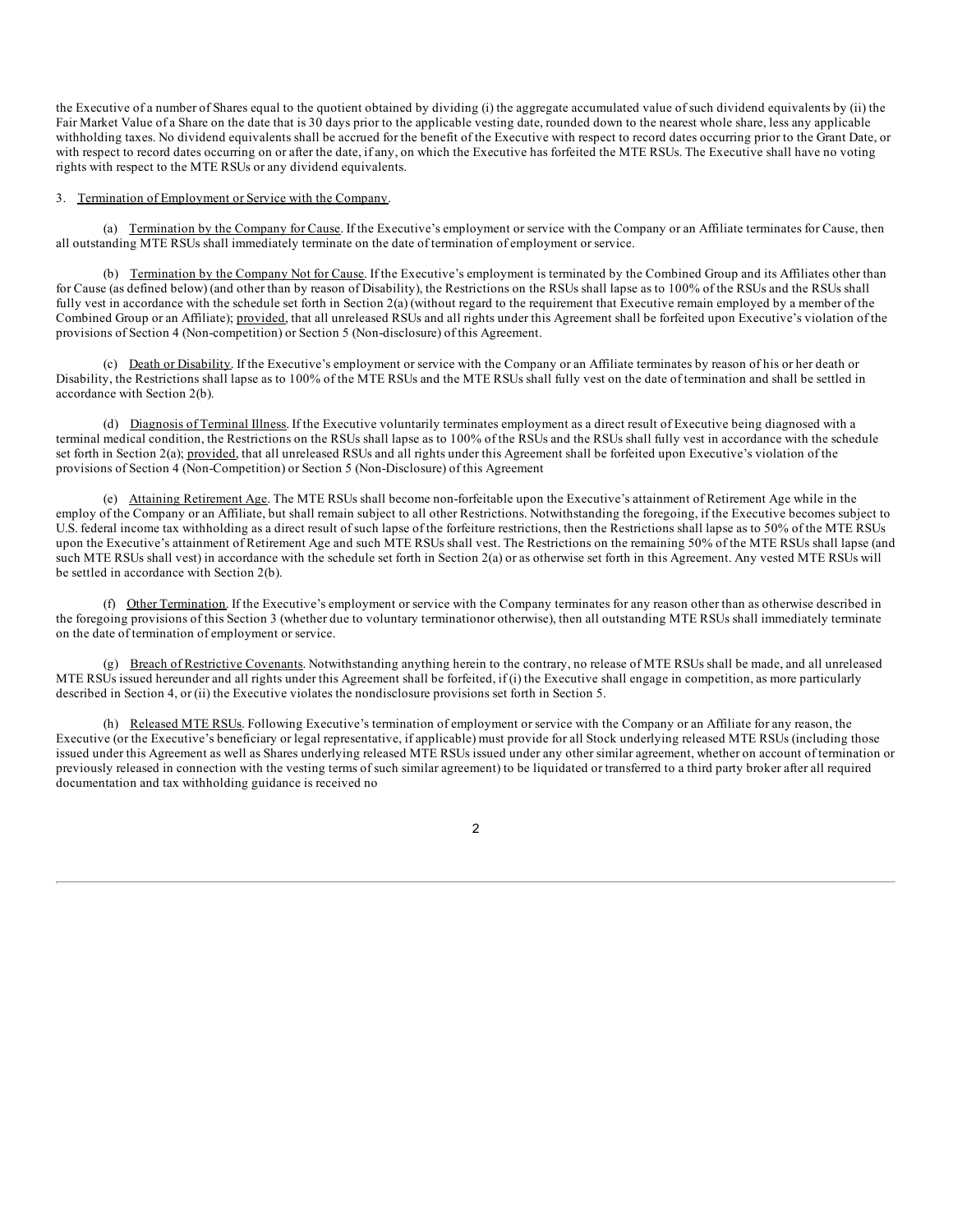later than six months following the later of (i) Executive's date of termination or (ii) the latest Settlement Date or other applicable vesting or settlement date (whether under this Agreement or a similar agreement) occurring following the Executive's termination. If the Executive (or the Executive's beneficiary, as applicable) fails to liquidate or transfer the Stock prior to the end of the applicable six month period, the Company is hereby authorized and directed by the Executive either, in the Company's discretion: (i) to sell any such remaining Stock on the Executive's (or the Executive's beneficiary's) behalf on the first trading date following the end of such period on which the Company is not prohibited from selling such Stock; or (ii) to transfer such Shares to the Company's stock transfer agent for registration in the Executive's (or the Executive's beneficiary's) name. The Company will not be responsible for any gain or loss or taxes incurred with respect to the Stock underlying the released MTE RSUs in connection with such liquidation or transfer.

4. Non-Competition. The services of the Executive are unique, extraordinary and essential to the business of the Combined Group and its Affiliates. Accordingly, in consideration of the MTE RSUs granted hereunder, the Executive agrees that he/she will not, without the prior written approval of the Board, at any time during the term of his/her employment with the Combined Group or its Affiliates and (except as provided below) for the then remaining duration of the Restrictions on the MTE RSUs, if any, following the date on which the Executive's employment with the Combined Group or its Affiliates terminates, directly or indirectly, within the cruise industry wherever located, engage in any business activity directly or indirectly competitive with the business of the Combined Group or its Affiliates, or serve as an officer, director, owner, consultant, or employee of any organization then in competition with the Combined Group or its Affiliates. In addition, the Executive agrees that during such restricted period following his/her employment with the Combined Group or its Affiliates, he/she will not solicit, either directly or indirectly, any employee of the Combined Group or its Affiliates, its subsidiaries or division, who was such at the time of the Executive's separation from employment hereunder. In the event that the provisions of this Section 4 should ever be adjudicated to exceed the time, geographic or other limitations permitted by applicable law in any jurisdiction, then such provisions shall be deemed reformed in such jurisdiction to the maximum time, geographic or other limitations permitted by applicable law.

5. Non-Disclosure. The Executive expressly agrees and understands that Combined Group or its Affiliates own and/or control information and material which is not generally available to third parties and which Combined Group or its Affiliates consider confidential, including, without limitation, methods, products, processes, customer lists, trade secrets and other information applicable to its business and that it may from time to time acquire, improve or produce additional methods, products, processes, customers lists, trade secrets and other information (collectively, the "Confidential Information"). The Executive hereby acknowledges that each element of the Confidential Information constitutes a unique and valuable asset of Combined Group or its Affiliates, and that certain items of the Confidential Information have been acquired from third parties upon the express condition that such items would not be disclosed to Combined Group or its Affiliates and its officers and agents other than in the ordinary course of business. The Executive hereby acknowledges that disclosure of Combined Group or its Affiliates' Confidential Information to and/or use by anyone other than in Combined Group or its Affiliates' ordinary course of business would result in irreparable and continuing damage to Combined Group or its Affiliates. Accordingly, the Executive agrees to hold the Confidential Information in the strictest secrecy, and covenants that, during the term of his/her employment with Combined Group or its Affiliates (or any member of the Combined Group or its Affiliates) or at any time thereafter, he/she will not, without the prior written consent of the Board, directly or indirectly, allow any element of the Confidential Information to be disclosed, published or used, nor permit the Confidential Information to be discussed, published or used, either by himself or by any third parties, except in effecting Executive's duties for Combined Group or its Affiliates in the ordinary course of business. The Executive agrees to keep all such records in connection with the Executive's employment as Combined Group or its Affiliates may direct, and all such records shall be the sole and absolute property of Combined Group or its Affiliates. The Executive further agrees that, within five (5) days of Combined Group or its Affiliates' request, he/she shall surrender to Combined Group or its Affiliates any and all documents, memoranda, books, papers, letters, price lists, notebooks, reports, logbooks, code books, salesmen records, customer lists, activity reports, video or audio recordings, computer programs and any and all other data and information and any and all copies thereof relating to Combined Group or its Affiliates' business or any Confidential Information.

Notwithstanding the foregoing, nothing in this Agreement prohibits the Executive from voluntarily communicating, without notice to or approval by the Company, with any federal or state government agency about a potential violation of a federal or state law or regulation or to participate in investigations, testify in proceedings regarding the Company's or an Affiliate's past or future conduct, or engage in any activities protected under whistle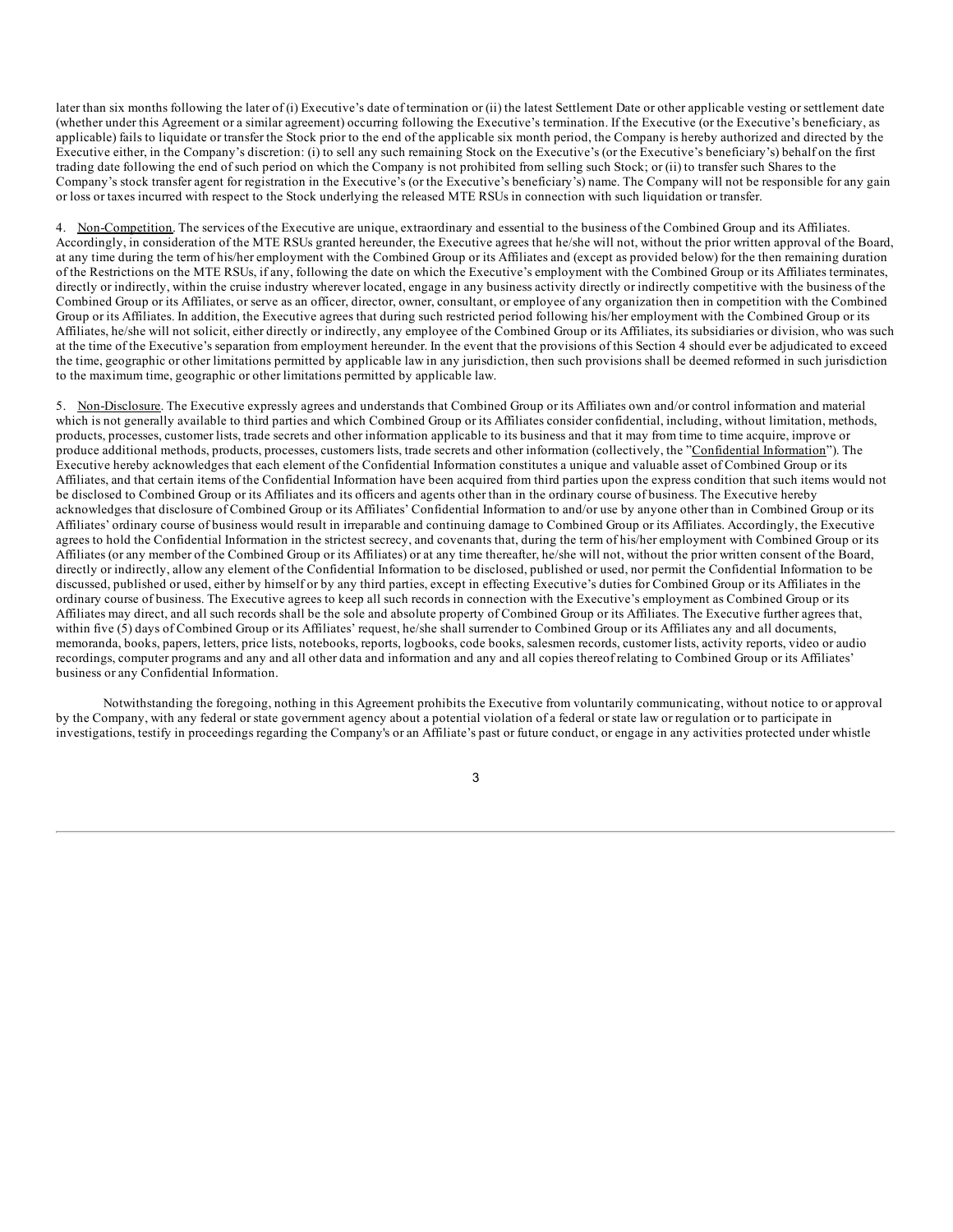blower statutes. Further, pursuant to the Defend Trade Secrets Act of 2016, the Executive shall not be held criminally, or civilly, liable under any federal or state trade secret law for the disclosure of a trade secret that is made in confidence either directly or indirectly to a federal, state, or local government official, or an attorney, for the sole purpose of reporting, or investigating, a violation of law. Moreover, the Executive may disclose trade secrets in a complaint, or other document, filed in a lawsuit, or other proceeding, if such filing is made under seal. Finally, if the Executive files a lawsuit alleging retaliation by the Company or an Affiliate for reporting a suspected violation of the law, the Executive may disclose the trade secret to the Executive's attorney and use the trade secret in the court proceeding, if the Executive files any document containing the trade secret under seal and does not disclose the trade secret, except pursuant to court order.

### 6. Miscellaneous.

(a) Compliance with Legal Requirements. The granting and settlement of the MTE RSUs, and any other obligations of the Company under this Agreement, shall be subject to all applicable federal, state, local and foreign laws, rules and regulations and to such approvals by any regulatory or governmental agency as may be required. If the settlement of the MTE RSUs would be prohibited by law, the settlement shall be delayed until the earliest date on which the settlement would not be so prohibited.

(b) Transferability. Unless otherwise provided by the Committee in writing, the MTE RSUs shall not be assigned, alienated, pledged, attached, sold or otherwise transferred or encumbered by the Executive other than by will or the laws of descent and distribution and any such purported assignment, alienation, pledge, attachment, sale, transfer or encumbrance shall be void and unenforceable against the Company; provided, that, the designation of a beneficiary shall not constitute an assignment, alienation, pledge, attachment, sale, transfer or encumbrance.

(c) Tax Withholding. The Executive acknowledges that, regardless of any action taken by the Company or, if different, the Executive's employer (the "Employer"), the ultimate liability for all income tax, social insurance, payroll tax, fringe benefits tax, payment on account or other tax-related items related to the Executive's participation in the Plan and legally applicable to the Executive (Tax-Related Items), is and remains the Executive's responsibility and may exceed the amount, if any, actually withheld by the Company or the Employer. The Executive further acknowledges that the Company and/or the Employer (1) make no representations or undertakings regarding the treatment of any Tax-Related Items in connection with any aspect of the MTE RSUs, including, but not limited to, the grant, vesting or settlement of the MTE RSUs, the subsequent sale of Shares acquired pursuant to such settlement and the receipt of any dividends and/or dividend equivalents; and (2) do not commit to and are under no obligation to structure the terms of the grant or any aspect of the MTE RSUs to reduce or eliminate the Executive's liability for Tax-Related Items or achieve any particular tax result. Further, if the Executive is subject to Tax-Related Items in more than one jurisdiction, the Executive acknowledges that the Company and/or the Employer (or former employer, as applicable) may be required to withhold or account for Tax-Related Items in more than one jurisdiction.

Prior to any relevant taxable or tax withholding event, as applicable, the Executive agrees to make adequate arrangements satisfactory to the Company and/or the Employer to satisfy all Tax-Related Items. In this regard, the Executive authorizes the Company or its agent to satisfy any applicable withholding obligations with regard to all Tax-Related Items by one or a combination of the following: (i) withholding from the Executive's wages or other cash compensation paid to the Executive by the Company and/or the Employer; or (ii) withholding from proceeds of the sale of Shares acquired upon settlement of the MTE RSUs either through a voluntary sale or through a mandatory sale arranged by the Company (on the Executive's behalf pursuant to this authorization without further consent); or (iii) withholding in Shares to be issued upon settlement of the MTE RSUs.

Notwithstanding the foregoing, if the Executive is an officer subject to Section 16 of the Exchange Act, the Company will withhold in Shares upon the relevant taxable or tax withholding event only upon advance approval by the Committee or the Board.

Depending on the withholding method, the Company may withhold or account for Tax-Related Items by considering applicable minimum statutory withholding rates or other applicable withholding rates, including maximum applicable rates, in which case the Executive will receive a refund of any overwithheld amount in cash and will have no entitlement to the Stock equivalent. If the obligation for Tax-Related Items is satisfied by withholding in Shares, for tax purposes, the Executive is deemed to have been issued the full number of Shares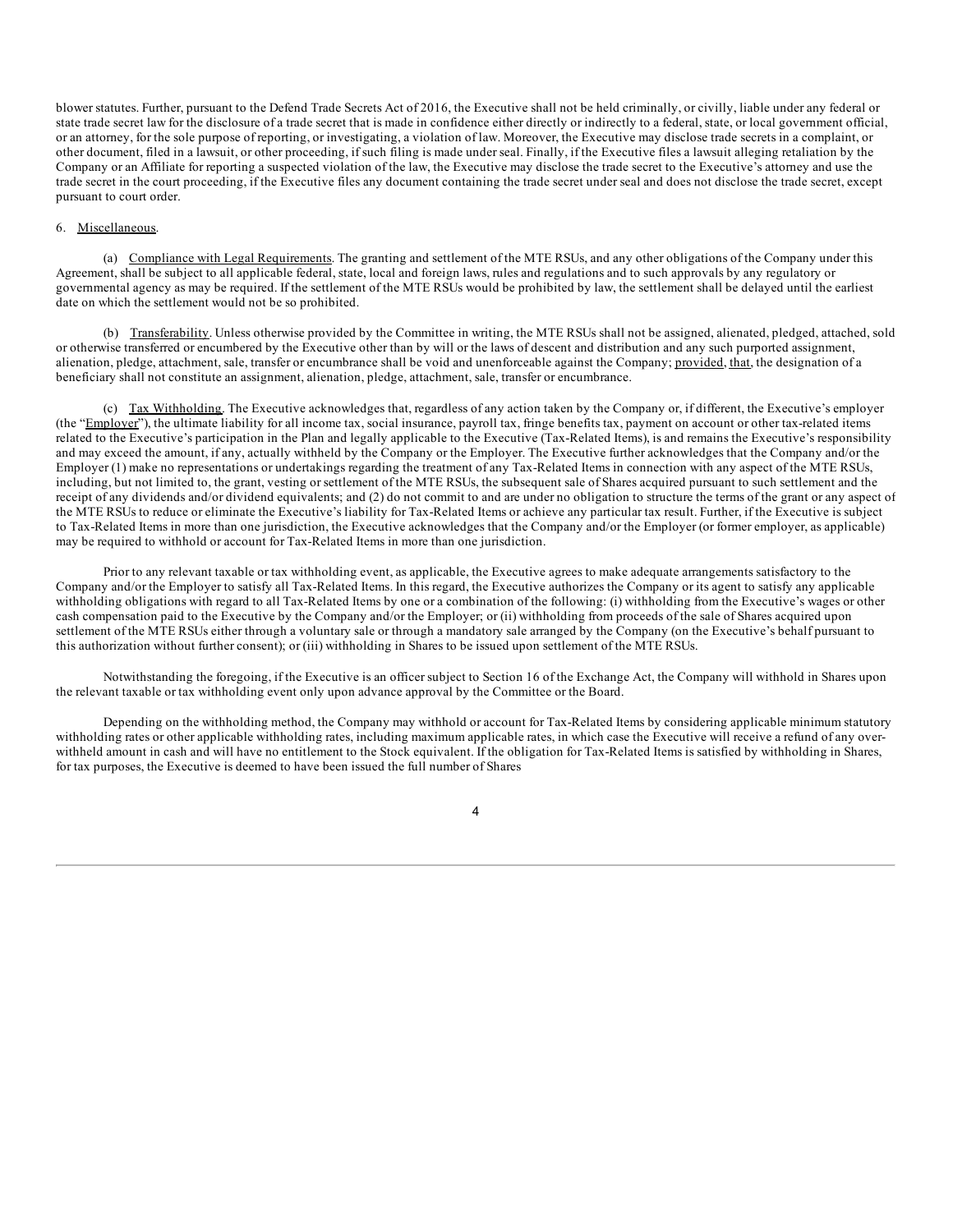subject to the vested Award, notwithstanding that a number of the Shares are held back solely for the purpose of paying the Tax-Related Items.

Finally, the Executive agrees to pay to the Company or the Employer any amount of Tax-Related Items that the Company or the Employer may be required to withhold or account for as a result of the Executive's participation in the Plan that cannot be satisfied by the means previously described. The Company may refuse to issue or deliver the Shares or the proceeds of the sale of Shares, if the Executive fails to comply with the Executive's obligations in connection with the Tax-Related Items.

(d) Nature of Grant. In accepting the grant, the Executive acknowledges, understands and agrees that:

(i) the Plan is established voluntarily by the Company, it is discretionary in nature and it may be modified, amended, suspended or terminated by the Company at any time, to the extent permitted by the Plan;

(ii) the grant of the MTE RSUs is voluntary and occasional and does not create any contractual or other right to receive future grants of MTE RSUs, or benefits in lieu of MTE RSUs, even if MTE RSUs have been granted in the past;

(iii) all decisions with respect to future awards or other grants, if any, will be at the sole discretion of the Company;

(iv) the Executive is voluntarily participating in the Plan;

(v) the MTE RSUs and the Shares subject to the MTE RSUs, and the income from and value of same, are not intended to replace any pension rights or compensation;

(vi) the MTE RSUs and the Shares subject to the MTE RSUs, and the income from and value of same, are not part of normal or expected compensation for purposes of, including, without limitation, calculating any severance, resignation, termination, redundancy, dismissal, end-of-service payments, bonuses, holiday pay, long-service awards, pension or retirement or welfare benefits or similar payments;

(vii) the future value of the underlying Shares is unknown, indeterminable and cannot be predicted with certainty;

(viii) no claim or entitlement to compensation or damages shall arise from forfeiture of the MTE RSUs resulting from the termination of the Executive's employment or other service relationship (for any reason whatsoever, whether or not later found to be invalid or in breach of employment laws in the jurisdiction where the Executive is employed or the terms of the Executive's employment agreement, if any), and in consideration of the grant of the MTE RSUs, the Executive agrees not to institute any claim against the Company, the Employer, or any member of the Combined Group and its Affiliates;

(ix) unless otherwise agreed with the Company, the MTE RSUs and the Shares, and the income from and value of same, are not granted as consideration for, or in connection with, the service the Executive may provide as a director of the Company or any member of the Combined Group and its Affiliates;

(x) unless otherwise provided in the Plan or by the Company in its discretion, the MTE RSUs and the benefits evidenced by this Agreement do not create any entitlement to have the MTE RSUs or any such benefits transferred to, or assumed by, another company nor to be exchanged, cashed out or substituted for, in connection with any corporate transaction affecting the shares of the Company; and

(xi) if the Executive resides outside of the United States or is otherwise subject to the laws of a country outside the United States:

(A) the MTE RSUs and the Shares subject to the MTE RSUs, and the income from and value of same, are not part of normal or expected compensation for any purpose; and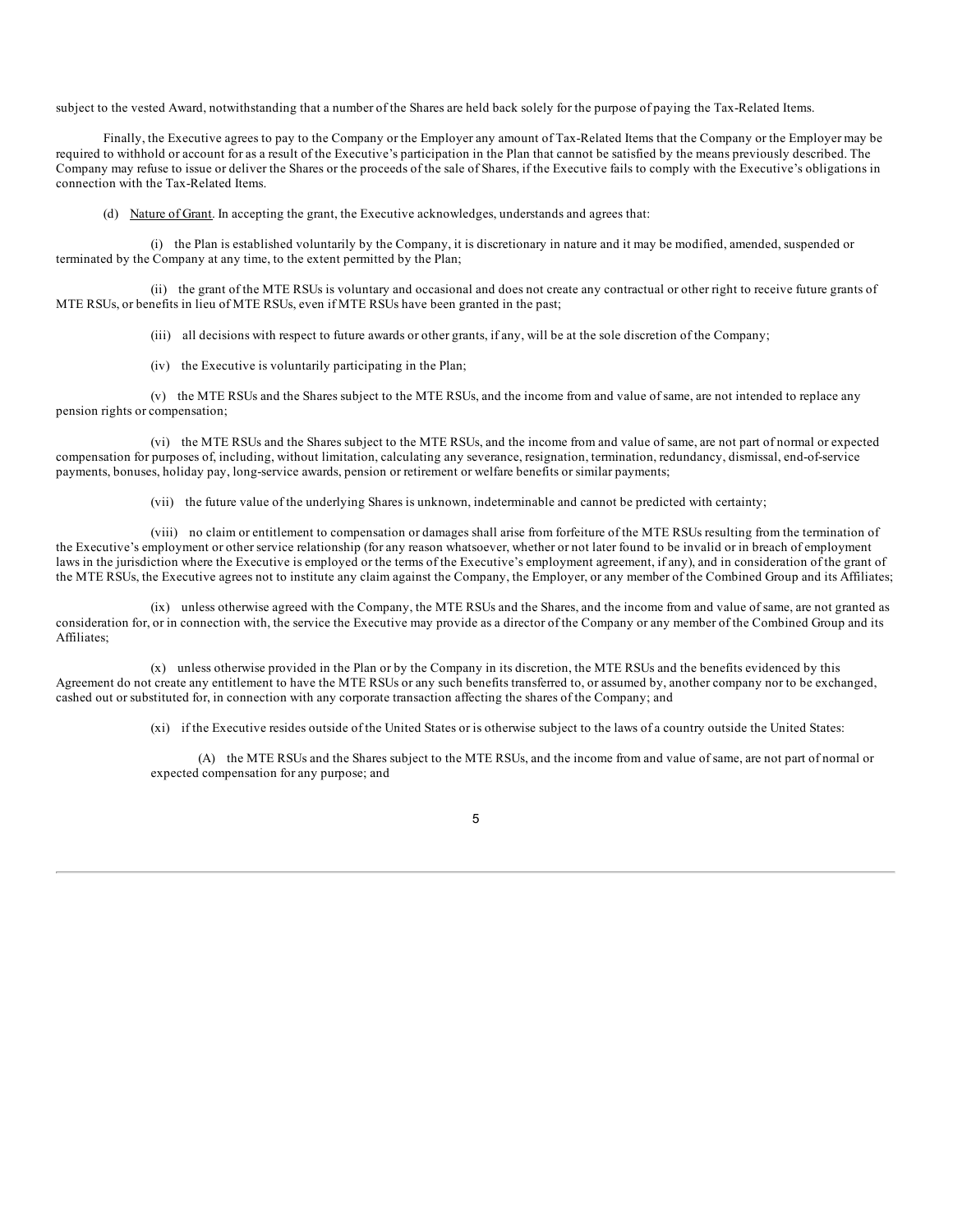(B) neither the Company, the Employer or any member of the Combined Group or its Affiliates shall be liable for any foreign exchange rate fluctuation between the Executive's local currency and the United States Dollar that may affect the value of the MTE RSUs or of any amounts due to the Executive pursuant to the settlement of the MTE RSUs or the subsequent sale of any Shares acquired upon settlement.

(e) No Advice Regarding Grant. The Company is not providing any tax, legal or financial advice, nor is the Company making any recommendations regarding the Executive's participation in the Plan, or the Executive's acquisition or sale of the underlying Shares. The Executive should consult with the Executive's own personal tax, legal and financial advisors regarding the Executive's participation in the Plan before taking any action related to the Plan.

(f) Clawback/Forfeiture. Notwithstanding anything to the contrary contained herein, in the case of fraud, negligence, intentional or gross misconduct or other wrongdoing on the part of Executive (or any other event or circumstance set forth in any clawback policy implemented by the Company, including, without limitation, any clawback policy adopted to comply with the requirements of the Dodd-Frank Wall Street Reform and Consumer Protection Act and any rules or regulations promulgated thereunder) that results in a material restatement of the Company's issued financial statements, such Executive will (i) forfeit any unvested MTE RSUs and (ii) be required to reimburse the Company for all or a portion, as determined by the Committee in its sole discretion, of any income or gain realized on the settlement of the MTE RSUs or the subsequent sale of Shares acquired upon settlement of the MTE RSUs with respect to any fiscal year in which the Company's financial results are negatively impacted by such restatement. The Executive agrees to and shall be required to repay any such amount to the Company within 30 days after the Company demands repayment. In addition, if the Company is required by law to include an additional "clawback" or "forfeiture" provision to outstanding grants, under the Dodd-Frank Wall Street Reform and Consumer Protection Act or otherwise, then such clawback or forfeiture provision shall also apply to this Agreement as if it had been included on the Grant Date and the Company shall promptly notify the Executive of such additional provision. In addition, if a Executive has engaged or is engaged in Detrimental Activity after the Executive's employment or service with the Company or its subsidiaries has ceased, then the Executive, within 30 days after written demand by the Company, shall return any income or gain realized on the settlement of the MTE RSUs or the subsequent sale of Shares acquired upon settlement of the MTE RSUs.

(g) Code Section 409A. To the extent that the Executive is subject to U.S. federal tax and the MTE RSUs are considered "nonqualified deferred compensation" subject to Section 409A of the Code: (i) references in this Agreement to "termination of employment" or "termination of service" (and substantially similar phrases) shall mean "separation from service" within the meaning of Section 409A of the Code; and (ii) if the Executive is a "specified employee" within the meaning of Section  $409A(a)(2)(B)(i)$  of the Code, any settlement of the MTE RSUs upon the Executive's separation from service shall be made to the Executive on the first trading date following the date that is six months after the date of the Executive's separation from service or, if earlier, the Executive's date of death. For purposes of Section 409A of the Code, each payment that may be made in respect of the MTE RSUs is designated as a separate payment.

(h) No Rights as Stockholder. The Executive shall not be deemed for any purpose to be the owner of any Shares subject to the MTE RSUs. The Company shall not be required to set aside any fund for the payment of the MTE RSUs.

(i) Waiver. Any right of the Company contained in this Agreement may be waived in writing by the Committee. No waiver of any right hereunder by any party shall operate as a waiver of any other right, or as a waiver of the same right with respect to any subsequent occasion for its exercise, or as a waiver of any right to damages. No waiver by any party of any breach of this Agreement shall be held to constitute a waiver of any other breach or a waiver of the continuation of the same breach.

(j) Notices. Any written notices provided for in this Agreement or the Plan shall be in writing and shall be deemed sufficiently given if either hand delivered or if sent by fax or overnight courier, or by postage paid first class mail. Notices sent by mail shall be deemed received three business days after mailing but in no event later than the date of actual receipt. Notices shall be directed, if to the Executive, at the Executive's address indicated by the Company's records, or if to the Company, at the Company's principal executive office.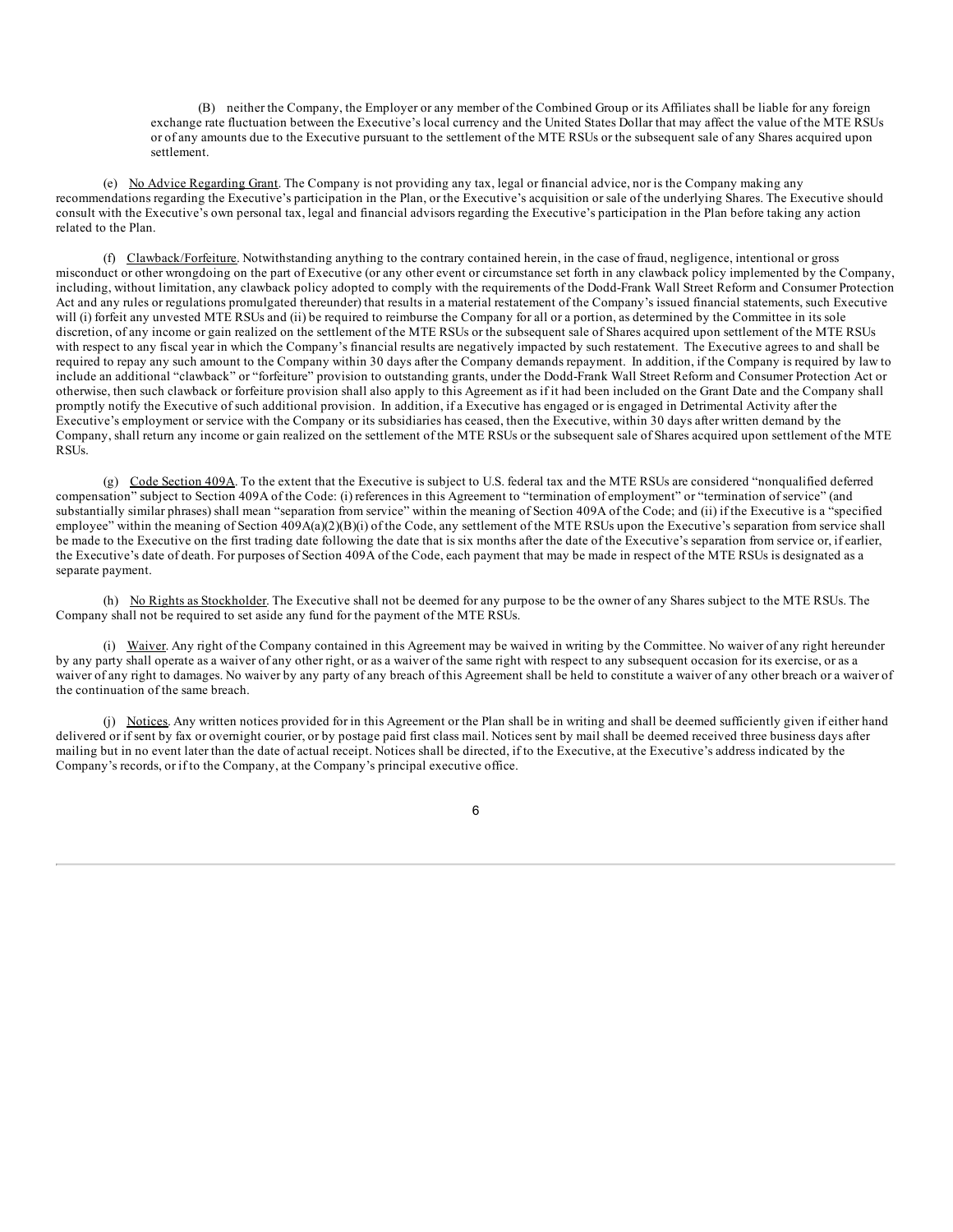(k) Severability. The invalidity or unenforceability of any provision of this Agreement shall not affect the validity or enforceability of any other provision of this Agreement, and each other provision of this Agreement shall be severable and enforceable to the extent permitted by law.

(l) No Rights to Continued Employment. Nothing in the Plan or in this Agreement shall be construed as giving the Executive any right to be retained, in any position, as an employee, consultant or director of the Company or its Affiliates or shall interfere with or restrict in any way the right of the Company or its Affiliates, which are hereby expressly reserved, to remove, terminate or discharge the Executive at any time for any reason whatsoever. The rights and obligations of the Executive under the terms and conditions of the Executive's office or employment shall not be affected by this Agreement. The Executive waives all and any rights to compensation and damages in consequence of the termination of the Executive's office or employment with any member of the Combined Group or any of its Affiliates for any reason whatsoever (whether lawfully or unlawfully) insofar as those rights arise, or may arise, from the Executive's ceasing to have rights under or the Executive's entitlement to the MTE RSUs under this Agreement as a result of such termination or from the loss or diminution in value of such rights or entitlements. In the event of conflict between the terms of this Section 6(l) and the Executive's terms of employment, this Section will take precedence.

(m) Beneficiary. In the event of the Executive's death, any Shares that vest pursuant to Section 3(b) of this Agreement will be issued to the legal representative of the Executive's estate.

(n) Successors. The terms of this Agreement shall be binding upon and inure to the benefit of the Company and its successors and assigns, and of the Executive and the beneficiaries, legal representatives, executors, administrators, heirs and successors of the Executive.

(o) Entire Agreement. This Agreement and the Plan contain the entire agreement and understanding of the parties hereto with respect to the subject matter contained herein and supersede all prior communications, representations and negotiations in respect thereto. No change, modification or waiver of any provision of this Agreement shall be valid unless the same be in writing and signed by the parties hereto, except for any changes permitted without consent of the Executive in accordance with the Plan.

(p) Governing Law; JURY TRIAL WAIVER. This Agreement shall be construed and interpreted in accordance with the laws of the State of Florida without regard to principles of conflicts of law thereof, or principles of conflicts of laws of any other jurisdiction which could cause the application of the laws of any jurisdiction other than the State of Florida. THE PARTIES EXPRESSLY AND KNOWINGLY WAIVE ANY RIGHT TO A JURY TRIAL IN THE EVENT ANY ACTION ARISING UNDER OR IN CONNECTION WITH THIS AGREEMENT IS LITIGATED OR HEARD IN ANY COURT.

(a) Data Protection. The Executive hereby explicitly and unambiguously consents to the collection, use and transfer, in electronic or other form, of the Executive's personal data as described in this Agreement and any other MTE RSU grant materials ("Data") by and among, as applicable, the Employer, the Company and any member of the Combined Group or its Affiliates for the exclusive purpose of implementing, administering and managing *the Executive's participation in the Plan.*

The Executive understands that the Company and the Employer may hold certain personal information about the Executive, including, but not limited to, the Executive's name, home address and telephone number, email address, date of birth, social insurance number, passport or other identification number, salary, nationality, job title, any Shares or directorships held in the Company, details of all MTE RSUs or any other entitlement to Shares granted, canceled, exercised, vested, unvested or outstanding in the Executive's favor, for the exclusive purpose of implementing, administering and *managing the Plan.*

The Executive understands that Data will be transferred to Equatex AG and its affiliates, or such other stock plan service provider as may be selected by the Company in the future, which is assisting the Company with the implementation, administration and management of the Plan. The Executive understands that the recipients of the Data may be located in the United States or elsewhere, and that the recipients' country may have different data privacy laws and protections than the Executive's country. The Executive understands that if the Executive resides outside of the United States, the Executive may request a list with the names and addresses of any potential recipients of the Data by contacting the Global Human Resources Department. *The Executive*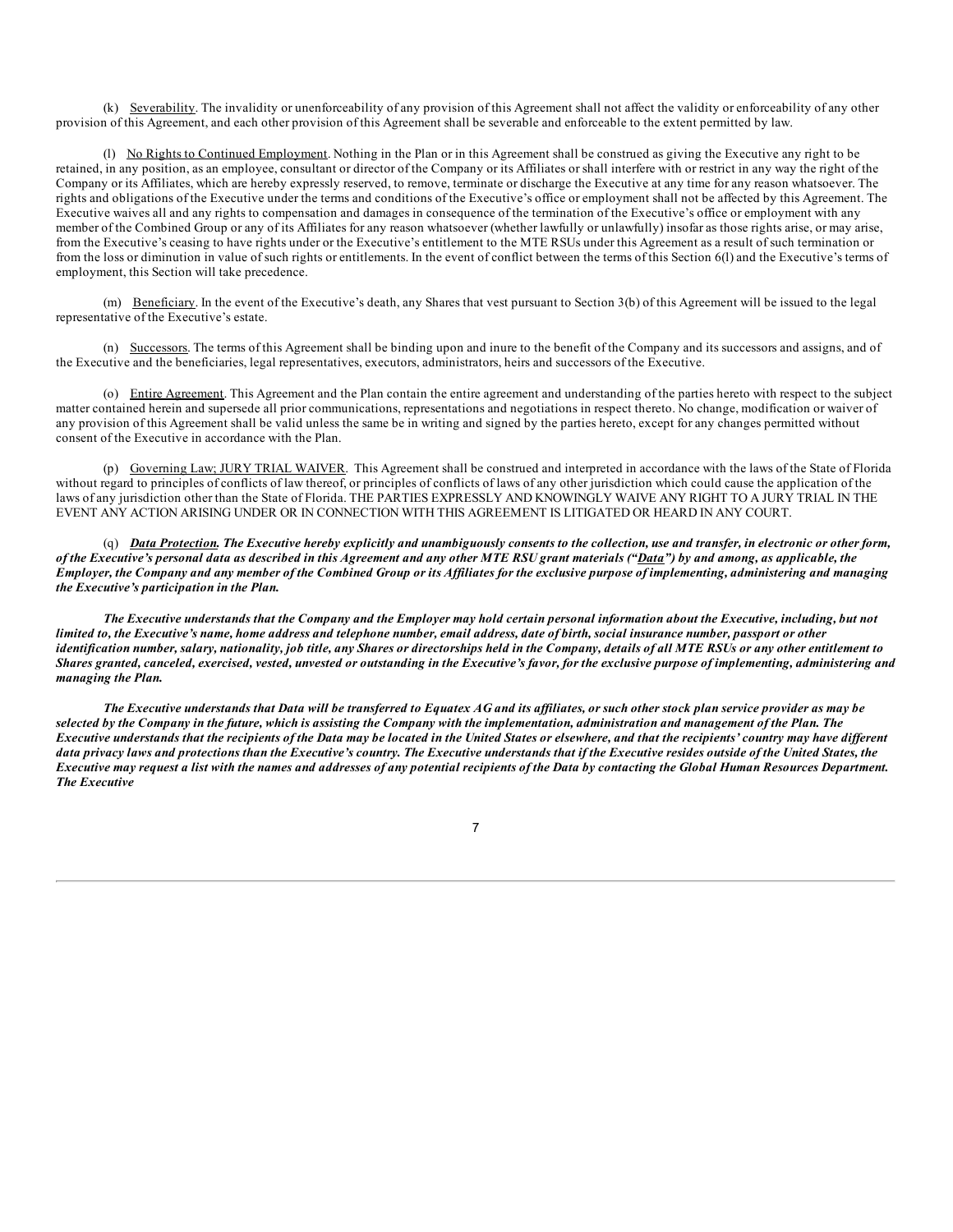authorizes the Company, Equatex AG and any other possible recipients which may assist the Company (presently or in the future) with implementing, administering and managing the Plan to receive, possess, use, retain and transfer the Data, in electronic or other form, for the sole purpose of implementing, administering and managing the Executive's participation in the Plan. The Executive understands that Data will be held only as long as is necessary to implement, administer and manage the Executive's participation in the Plan. The Executive understands that if the Executive resides outside of the United States, the Executive may, at any time, view Data, request information about the storage and processing of Data, require any necessary amendments to Data or refuse or withdraw the consents herein, in any case without cost, by contacting in writing the Global Human Resources Department. Further, the Executive understands that the Executive is providing the consents herein on a purely voluntary basis. If the Executive's country does not consent, or if the Executive later seeks to revoke the Executive's consent, the Executive's employment status or service with the Employer will not be affected; the only consequence of refusing or withdrawing the Executive's consent is that the Company would not be able to grant MTE RSUs or other equity grants to the Executive or administer or maintain such grants. Therefore, the Executive understands that refusing or withdrawing the Executive's consent may affect the Executive's ability to participate in the Plan. For more information on the consequences of the Executive's refusal to consent or withdrawal of consent, the Executive understands that the Executive may contact the Global Human Resources Department.

(r) Insider Trading/Market Abuse Laws. The Executive may be subject to insider trading restrictions and/or market abuse laws in applicable jurisdictions, including the United States, the United Kingdom, and the Executive's country, which may affect the Executive's ability to directly or indirectly, for his- or her- self or a third party, acquire or sell, or attempt to sell, Shares under the Plan during such times as the Executive is considered to have "inside information" regarding the Company (as defined by the laws in the applicable jurisdiction, including the United States, the United Kingdom, and the Executive's country), or may affect the trade in Shares or the trade in rights to Shares under the Plan. These laws may be the same or different from any Company insider trading policy. The Executive acknowledges that it is the Executive's responsibility to be informed of and compliant with such regulations, and the Executive should speak to the Executive's personal advisor on this matter.

(s) Headings. The headings of the Sections hereof are provided for convenience only and are not to serve as a basis for interpretation or construction, and shall not constitute a part, of this Agreement.

(t) Language. If the Executive has received this Agreement or any other document related to the Plan translated into a language other than English and if the meaning of the translated version is different than the English version, the English version will control.

(u) Electronic Delivery and Acceptance. The Company may, in its sole discretion, decide to deliver any documents related to current or future participation in the Plan by electronic means. The Executive hereby consents to receive such documents by electronic delivery and agrees to participate in the Plan through an on-line or electronic system established and maintained by the Company or a third party designated by the Company.

7. Country-Specific Provisions. The MTE RSUs shall be subject to the additional terms and conditions set forth in Appendix A to this Agreement for the Executive's country, if any. Moreover, if the Executive relocates to one of the countries included in Appendix A, the terms and conditions for such country will apply to the Executive, to the extent the Company determines that the application of such terms and conditions is necessary or advisable in order to comply with local law or facilitate the administration of the Plan.

8. Imposition of Other Requirements. The Company reserves the right to impose other requirements on the Executive's participation in the Plan, on the MTE RSUs and on any Shares acquired under the Plan, to the extent the Company determines it is necessary or advisable for legal or administrative reasons, and to require the Executive to sign any additional agreements or undertakings that may be necessary to accomplish the foregoing.

8

**IN WITNESS WHEREOF**, the Company has executed this Agreement as of the day first written above.

# **CARNIVAL CORPORATION**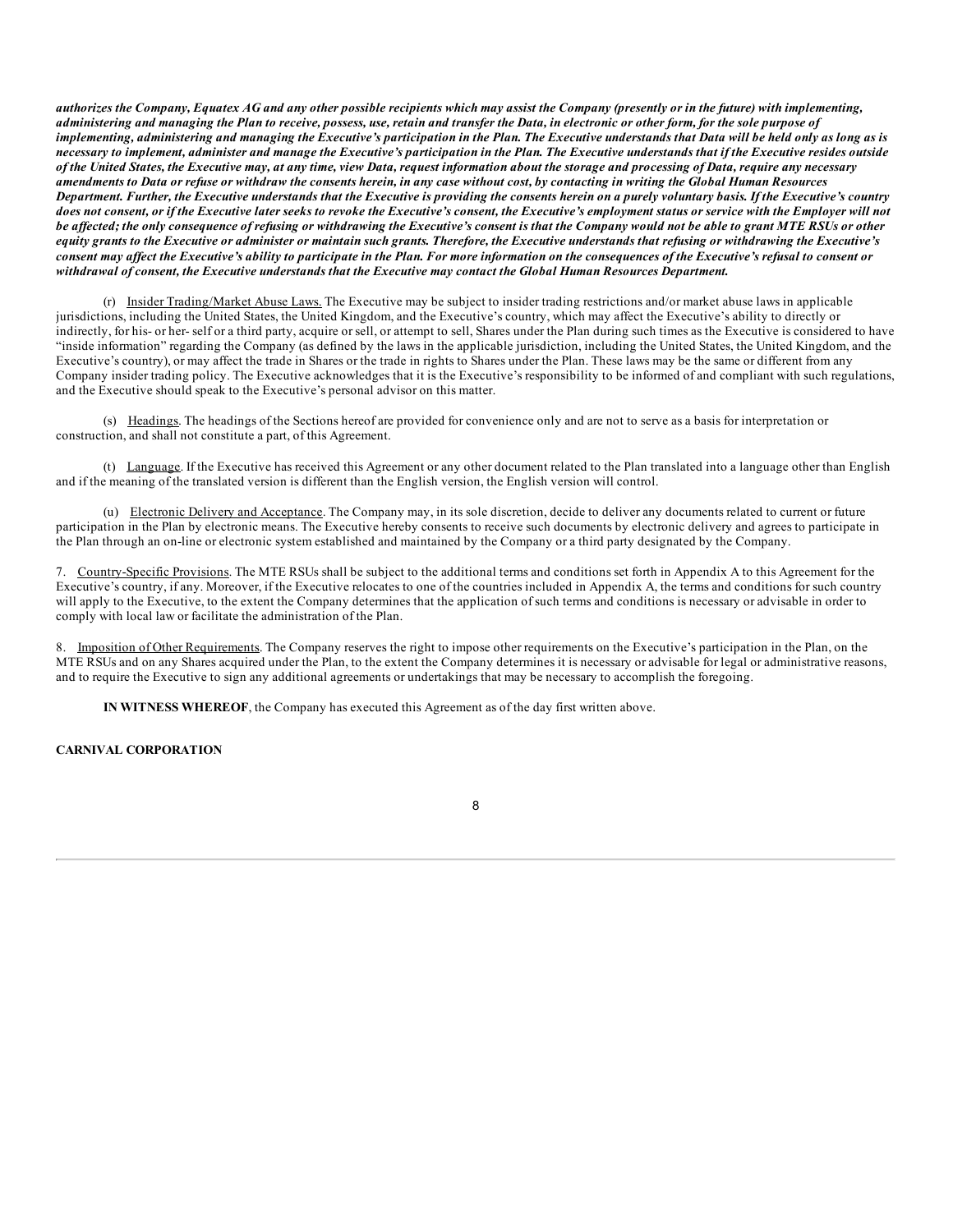By: /s/ Jerry Montgomery Jerry Montgomery Chief Human Resources Officer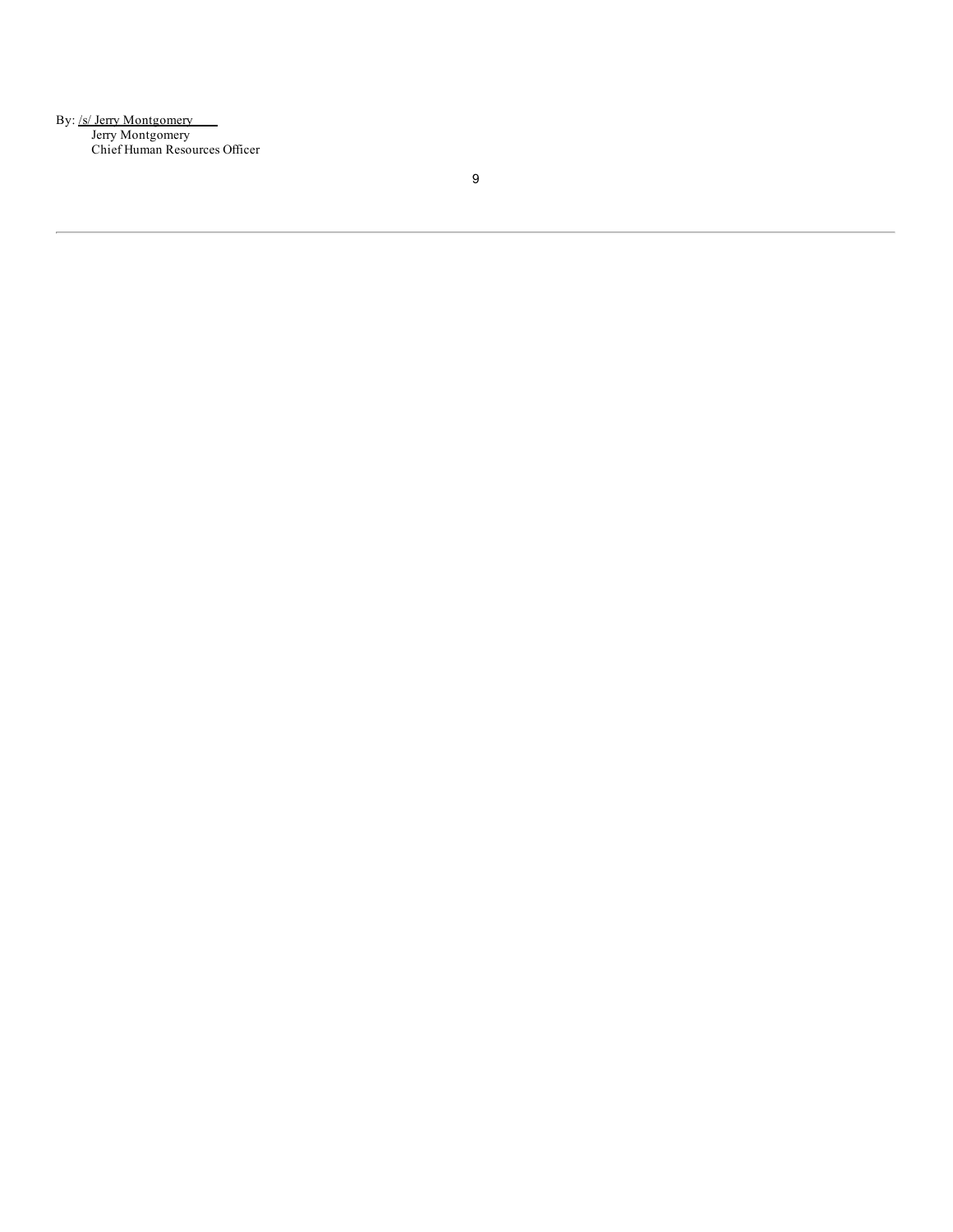# **APPENDIX A**

#### **Country Specific Information**

#### *TERMS AND CONDITIONS*

This Appendix A includes additional terms and conditions that govern the Award granted to the Executive if the Executive resides in one of the countries listed herein. This Appendix A forms part of the Agreement. These terms and conditions are in addition to, or if so indicated, in place of, the terms and conditions in the Agreement.

If the Executive is a citizen or resident of a country other than the one in which the Executive is currently working, is considered a resident of another country for local law purposes or transfers employment and/or residency between countries after the Grant Date, the Company shall, in its sole discretion, determine to what extent the additional terms and conditions included herein will apply to the Executive under these circumstances.

#### *NOTIFICATIONS*

This Appendix A also includes information regarding exchange controls, securities laws and certain other issues of which the Executive should be aware with respect to the Executive's participation in the Plan. The information is based on the exchange control, securities laws and other laws in effect in the respective countries as of November [YEAR]. Such laws are often complex and change frequently. As a result, the Company strongly recommends that the Executive not rely on the information noted herein as the only source of information relating to the consequences of the Executive's participation in the Plan because the information may be out of date at the time the Executive vests in the Award or when the Executive sell the Shares acquired under the Plan.

In addition, the information contained herein is general in nature and may not apply to the Executive's particular situation, and the Company is not in a position to assure the Executive of any particular result. Accordingly, the Executive is advised to seek appropriate professional advice as to how the relevant laws in the Executive's country may apply to the Executive's situation.

Finally, if the Executive is a citizen or resident of a country other than the one in which the Executive is currently working, is considered a resident of another country for local law purposes or transfers employment and/or residency between countries after the Grant Date, the information contained herein may not be applicable in the same manner to the Executive.

Capitalized terms not explicitly defined in this Appendix A but defined in the Agreement or Plan shall have the same definitions as in the Plan and/or the Agreement.

[COUNTRY SPECIFIC PROVISIONS]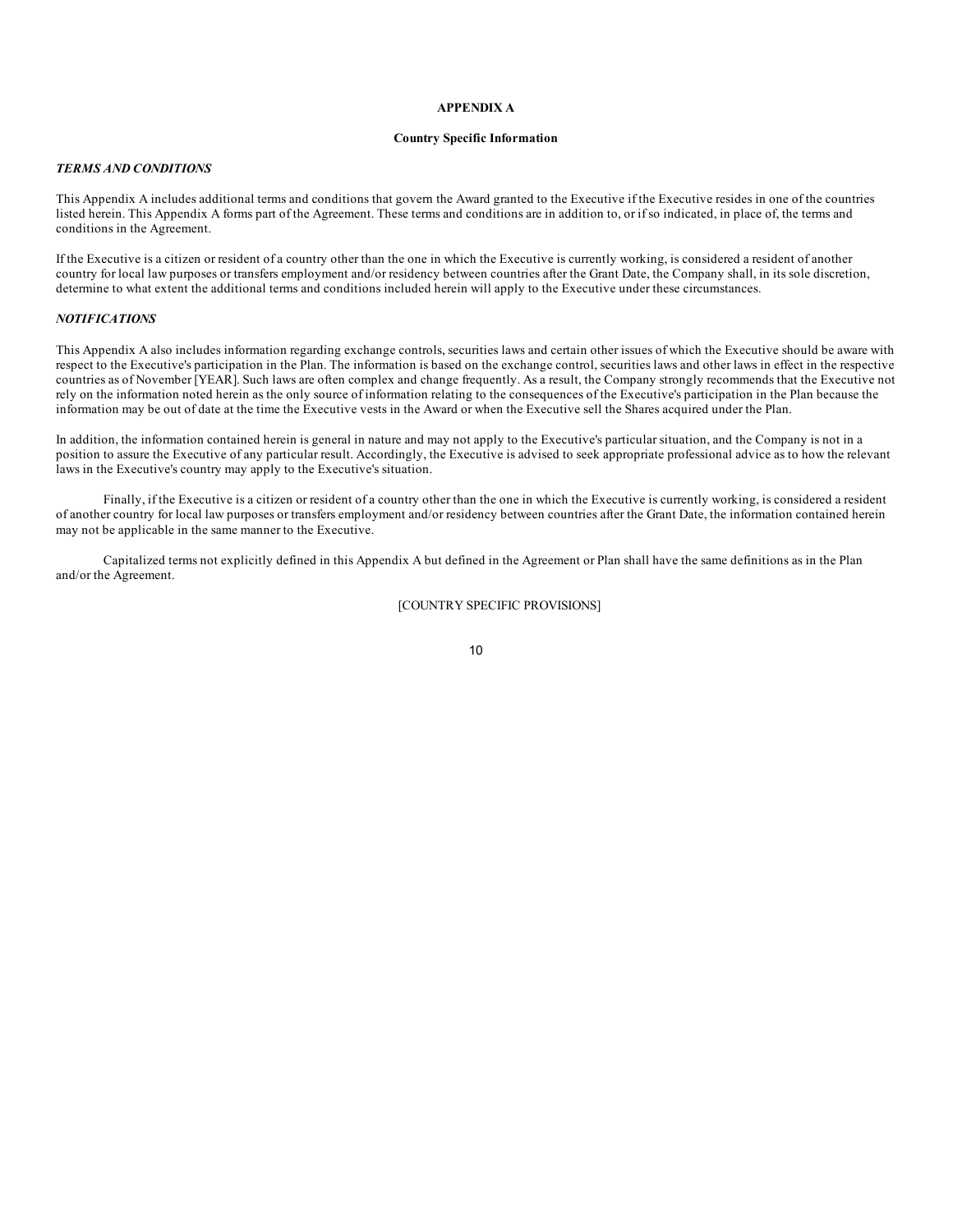**Exhibit 10.2**

# **Form of Management Incentive Plan Tied Restricted Share Unit Agreement for the Carnival plc 2014 Employee Share Plan**

# **Grant Agreement - Conditional Right to Receive**

This Management Incentive Plan Tied Restricted Share Unit Grant Agreement (the *Agreement*), shall apply to the grant of Management Incentive Plan Tied Restricted Share Units made to select Executives of Carnival plc (the *Company)*, on [GRANT DATE] under the Carnival plc 2014 Employee Share Plan (the *Plan*).

The Company hereby makes to you a Management Incentive Plan Tied restricted share unit (the *MTE RSUs*) grant consisting of that number of MTE RSUs set forth in your EquatePlus portfolio, on the terms and conditions set forth in the Plan and this Agreement. In the event of any inconsistency, the rules of the Plan shall take precedence. Any capitalized terms not otherwise defined in this Agreement shall have the definitions set forth in the Plan.

### **Nature of Grant**

Each MTE RSU comprised in your grant is equivalent to a hypothetical investment in one ordinary share of \$1.66 each in the capital of the Company (a *Share*). Your grant is in the form of a conditional right to acquire the number of Shares equal to the number of MTE RSUs comprised in your grant at a nil cost.

You will have no beneficial interest in any Shares during the Restricted Period.

#### **Restricted Period**

Your grant is subject to a Restricted Period. In this case, the Restricted Period on the MTE RSUs shall expire on the [NUMBER OF YEARS] anniversary of the grant date specified in your EquatePlus portfolio (the *Grant Date*).

Generally, your grant will be forfeited automatically on you ceasing to be an employee of the plc Group (whether lawfully or unlawfully) before the expiry of the Restricted Period. However, upon the termination of your employment with the Combined Group or an Affiliate due to death, disability or Retirement, the grant shall be released according to the following, unless and until you engage in competition in violation of the Competition and Nondisclosure provisions below:

- a) In the event you terminate by reason of death or disability, the Restricted Period shall lapse on the date of your death or disability.
- b) In the event you terminate by reason of Retirement, the restrictions shall lapse in accordance with the rules of the Plan.

c) In the event you voluntarily terminate employment as a direct result of you being diagnosed with a terminal medical condition, the Restricted Period shall lapse on the earlier of your death or the [NUMBER OF YEARS] anniversary of the Grant Date.

d) In the event a member of the Combined Group or an Affiliate terminates your employment with such company for a reason other than for Cause, as defined in the Plan, the Restricted Period shall lapse on the [NUMBER OF YEARS] anniversary of the Grant Date.

Notwithstanding anything herein to the contrary, but subject to the above, no release of the grant shall be made, and all rights to this grant shall be forfeited, if any of the following events shall occur:

a) Your employment with the Combined Group or an Affiliate is terminated for Cause. For purposes of this Agreement, "Cause" shall be defined set forth in the Plan;

b) You voluntarily terminate employment with the Combined Group or an Affiliate prior to Retirement unless such voluntary termination is directly related to death, disability or you being diagnosed with a terminal medical condition;

c) You engage in competition, as more particularly described below, either (i) during the term of your employment with the Combined Group or an Affiliate; (ii) following your voluntary termination of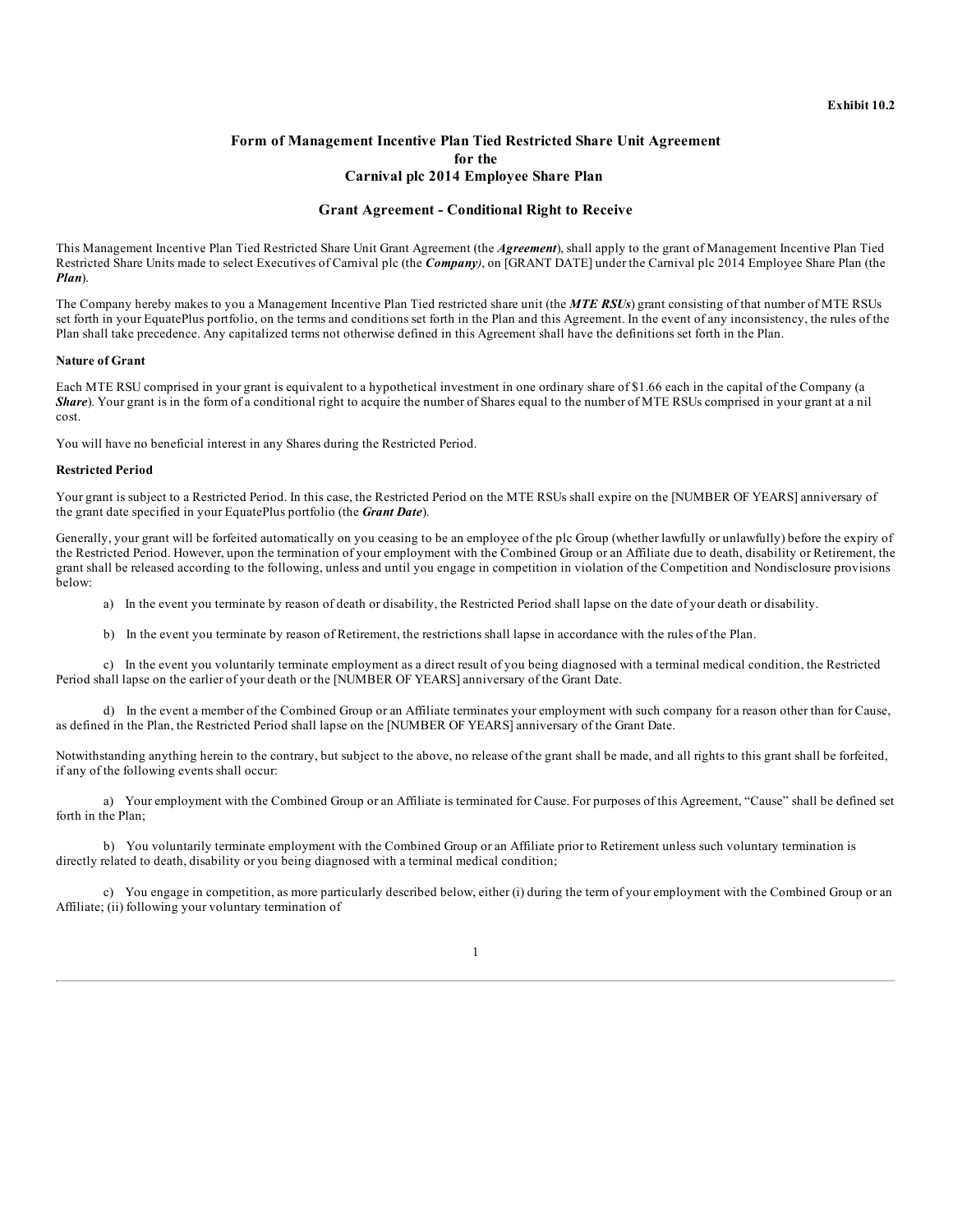employment with the Combined Group or an Affiliate; or (iii) following the employing company's termination of your employment for any reason; or

d) You violate the nondisclosure provisions set forth below.

# **Release of Grant**

You will be [deemed](#page-1-0) to have called for the release of your grant on the date on which your grant vests following expiration of the Restricted Period and attainment of the [vesting](#page-1-0) criteria set out in the Vesting Schedule contained in Appendix A to this Agreement unless the release of your grant would be prohibited by law, the Model Code for Securities Transactions by Directors of Listed Companies or the Company's dealing code. In such a case you will b[e](#page-1-0) deemed to have called for the release of your grant on the first date [following](#page-16-0) vesting of your grant on which the release of your grant would not be prohibited. This grant may only be settled in Shares.

#### **Dividends**

The Compensation [Committee](#page-30-0) has determined that on each occasion on which a dividend is paid in respect of one Share, a notional amount of cash and [shares](#page-31-0) equal to the cash and share dividend paid in respect of one Share will be credited to each Restricted Share Unit comprised in your grant (the *Dividend Equivalents*). Dividend Equivalents will be withheld by the Company for your account and will be distributed to you in the form of additional Shares on settlement of your [grant.](#page-31-0) If your grant is forfeited, you will have no entitlement to such Dividend Equivalents.

### **Taxation**

You acknowledge [that,](#page-32-0) regardless of any action [ta](#page-32-0)ken by the Company or, if different, your employer (the *Employer*), the ultimate liability for all income tax, social insurance, payroll tax, fringe benefits tax, payment on account or other tax-related items related to your participation in the Plan and legally applicable to you (*[Tax-Rel](#page-34-0)ated Items*), is and remains your responsibility and may exceed the amount actually withheld by the Company or the Employer. You fur[ther](#page-34-0) acknowledge that the Company and/or the Employer (1) make no representations or undertakings regarding the treatment of any Tax-Related Items in connection with any aspect of the grant, including, but not limited to, the grant, vesting or settlement of the grant, the subsequent sale of Shares acquired pursuant to such settlement and the receipt of any dividends and/or any Dividend Equivalents; and (2) do not commit to and are under no obligation to structure the terms of the grant or any aspect of the grant to reduce or eliminate your liability for Tax-Related Items or achieve any particular tax result. Further, if you are subject to Tax-Related Items in more than one jurisdiction, you acknowledge that the Company and/or the Employer (or former employer, as applicable) may be required to withhold or account for Tax-Related Items in more than one jurisdiction.

Prior to any relevant taxable or tax withholding event, as applicable, you agree to make adequate arrangements satisfactory to the Company and/or the Employer to satisfy all Tax-Related Items. In this regard, you authorize the Company or its agent to satisfy any applicable withholding obligations with regard to all Tax-Related Items by one or a combination of the following: (i) withholding from your wages or other cash compensation paid to you by the Company and/or the Employer; or (ii) withholding from proceeds of the sale of Shares acquired upon settlement of the grant either through a voluntary sale or through a mandatory sale arranged by the Company (on your behalf pursuant to this authorization without further consent); or (iii) withholding in Shares to be issued upon settlement of the grant.

Notwithstanding the foregoing, if you are an officer subject to Section 16 of the Exchange Act, the Company will withhold in Shares upon the relevant taxable or tax withholding event only upon advance approval by the Committee or the Board.

Depending on the withholding method, the Company may withhold or account for Tax-Related Items by considering applicable minimum statutory withholding rates or other applicable withholding rates, including maximum applicable rates, in which case you will receive a refund of any over-withheld amount in cash and will have no entitlement to the Share equivalent. If the obligation for Tax-Related Items is satisfied by withholding in Shares, for tax purposes, you are deemed to have been issued the full number of Shares subject to the vested grant, notwithstanding that a number of the Shares are held back solely for the purpose of paying the Tax-Related Items.

Finally, you agree to pay to the Company or the Employer any amount of Tax-Related Items that the Company or the Employer may be required to withhold or account for as a result of your participation in the Plan that cannot be satisfied by the means previously described. The Company may refuse to issue or deliver the Shares or the proceeds of the sale of Shares, if you fail to comply with your obligations in connection with the Tax-Related Items.

2

### **Nature of Grant**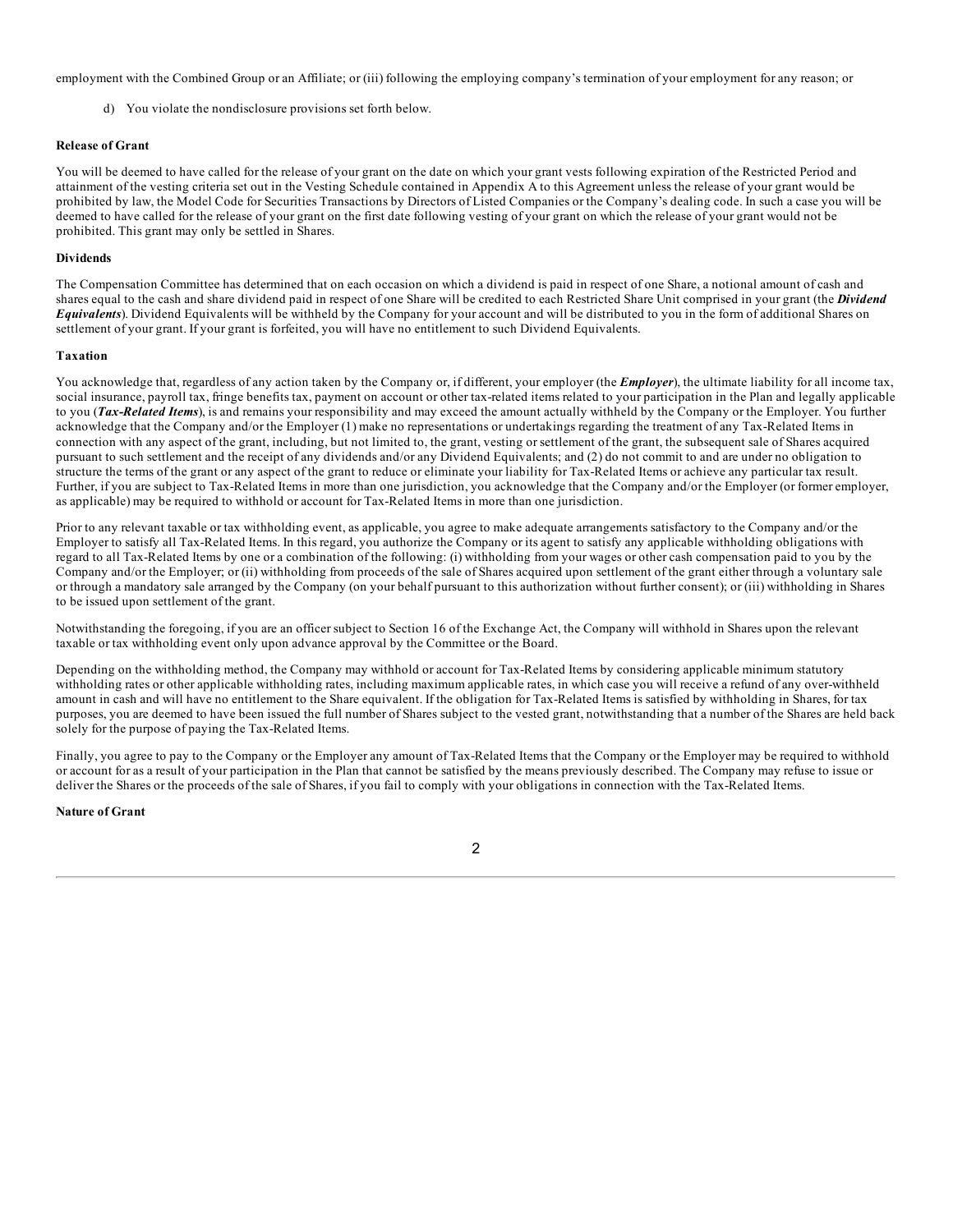In accepting the grant, you acknowledge, understand and agree that:

- e) the Plan is established voluntarily by the Company, it is discretionary in nature and it may be modified, amended, suspended or terminated by the Company at any time, to the extent permitted by the Plan;
- f) the grant of your grant is voluntary and occasional and does not create any contractual or other right to receive future grants of MTE RSUs, or benefits in lieu of MTE RSUs, even if MTE RSUs have been granted in the past;
- g) all decisions with respect to future awards or other grants, if any, will be at the sole discretion of the Company;
- h) the grant and your participation in the Plan shall not create a right to employment or be interpreted as forming or amending an employment or service contract with the Company, the Employer, or any member of the Combined Group and its Affiliates and shall not interfere with the ability of the Company, the Employer or any member of the Combined Group and its Affiliates, as applicable, to terminate your employment or service relationship (if any);
- i) you are voluntarily participating in the Plan;
- j) the grant and the Shares subject to the grant, and the income and value of same, are not intended to replace any pension rights or compensation;
- k) the grant and the Shares subject to the grant, and the income and value of same, are not part of normal or expected compensation for any purpose, including, without limitation, calculating any severance, resignation, termination, redundancy, dismissal, end-of-service payments, bonuses, longservice awards, pension or retirement or welfare benefits or similar payments;
- l) the future value of the underlying Shares is unknown, indeterminable and cannot be predicted with certainty;
- m) no claim or entitlement to compensation or damages shall arise from forfeiture of the grant resulting from the termination of your employment or other service relationship (for any reason whatsoever, whether or not later found to be invalid or in breach of employment laws in the jurisdiction where you are employed or the terms of your employment agreement, if any), and in consideration of the making of the grant, you agree not to institute any claim against the Company, the Employer, or any member of the Combined Group and its Affiliates;
- n) unless otherwise agreed with the Company, the grant and the Shares, and the income and value of same, are not granted as consideration for, or in connection with, the service you may provide as a director of the Company or any member of the Combined Group and its Affiliates;
- o) unless otherwise provided in the Plan or by the Company in its discretion, the grant, and the benefits transferred to, or assumed by, another company nor to be exchanged, cashed out or substituted for, in connection with any corporate transaction affecting the shares of the Company; and
- p) neither the Company, the Employer or any member of the Combined Group or its Affiliates shall be liable for any foreign exchange rate fluctuation between your local currency and the British Pound Sterling that may affect the value of the grant or of any amounts due to you pursuant to the settlement of the grant or the subsequent sale of any Shares acquired upon settlement.

#### **No Advice Regarding Grant**

The Company is not providing any tax, legal or financial advice, nor is the Company making any recommendations regarding your participation in the Plan, or your acquisition or sale of the underlying Shares. You should consult with your own personal tax, legal and financial advisors regarding your participation in the Plan before taking any action related to the Plan.

### *Data Privacy*

You hereby explicitly and unambiguously consent to the collection, use and transfer, in electronic or other form, of your personal data as described in this *Agreement and any other grant grant materials (Data) by and*

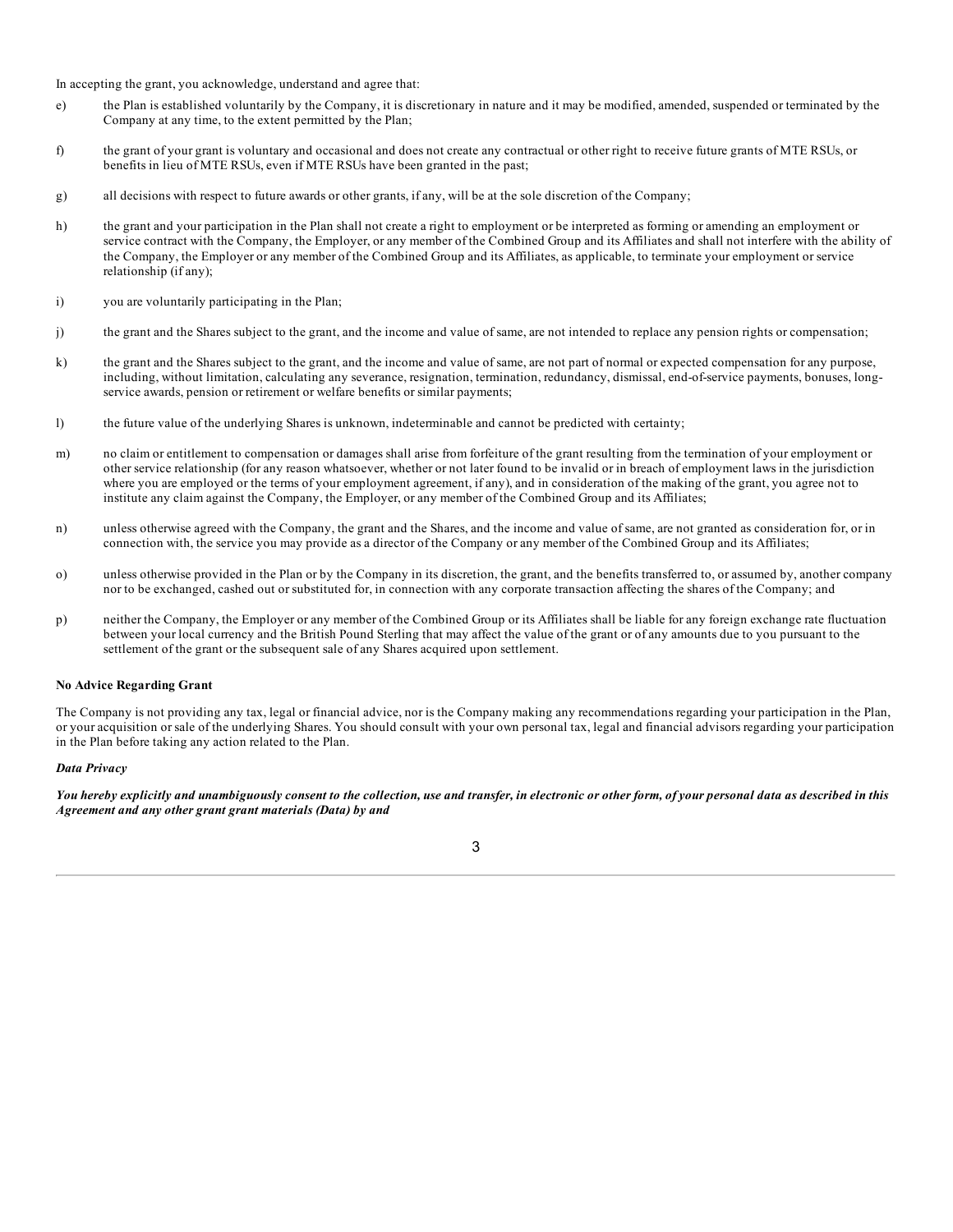among, as applicable, the Employer, the Company and any member of the Combined Group or its Affiliates for the exclusive purpose of implementing, *administering and managing your participation in the Plan.*

You understand that the Company and the Employer may hold certain personal information about you, including, but not limited to, your name, home address and telephone number, email address, date of birth, social insurance number, passport or other identification number, salary, nationality, job title, any shares of stock or directorships held in the Company, details of all grants or any other entitlement to shares of stock awarded, canceled, exercised, vested, unvested or outstanding in your favor, for the exclusive purpose of implementing, administering and managing the Plan.

You understand that Data will be transferred to UBS AG, or such other stock plan service provider as may be selected by the Company in the future, which is assisting the Company with the implementation, administration and management of the Plan. You understand that the recipients of the Data may be located in the United States or elsewhere, and that the recipients' country may have different data privacy laws and protections than your country. You understand that you may request a list with the names and addresses of any potential recipients of the Data by contacting the Global Human Resources Department. You authorize the Company, UBS AG and any other possible recipients which may assist the Company (presently or in the future) with implementing, administering and managing the Plan to receive, possess, use, retain and transfer the Data, in electronic or other form, for the sole purpose of implementing, administering and managing your participation in the Plan. You understand that Data will be held only as long as is necessary to implement, administer and manage your participation in the Plan. You understand that you may, at any time, view Data, request information about the storage and processing of Data, require any necessary amendments to Data or refuse or withdraw the consents herein, in any case without cost, by contacting in writing the Global Human Resources Department. Further, you understand that you are providing the consents herein on a purely voluntary basis. If you do not consent, or if you later seek to revoke your consent, your employment status or service with the Employer will not be affected; the only consequence of refusing or withdrawing your consent is that the Company would not be able to grant MTE RSUs or other equity awards to you or administer or maintain such awards. Therefore, you understand that refusing or withdrawing your consent may affect your ability to participate in the Plan. For more information on the consequences of your refusal to consent or withdrawal of consent, you understand that you may contact the Global *Human Resources Department.*

### **Competition**

The services you provide are unique, extraordinary and essential to the business of the Combined Group or its Affiliates, particularly in view of your access to the Combined Group or its Affiliates' confidential information and trade secrets. Accordingly, in consideration of the grant, you agree that you will not, without the prior written approval of the Board of Directors, at anytime during the term of your employment with the Combined Group or its Affiliates and (except as provided below) for the then remaining duration of the Restricted Period, if any, following the date on which your employment with the Combined Group or its Affiliates terminates, directly or indirectly, within the cruise industry wherever located, engage in any business activity directly or indirectly competitive with the business of the Combined Group or its Affiliates, or serve as an officer, director, owner, consultant, or employee of any organization then in competition with the Combined Group or its Affiliates. In addition, you agree that during such restricted period following your employment with the Combined Group or its Affiliates, you will not solicit, either directly or indirectly, any employee of the Combined Group or its Affiliates, its subsidiaries or division, who was such at the time of your separation from employment hereunder. In the event that this provision should ever be adjudicated to exceed the time, geographic or other limitations permitted by applicable law in any jurisdiction, then such provisions shall be deemed reformed in such jurisdiction to the maximum time, geographic or other limitations permitted by applicable law.

#### **Nondisclosure**

You expressly agree and understand that the Combined Group or its Affiliates own and/or control information and material which is not generally available to third parties and which Combined Group or its Affiliates consider confidential, including, without limitation, methods, products, processes, customer lists, trade secrets and other information applicable to its business and that it may from time to time acquire, improve or produce additional methods, products, processes, customers lists, trade secrets and other information (collectively, the *Confidential Information*). You acknowledge that each element of the Confidential Information constitutes a unique and valuable asset of Combined Group or its Affiliates, and that certain items of the Confidential Information have been acquired from third parties upon the express condition that such items would not be disclosed to Combined Group or its Affiliates and its officers and agents other than in the ordinary course of business. You acknowledge that disclosure of Combined Group or its Affiliates' Confidential Information to and/or use by anyone other than in Combined Group or its Affiliates' ordinary course of business would result in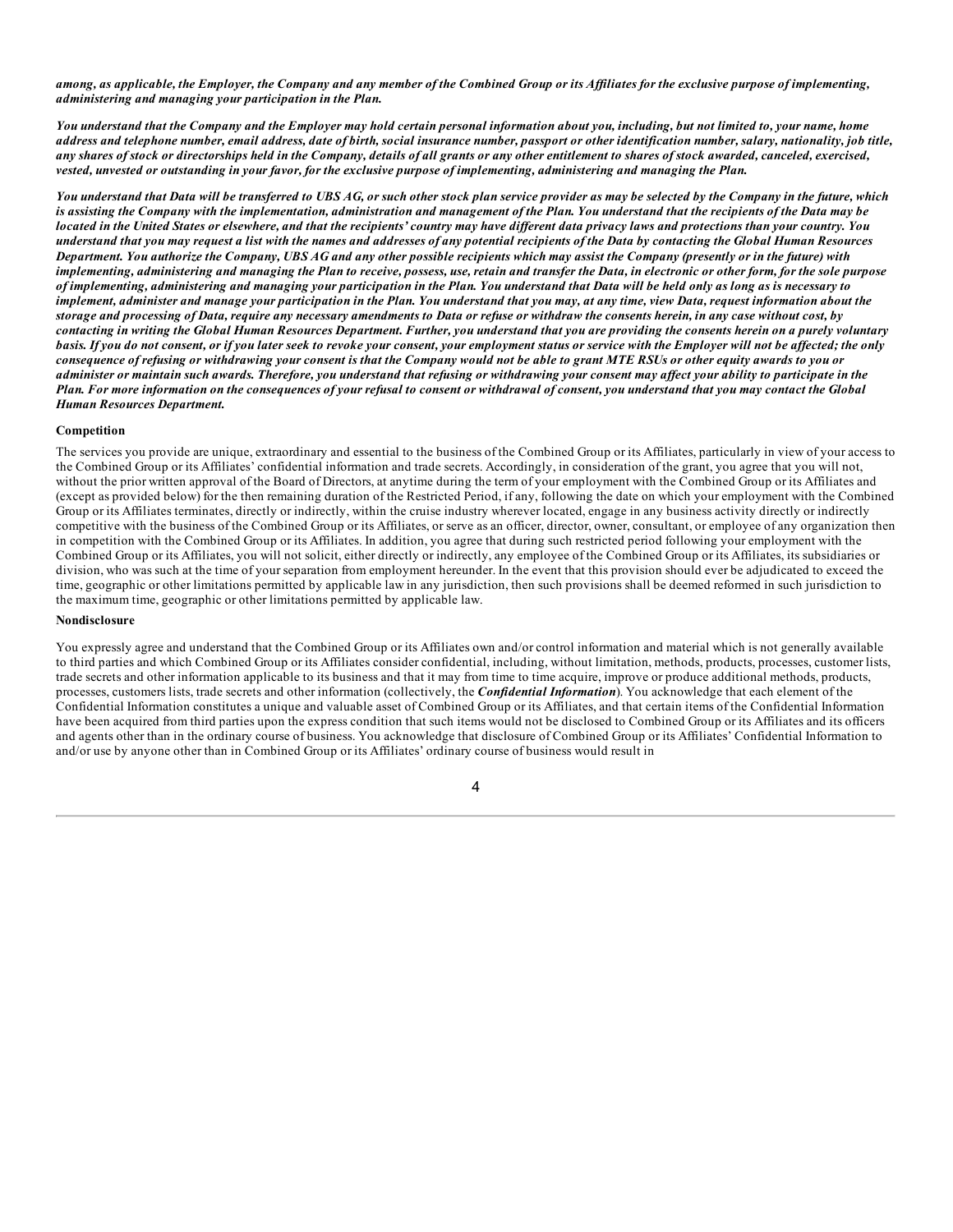irreparable and continuing damage to Combined Group or its Affiliates. Accordingly, you agree to hold the Confidential Information in the strictest secrecy, and covenant that, during the term of your employment with Combined Group or its Affiliates (or any member of the Combined Group or its Affiliates) or at any time thereafter, you will not, without the prior written consent of the Board of Directors, directly or indirectly, allow any element of the Confidential Information to be disclosed, published or used, nor permit the Confidential Information to be discussed, published or used, either by himself or by any third parties, except in effecting your duties for Combined Group or its Affiliates in the ordinary course of business. You agree to keep all such records in connection with your employment as Combined Group or its Affiliates may direct, and all such records shall be the sole and absolute property of Combined Group or its Affiliates. You further agree that, within five (5) days of Combined Group or its Affiliates' request, you shall surrender to Combined Group or its Affiliates any and all documents, memoranda, books, papers, letters, price lists, notebooks, reports, logbooks, code books, salesmen records, customer lists, activity reports, video or audio recordings, computer programs and any and all other data and information and any and all copies thereof relating to Combined Group or its Affiliates' business or any Confidential Information.

Notwithstanding the foregoing, nothing in this Agreement prohibits you from voluntarily communicating, without notice to or approval by the Company, with any federal or state government agency about a potential violation of a federal or state law or regulation or to participate in investigations, testify in proceedings regarding the Company's or an Affiliate's past or future conduct, or engage in any activities protected under whistle blower statutes. Further, pursuant to the Defend Trade Secrets Act of 2016, you shall not be held criminally, or civilly, liable under any federal or state trade secret law for the disclosure of a trade secret that is made in confidence either directly or indirectly to a federal, state, or local government official, or an attorney, for the sole purpose of reporting, or investigating, a violation of law. Moreover, you may disclose trade secrets in a complaint, or other document, filed in a lawsuit, or other proceeding, if such filing is made under seal. Finally, if you file a lawsuit alleging retaliation by the Company or an Affiliate for reporting a suspected violation of the law, you may disclose the trade secret to your attorney and use the trade secret in the court proceeding, if you file any document containing the trade secret under seal and does not disclose the trade secret, except pursuant to court order.

# **Clawback / Forfeiture**

- (a) In the case of fraud, negligence, intentional or gross misconduct or other wrongdoing on your part (or any other event or circumstance set forth in any clawback policy implemented by the Company, including, without limitation, any clawback policy adopted to comply with the requirements of the Dodd-Frank Wall Street Reform and Consumer Protection Act and any rules or regulations promulgated thereunder) that results in a material restatement of the Company's issued financial statements, you will (i) forfeit any unvested MTE RSUs and (ii) be required to reimburse the Company for all or a portion, as determined by the Committee in its sole discretion, of any income or gain realized on the settlement of the MTE RSUs or the subsequent sale of Shares acquired upon settlement of the MTE RSUs with respect to any fiscal year in which the Company's financial results are negatively impacted by such restatement. You agree to and shall be required to repay any such amount to the Company within 30 days after the Company demands repayment. In addition, if the Company is required by law to include an additional "clawback" or "forfeiture" provision to outstanding awards, under the Dodd-Frank Wall Street Reform and Consumer Protection Act or otherwise, then such clawback or forfeiture provision shall also apply to this Agreement as if it had been included on the Grant Date and the Company shall promptly notify you of such additional provision. In addition, if you have engaged or are engaged in Detrimental Activity after your employment or service with the Company or its Affiliates has ceased, then, within 30 days after written demand by the Company, you shall return any income or gain realized on the settlement of the MTE RSUs or the subsequent sale of Shares acquired upon settlement of the MTE RSUs.
- (b) For purposes of this Agreement, "Detrimental Activity" means any of the following: (i) unauthorized disclosure of any Confidential Information or proprietary information of the Combined Group, (ii) any activity that would be grounds to terminate your employment or service with the Combined Group for Cause, (iii) whether in writing or orally, maligning, denigrating or disparaging the Combined Group or their respective predecessors and successors, or any of the current or former directors, officers, employees, shareholders, partners, members, agents or representatives of any of the foregoing, with respect to any of their respective past or present activities, or otherwise publishing (whether in writing or orally) statements that tend to portray any of the aforementioned persons or entities in an unfavorable light, or (iv) the breach of any noncompetition, nonsolicitation or other agreement containing restrictive covenants, with the Combined Group. For purposes of the preceding sentence the phrase "the Combined Group" shall mean "any member of the Combined Group or any Affiliate".
	- 5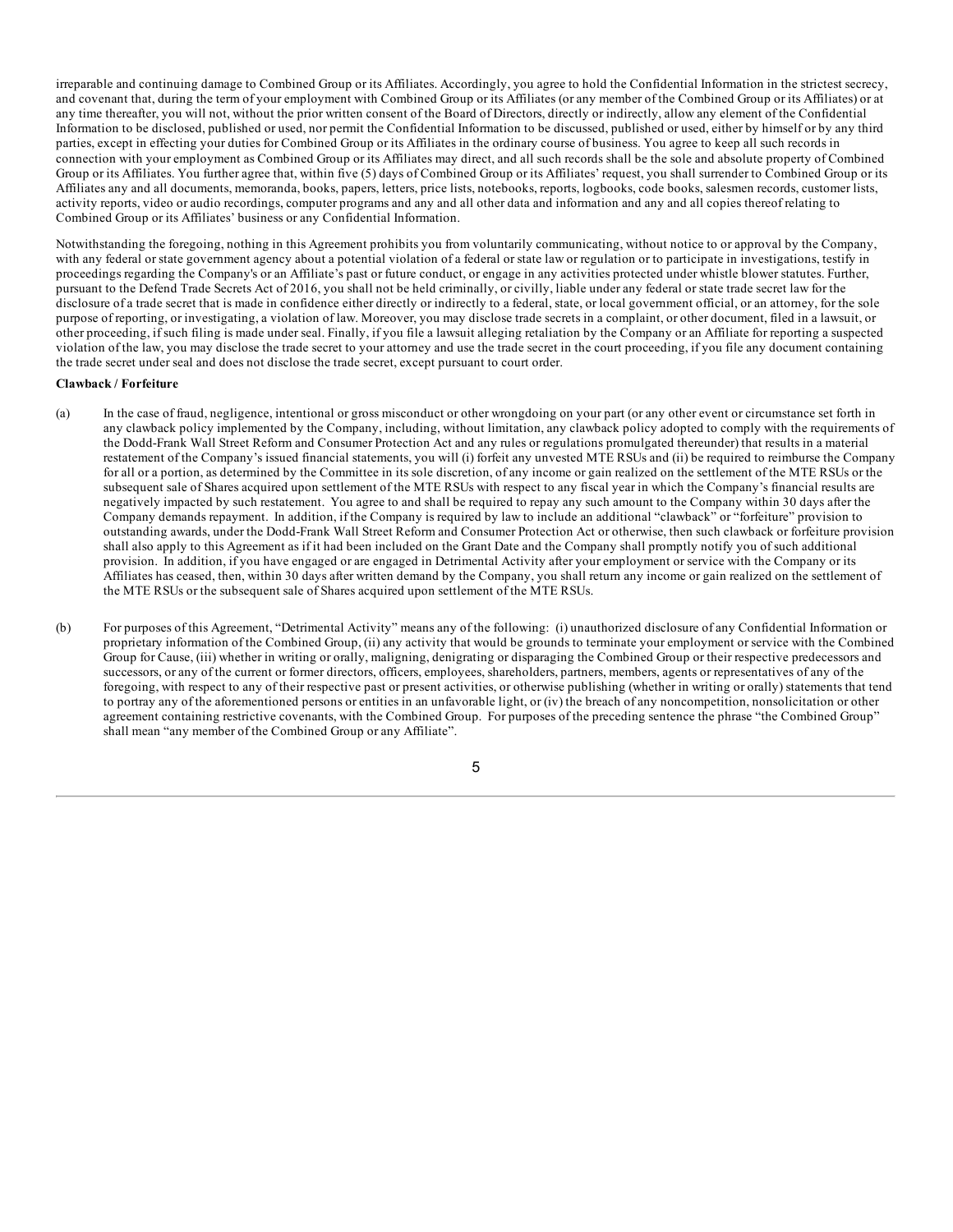# **General**

The grant is not transferable and may not be assigned, alienated, pledged, attached, sold or otherwise transferred or encumbered, other than in the limited circumstances specified in rule 14(b) of the Plan.

## **Sale or Transfer of Shares upon Death / Separation from Employment**

Following your death or termination of employment or service with the Company and its Affiliates for any reason, you (or your legal representative, if applicable) must provide for all Shares underlying the released grant (including those issued under this Agreement as well as Shares underlying released grants issued under any other similar agreement, whether on account of termination or previously released in connection with the vesting terms of such similar agreement) to be liquidated or transferred to a third party broker after all required documentation and tax withholding guidance is received no later than six months following the later of (i) your death or the date of termination, as applicable, or (ii) the latest Settlement Date (whether under this Agreement or a similar agreement) occurring following your death or termination. If you (or your legal representative, as applicable) fail to liquidate or transfer the Shares prior to the end of the applicable six month period, the Company is hereby authorized and directed by you to either, in the Company's discretion: (i) sell any such remaining Shares on your (or your legal representative's) behalf on the next trading date following the end of such period on which the Company is not prohibited from selling such Shares; or (ii) transfer such Shares to the Company's stock transfer agent for registration in your (or your legal representative's) name. The Company will not be responsible for any gain or loss or taxes incurred with respect to the Shares underlying the released grants in connection with such liquidation or transfer.

### **Compliance with Law**

Notwithstanding any other provision of the Plan or this Agreement, unless there is an available exemption from any registration, qualification or other legal requirement applicable to the Shares, the Company shall not be required to deliver any Shares issuable upon settlement of the grant prior to the completion of any registration or qualification of the Shares under any local, state, federal or foreign securities or exchange control law or under rulings or regulations of the U.S. Securities and Exchange Commission (*SEC*) or of any other governmental regulatory body, or prior to obtaining any approval or other clearance from any local, state, federal or foreign governmental agency, which registration, qualification or approval the Company shall, in its absolute discretion, deem necessary or advisable. You understand that the Company is under no obligation to register or qualify the Shares with the SEC or any state or foreign securities commission or to seek approval or clearance from any governmental authority for the issuance or sale of the Shares. Further, you agree that the Company shall have unilateral authority to amend the Plan and the Agreement without your consent to the extent necessary to comply with securities or other laws applicable to issuance of Shares.

#### **Insider Trading/Market Abuse Laws**

Your may be subject to insider trading restrictions and/or market abuse laws in applicable jurisdictions, including the United States, the United Kingdom, and your country, which may affect your ability to directly or indirectly, for yourself of a third party, acquire or sell, or attempt to sell, Shares under the Plan during such times you are considered to have "inside information" regarding the Company (as defined by the laws in the applicable jurisdiction, including the United States, the United Kingdom, and your country of residence), or may affect the trade in Shares or the trade in rights to Shares under the Plan. These laws may be the same or different from any Company insider trading policy. You acknowledge that it is your responsibility to be informed of and compliant with such regulations, and you should speak to your personal advisor on this matter.

## **Foreign Asset/Account, Exchange Control and Tax Reporting**

You may be subject to foreign asset/account, exchange control and/or tax reporting requirements as a result of the acquisition, holding and/or transfer of Shares or cash (including dividends, Dividend Equivalents and the proceeds arising from the sale of Shares) derived from your participation in the Plan, to and/or from a brokerage/bank account or legal entity located outside your country. The applicable laws of your country may require that you report such accounts, assets, the balances therein, the value thereof and/or the transactions related thereto to the applicable authorities in such country. You acknowledge that you are responsible for ensuring compliance with any applicable foreign asset/account, exchange control and tax reporting requirements and should consult your personal legal advisor on this matter.

#### **Governing Law**

The grant and the provisions of this Agreement are governed by, and subject to, the laws of England. All disputes arising out of or in connection with the rules shall be subject to the exclusive jurisdiction of the courts of England and Wales.

**Language**

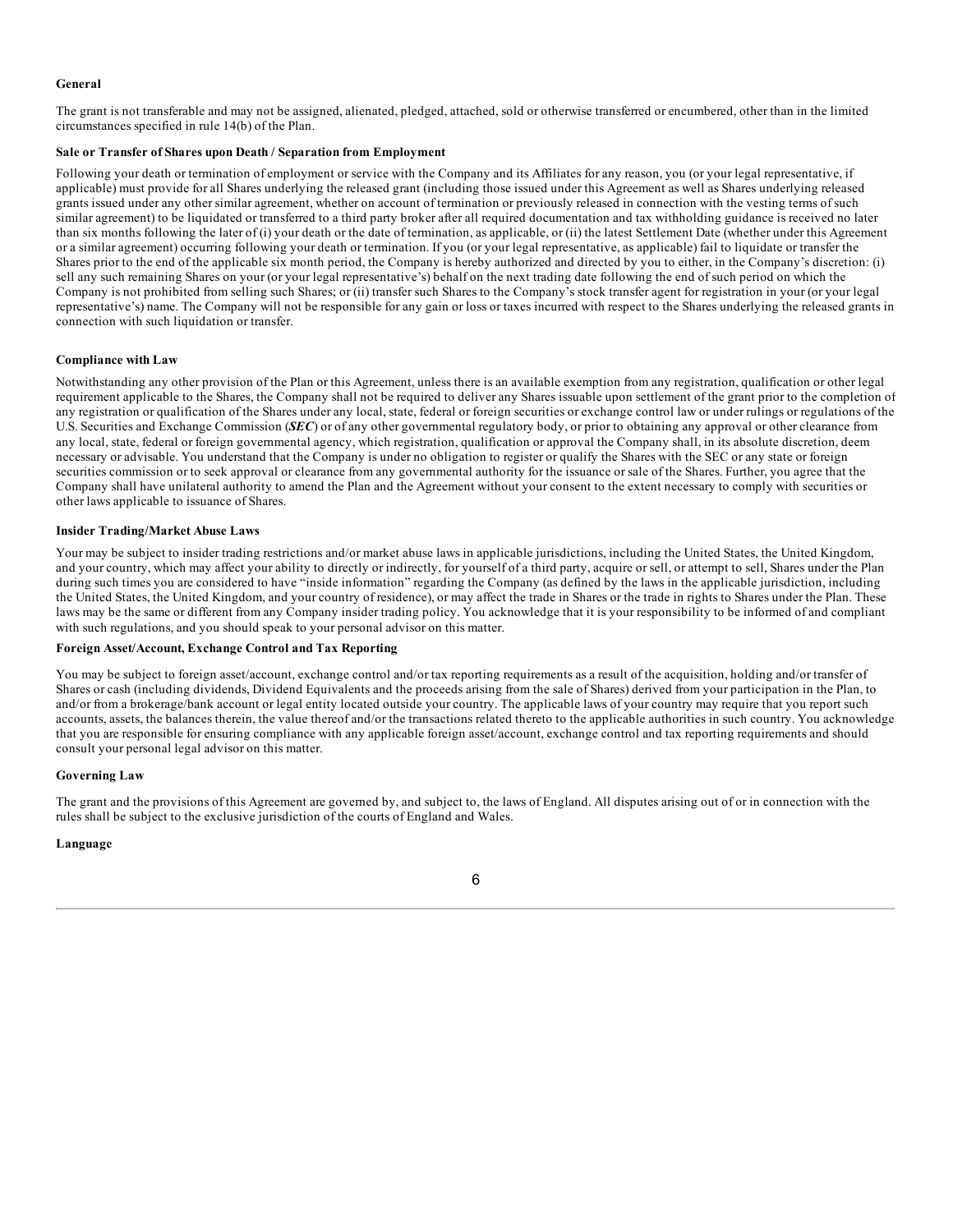If you have received this Agreement or any other document related to the Plan translated into a language other than English and if the meaning of the translated version is different than the English version, the English version will control.

### **Electronic Delivery and Acceptance**

The Company may, in its sole discretion, decide to deliver any documents related to current or future participation in the Plan by electronic means. You hereby consent to receive such documents by electronic delivery and agree to participate in the Plan through an on-line or electronic system established and maintained by the Company or a third party designated by the Company.

### **Severability**

If any provision of the Agreement is or becomes or is deemed to be invalid, illegal, or unenforceable in any jurisdiction or as to any person or grant, or would disqualify the Plan or any grant under any law deemed applicable by the Committee, such provision shall be construed or deemed amended to conform to the applicable laws, or if it cannot be construed or deemed amended without, in the determination of the Committee, materially altering the intent of the Plan or grant, such provision shall be stricken as to such jurisdiction, person or grant and the remainder of the Plan and any such grant shall remain in full force and effect.

### **Waiver**

You acknowledge that a waiver by the Company of breach of any provision of this Agreement shall not operate or be construed as a waiver of any other provision of this Agreement, or of any subsequent breach of this Agreement.

### **Country-Specific Provisions**

The grant shall be subject to the additional terms and conditions set forth in Appendix A to this Agreement and to any special terms and provisions as set forth in Appendix B for your country, if any. Moreover, if you relocate to one of the countries included in Appendix B, the special terms and conditions for such country will apply to you, to the extent the Company determines that the application of such terms and conditions is necessary or advisable in order to comply with local law or facilitate the administration of the Plan. Appendices A and B constitute part of this Agreement.

### **Imposition of Other Requirements**

The Company reserves the right to impose other requirements on your participation in the Plan, on the grant and on any Shares acquired under the Plan, to the extent the Company determines it is necessary or advisable for legal or administrative reasons, and to require you to sign any additional agreements or undertakings that may be necessary to accomplish the foregoing.

This Agreement is notice of your grant under the Plan and should be kept in a safe place.

**EXECUTED AND DELIVERED ) AS A DEED BY CARNIVAL PLC ) ACTING BY A DIRECTOR ) AND A DIRECTOR ) OR THE SECRETARY )**

/s/ Arnold W. Donald /s/ Arnaldo Perez Arnold W. Donald, Director Arnaldo Perez, Secretary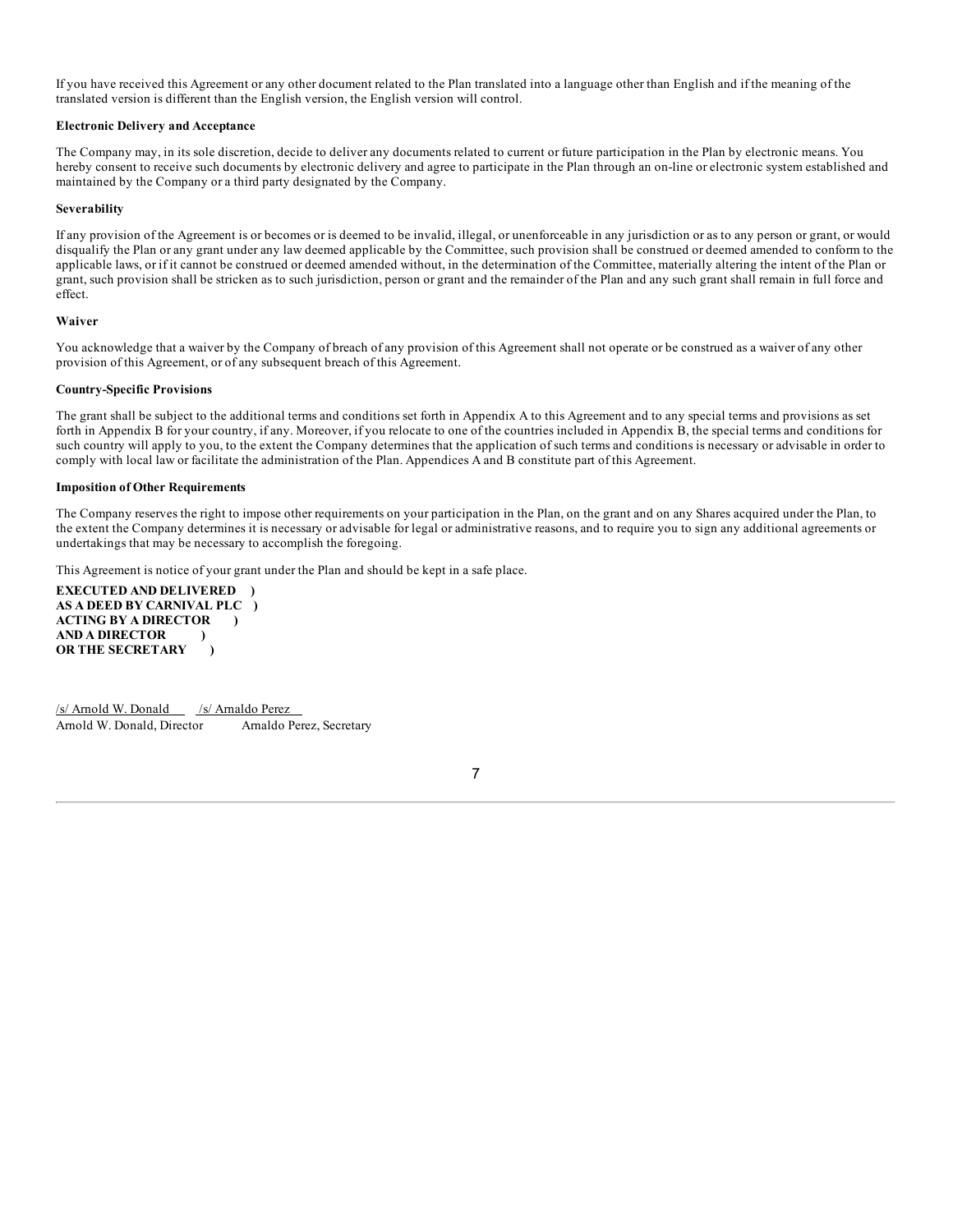# **APPENDIX A**

# **VESTING SCHEDULE**

Your grant is subject to a Restricted Period. In this case the Restricted Period commenced on the Grant Date of the grant and expires on the [NUMBER OF YEARS] anniversary of the Grant Date specified in your EquatePlus portfolio. Vesting of the grant is subject to your being employed by the Combined Group or an Affiliate through the Restricted Period.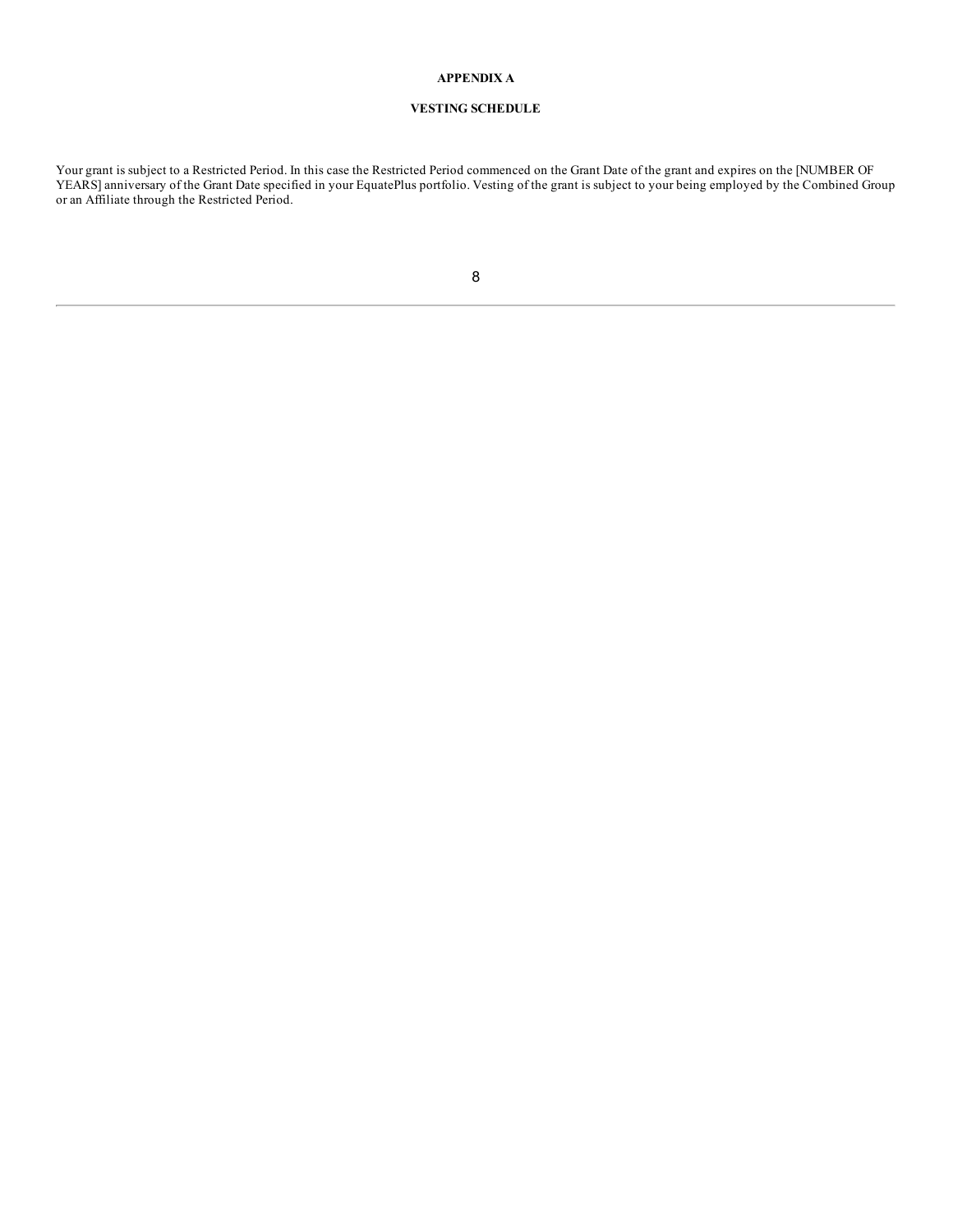### **APPENDIX B**

#### **Country Specific Information**

# *TERMS AND CONDITIONS*

This Appendix B includes additional terms and conditions that govern the grant made to you if you reside in one of the countries listed herein. This Appendix B forms part of the Agreement. These terms and conditions are in addition to, or if so indicated, in place of, the terms and conditions in the Agreement.

If you are a citizen or resident of a country other than the one in which you are currently working, are considered a resident of another country for local law purposes or transfer employment and/or residency between countries after the Grant Date, the Company shall, in its sole discretion, determine to what extent the additional terms and conditions included herein will apply to you under these circumstances.

# *NOTIFICATIONS*

This Appendix B also includes information regarding exchange controls, securities laws and certain other issues of which you should be aware with respect to your participation in the Plan. The information is based on the exchange control, securities laws and other laws in effect in the respective countries as of November [YEAR]. Such laws are often complex and change frequently. As a result, the Company strongly recommends that you not rely on the information noted herein as the only source of information relating to the consequences of your participation in the Plan because the information may be out of date at the time you vest in the grant or when you sell the Shares acquired under the Plan.

In addition, the information contained herein is general in nature and may not apply to your particular situation, and the Company is not in a position to assure you of any particular result. Accordingly, you are advised to seek appropriate professional advice as to how the relevant laws in your country may apply to your situation.

Finally, if you are a citizen or resident of a country other than the one in which you are currently working, are considered a resident of another country for local law purposes or transfer employment and/or residency between countries after the Grant Date, the information contained herein may not be applicable in the same manner to you.

Capitalized terms not explicitly defined in this Appendix B but defined in the Agreement or Plan shall have the same definitions as in the Plan and/or the Agreement.

[COUNTRY SPECIFIC TERMS]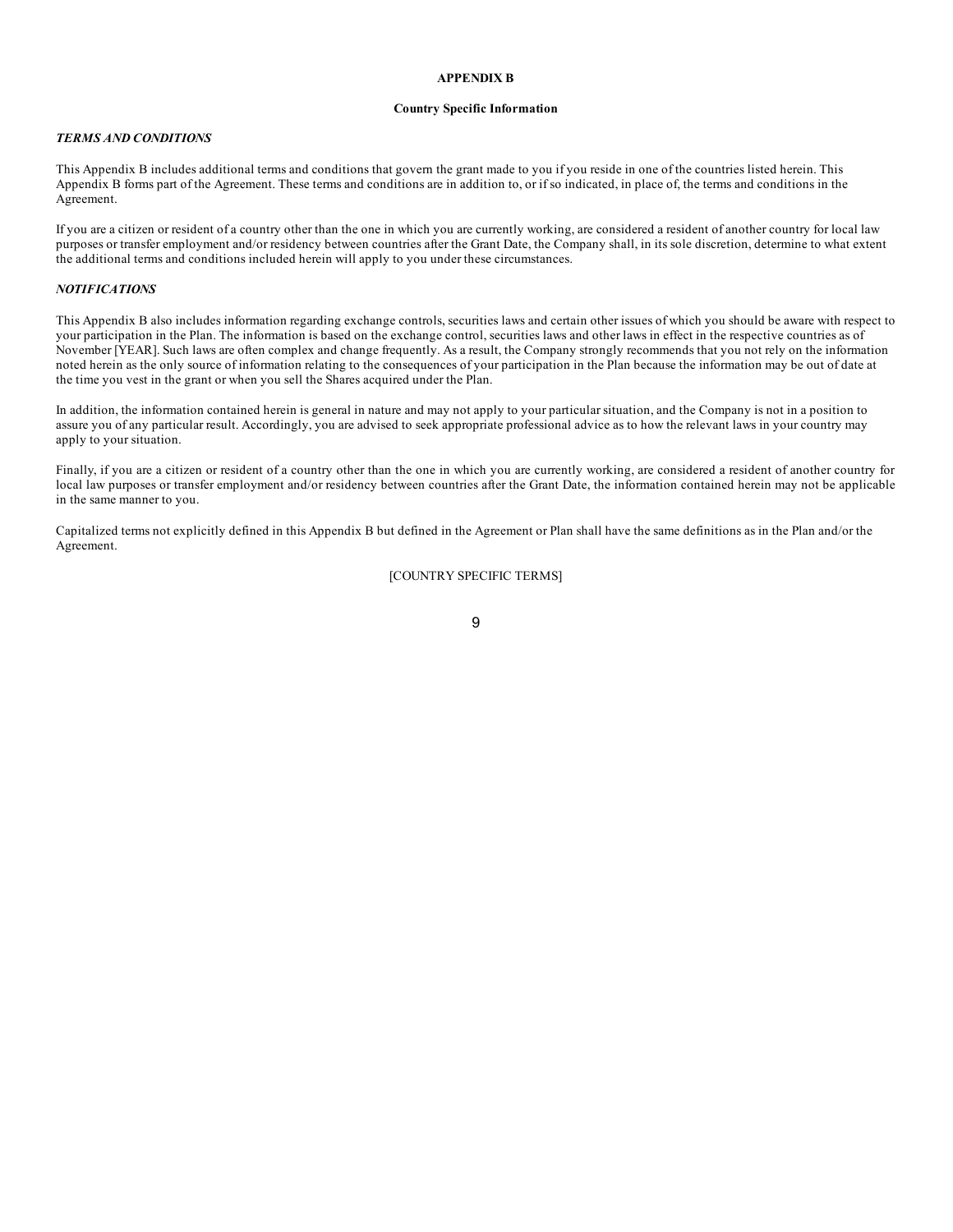# **Form of Shareholder Equity Alignment Restricted Stock Unit Agreement for the Carnival Corporation 2011 Stock Plan**

THIS SHAREHOLDER EQUITY ALIGNMENT RESTRICTED STOCK UNIT AGREEMENT (this "Agreement"), shall apply to any grant of Share holder Equity Alignment Restricted Stock Units made to executives of Carnival Corporation, a corporation organized under the laws of the Republic of Panama, (the "Company") or executives of an Affiliate, on [GRANT DATE] under the Carnival Corporation 2011 Stock Plan (the "Plan").

WHEREAS, the Company has adopted the Plan, pursuant to which restricted stock units may be granted in respect of Shares; and

WHEREAS, the Company desires to grant to Participant restricted stock units pursuant to the terms of this Agreement and the Plan; and

WHEREAS, the Compensation Committee of the Board of Directors of the Company (the "Committee") has determined that it is in the best interests of the Company and its shareholders to grant the shareholder equity alignment restricted stock units provided for herein to the Participant subject to the terms set forth herein.

NOW, THEREFORE, for and in consideration of the premises and the covenants of the parties contained in this Agreement, and for other good and valuable consideration, the receipt of which is hereby acknowledged, the parties hereto, for themselves, their successors and assigns, hereby agree as follows:

### 1. Grant of Restricted Stock Units.

(a) Grant. The Company hereby grants to select executives (each a "Participant") as of [GRANT DATE] (the "Date of Grant") a target number of shareholder equity alignment restricted stock units (the "SEA RSUs") as listed in the Participant's EquatePlus portfolio (the "Target Amount"), on the terms and conditions set forth in this Agreement and the Plan. Each SEA RSU represents the right to receive payment in respect of one Share as of the Settlement Date (as defined below), to the extent the Participant earns and is vested in such SEA RSUs as of such Settlement Date, subject to the terms of this Agreement and the Plan. The SEA RSUs are subject to the restrictions described herein, including forfeiture under the circumstances described in Section 3 hereof (the "Restrictions"). The Restrictions shall lapse and the SEA RSUs shall vest and become nonforfeitable in accordance with Section 2 and Section 3 hereof.

(b) Incorporation by Reference, Etc. The provisions of the Plan are hereby incorporated herein by reference. Except as otherwise expressly set forth herein, this Agreement shall be construed in accordance with the provisions of the Plan and any interpretations, amendments, rules and regulations promulgated by the Committee from time to time pursuant to the Plan. Any capitalized terms not otherwise defined in this Agreement shall have the definitions set forth in the Plan. The Committee shall have final authority to interpret and construe the Plan and this Agreement and to make any and all determinations under them, and its decision shall be binding and conclusive upon the Participant and his legal representative in respect of any questions arising under the Plan or this Agreement. In the event there is any inconsistency between the provisions of the Plan and this Agreement, the provisions of the Plan shall govern.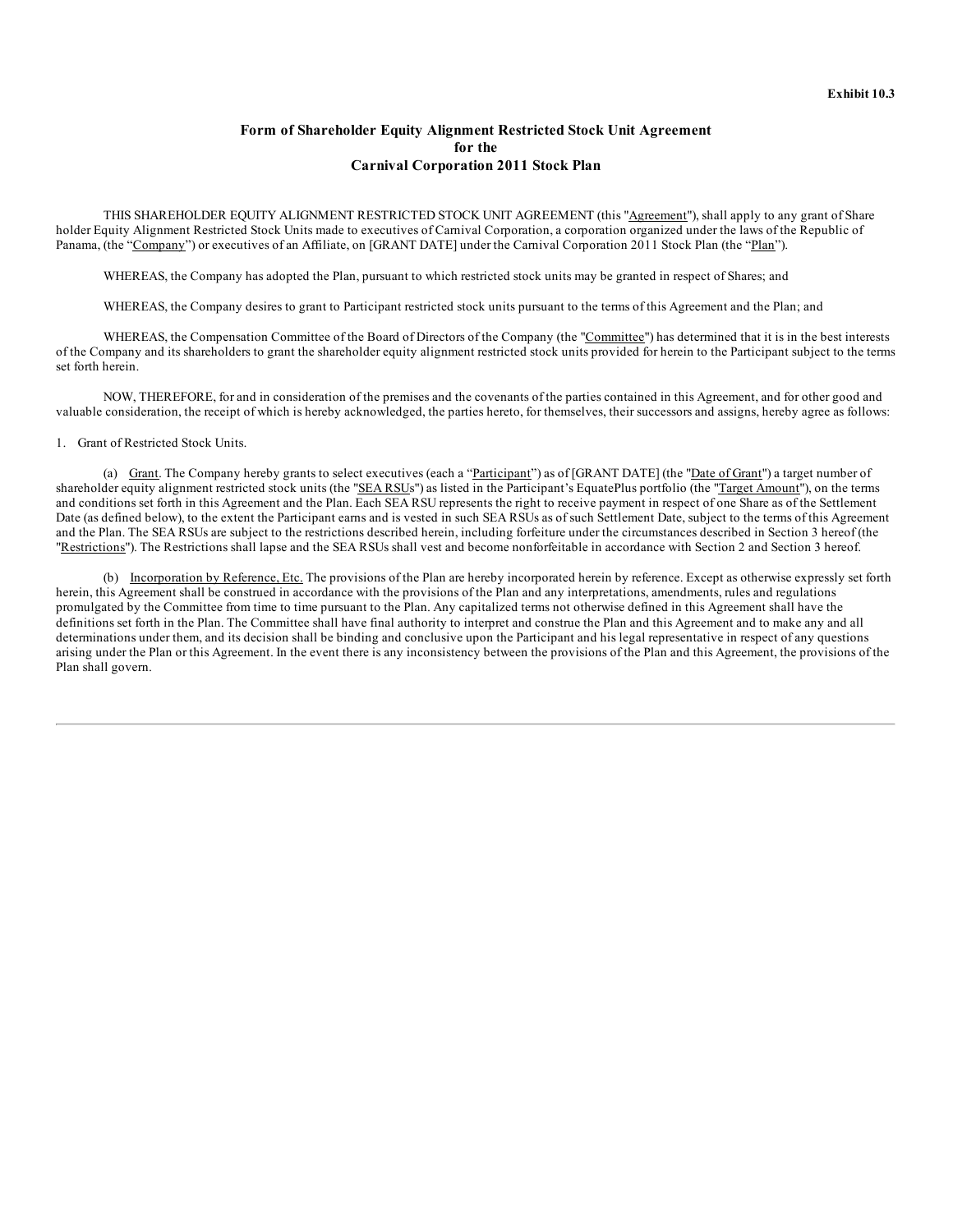(c) Acceptance of Agreement. Unless the Participant notifies the Company's Global Human Resources Department in writing to **ownership@carnival.com** within 10 days after delivery of this Agreement that the Participant does not wish to accept this Agreement, the Participant will be deemed to have accepted this Agreement and will be bound by the terms of this Agreement and the Plan.

# 2. Terms and Conditions of Vesting and Settlement.

(a) [Performance](#page-1-0) and Service Conditions to Vesting. A specified percentage of the SEA RSUs shall vest if both (A) the Participant remains in continuous e[mployment](#page-1-0) or continuous service with the Company or an Affiliate through the Settlement Date (defined in Section 2(b) below), except as provided in Section 3(b), and (B) the Company achieves the Performance Goals set forth on Exhibit A at a level equal to or above the threshold level of absolute performance, also set forth on Exhibit A (the "Performance Threshold"). Unless provided otherwise by the Committee, the Participant shall be deemed to not be in continuous [employment](#page-16-0) or continuous s[e](#page-16-0)rvice if the Participant's status changes from employee to non-employee, or vice-versa. The actual number of SEA RSUs that may vest ranges from zero to six (6) times the Target Amount, based on the extent to which the Performance Goals are achieved, in accordance with the [methodology](#page-30-0) set forth on Exhibit A, or if less, the Maximum Grant Amount set forth on Exhibit A. Except as otherwise provided in Section 3(b), in no [event](#page-30-0) shall any SEA RSUs vest unless and until (i) at least the Performance Threshold is achieved, (ii) the Committee cert[ifie](#page-30-0)s .<br>that the Performance Threshold has been met and determines the level of attainment of the Performance Goals (the "Certification"), and (iii) the Participant has remained in the [continuous](#page-31-0) employment or continuous service of the Company or an Affiliate through the Settlement Date. If the foregoing vesting requirements are not met, no SEA RSUs shall vest and this grant of SEA RSUs shall be cancelled in its entirety.

(b) Settlement. The obligation to make payments and distributions with respect to SEA RSUs shall be satisfied through the issuance of one Share for each vested SEA, less applicable withholding taxes (the ["settlement"\),](#page-31-0) and the settlement of the SEA RSUs may be subject to such condit[ion](#page-31-0)s, restrictions and contingencies as the Committee shall determine. Except as otherwise provided in Section 3(b), Earned SEA RSUs (as defined in Exhibit A) shall vest and be settled as s[oon](#page-32-0) as practicable after the end of the Performance Cycle (as defined in Exhibit A) and Certification (the "Settleme[nt](#page-32-0) Date"), but in no event later than [March](#page-34-0) 15 of the year following the calendar year in which Certification occurs.

### 3. Termination of Employment or Service with the Company.

(a) Termination by the Company for Cause. If the Participant's employment or service with the Company or an Affiliate terminates for Cause, then all outstanding SEA RSUs shall immediately terminate on the date of termination of employment or service.

(b) Death or Disability or Termination by the Company Without Cause. If the Participant's employment or service with the Company or an Affiliate terminates due to the Participant's death or if the Participant's employment or service is terminated by the Company or an Affiliate without Cause or due to the Participant's Disability, then the Participant shall be deemed to have vested on the date of termination in a number of SEA RSUs equal to the product of (i) the Target Amount of SEA RSUs multiplied by (ii) a fraction, the numerator of which is the number of days elapsed during the period commencing on the Date of Grant through and including the date of termination, and the denominator of which is 1,095, rounded down to the nearest whole SEA, and the remaining unvested portion of the SEA RSUs shall terminate on the date of termination of employment or service. The vested SEA RSUs shall be settled as soon as practicable after the date of the Participant's termination of employment or service, but in no event later than March 15 of the year following the calendar year in which the Participant's termination date occurs.

(c) Other Termination. If the Participant's employment or service with the Company or an Affiliate terminates for any reason other than as otherwise described in the foregoing provisions of this Section 3 (whether due to voluntary termination, Retirement, or otherwise) then all outstanding SEA RSUs shall immediately terminate on the date of termination of employment or service.

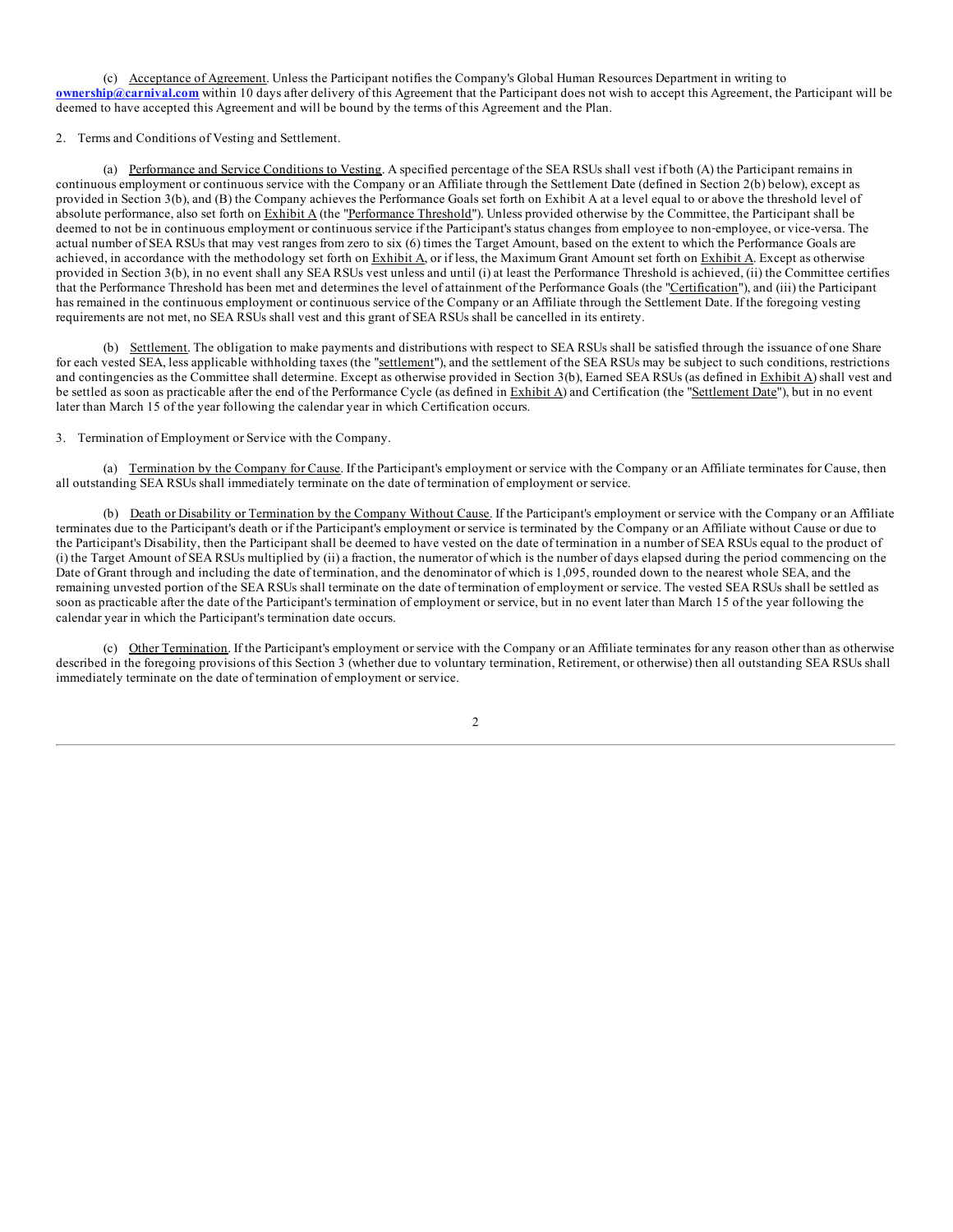4. Dividends and Voting Rights. The Participant shall not be deemed for any purpose to be the owner of any Shares subject to the SEA RSUs and shall not have any rights of a shareholder with respect to the SEA RSUs, including, but not limited to, voting or dividend rights, until delivery of the applicable Shares underlying the SEA RSUs on the Settlement Date. The Company shall not be required to set aside any fund for the payment of the SEA RSUs. Further, the SEA RSUs subject to this grant shall not be credited with Dividend Equivalents.

5. Released SEA RSUs. Following the Participant's termination of employment or service with the Company or an Affiliate for any reason, the Participant (or the Participant's beneficiary, if applicable) must provide for all Shares underlying released SEA RSUs (including those issued under this Agreement as well as Shares underlying released SEA RSUs issued under any other similar agreement, whether on account of termination or previously released in connection with the vesting terms of such similar agreement) to be liquidated or transferred to a third party broker after all required documentation and tax withholding guidance is received no later than six months following the later of (i) the Participant's date of termination or (ii) the latest Settlement Date or other applicable vesting or settlement date (whether under this Agreement or a similar agreement) occurring following the Participant's termination. If the Participant (or the Participant's beneficiary, as applicable) fails to liquidate or transfer the Shares prior to the end of the applicable six month period, the Company is hereby authorized and directed by the Participant either, in the Company's discretion: (i) to sell any such remaining Shares on the Participant's (or the Participant's beneficiary's) behalf on the first trading date following the end of such period on which the Company is not prohibited from selling such Shares; or (ii) to transfer such Shares to the Company's stock transfer agent for registration in the Participant's (or the Participant's beneficiary's) name. The Company will not be responsible for any gain or loss or taxes incurred with respect to the Shares underlying the released SEA RSUs in connection with such liquidation or transfer.

# 6. Miscellaneous.

(a) Compliance with Legal Requirements. The granting and settlement of the SEA RSUs, and any other obligations of the Company under this Agreement, shall be subject to all applicable federal, state, local and foreign laws, rules and regulations and to such approvals by any regulatory or governmental agency as may be required. If the settlement of the SEA RSUs would be prohibited by law, the settlement shall be delayed until the earliest date on which the settlement would not be so prohibited.

(b) Transferability. Unless otherwise provided by the Committee in writing, the SEA RSUs shall not be assigned, alienated, pledged, attached, sold or otherwise transferred or encumbered by the Participant other than by will or the laws of descent and distribution and any such purported assignment, alienation, pledge, attachment, sale, transfer or encumbrance shall be void and unenforceable against the Company; provided, that, the designation of a beneficiary shall not constitute an assignment, alienation, pledge, attachment, sale, transfer or encumbrance.

(c) Tax Withholding. The Participant acknowledges that, regardless of any action taken by the Company or, if different, the Participant's employer (the Employer), the ultimate liability for all income tax, social insurance, payroll tax, fringe benefits tax, payment on account or other tax-related items related to the Participant's participation in the Plan and legally applicable to the Participant (Tax-Related Items), is and remains the Participant's responsibility and may exceed the amount actually withheld by the Company or the Employer. The Participant further acknowledges that the Company and/or the Employer (1) make no representations or undertakings regarding the treatment of any Tax-Related Items in connection with any aspect of the SEA RSUs, including, but not limited to, the grant, vesting or settlement of the SEA RSUs, the subsequent sale of Shares acquired pursuant to such settlement and the receipt of any dividends; and (2) do not commit to and are under no obligation to structure the terms of the grant or any aspect of the SEA RSUs to reduce or eliminate the Participant's liability for Tax-Related Items or achieve any particular tax result. Further, if the Participant is subject to Tax-Related Items in more than one jurisdiction, the Participant acknowledges that the Company and/or the Employer (or former employer, as applicable) may be required to withhold or account for Tax-Related Items in more than one jurisdiction.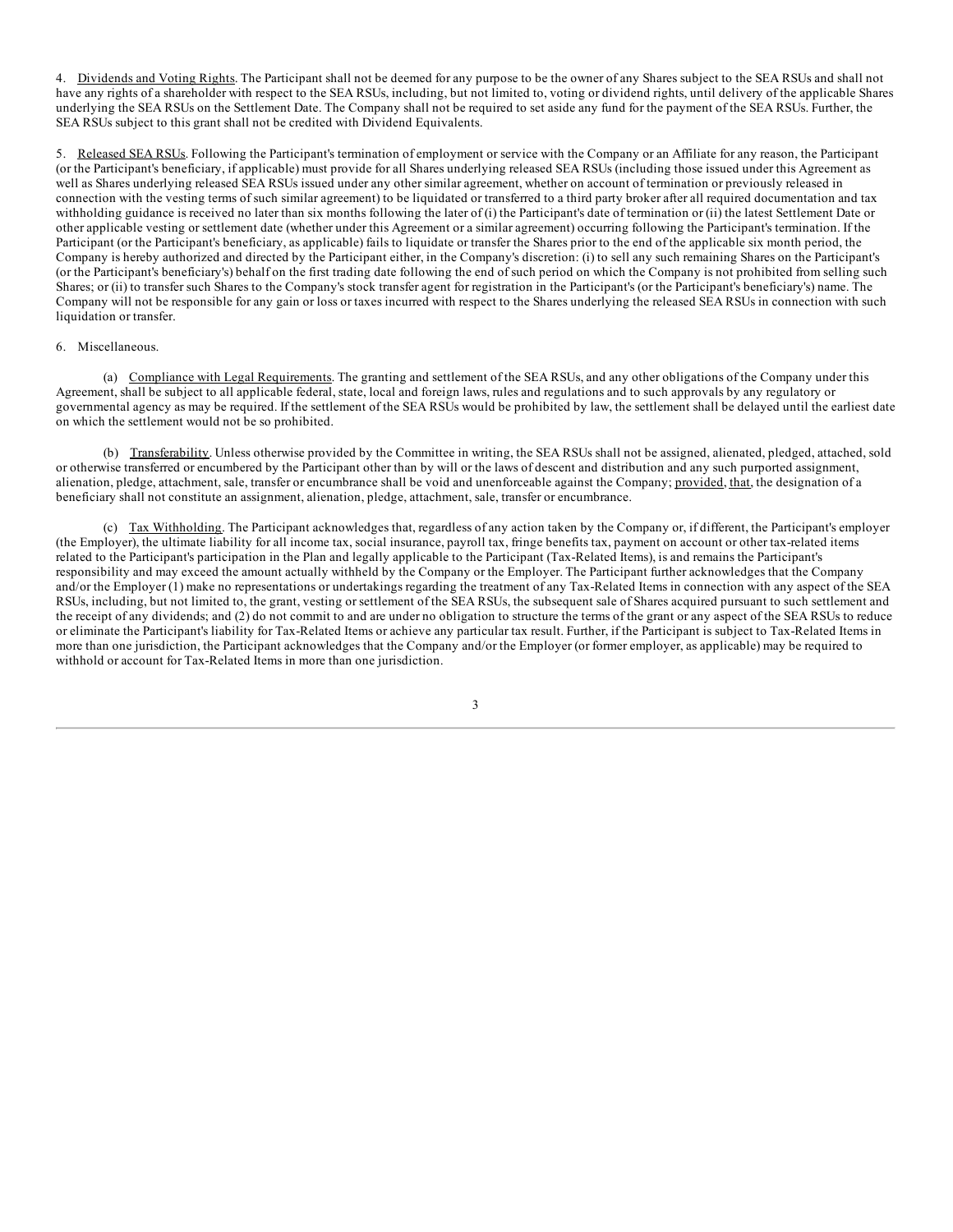Prior to any relevant taxable or tax withholding event, as applicable, the Participant agrees to make adequate arrangements satisfactory to the Company and/or the Employer to satisfy all Tax-Related Items. In this regard, the Participant authorizes the Company or its agent to satisfy any applicable withholding obligations with regard to all Tax-Related Items by one or a combination of the following: (i) withholding from the Participant's wages or other cash compensation paid to the Participant by the Company and/or the Employer; or (ii) withholding from proceeds of the sale of Shares acquired upon settlement of the SEA RSUs either through a voluntary sale or through a mandatory sale arranged by the Company (on the Participant's behalf pursuant to this authorization without further consent); or (iii) withholding in Shares to be issued upon settlement of the SEA RSUs.

Notwithstanding the foregoing, if the Participant is an officer subject to Section 16 of the Exchange Act, the Company will withhold in Shares only upon advance approval by the Committee or the Board.

Depending on the withholding method, the Company may withhold or account for Tax-Related Items by considering applicable minimum statutory withholding rates or other applicable withholding rates, including maximum applicable rates, in which case the Participant will receive a refund of any overwithheld amount in cash and will have no entitlement to the Share equivalent. If the obligation for Tax-Related Items is satisfied by withholding in Shares, for tax purposes, the Participant is deemed to have been issued the full number of Shares subject to the vested Grant, notwithstanding that a number of the Shares are held back solely for the purpose of paying the Tax-Related Items.

Finally, the Participant agrees to pay to the Company or the Employer any amount of Tax-Related Items that the Company or the Employer may be required to withhold or account for as a result of the Participant's participation in the Plan that cannot be satisfied by the means previously described. The Company may refuse to issue or deliver the Shares or the proceeds of the sale of Shares, if the Participant fails to comply with the Participant's obligations in connection with the Tax-Related Items.

(d) Nature of Grant. In accepting the grant, the Participant acknowledges, understands and agrees that:

(i) the Plan is established voluntarily by the Company, it is discretionary in nature and it may be modified, amended, suspended or terminated by the Company at any time, to the extent permitted by the Plan;

(ii) the grant of the SEA RSUs is voluntary and occasional and does not create any contractual or other right to receive future grants of SEA RSUs, or benefits in lieu of SEA RSUs, even if SEA RSUs have been granted in the past;

(iii) all decisions with respect to future awards or other grants, if any, will be at the sole discretion of the Company;

(iv) the Participant is voluntarily participating in the Plan;

(v) the SEA RSUs and the Shares subject to the SEA RSUs, and the income and value of same, are not intended to replace any pension rights or compensation;

(vi) the SEA RSUs and the Shares subject to the SEA RSUs, and the income and value of same, are not part of normal or expected compensation for purposes of, including, without limitation, calculating any severance, resignation, termination, redundancy, dismissal, end-of-service payments, bonuses, long-service awards, pension or retirement or welfare benefits or similar payments;

(vii) the future value of the underlying Shares is unknown, indeterminable and cannot be predicted with certainty;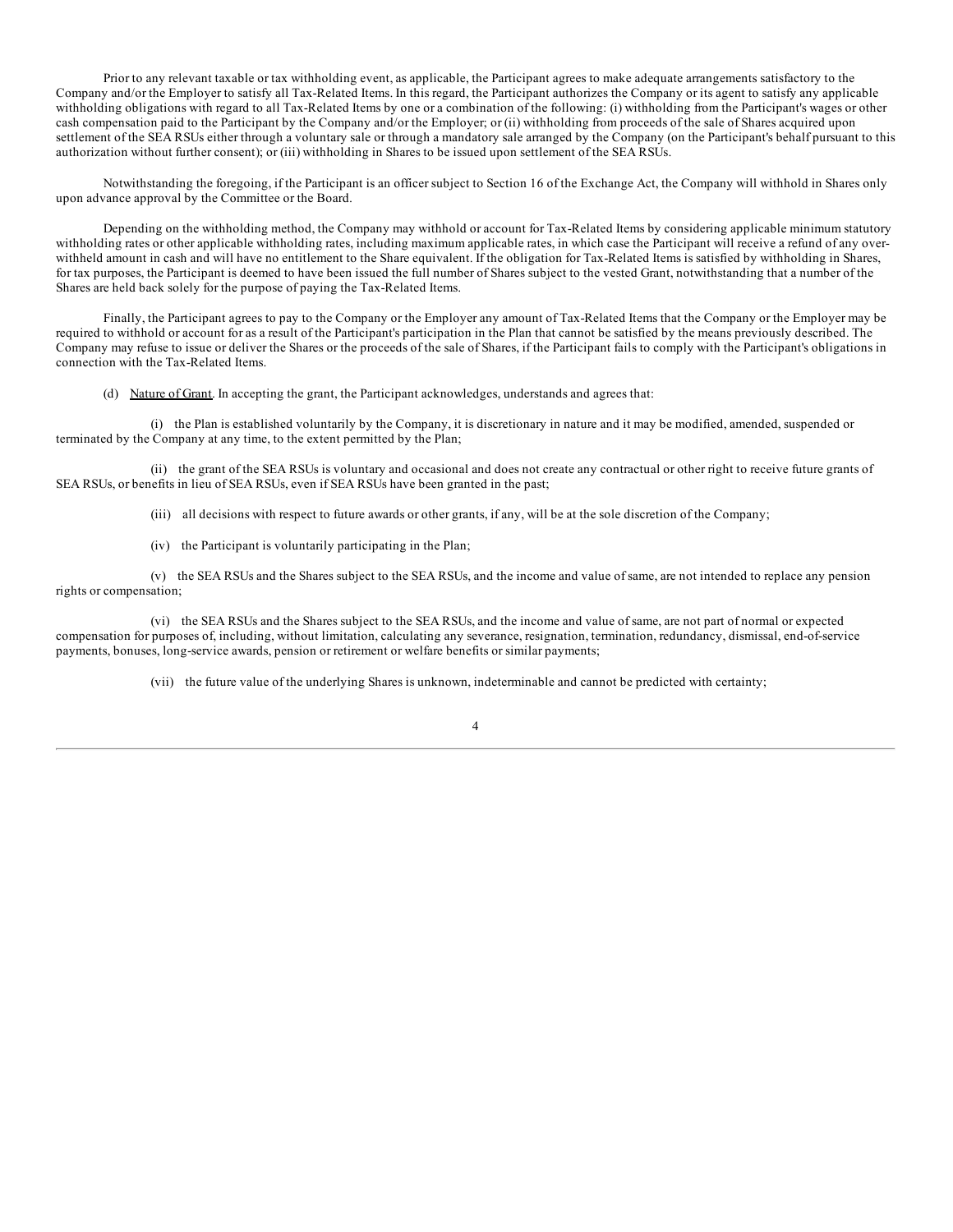(viii) no claim or entitlement to compensation or damages shall arise from forfeiture of the SEA RSUs resulting from the termination of the Participant's employment or other service relationship (for any reason whatsoever, whether or not later found to be invalid or in breach of employment laws in the jurisdiction where the Participant is employed or the terms of the Participant's employment agreement, if any), and in consideration of the grant of the SEA RSUs, the Participant agrees not to institute any claim against the Company, the Employer, or any member of the Combined Group and its Affiliates;

(ix) unless otherwise agreed with the Company, the SEA RSUs and the Shares, and the income and value of same, are not granted as consideration for, or in connection with, the service the Participant may provide as a director of the Company or any member of the Combined Group and its Affiliates;

(x) unless otherwise provided in the Plan or by the Company in its discretion, the SEA RSUs and the benefits evidenced by this Agreement do not create any entitlement to have the SEA RSUs or any such benefits transferred to, or assumed by, another company nor to be exchanged, cashed out or substituted for, in connection with any corporate transaction affecting the shares of the Company; and

(xi) if the Participant resides outside of the United States or is otherwise subject to the laws of a country outside the United States:

(A) the SEA RSUs and the Shares subject to the SEA RSUs, and the income and value of same, are not part of normal or expected compensation for any purpose; and

(B) neither the Company, the Employer or any member of the Combined Group or its Affiliates shall be liable for any foreign exchange rate fluctuation between the Participant's local currency and the United States Dollar that may affect the value of the SEA RSUs or of any amounts due to the Participant pursuant to the settlement of the SEA RSUs or the subsequent sale of any Shares acquired upon settlement.

(e) No Advice Regarding Grant. The Company is not providing any tax, legal or financial advice, nor is the Company making any recommendations regarding the Participant's participation in the Plan, or the Participant's acquisition or sale of the underlying Shares. The Participant should consult with the Participant's own personal tax, legal and financial advisors regarding the Participant's participation in the Plan before taking any action related to the Plan.

### (f) Clawback/Forfeiture.

(i) Notwithstanding anything to the contrary contained herein, in the event of a material restatement of the Company's issued financial statements, the Committee shall review the facts and circumstances underlying the restatement (including, without limitation any potential wrongdoing by the Participant and whether the restatement was the result of negligence or intentional or gross misconduct) and may in its sole discretion direct the Company to (A) cancel all outstanding SEA RSUs and/or (B) recover all or a portion of any income or gain realized on the settlement of the SEA RSUs or the subsequent sale of Shares acquired upon settlement of the SEA RSUs with respect to any fiscal year in which the Company's financial results are negatively impacted by such restatement. If the Committee directs the Company to recover any such amount from the Participant, then the Participant agrees to and shall be required to repay any such amount to the Company within 30 days after the Company demands repayment. In addition, if the Company is required by law to include an additional "clawback" or "forfeiture" provision to outstanding grants, under the Dodd-Frank Wall Street Reform and Consumer Protection Act or otherwise, then such clawback or forfeiture provision shall also apply to this Agreement as if it had been included on the Date of Grant and the Company shall promptly notify the Participant of such additional provision. In addition, if a Participant has engaged or is engaged in Detrimental Activity after the Participant's

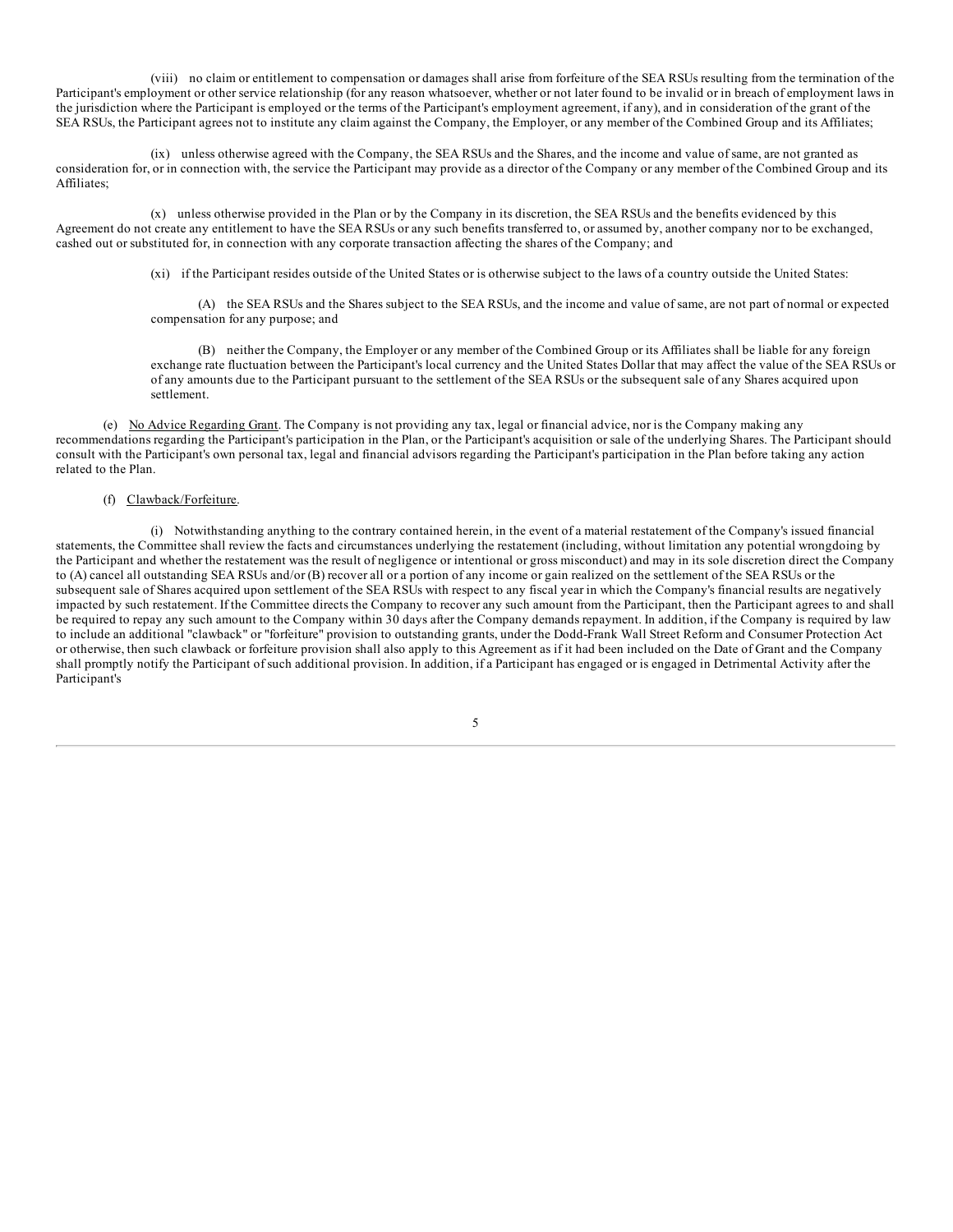employment or service with the Company or its subsidiaries has ceased, then the Participant, within 30 days after written demand by the Company, shall return any income or gain realized on the settlement of the SEA RSUs or the subsequent sale of Shares acquired upon settlement of the SEA RSUs.

(ii) For purposes of this Agreement, "Detrimental Activity" means any of the following: (i) unauthorized disclosure of any confidential or proprietary information of the Combined Group, (ii) any activity that would be grounds to terminate the Participant's employment or service with the Combined Group for Cause, (iii) whether in writing or orally, maligning, denigrating or disparaging the Combined Group or their respective predecessors and successors, or any of the current or former directors, officers, employees, shareholders, partners, members, agents or representatives of any of the foregoing, with respect to any of their respective past or present activities, or otherwise publishing (whether in writing or orally) statements that tend to portray any of the aforementioned persons or entities in an unfavorable light, or (iv) the breach of any noncompetition, nonsolicitation or other agreement containing restrictive covenants, with the Combined Group. For purposes of the preceding sentence the phrase "the Combined Group" shall mean "any member of the Combined Group or any Affiliate". Notwithstanding the foregoing, nothing in this Agreement prohibits the Participant from voluntarily communicating, without notice to or approval by the Company, with any federal or state government agency about a potential violation of a federal or state law or regulation or to participate in investigations, testify in proceedings regarding the Company's or an Affiliate's past or future conduct, or engage in any activities protected under whistle blower statutes. Further, pursuant to the Defend Trade Secrets Act of 2016, the Participant shall not be held criminally, or civilly, liable under any federal or state trade secret law for the disclosure of a trade secret that is made in confidence either directly or indirectly to a federal, state, or local government official, or an attorney, for the sole purpose of reporting, or investigating, a violation of law. Moreover, the Participant may disclose trade secrets in a complaint, or other document, filed in a lawsuit, or other proceeding, if such filing is made under seal. Finally, if the Participant files a lawsuit alleging retaliation by the Company or an Affiliate for reporting a suspected violation of the law, the Participant may disclose the trade secret to the Participant's attorney and use the trade secret in the court proceeding, if the Participant files any document containing the trade secret under seal and does not disclose the trade secret, except pursuant to court order.

(g) Waiver. Any right of the Company contained in this Agreement may be waived in writing by the Committee. No waiver of any right hereunder by any party shall operate as a waiver of any other right, or as a waiver of the same right with respect to any subsequent occasion for its exercise, or as a waiver of any right to damages. No waiver by any party of any breach of this Agreement shall be held to constitute a waiver of any other breach or a waiver of the continuation of the same breach.

(h) Notices. Any written notices provided for in this Agreement or the Plan shall be in writing and shall be deemed sufficiently given if either hand delivered or if sent by fax or overnight courier, or by postage paid first class mail. Notices sent by mail shall be deemed received three business days after mailing but in no event later than the date of actual receipt. Notices shall be directed, if to the Participant, at the Participant's address indicated by the Company's records, or if to the Company, at the Company's principal executive office.

(i) Severability. The invalidity or unenforceability of any provision of this Agreement shall not affect the validity or enforceability of any other provision of this Agreement, and each other provision of this Agreement shall be severable and enforceable to the extent permitted by law.

(j) No Rights to Continued Employment. Nothing in the Plan or in this Agreement shall be construed as giving the Participant any right to be retained, in any position, as an employee, consultant or director of the Company or its Affiliates or shall interfere with or restrict in any way the right of the Company or its Affiliates, which are hereby expressly reserved, to remove, terminate or discharge the Participant at any time for any reason whatsoever. The rights and obligations of the Participant under the terms and conditions of the Participant's office or employment shall not be affected by this Agreement. The Participant waives all and any rights to compensation and damages in consequence of the termination of the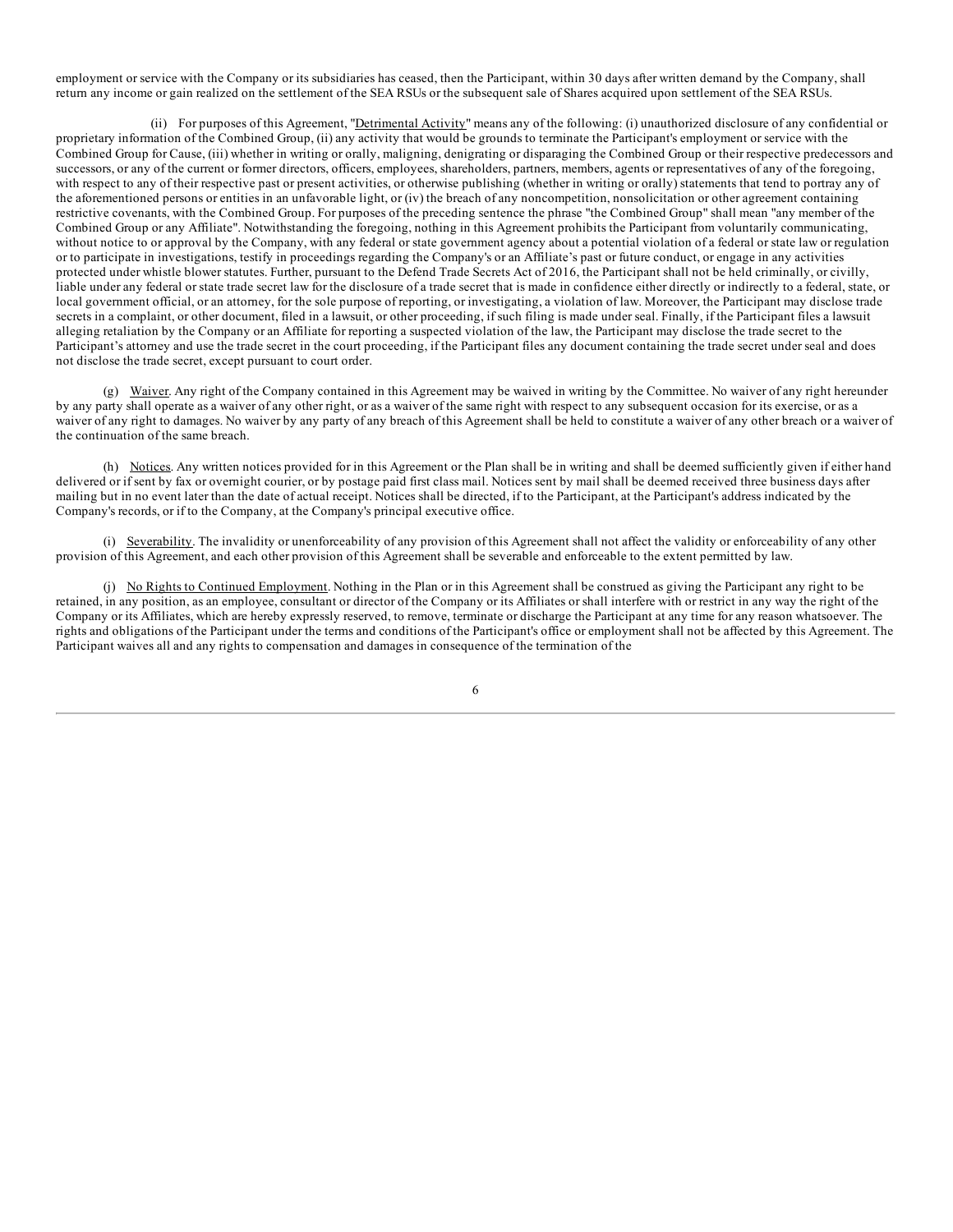Participant's office or employment with any member of the Combined Group or any of its Affiliates for any reason whatsoever (whether lawfully or unlawfully) insofar as those rights arise, or may arise, from the Participant's ceasing to have rights under or the Participant's entitlement to the SEA RSUs under this Agreement as a result of such termination or from the loss or diminution in value of such rights or entitlements. In the event of conflict between the terms of this Section 6(j) and the Participant's terms of employment, this Section will take precedence.

(k) Beneficiary. In the event of the Participant's death, any Shares that vest pursuant to Section 3(b) of this Agreement will be issued to the legal representative of the Participant's estate.

(l) Successors. The terms of this Agreement shall be binding upon and inure to the benefit of the Company and its successors and assigns, and of the Participant and the beneficiaries, legal representatives, executors, administrators, heirs and successors of the Participant.

(m) Entire Agreement. This Agreement and the Plan contain the entire agreement and understanding of the parties hereto with respect to the subject matter contained herein and supersede all prior communications, representations and negotiations in respect thereto. No change, modification or waiver of any provision of this Agreement shall be valid unless the same shall be in writing and signed by the parties hereto, except for any changes permitted without consent of the Participant in accordance with the Plan.

(n) Governing Law; JURY TRIAL WAIVER. This Agreement shall be construed and interpreted in accordance with the laws of the State of Florida without regard to principles of conflicts of law thereof, or principles of conflicts of laws of any other jurisdiction which could cause the application of the laws of any jurisdiction other than the State of Florida. THE PARTIES EXPRESSLY AND KNOWINGLY WAIVE ANY RIGHT TO A JURY TRIAL IN THE EVENT ANY ACTION ARISING UNDER OR IN CONNECTION WITH THIS AGREEMENT IS LITIGATED OR HEARD IN ANY COURT.

(o) Data Protection. The Participant hereby explicitly and unambiguously consents to the collection, use and transfer, in electronic or other form, of the Participant's personal data as described in this Agreement and any other SEARSU grant materials ("Data") by and among, as applicable, the Employer, the Company and any member of the Combined Group or its Affiliates for the exclusive purpose of implementing, administering and managing *the Participant's participation in the Plan.*

The Participant understands that the Company and the Employer may hold certain personal information about the Participant, including, but not limited to, the Participant's name, home address and telephone number, email address, date of birth, social insurance number, passport or other identification number, salary, nationality, job title, any shares of stock or directorships held in the Company, details of all SEA RSUs or any other entitlement to shares of stock granted, canceled, exercised, vested, unvested or outstanding in the Participant's favor, for the exclusive purpose of *implementing, administering and managing the Plan.*

The Participant understands that Data will be transferred to Equatex AG and its affiliates, or such other stock plan service provider as may be selected by the Company in the future, which is assisting the Company with the implementation, administration and management of the Plan. The Participant understands that the recipients of the Data may be located in the United States or elsewhere, and that the recipients' country may have different data privacy laws and protections than the Participant's country. The Participant understands that if the Participant resides outside of the United States, the Participant may request a list with the names and addresses of any potential recipients of the Data by contacting the Global Human Resources Department. The Participant authorizes the Company, Equatex AG and any other possible recipients which may assist the Company (presently or in the future) with implementing, administering and managing the Plan to receive, possess, use, retain and transfer the Data, in electronic or other form, for the *sole purpose of implementing, administering and managing*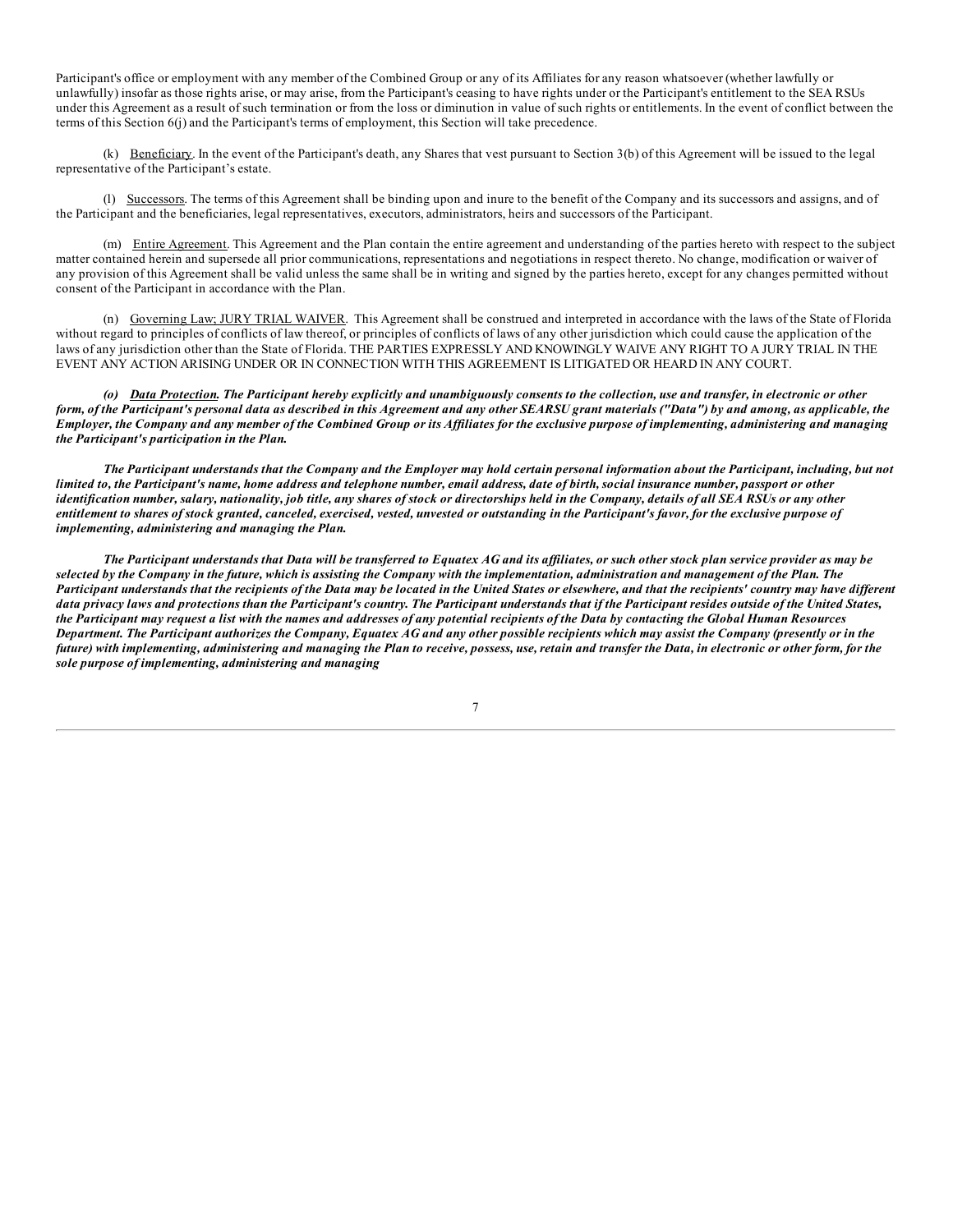the Participant's participation in the Plan. The Participant understands that Data will be held only as long as is necessary to implement, administer and manage the Participant's participation in the Plan. The Participant understands that if the Participant resides outside of the United States, the Participant may, at any time, view Data, request information about the storage and processing of Data, require any necessary amendments to Data or refuse or withdraw the consents herein, in any case without cost, by contacting in writing the Global Human Resources Department. Further, the Participant understands that the Participant is providing the consents herein on a purely voluntary basis. If the Participant's country does not consent, or if the Participant later seeks to revoke the Participant's consent, the Participant's employment status or service with the Employer will not be affected; the only consequence of refusing or withdrawing the Participant's consent is that the Company would not be able to grant SEA RSUs or other equity grants to the Participant or administer or maintain such grants. Therefore, the Participant understands that refusing or withdrawing the Participant's consent may affect the Participant's ability to participate in the Plan. For more information on the consequences of the Participant's refusal to consent or withdrawal *of consent, the Participant understands that the Participant may contact the Global Human Resources Department.*

(p) Insider Trading/Market Abuse Laws. The Participant may be subject to insider trading restrictions and/or market abuse laws in applicable jurisdictions, including the United States, the United Kingdom, and the Participant's country, which may affect the Participant's ability to directly or indirectly, for his- or her- self or a third party, acquire or sell, or attempt to sell, Shares under the Plan during such times as the Participant is considered to have "inside information" regarding the Company (as defined by the laws in the applicable jurisdiction, including the United States, the United Kingdom, and the Participant's country), or may affect the trade in Shares or the trade in rights to Shares under the Plan. These laws may be the same or different from any Company insider trading policy. The Participant acknowledges that it is the Participant's responsibility to be informed of and compliant with such regulations, and the Participant should speak to the Participant's personal advisor on this matter.

(q) Headings. The headings of the Sections hereof are provided for convenience only and are not to serve as a basis for interpretation or construction, and shall not constitute a part, of this Agreement.

(r) Language. If the Participant has received this Agreement or any other document related to the Plan translated into a language other than English and if the meaning of the translated version is different than the English version, the English version will control.

(s) Electronic Delivery and Acceptance. The Company may, in its sole discretion, decide to deliver any documents related to current or future participation in the Plan by electronic means. The Participant hereby consents to receive such documents by electronic delivery and agrees to participate in the Plan through an on-line or electronic system established and maintained by the Company or a third party designated by the Company.

7. Change in Control. In the event of a Change in Control after the end of the Performance Cycle but prior to the vesting or settlement of the SEA RSUs, the level of attainment of the Performance Goals and the number of Earned SEA RSUs (if any) will be determined and certified by the Committee in the manner set forth on Exhibit A. If a Change in Control occurs prior to the end of the Performance Cycle, the Performance Cycle will end on the Accelerated End Date set forth on Exhibit A and the level of attainment of the Performance Goals and the number of Earned SEA RSUs (if any) will be determined and certified by the Committee in the manner set forth on Exhibit A. Any such Earned SEA RSUs will vest and be settled in accordance with Section 2 and Section 3 of this Agreement.

8. Country-Specific Provisions. The SEA RSUs shall be subject to the additional terms and conditions set forth in Appendix I to this Agreement for the Participant's country, if any. Moreover, if the Participant relocates to one of the countries included in Appendix I, the terms and conditions for such country will apply to the Participant, to the extent the Company determines that the application of such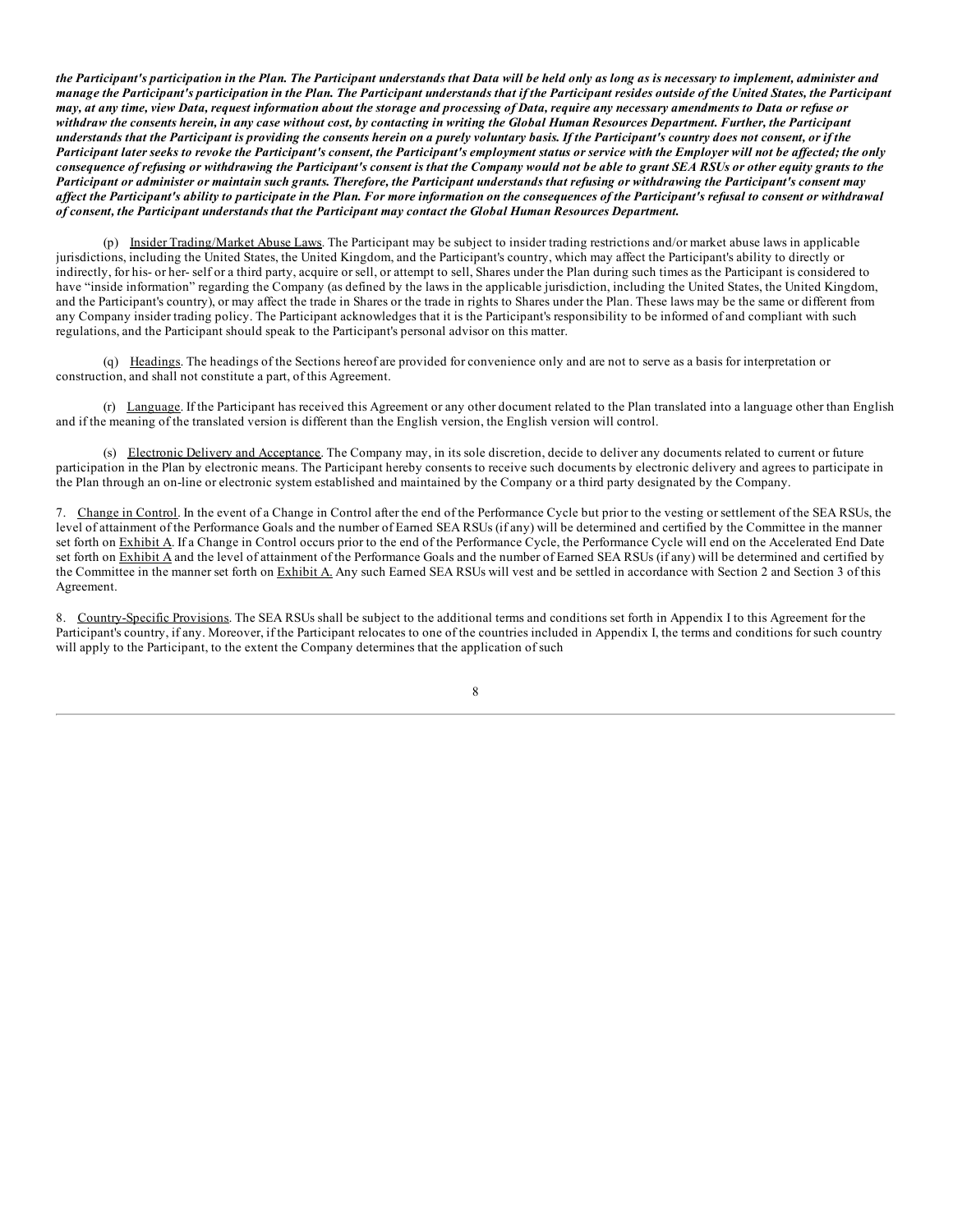terms and conditions is necessary or advisable in order to comply with local law or facilitate the administration of the Plan.

9. Imposition of Other Requirements. The Company reserves the right to impose other requirements on the Participant's participation in the Plan, on the SEA RSUs and on any Shares acquired under the Plan, to the extent the Company determines it is necessary or advisable for legal or administrative reasons, and to require the Participant to sign any additional agreements or undertakings that may be necessary to accomplish the foregoing.

IN WITNESS WHEREOF, the Company has executed this Agreement as of the day first written above.

By: /s/ Jerry Montgomery

Jerry Montgomery

Chief Human Resources Officer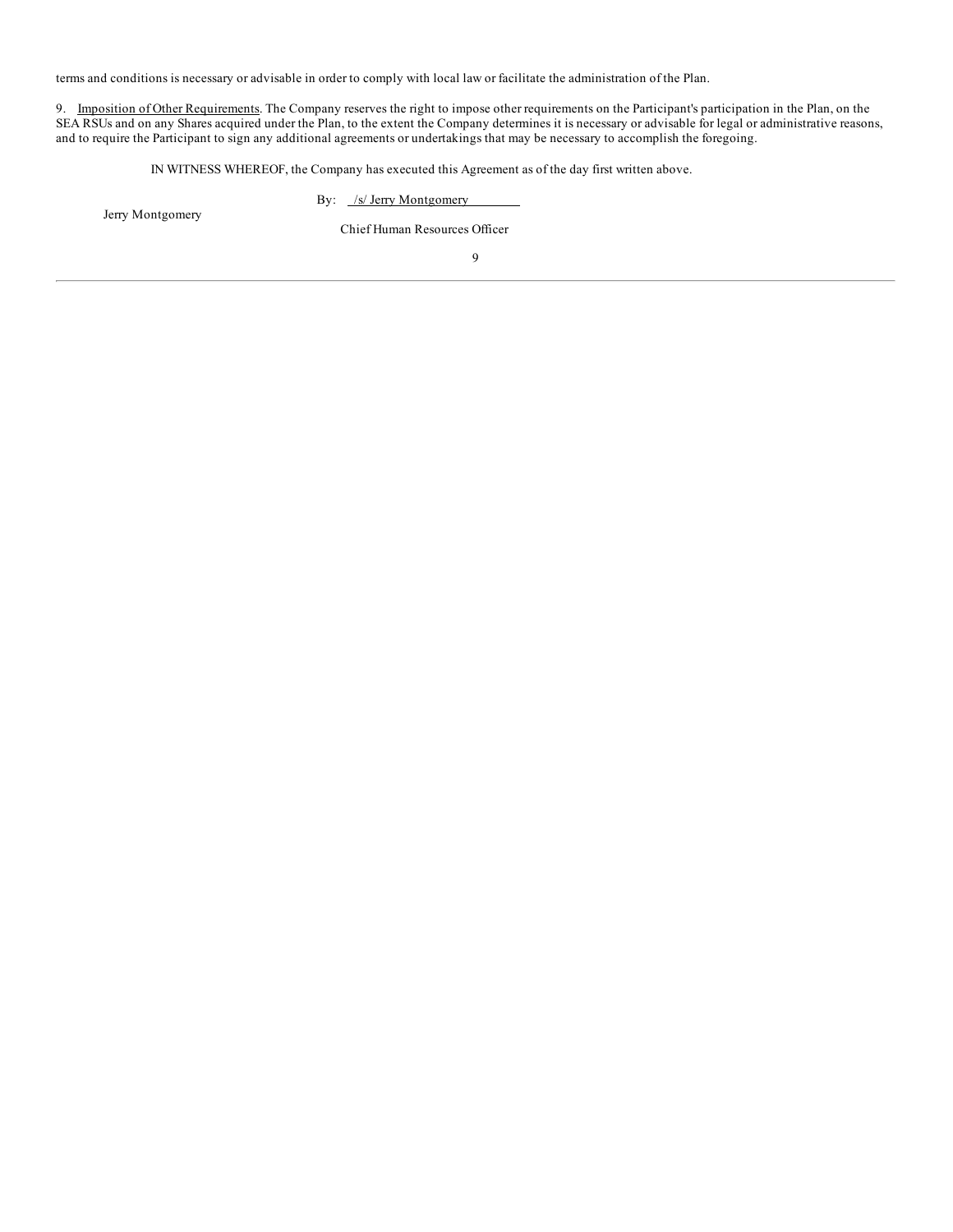# **APPENDIX I**

#### **Country Specific Information**

# *TERMS AND CONDITIONS*

This Appendix I includes additional terms and conditions that govern the SEA RSUs granted to the Participant if the Participant resides in one of the countries listed herein. This Appendix I forms part of the Agreement. These terms and conditions are in addition to, or if so indicated, in place of, the terms and conditions in the Agreement.

If the Participant is a citizen or resident of a country other than the one in which the Participant is currently working, is considered a resident of another country for local law purposes or transfers employment and/or residency between countries after the Date of Grant, the Company shall, in its sole discretion, determine to what extent the additional terms and conditions included herein will apply to the Participant under these circumstances.

### *NOTIFICATIONS*

This Appendix I also includes information regarding exchange controls, securities laws and certain other issues of which the Participant should be aware with respect to the Participant's participation in the Plan. The information is based on the exchange control, securities laws and other laws in effect in the respective countries as of November [YEAR]. Such laws are often complex and change frequently. As a result, the Company strongly recommends that the Participant not rely on the information noted herein as the only source of information relating to the consequences of the Participant's participation in the Plan because the information may be out of date at the time the Participant vests in the SEA RSUs or when the Participant sells the Shares acquired under the Plan.

In addition, the information contained herein is general in nature and may not apply to the Participant's particular situation, and the Company is not in a position to assure the Participant of any particular result. Accordingly, the Participant is advised to seek appropriate professional advice as to how the relevant laws in the Participant's country may apply to the Participant's situation.

Finally, if the Participant is a citizen or resident of a country other than the one in which the Participant is currently working, is considered a resident of another country for local law purposes or transfers employment and/or residency between countries after the Grant Date, the information contained herein may not be applicable in the same manner to the Participant.

Capitalized terms not explicitly defined in this Appendix I but defined in the Agreement or Plan shall have the same definitions as in the Plan and/or the Agreement.

# [COUNTRY SPECIFIC PROVISIONS]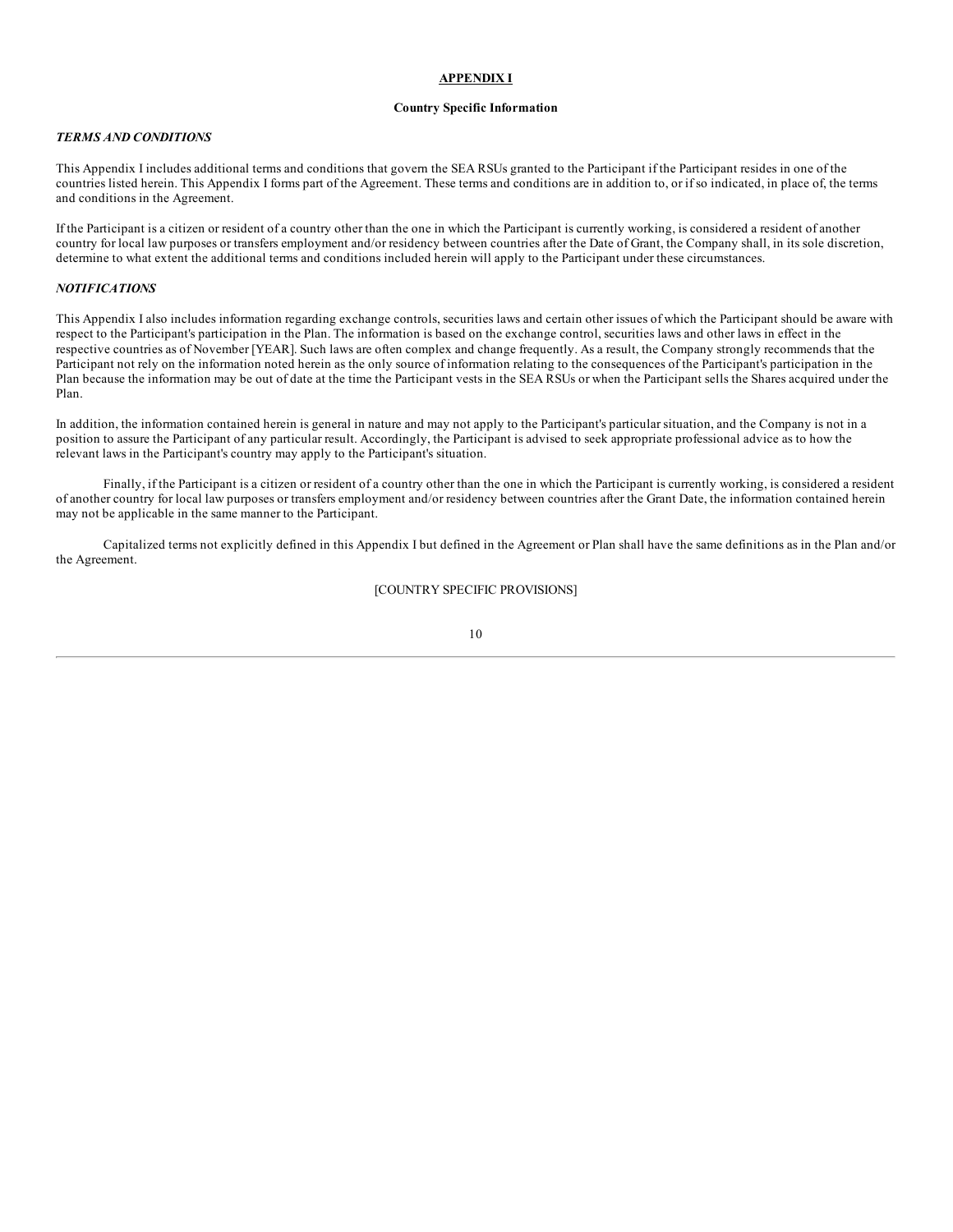# **EXHIBIT A**

# **TSR Performance Schedule**

The multiple of the Target Amount of SEA RSUs that shall be earned and become eligible to vest will be based upon the Company's level of attainment of the Performance Goals during the Performance Cycle. For this purpose:

# [PERFORMANCE CRITERIA FOR GRANT]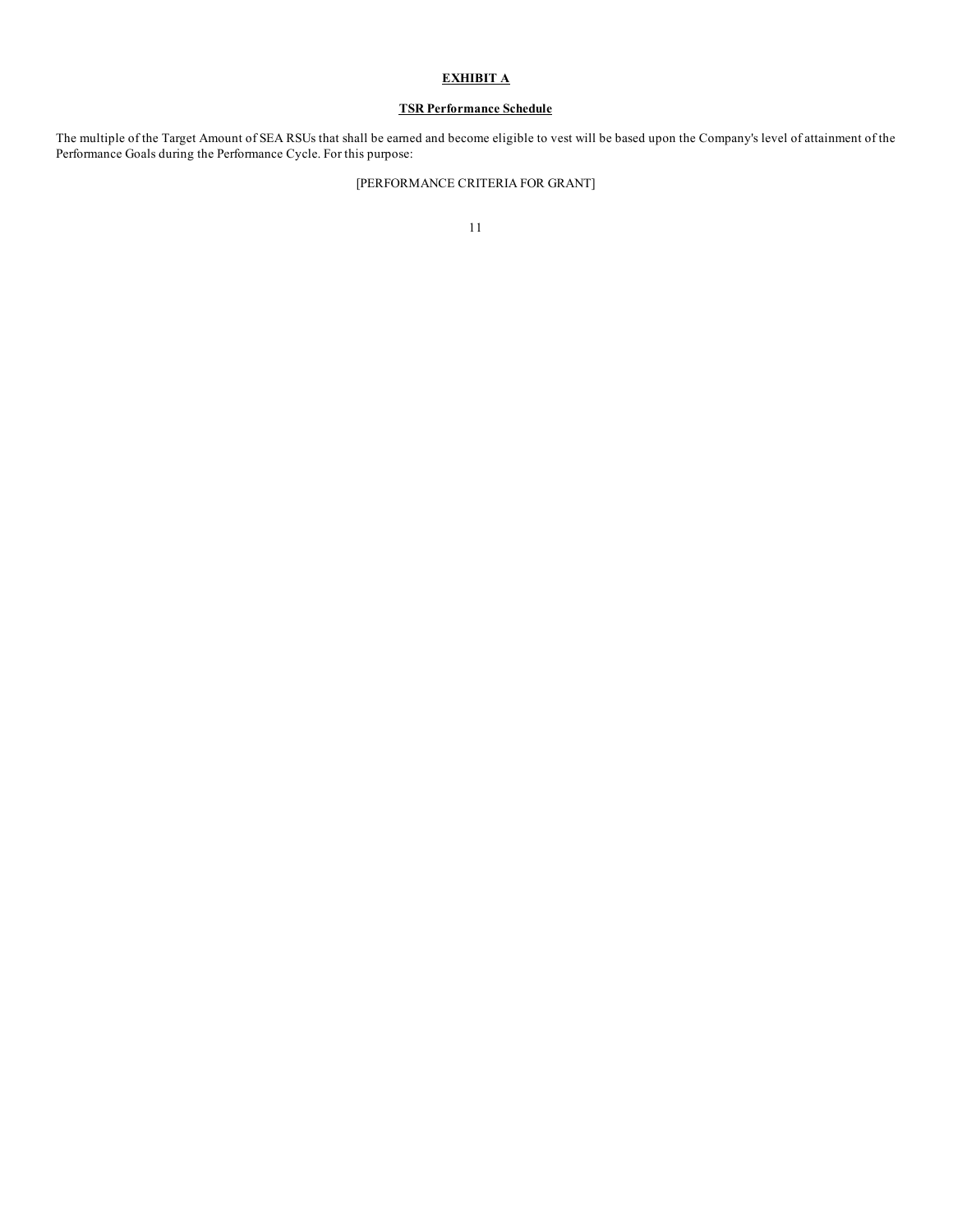# **Exhibit 12**

# **CARNIVAL CORPORATION & PLC Ratio of Earnings to Fixed Charges** (in millions, except ratios)

|                                               | <b>Three Months Ended</b> |     |                 |     |
|-----------------------------------------------|---------------------------|-----|-----------------|-----|
|                                               | 2017                      |     | February 28/29, |     |
|                                               |                           |     | 2016            |     |
| Net income                                    | $\mathbb{S}$              | 352 | \$.             | 142 |
| Income tax expense, net                       |                           | 2   |                 |     |
| Income before income taxes                    |                           | 354 |                 | 143 |
| Fixed charges                                 |                           |     |                 |     |
| Interest expense, net of capitalized interest |                           | 51  |                 | 52  |
| Interest portion of rent expense (a)          |                           | 5   |                 | 6   |
| Capitalized interest                          |                           | 6   |                 | 8   |
| Total fixed charges                           |                           | 62  |                 | 66  |
| Fixed charges not affecting earnings          |                           |     |                 |     |
| Capitalized interest                          |                           | (6) |                 | (8) |
| Earnings before fixed charges                 |                           | 410 | <sup>S</sup>    | 201 |
| Ratio of earnings to fixed charges            |                           | 6.6 |                 | 3.0 |
|                                               |                           |     |                 |     |

(a) Represents one-third of rent expense, which we believe to be representative of the interest portion of rent expense.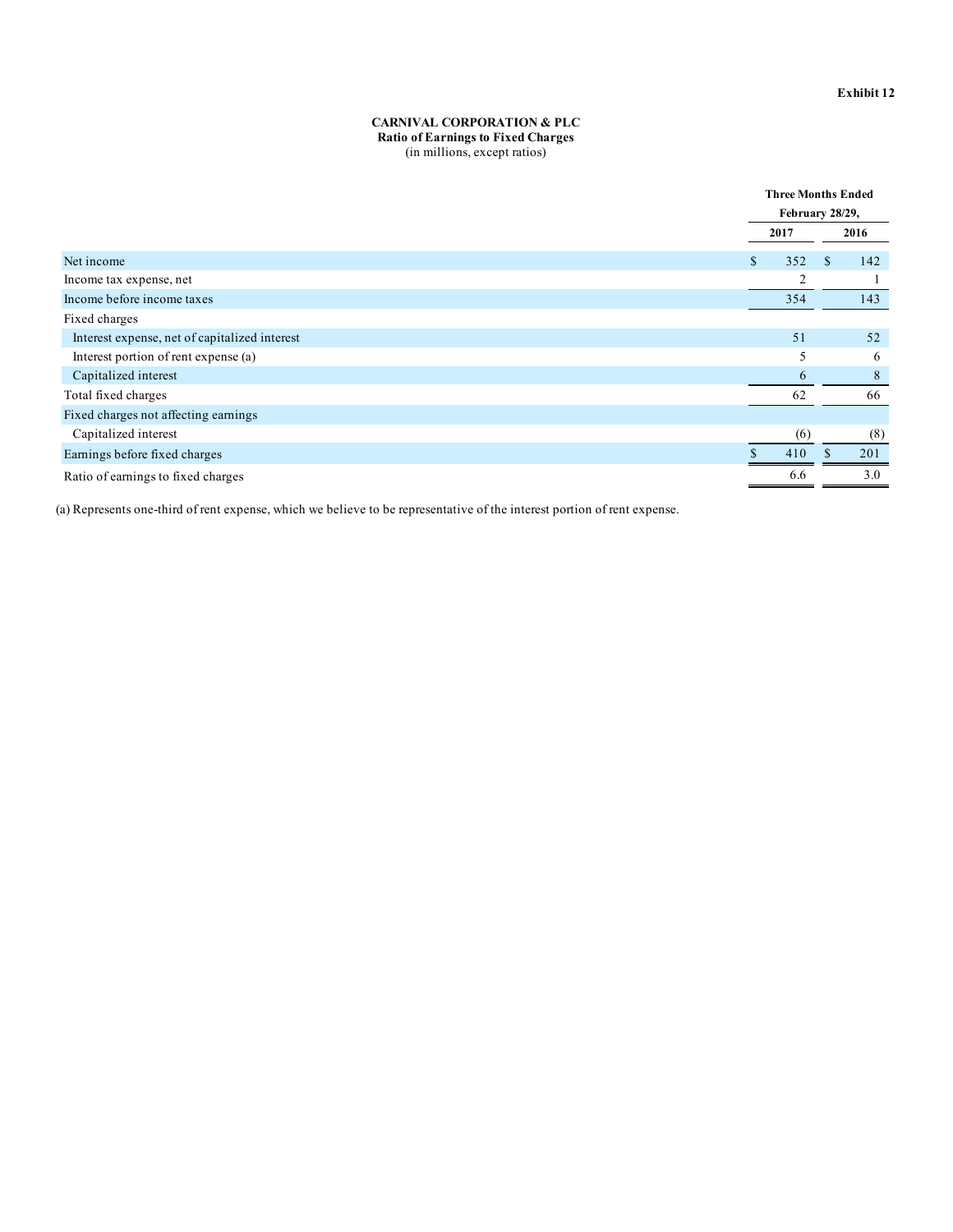I, Arnold W. Donald, certify that:

1. I have reviewed this quarterly report on Form 10-Q of Carnival Corporation;

2. Based on my knowledge, this report does not contain any untrue statement of a material fact or omit to state a material fact necessary to make the statements made, in light of the circumstances under which such statements were made, not misleading with respect to the period covered by this report;

3. Based on my knowledge, the financial statements, and other financial information included in this report, fairly present in all material respects the financial condition, results of operations and cash flows of the registrant as of, and for, the periods presented in this report;

4. The registrant's other certifying officer and I are responsible for establishing and maintaining disclosure controls and procedures (as defined in Exchange Act Rules 13a-15(e) and 15d-15(e)) and internal control over financial reporting (as defined in Exchange Act Rules 13a-15(f) and 15d–15(f)) for the registrant and have:

(a) Designed such disclosure controls and procedures, or caused such disclosure controls and procedures to be designed under our supervision, to ensure that material information relating to the registrant, including its consolidated subsidiaries, is made known to us by others within those entities, particularly during the period in which this report is being prepared;

(b) Designed such internal control over financial reporting, or caused such internal control over financial reporting to be designed under our supervision, to provide reasonable assurance regarding the reliability of financial reporting and the preparation of financial statements for external purposes in accordance with generally accepted accounting principles;

(c) Evaluated the effectiveness of the registrant's disclosure controls and procedures and presented in this report our conclusions about the effectiveness of the disclosure controls and procedures, as of the end of the period covered by this report based on such evaluation; and

(d) Disclosed in this report any change in the registrant's internal control over financial reporting that occurred during the registrant's most recent fiscal quarter (the registrant's fourth fiscal quarter in the case of an annual report) that has materially affected, or is reasonably likely to materially affect, the registrant's internal control over financial reporting; and

5. The registrant's other certifying officer and I have disclosed, based on our most recent evaluation of internal control over financial reporting, to the registrant's auditors and the audit committee of the registrant's board of directors (or persons performing the equivalent functions):

(a) All significant deficiencies and material weaknesses in the design or operation of internal control over financial reporting which are reasonably likely to adversely affect the registrant's ability to record, process, summarize and report financial information; and

(b) Any fraud, whether or not material, that involves management or other employees who have a significant role in the registrant's internal control over financial reporting.

Date: March 30, 2017

By:/s/ Arnold W. Donald Arnold W. Donald President and Chief Executive Officer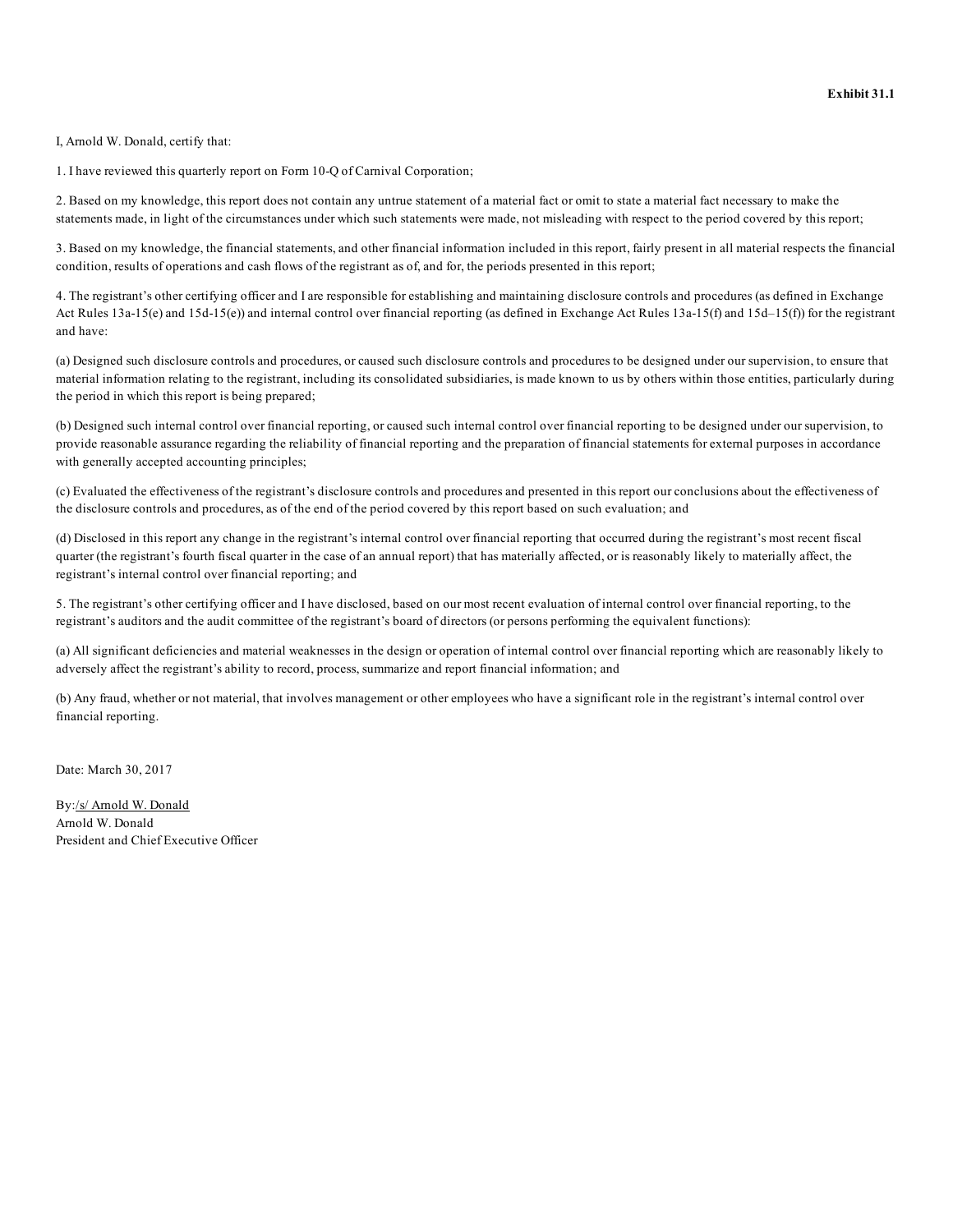I, David Bernstein, certify that:

1. I have reviewed this quarterly report on Form 10-Q of Carnival Corporation;

2. Based on my knowledge, this report does not contain any untrue statement of a material fact or omit to state a material fact necessary to make the statements made, in light of the circumstances under which such statements were made, not misleading with respect to the period covered by this report;

3. Based on my knowledge, the financial statements, and other financial information included in this report, fairly present in all material respects the financial condition, results of operations and cash flows of the registrant as of, and for, the periods presented in this report;

4. The registrant's other certifying officer and I are responsible for establishing and maintaining disclosure controls and procedures (as defined in Exchange Act Rules 13a-15(e) and 15d-15(e)) and internal control over financial reporting (as defined in Exchange Act Rules 13a-15(f) and 15d–15(f)) for the registrant and have:

(a) Designed such disclosure controls and procedures, or caused such disclosure controls and procedures to be designed under our supervision, to ensure that material information relating to the registrant, including its consolidated subsidiaries, is made known to us by others within those entities, particularly during the period in which this report is being prepared;

(b) Designed such internal control over financial reporting, or caused such internal control over financial reporting to be designed under our supervision, to provide reasonable assurance regarding the reliability of financial reporting and the preparation of financial statements for external purposes in accordance with generally accepted accounting principles;

(c) Evaluated the effectiveness of the registrant's disclosure controls and procedures and presented in this report our conclusions about the effectiveness of the disclosure controls and procedures, as of the end of the period covered by this report based on such evaluation; and

(d) Disclosed in this report any change in the registrant's internal control over financial reporting that occurred during the registrant's most recent fiscal quarter (the registrant's fourth fiscal quarter in the case of an annual report) that has materially affected, or is reasonably likely to materially affect, the registrant's internal control over financial reporting; and

5. The registrant's other certifying officer and I have disclosed, based on our most recent evaluation of internal control over financial reporting, to the registrant's auditors and the audit committee of the registrant's board of directors (or persons performing the equivalent functions):

(a) All significant deficiencies and material weaknesses in the design or operation of internal control over financial reporting which are reasonably likely to adversely affect the registrant's ability to record, process, summarize and report financial information; and

(b) Any fraud, whether or not material, that involves management or other employees who have a significant role in the registrant's internal control over financial reporting.

Date: March 30, 2017

By:/s/ David Bernstein David Bernstein Chief Financial Officer and Chief Accounting Officer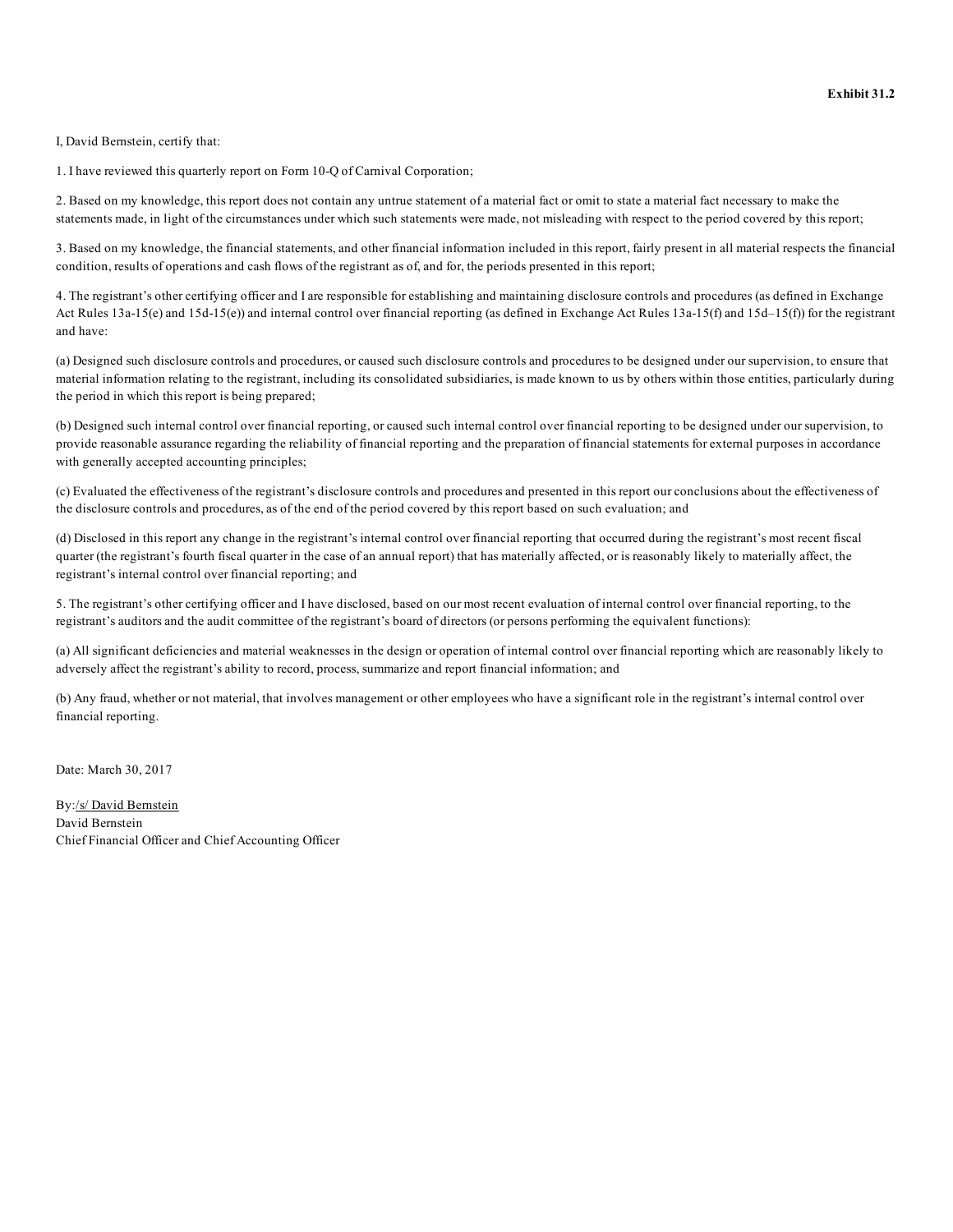I, Arnold W. Donald, certify that:

1. I have reviewed this quarterly report on Form 10-Q of Carnival plc;

2. Based on my knowledge, this report does not contain any untrue statement of a material fact or omit to state a material fact necessary to make the statements made, in light of the circumstances under which such statements were made, not misleading with respect to the period covered by this report;

3. Based on my knowledge, the financial statements, and other financial information included in this report, fairly present in all material respects the financial condition, results of operations and cash flows of the registrant as of, and for, the periods presented in this report;

4. The registrant's other certifying officer and I are responsible for establishing and maintaining disclosure controls and procedures (as defined in Exchange Act Rules 13a-15(e) and 15d-15(e)) and internal control over financial reporting (as defined in Exchange Act Rules 13a-15(f) and 15d-15(f)) for the registrant and have:

(a) Designed such disclosure controls and procedures, or caused such disclosure controls and procedures to be designed under our supervision, to ensure that material information relating to the registrant, including its consolidated subsidiaries, is made known to us by others within those entities, particularly during the period in which this report is being prepared;

(b) Designed such internal control over financial reporting, or caused such internal control over financial reporting to be designed under our supervision, to provide reasonable assurance regarding the reliability of financial reporting and the preparation of financial statements for external purposes in accordance with generally accepted accounting principles;

(c) Evaluated the effectiveness of the registrant's disclosure controls and procedures and presented in this report our conclusions about the effectiveness of the disclosure controls and procedures, as of the end of the period covered by this report based on such evaluation; and

(d) Disclosed in this report any change in the registrant's internal control over financial reporting that occurred during the registrant's most recent fiscal quarter (the registrant's fourth fiscal quarter in the case of an annual report) that has materially affected, or is reasonably likely to materially affect, the registrant's internal control over financial reporting; and

5. The registrant's other certifying officer and I have disclosed, based on our most recent evaluation of internal control over financial reporting, to the registrant's auditors and the audit committee of the registrant's board of directors (or persons performing the equivalent functions):

(a) All significant deficiencies and material weaknesses in the design or operation of internal control over financial reporting which are reasonably likely to adversely affect the registrant's ability to record, process, summarize and report financial information; and

(b) Any fraud, whether or not material, that involves management or other employees who have a significant role in the registrant's internal control over financial reporting.

Date: March 30, 2017

By:/s/ Arnold W. Donald Arnold W. Donald President and Chief Executive Officer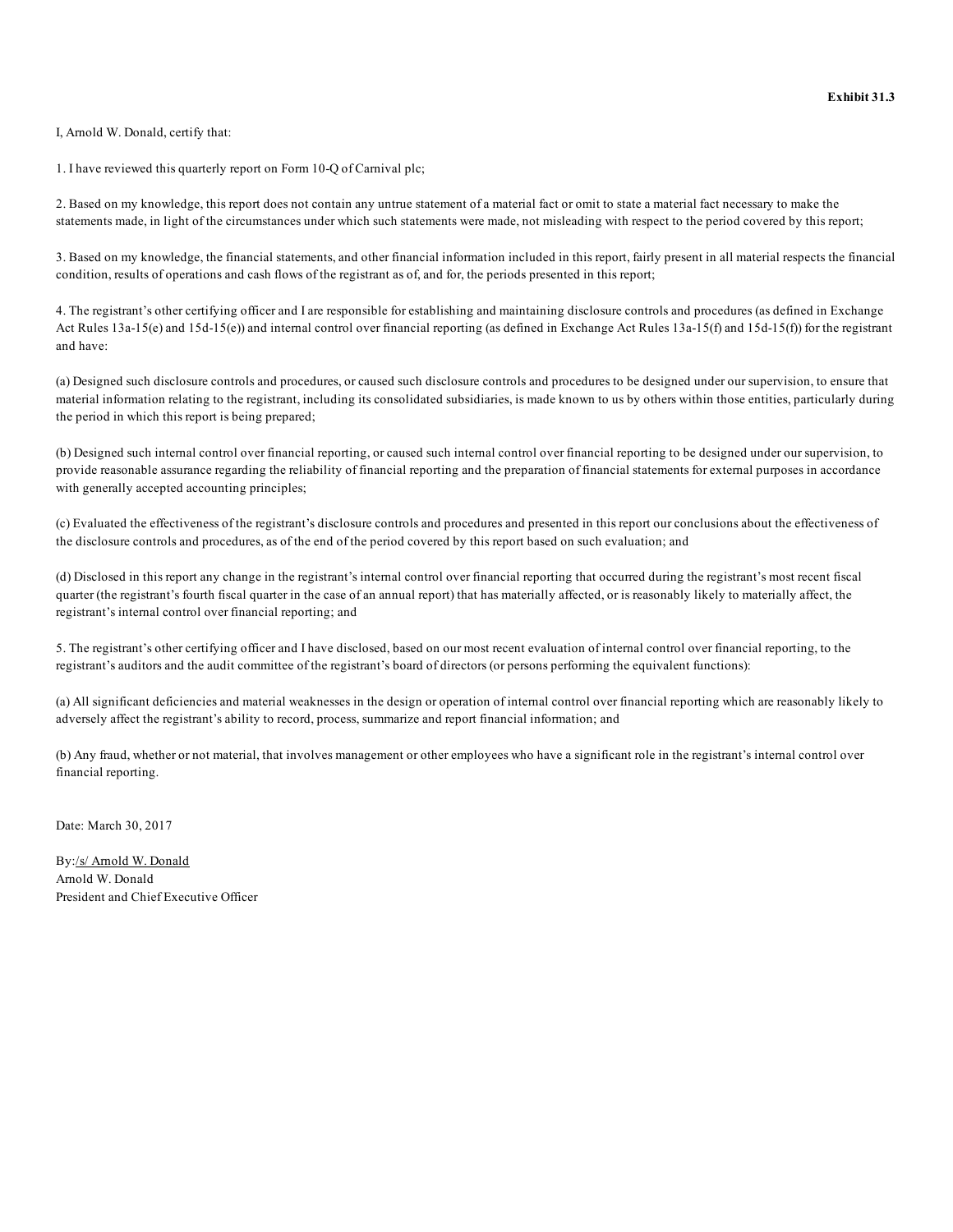I, David Bernstein, certify that:

1. I have reviewed this quarterly report on Form 10-Q of Carnival plc;

2. Based on my knowledge, this report does not contain any untrue statement of a material fact or omit to state a material fact necessary to make the statements made, in light of the circumstances under which such statements were made, not misleading with respect to the period covered by this report;

3. Based on my knowledge, the financial statements, and other financial information included in this report, fairly present in all material respects the financial condition, results of operations and cash flows of the registrant as of, and for, the periods presented in this report;

4. The registrant's other certifying officer and I are responsible for establishing and maintaining disclosure controls and procedures (as defined in Exchange Act Rules 13a-15(e) and 15d-15(e)) and internal control over financial reporting (as defined in Exchange Act Rules 13a-15(f) and 15d-15(f)) for the registrant and have:

(a) Designed such disclosure controls and procedures, or caused such disclosure controls and procedures to be designed under our supervision, to ensure that material information relating to the registrant, including its consolidated subsidiaries, is made known to us by others within those entities, particularly during the period in which this report is being prepared;

(b) Designed such internal control over financial reporting, or caused such internal control over financial reporting to be designed under our supervision, to provide reasonable assurance regarding the reliability of financial reporting and the preparation of financial statements for external purposes in accordance with generally accepted accounting principles;

(c) Evaluated the effectiveness of the registrant's disclosure controls and procedures and presented in this report our conclusions about the effectiveness of the disclosure controls and procedures, as of the end of the period covered by this report based on such evaluation; and

(d) Disclosed in this report any change in the registrant's internal control over financial reporting that occurred during the registrant's most recent fiscal quarter (the registrant's fourth fiscal quarter in the case of an annual report) that has materially affected, or is reasonably likely to materially affect, the registrant's internal control over financial reporting; and

5. The registrant's other certifying officer and I have disclosed, based on our most recent evaluation of internal control over financial reporting, to the registrant's auditors and the audit committee of the registrant's board of directors (or persons performing the equivalent functions):

(a) All significant deficiencies and material weaknesses in the design or operation of internal control over financial reporting which are reasonably likely to adversely affect the registrant's ability to record, process, summarize and report financial information; and

(b) Any fraud, whether or not material, that involves management or other employees who have a significant role in the registrant's internal control over financial reporting.

Date: March 30, 2017

By:/s/ David Bernstein David Bernstein Chief Financial Officer and Chief Accounting Officer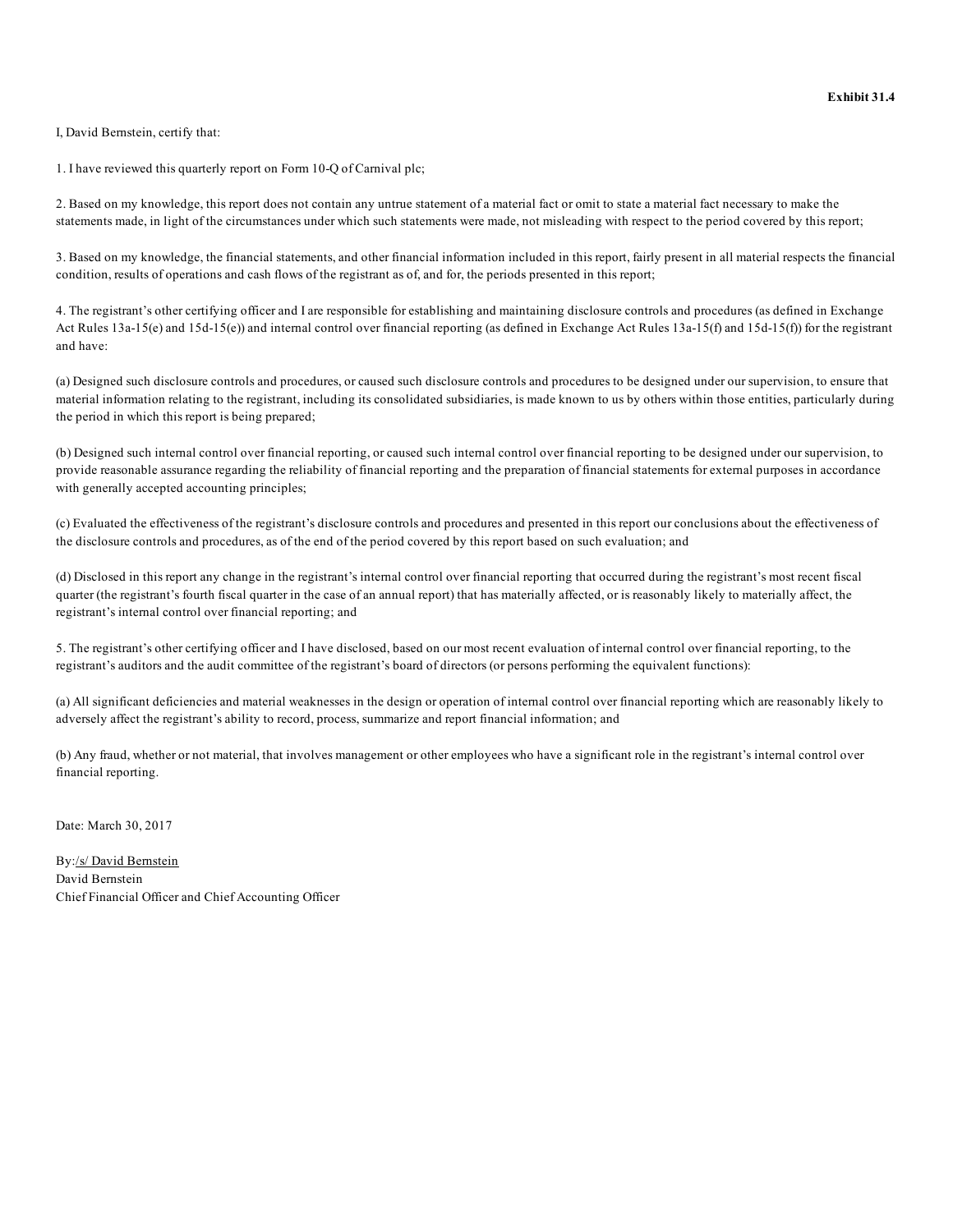In connection with the Quarterly Report on Form 10-Q for the quarter ended February 28, 2017 as filed by Carnival Corporation with the Securities and Exchange Commission on the date hereof (the "Report"), I certify pursuant to 18 U.S.C. Section 1350, as adopted pursuant to Section 906 of the Sarbanes-Oxley Act of 2002, that:

(1) The Report fully complies with the requirements of Section 13(a) or 15(d) of the Securities Exchange Act of 1934; and

(2) The information contained in the Report fairly presents, in all material respects, the financial condition and results of operations of Carnival Corporation.

Date: March 30, 2017

By:/s/ Arnold W. Donald Arnold W. Donald President and Chief Executive Officer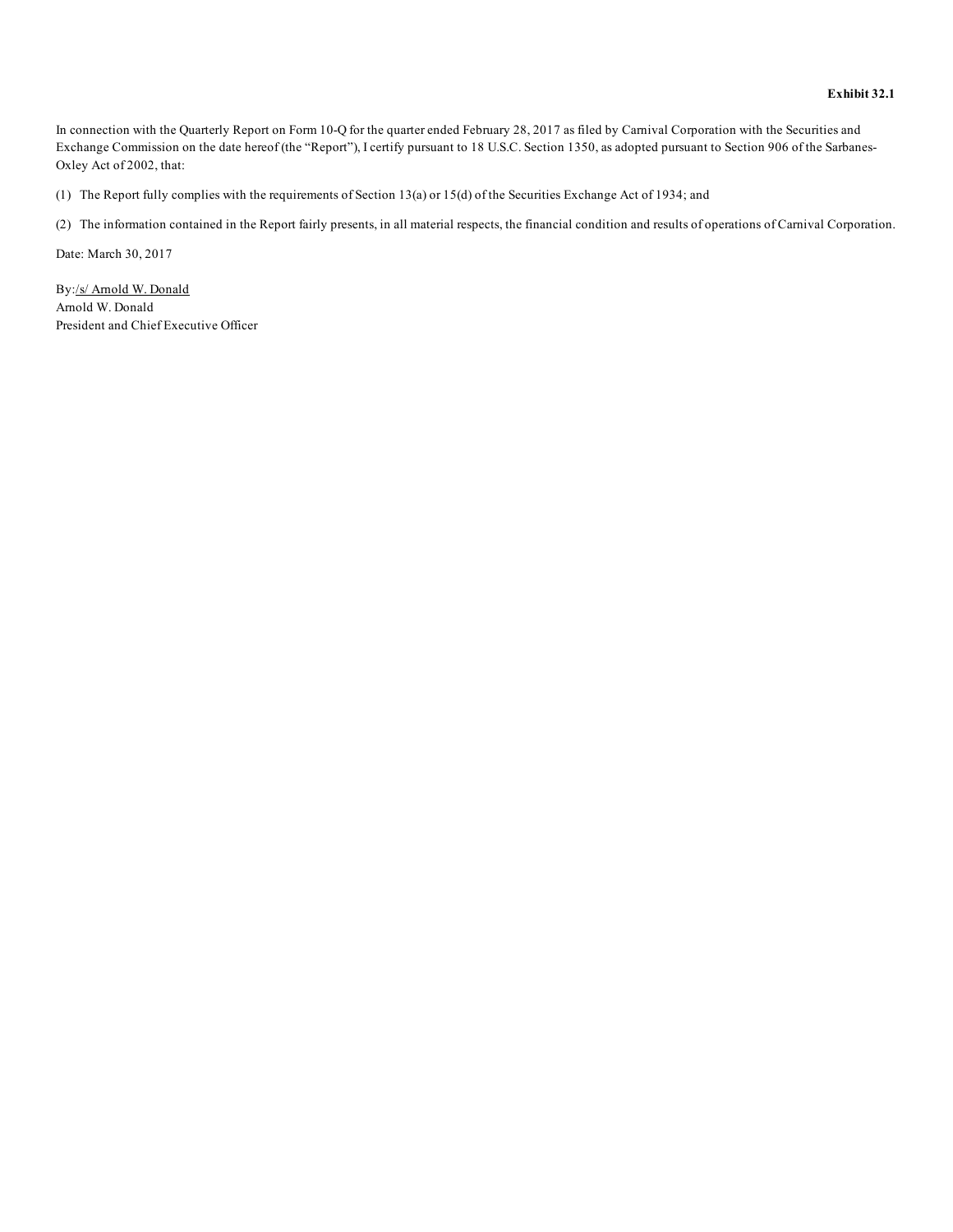In connection with the Quarterly Report on Form 10-Q for the quarter ended February 28, 2017 as filed by Carnival Corporation with the Securities and Exchange Commission on the date hereof (the "Report"), I certify pursuant to 18 U.S.C. Section 1350, as adopted pursuant to Section 906 of the Sarbanes-Oxley Act of 2002, that:

(1) The Report fully complies with the requirements of Section 13(a) or 15(d) of the Securities Exchange Act of 1934; and

(2) The information contained in the Report fairly presents, in all material respects, the financial condition and results of operations of Carnival Corporation.

Date: March 30, 2017

By:/s/ David Bernstein David Bernstein Chief Financial Officer and Chief Accounting Officer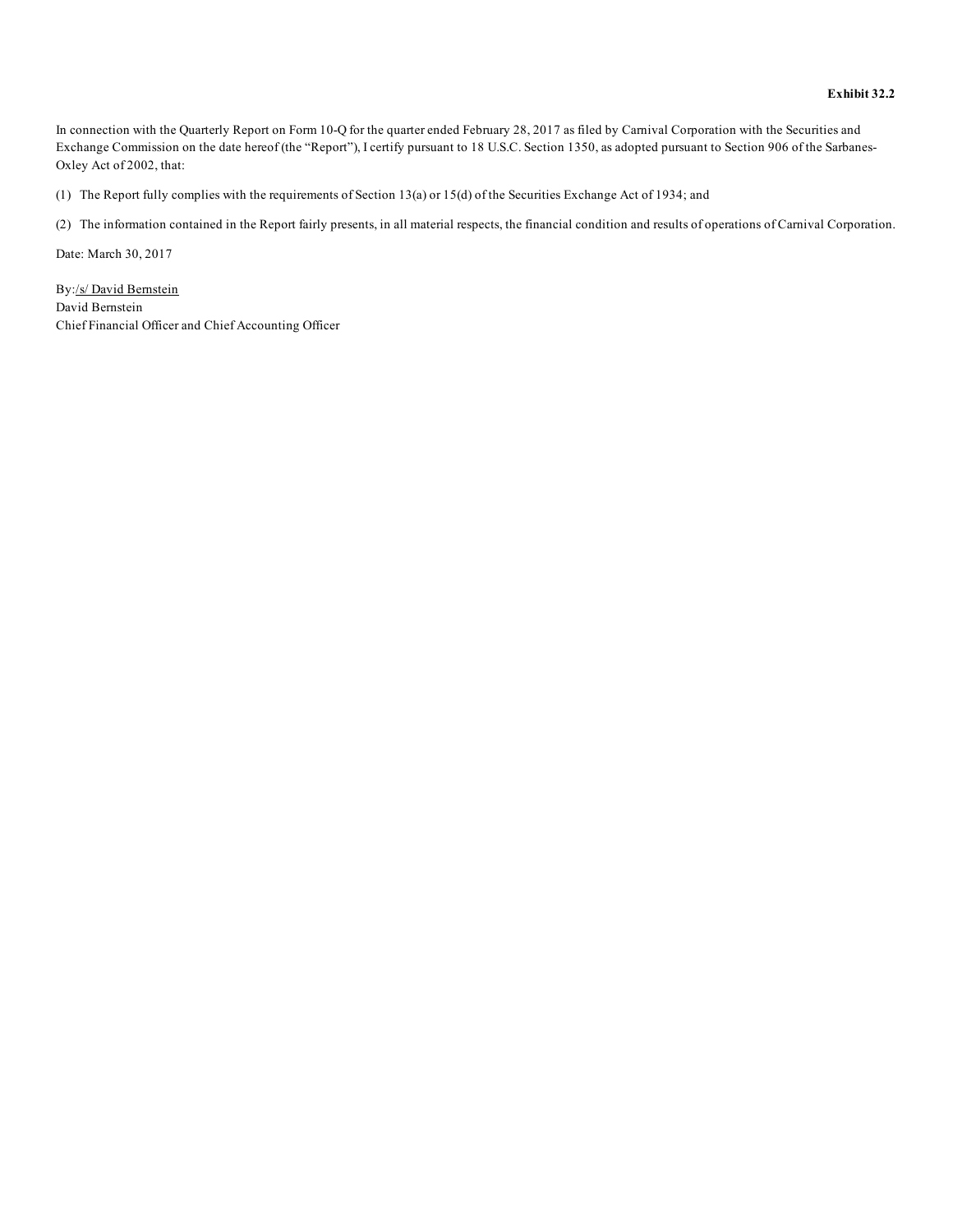In connection with the Quarterly Report on Form 10-Q for the quarter ended February 28, 2017 as filed by Carnival plc with the Securities and Exchange Commission on the date hereof (the "Report"), I certify pursuant to 18 U.S.C. Section 1350, as adopted pursuant to Section 906 of the Sarbanes-Oxley Act of 2002, that:

(1) The Report fully complies with the requirements of Section 13(a) or 15(d) of the Securities Exchange Act of 1934; and

(2) The information contained in the Report fairly presents, in all material respects, the financial condition and results of operations of Carnival plc.

Date: March 30, 2017

By:/s/ Arnold W. Donald Arnold W. Donald President and Chief Executive Officer